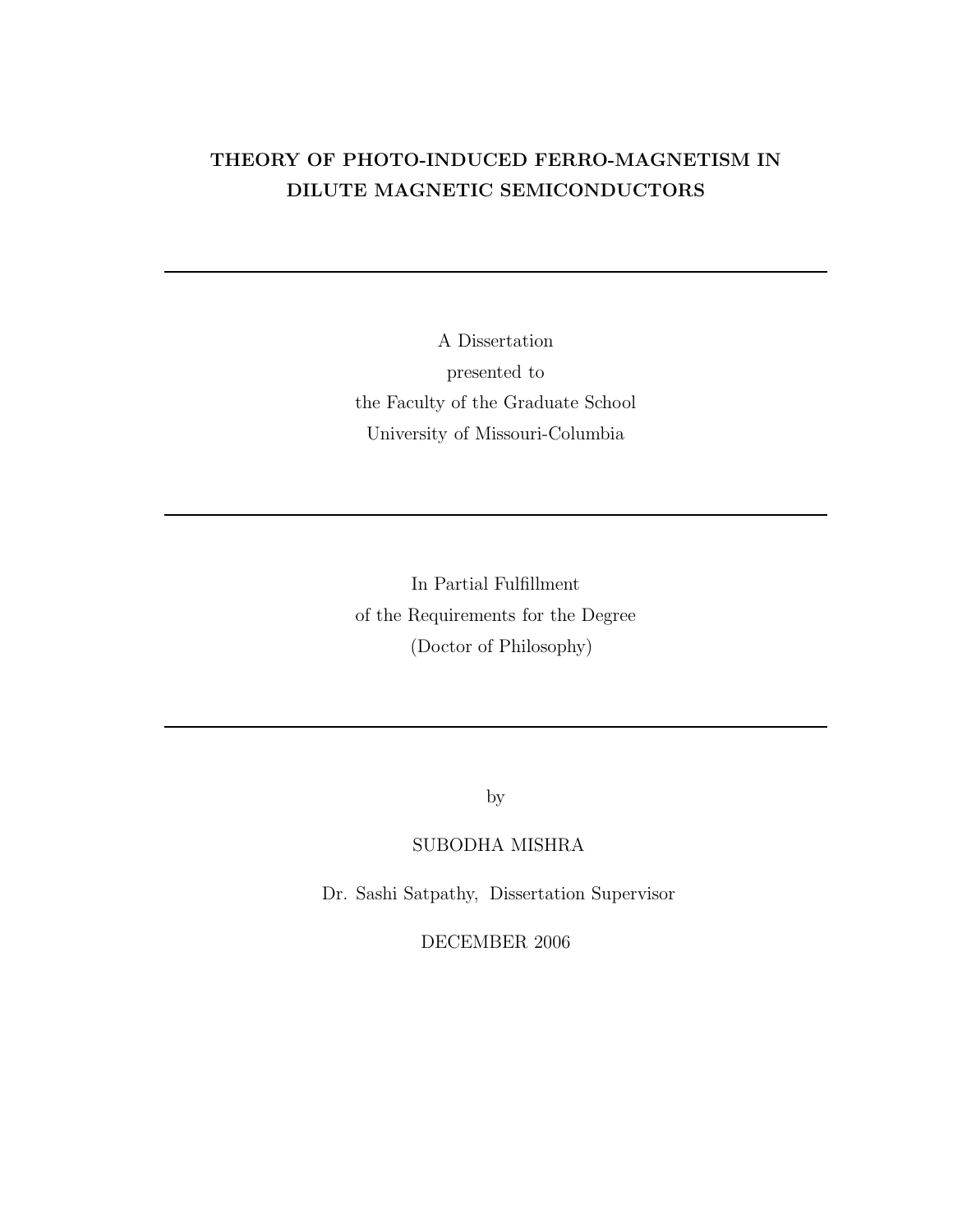The undersigned, appointed by the Dean of the Graduate School, have examined the dissertation entitled:

## THEORY OF PHOTO-INDUCED FERRO-MAGNETISM IN DILUTE MAGNETIC SEMICONDUCTORS

presented by Subodha Mishra a candidate for the degree of Doctor of Philosophy and hereby certify that in their opinion it is worthy of acceptance.

Prof. S. Satpathy

Prof. S. K. Loyalka

Prof. H. R. Chandrasekhar

Prof. P. Pfeifer

Prof. S. Zhang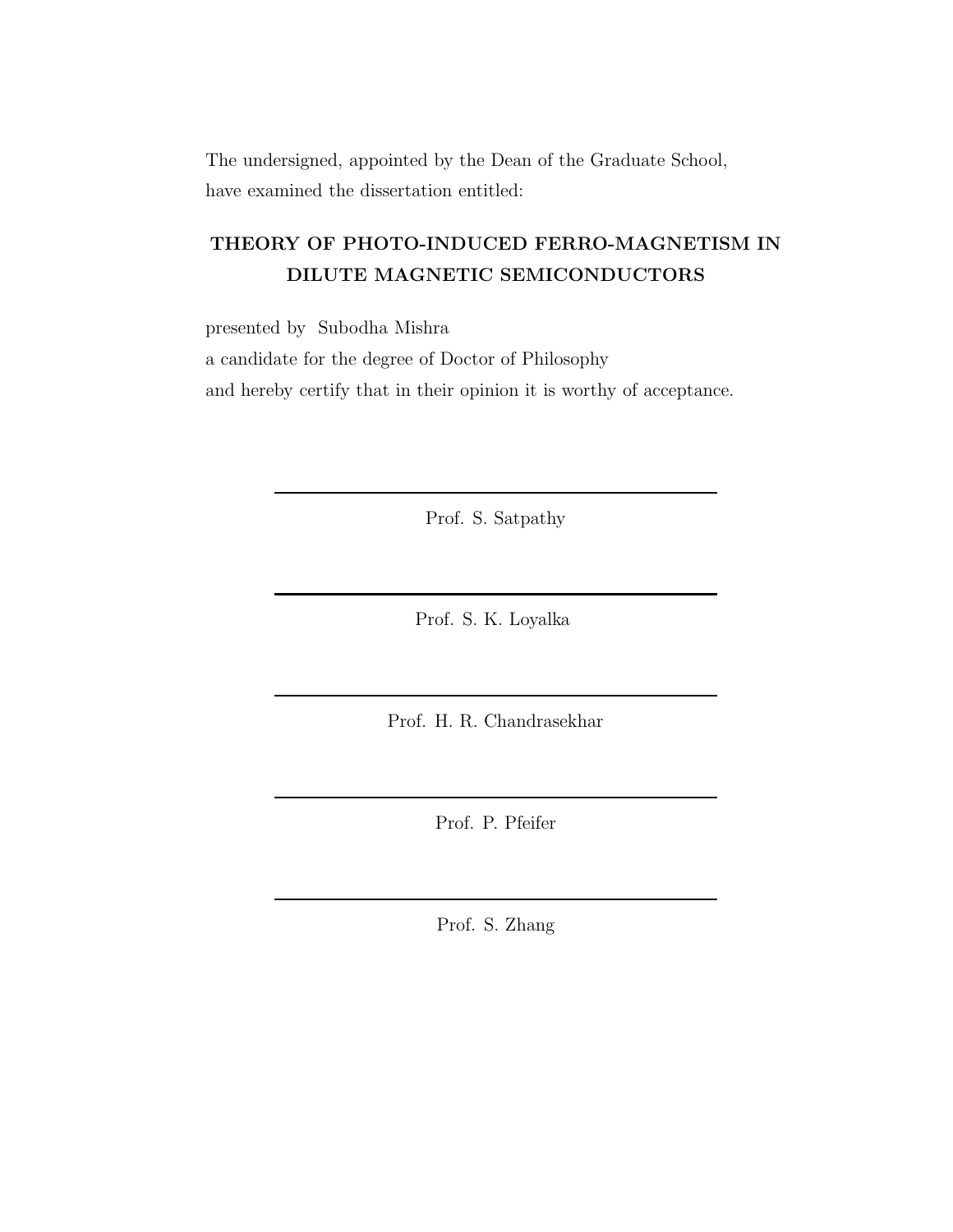### ACKNOWLEDGMENTS

I express my sincere gratitude to my supervisor Prof. Sashi Satpathy for his invaluable guidance, encouragement and persistent supervision at every stage of this investigation. I am greatly indebted to him for his free sharing of insights and constructive criticism during my research.

I would like to thank Prof. H. R. Chandrasekhar, Prof. S. K. Loyalka, and Prof. S. Zhang for giving their invaluable time to be on my thesis examination committee.

I thank Prof. Peter Pfeifer for being on my thesis examination committee and collaborating with me on a research project.

I appreciate and thank Prof. Henry White, Prof. Brian DeFacio and Prof. Sergei Kopeikin for giving me encouragement during my research here.

I also thank Prof. G. S. Tripathi of Berhampur University, Orissa, India for his interest and collaboration in my research in its initial stage.

I thank Vijaya, Yve, Shimoga, Chris, Jagat, Harshani, Yang, Shawn, Arif, Armand, Sun, Linghui, Michael, Mark, Gramlich and Greg for their nice friendship and making the grad school a little more fun.

I acknowledge the support in part by the grant awarded to me by Graduate School as G. Ellseworth Huggins Scholarship and by Department of Physics & Astronomy as O.M.Stewart Scholarships and the support provided by grants from Petroleum Research Fund of the American Chemical Society (Grant No. 40872-AC10) and Air Force Office of Scientific Research (Grant No. FA9550-05- 1-0462).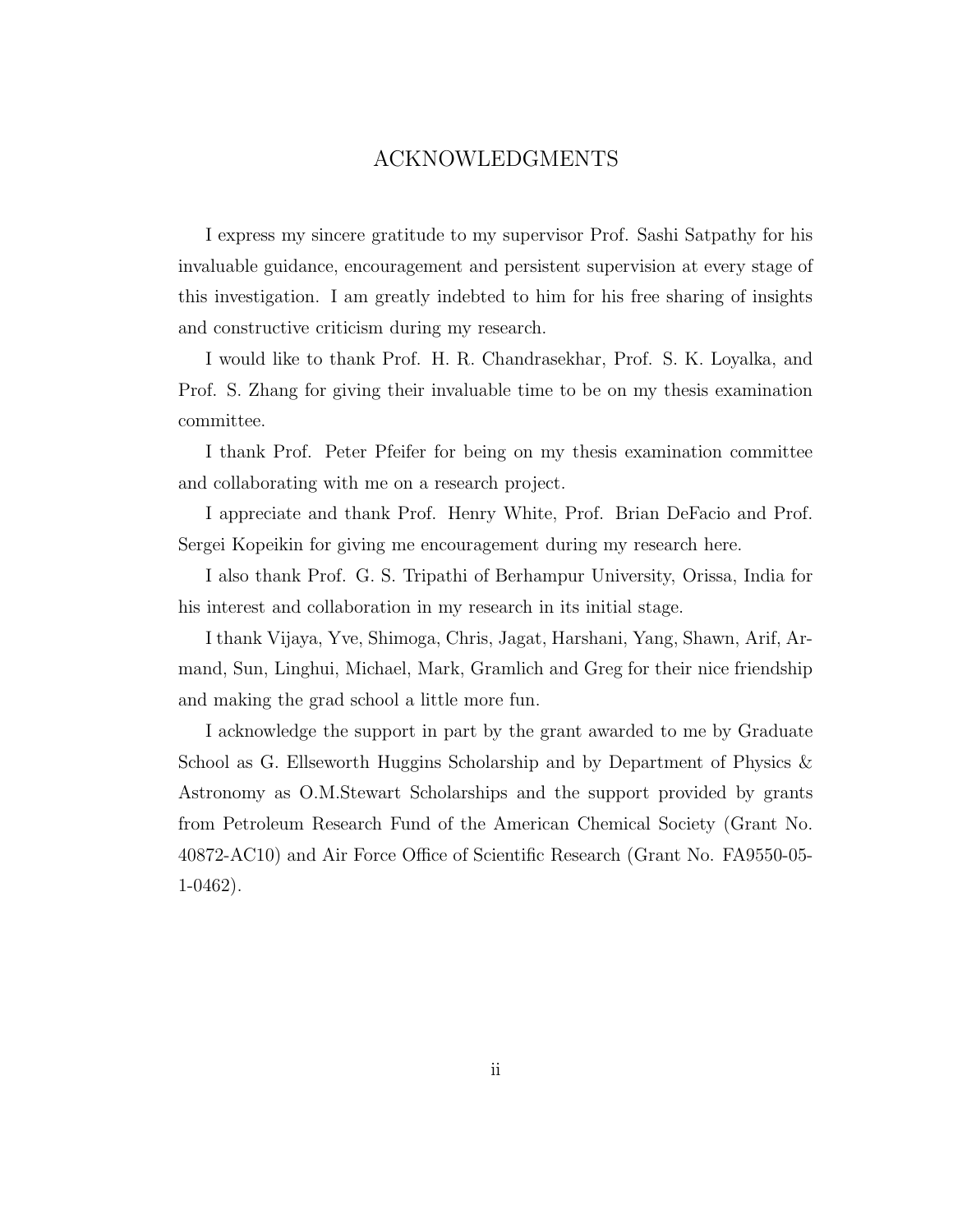### ABSTRACT

This thesis is a theoretical study of photo-induced ferro-magnetism in Dilute Magnetic Semiconductors. When light is incident on these systems, electrons and holes are created across the band gap. These particles interact with the impurity magnetic moments and mediate ferro-magnetism when temperature is lowered. This is a situation similar to the famous Rabi problem of a two state system coupled to time-dependent oscillating electric field. Ours is a multi-state system with electrons and holes coupled to an oscillating electric field. This is a generalization of the Rabi problem which shows also a phase transition from para to ferromagnetic state. We first study some model one and two state systems. We show by performing appropriate unitary transformations, it is possible to eliminate the time from the time-dependent Hamiltonians and get the eigen energies. Since our system of electrons and holes in contact with the photon bath is in a steady state, we calculate the free energy of the system. We study the problem of phase transition in two different ways , one by constructing Bogoliubov-Valatin quasi particles and the other by BCS wave function approach as in the lowtemperature superconducting phenomenon. We calculate magnetization of the system in a self-consistent mean-field way. The magnetization and thereby the critical temperature is dependent on the photon energy incident on the system. By increasing the light coupling to the particles the transition temperature increases. Also by increasing the frequency of the light, the transition temperature is increased. Since more and more of the electrons and holes are created, these carriers mediate more with the magnetic moments and flip their moments into the ferro-magnetic state. It is also found that even when light energy is below the band-gap there is still magnetization and a ferro-magnetic state is still possible. It is interesting to find a linear dependence of critical temperature  $T_c$  on the square of the coupling.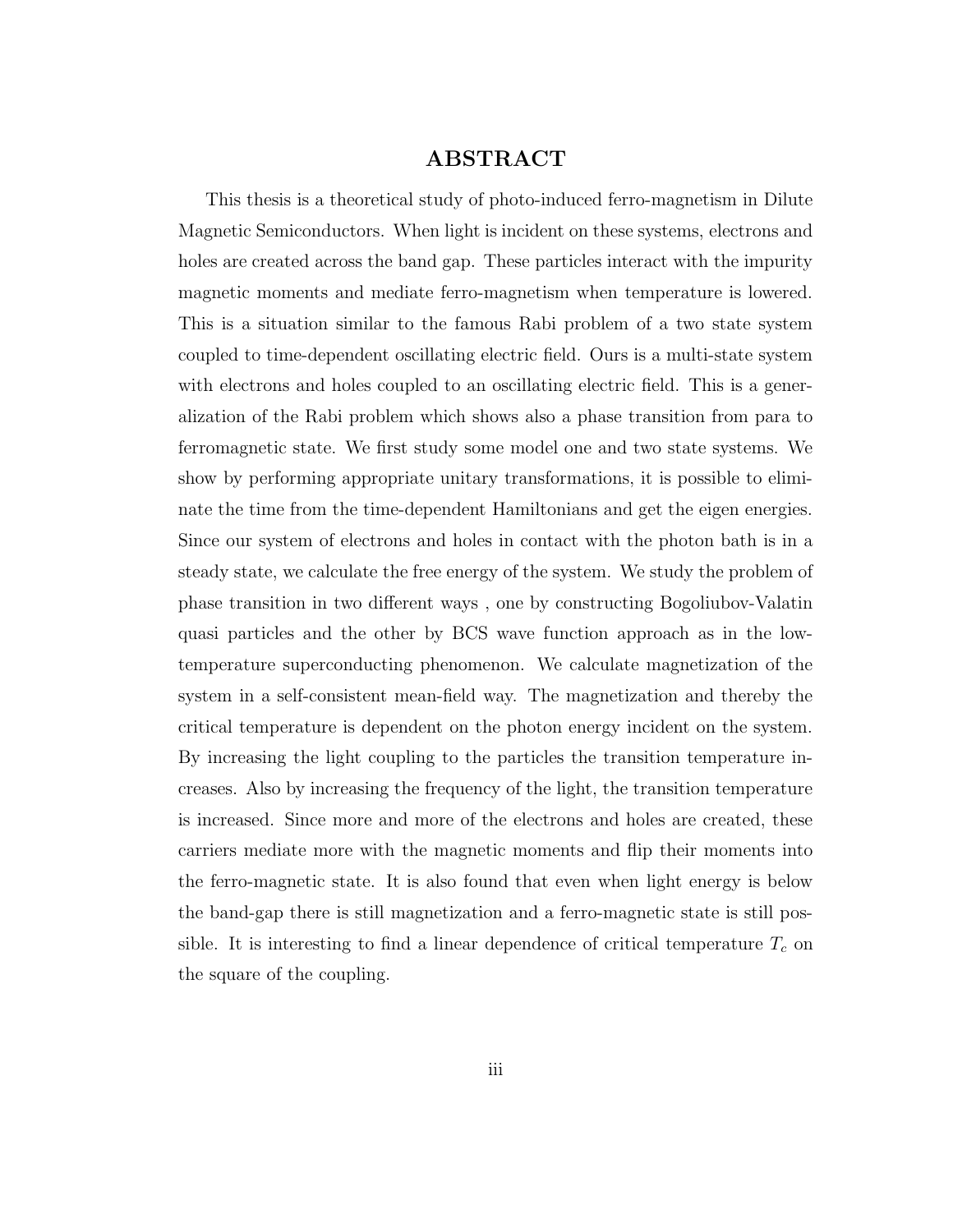# **Contents**

|                |                                        | <b>ACKNOWLEDGEMENTS</b>                                               | ii |  |  |  |  |
|----------------|----------------------------------------|-----------------------------------------------------------------------|----|--|--|--|--|
|                | <b>ABSTRACT</b><br>iii                 |                                                                       |    |  |  |  |  |
|                | <b>LIST OF FIGURES</b><br>$\mathbf{v}$ |                                                                       |    |  |  |  |  |
|                |                                        | <b>CHAPTER</b>                                                        |    |  |  |  |  |
| $\mathbf{1}$   |                                        | Introduction                                                          | 1  |  |  |  |  |
|                | 1.1                                    | Spintronics                                                           | 1  |  |  |  |  |
|                | 1.2                                    | The photo-induced ferro-magnetism: some experiments $\dots$ .         | 3  |  |  |  |  |
|                | 1.3                                    |                                                                       | 6  |  |  |  |  |
| $\overline{2}$ |                                        | The Hamiltonian                                                       | 10 |  |  |  |  |
|                | 2.1                                    |                                                                       | 10 |  |  |  |  |
|                | 2.2                                    |                                                                       | 12 |  |  |  |  |
| 3              |                                        | Unitary transformations and elimination of time                       | 16 |  |  |  |  |
|                | 3.1                                    |                                                                       | 16 |  |  |  |  |
|                |                                        | 3.1.1                                                                 | 18 |  |  |  |  |
|                |                                        | 3.1.2                                                                 | 21 |  |  |  |  |
|                |                                        | 3.1.3<br>Hamiltonian for a single particle-hole pair                  | 27 |  |  |  |  |
|                | 3.2                                    | Unitary transformation of the full Hamiltonian $\ldots \ldots \ldots$ | 30 |  |  |  |  |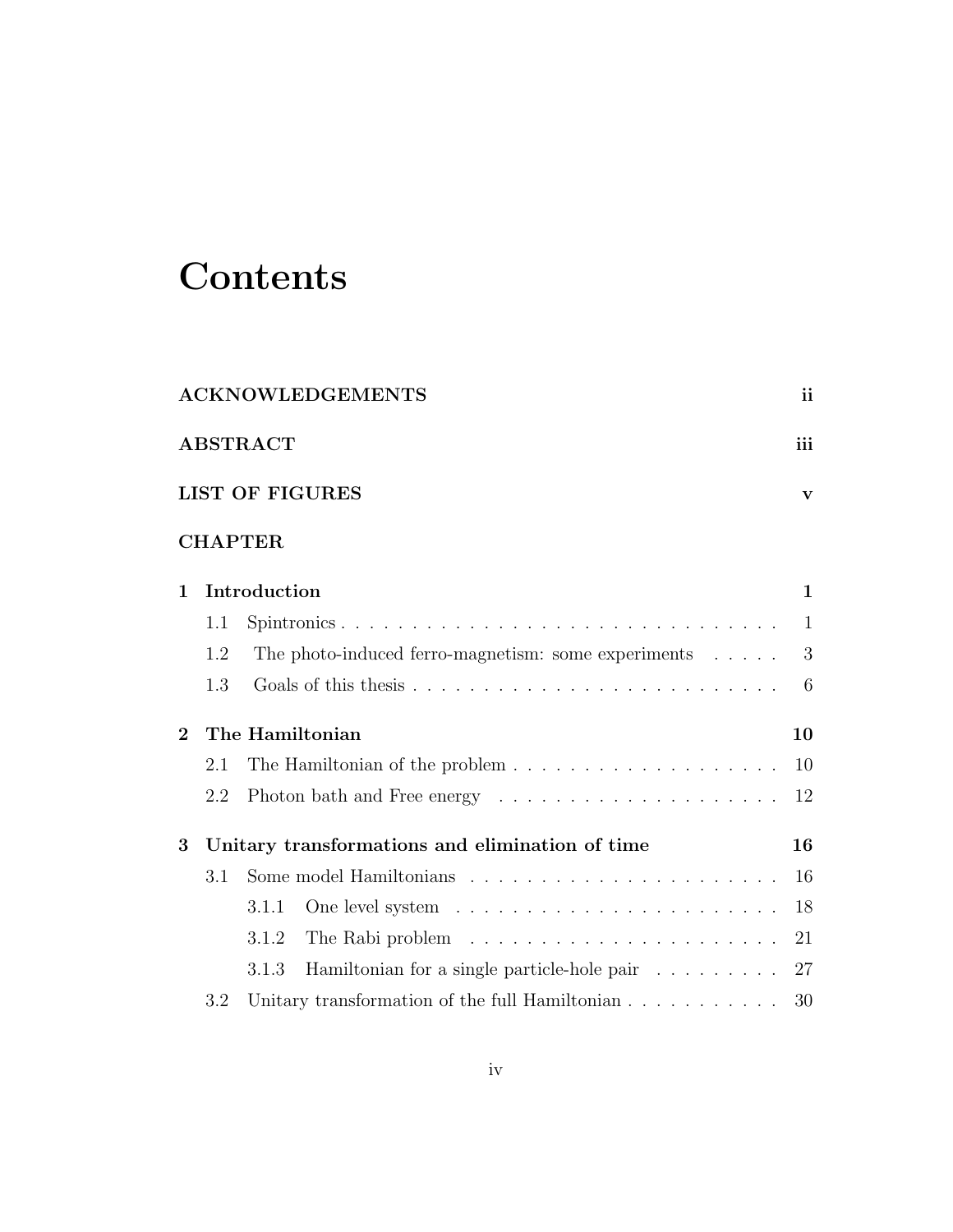| $\boldsymbol{4}$ |      | Solution by Bogoliubov-Valatin transformation                                                                | 38  |
|------------------|------|--------------------------------------------------------------------------------------------------------------|-----|
|                  | 4.1  | Construction of the Bogoliubov-Valatin transformations                                                       | 40  |
|                  | 4.2  | Transformed Free energy $\ldots \ldots \ldots \ldots \ldots \ldots \ldots \ldots \ldots$                     | 41  |
|                  | 4.3  |                                                                                                              | 43  |
|                  | 4.4  |                                                                                                              | 46  |
|                  |      | 4.4.1                                                                                                        | 46  |
|                  |      | Analytical expression for $F_0$ when $U_0 = 0, \lambda_0 = 0$<br>4.4.2                                       | 46  |
|                  |      | Case(ii): $\rho(k) = \frac{1}{(1 + (a_{ex}k)^2)^2} \dots \dots \dots \dots \dots \dots \dots \dots$<br>4.4.3 | 48  |
| 5                |      | The BCS wave function                                                                                        | 51  |
|                  | 5.1  | Construction of the BCS wave function and calculation of ground                                              |     |
|                  |      |                                                                                                              | 51  |
|                  | 5.2  |                                                                                                              | 56  |
| 6                |      | <b>Results and Discussions</b>                                                                               | 60  |
|                  | 6.1  | Calculation of magnetization in a mean-field way $\dots \dots \dots$                                         | 60  |
|                  | 6.2  | Parameters, Results and Discussions                                                                          | 62  |
| 7                |      | <b>Summary and Conclusions</b>                                                                               | 83  |
|                  |      | A Bogoliubov-Valatin transformation                                                                          | 85  |
| B                |      | <b>Some Expectation Values</b>                                                                               | 113 |
|                  | VITA |                                                                                                              | 115 |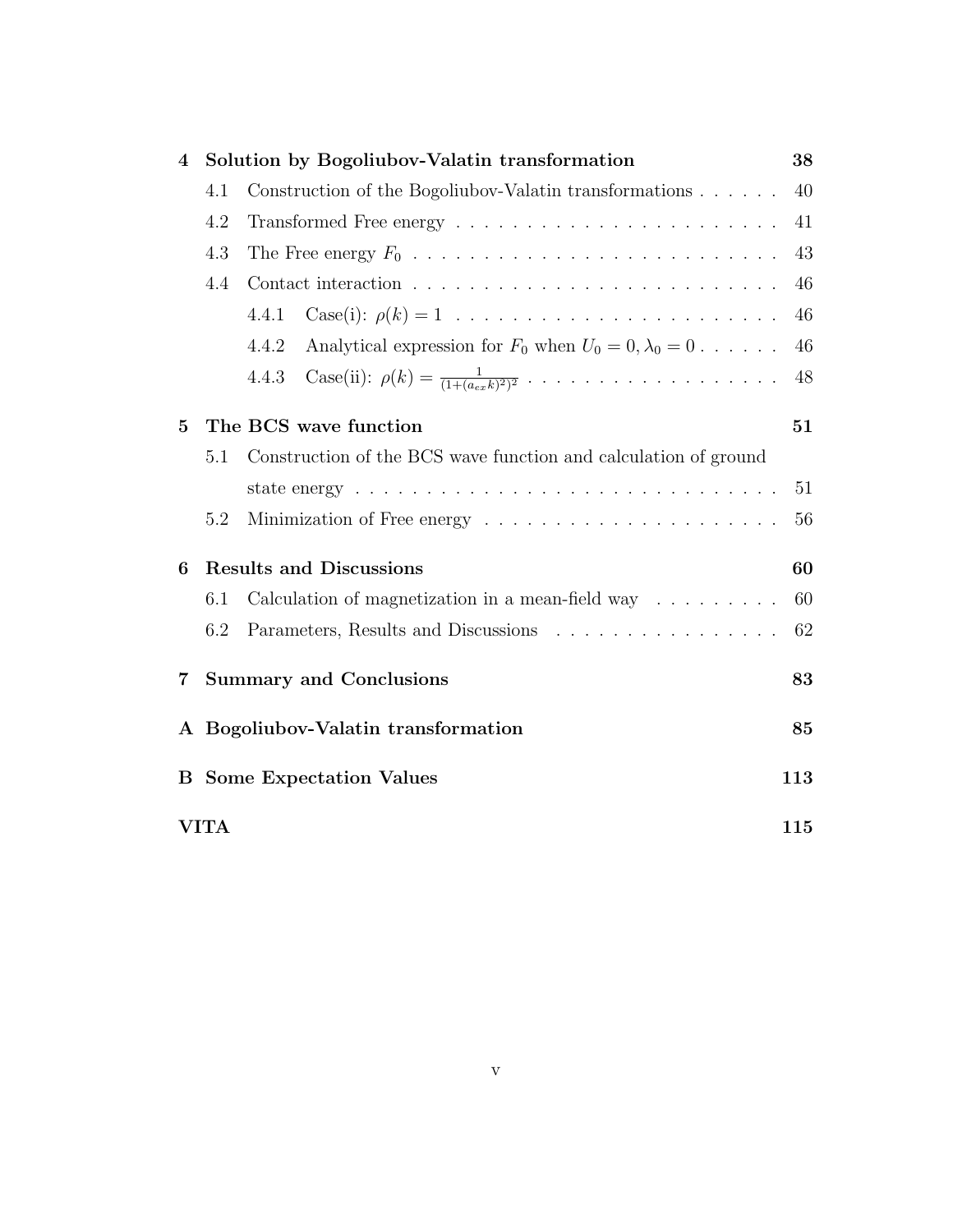# List of Figures

#### Figure page and the page of the page of the page of the page of the page of the page of the page of the page of the  $\mu$

| 1.1 | A schematic picture of light induced ferro-magnetism in dilute           |                |
|-----|--------------------------------------------------------------------------|----------------|
|     | magnetic semiconductor. The electrons and holes that are cre-            |                |
|     | ated across the band gap interact with the magnetic moments              |                |
|     | and when temperature is lowered, system changes from para to             |                |
|     | ferro-magnetic phase                                                     | $\overline{2}$ |
| 1.2 | The dependence of photo-magnetization [7] in $Hg_{1-x}Mn_xTe$ (x =       |                |
|     | $(0.135)$ on the impinging laser power. A linear relationship is         |                |
|     | observed only in the range up to 15 mW, below which most of              |                |
|     | the photo-magnetization experiments were performed. For higher           |                |
|     | laser powers the sample temperature increases and the signal de-         |                |
|     | viates from proportionality. $\dots \dots \dots \dots \dots \dots \dots$ | 3              |
| 1.3 | Magnetization curves [9] at $5 K$ observed before (open circles) and     |                |
|     | after (solid circles) light irradiation. Solid line shows a theoretical  |                |
|     | curve. x-axix is for magnetic field $H(T)$ plotted from -0.30 to 0.30.   | $\overline{4}$ |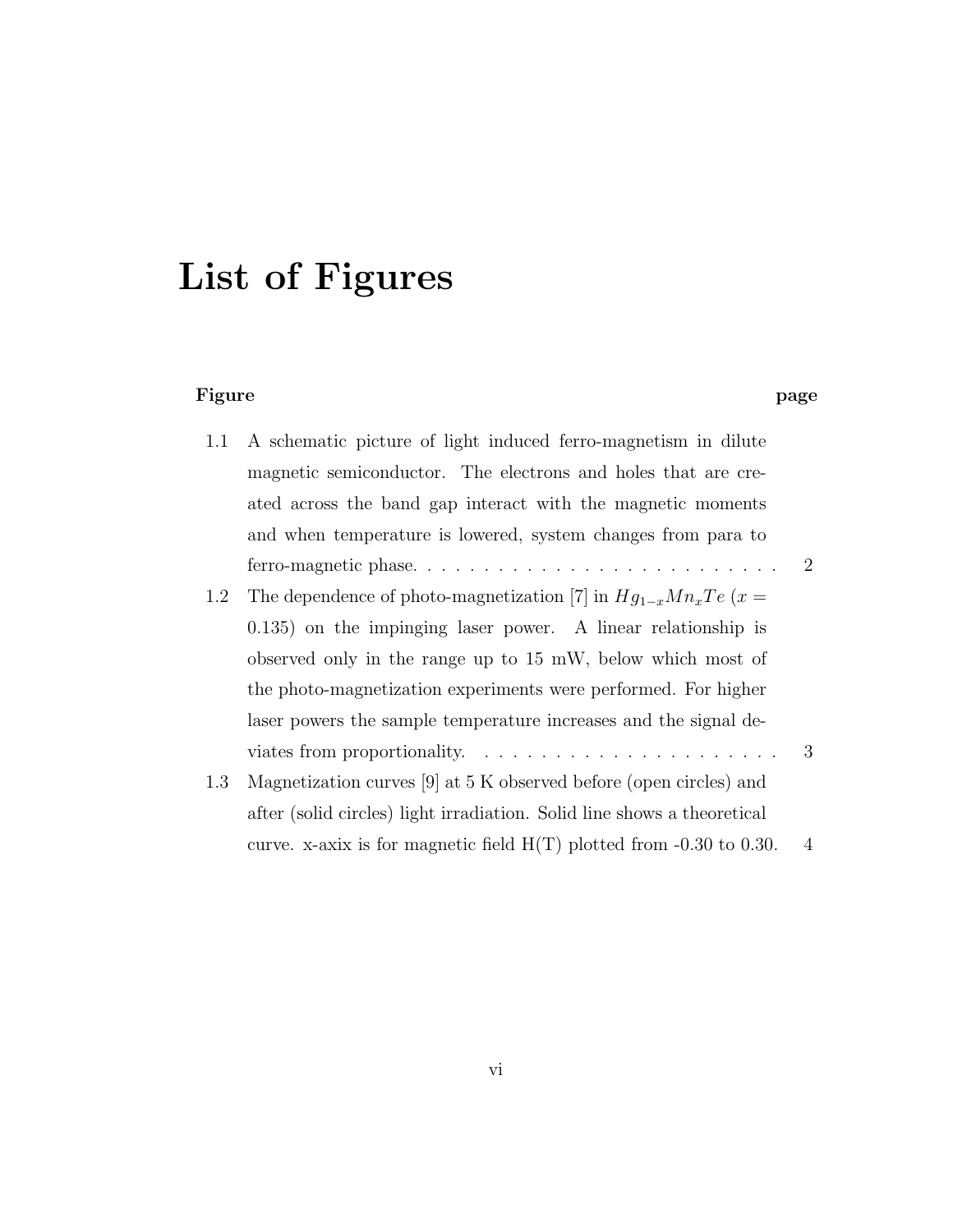- 1.4 Dependence of photo-induced magnetization [10]  $\Delta M$  extracted from anomalous Hall effect measurements on photon energy at 4.2 K for  $Ga_{0.989}Mn_{0.011}As/GaAs$  sample with in-plane magnetic anisotropy. Illuminated light is  $\sigma^+$  polarized. No magnetic field is applied. Excitation light power was about 600  $mW/cm^2$ . The inset shows schematically the sample configuration. . . . . . . . . . . 5
- 2.1 Spin-split one-particle energy band diagram for up electron and down electron as  $E_c + |J_e| < M >$  and  $E_c - |J_e| < M >$  in the conduction band and  $E_v + |J_h| < M$  > and  $E_v - |J_h| < M$  > for the down hole and up hole respectively in the valence band. . . . 12
- 2.2 The two-particle energy band when light coupling  $\lambda = 0$ . Energy  $\xi_1$  corresponds to  $n \uparrow$  which refers to number of pairs with electron with up spin and hole with down spin and energy  $\xi_2$  corresponds to  $n \downarrow$  which refers to number of pairs with electron with down spin and hole with up spin.  $E_g$  refers to the highest position of the band gap.  $E_g + J < M$  > and  $E_g - J < M$  > refers to the highest positions of up and down two particle bands, split by the magnetic interaction energy  $J < M >$ . . . . . . . . . . . . . . . . 13 2.3 The system of electrons in the conduction band and holes in the valence band inside a light bath............................. 14 3.1 Eigenvalue as a function of time t as given by Eq.  $(3.24)$ . The graph shows the variation of the eigenvalue between the two limits  $\alpha+2\lambda$ and α − 2λ. . . . . . . . . . . . . . . . . . . . . . . . . . . . . . . 20 3.2 Eigenvalues of  $\tilde{H}$  as a function of time t as given by Eq.(3.30). The graph shows the variation of the eigenvalue between the two limits α + 2λ + hω¯ and α − 2λ + hω¯ . . . . . . . . . . . . . . . . . . . . . 21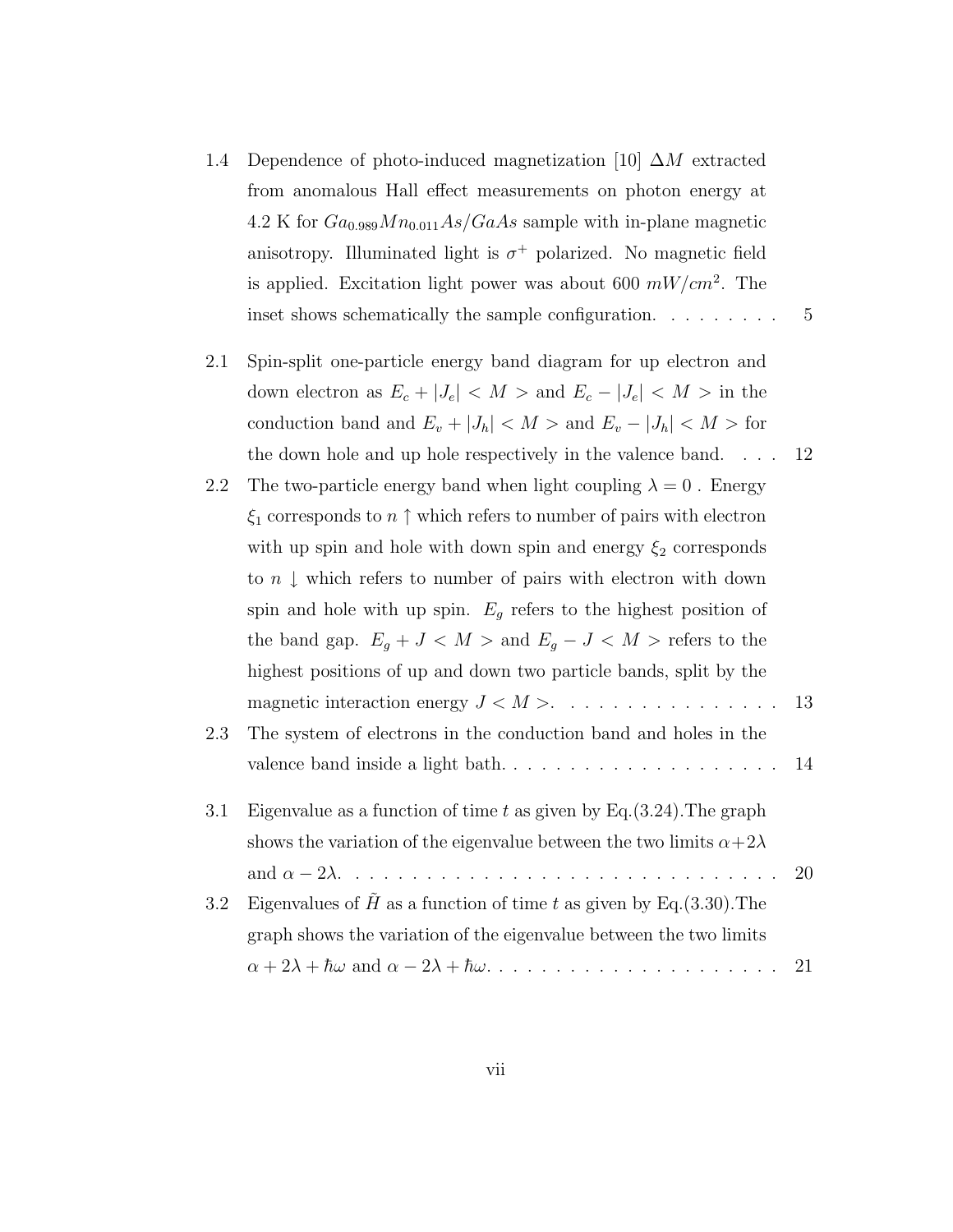| 3.3 | Eigenvalues $\alpha$ , $\beta$ of the two-level system becomes modified to                    |    |
|-----|-----------------------------------------------------------------------------------------------|----|
|     | $\alpha_+$ , $\beta_-$ due to coupling to the light. See Eq. (3.32) and Eq. (3.33).           | 22 |
| 3.4 | Plot of $ c_1(t) ^2$ and $ c_2(t) ^2$ as functions of time t exactly at res-                  |    |
|     | onance $\omega = \omega_{21}$ and $\Omega = \lambda/\hbar$ . The graph also illustrates the   |    |
|     | oscillatory behavior between $ 1 > \text{and }  2 > \ldots \ldots \ldots \ldots$              | 26 |
| 3.5 | Plot of $ c_2(t) _{max}^2$ as function of $\omega$ , where $\omega = \omega_{21}$ corresponds |    |
|     | to the resonant frequency. This plot shows that even below the                                |    |
|     | resonant condition there is a finite transition probability between                           |    |
|     | the two states. $\dots$ . $\dots$ . $\dots$ . $\dots$ . $\dots$ . $\dots$                     | 26 |
| 3.6 | Plot of electron(e) in the conduction band and hole(h) in the va-                             |    |
|     | lence band.                                                                                   | 27 |
| 3.7 | Eigen energies of Hamiltonian Eq. $(3.61)$ as given by Eq. $(3.62)$ and                       |    |
|     | Eq. (3.63). $ n_e, n_h\rangle$ denote the occupation number state of the                      |    |
|     | electron and hole                                                                             | 28 |
| 4.1 | The system of electrons in the conduction band and holes in the                               |    |
|     | valence band inside a light bath                                                              | 39 |
| 4.2 | The probability amplitude of creation of an electron-hole pair as                             |    |
|     | a step function at zero temperature given by Eq. $(4.46)$ .                                   | 45 |
| 4.3 | The two-particle energy band when light coupling $\lambda_0 = 0$ given by                     |    |
|     | Eq. (4.52). Energy $\xi_1$ corresponds to $n \uparrow$ which refers to number                 |    |
|     | of pairs with electron with up spin and hole with down spin and                               |    |
|     | energy $\xi_2$ corresponds to $n \downarrow$ which refers to number of pairs with             |    |
|     | electron with down spin and hole with up spin. $E_g$ refers to the                            |    |
|     | highest position of the band gap. $E_g + J < M >$ and $E_g - J < M >$                         |    |
|     | refers to the highest positions of up and down two particle band                              |    |
|     | split by the magnetic interaction energy $J < M >$                                            | 47 |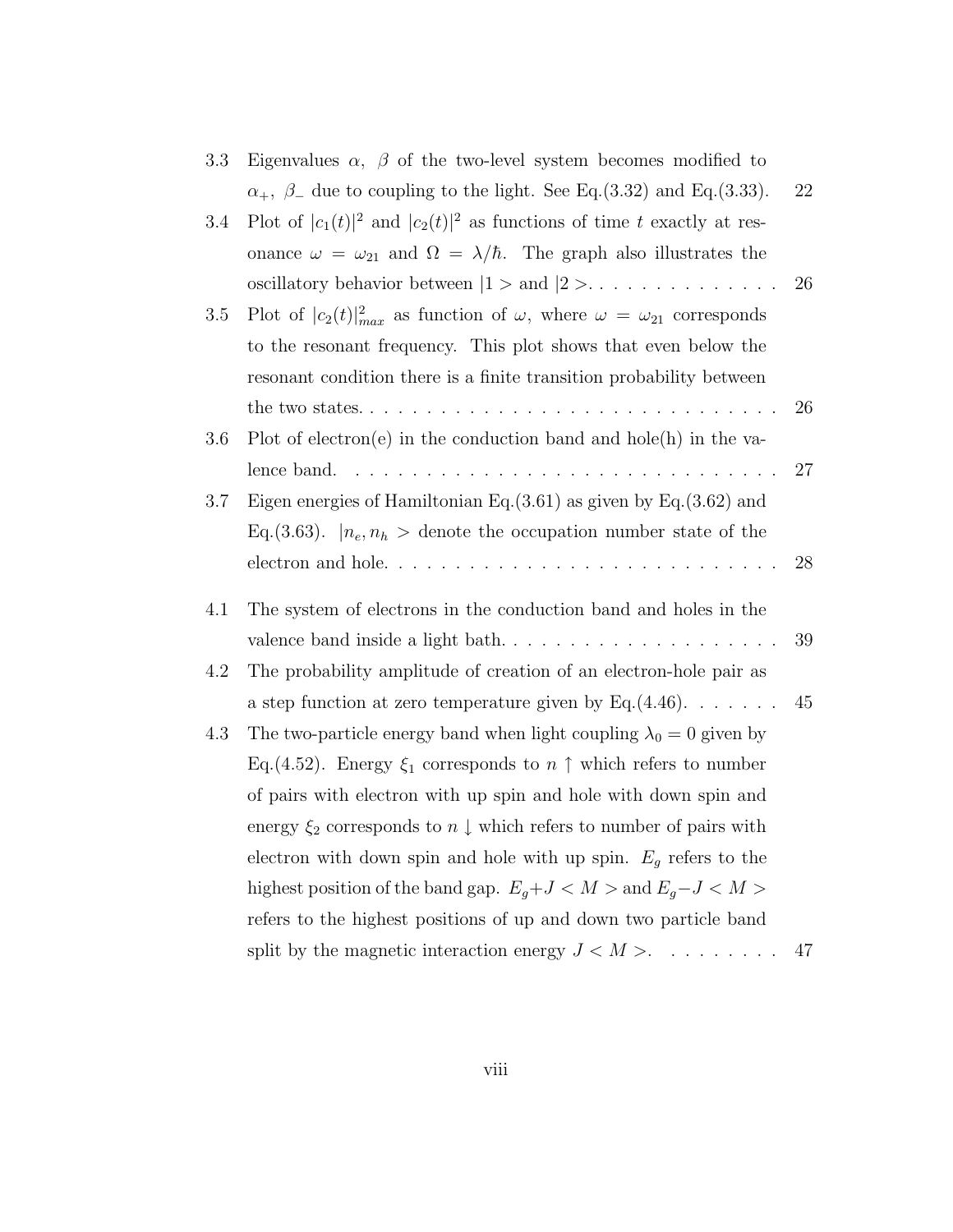- 6.1 Mean-field representation of interaction of impurity moment. The figure shows that the many body system is represented by a single body feeling the mean field of other N-1 moments in an average way. . . . . . . . . . . . . . . . . . . . . . . . . . . . . . . . . . . 61
- 6.2 Free energy as a function of magnetic moment M for different values of light coupling  $\lambda$  evaluated using the expression for magnetization dependent free energy Eqs.(4.56-62) and magnetization Eq.(6.2). The parameters are  $U_0 = 1200 \text{ eV} \cdot \AA^3$ ,  $\mu' = \hbar \omega - E_g =$  $0.1eV$ . Other parameters are given in Eq.(6.3). The plot shows with increase in light coupling free energy F increases as magnetic moment is increased. When  $\lambda = 0$  (no coupling of light to particles) and  $\mu' = -10.0eV$ , that is when energy of the light is below the energy gap there is no excitation of electron and hole and the free energy is zero. The top most line corresponds to this situation. 64
- 6.3 Free energy as a function of magnetic moment M for different values of  $\mu' = \hbar \omega - E_g$  for light coupling  $\lambda = 0$   $U_0 = 0$  evaluated using the expression for magnetization dependent free energy Eqs.(4.56-62) and magnetization Eq.(6.2). Other parameters are given in Eq.(6.3). The plot shows with increase in the value of light energy above the gap, free energy F increases as magnetic moment is increased. When energy of the light is below the gap  $\mu' = \hbar \omega - E_g = -10eV$ , there is no magnetization for any value of magnetic moment. . . . . . . . . . . . . . . . . . . . . . . . . . 65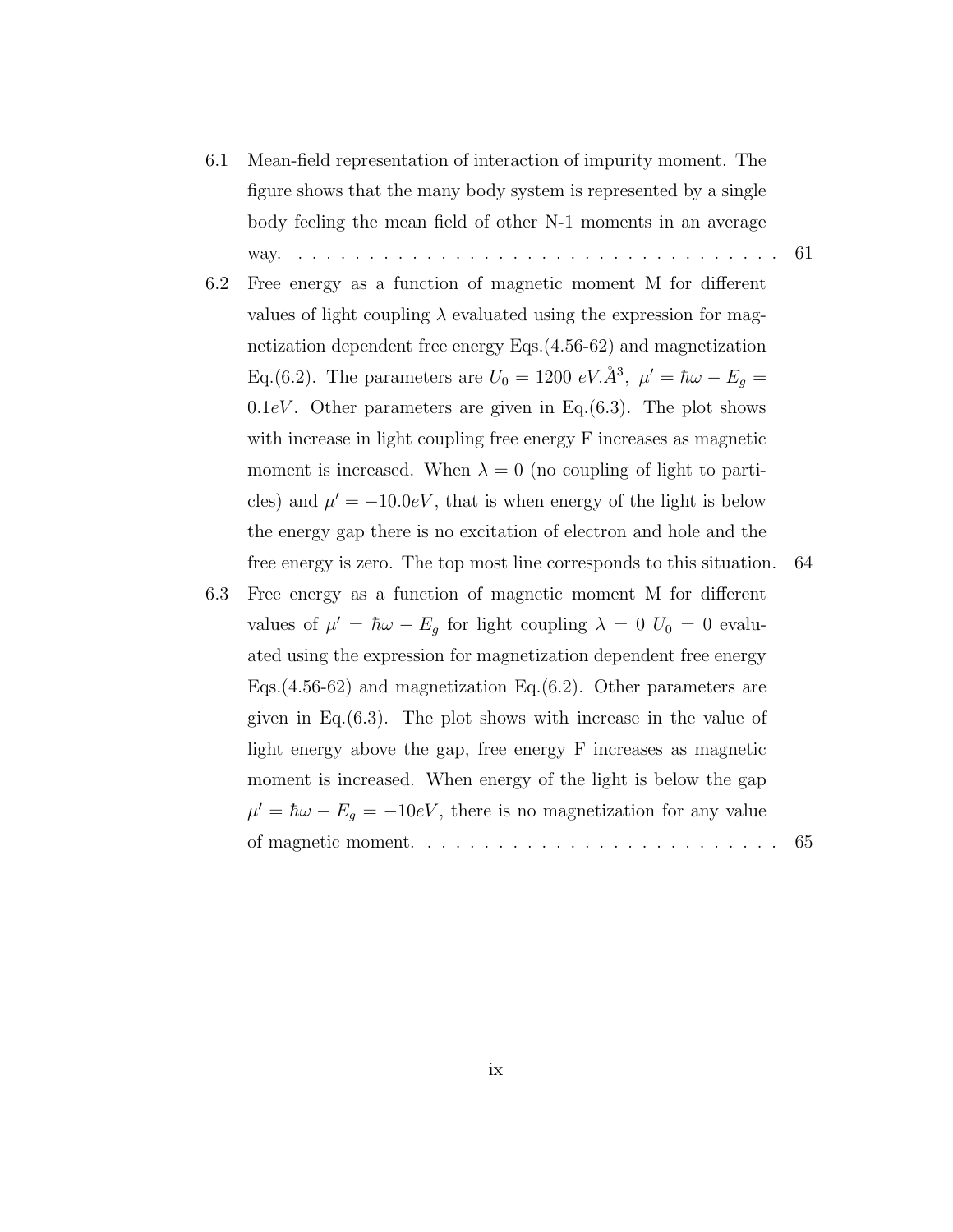- 6.4 Magnetization  $M(T)$  as a function of Temperature T for different values of light coupling  $\lambda$  evaluated using the expression for magnetization Eq.(6.2) and magnetization dependent free energy Eqs.(4.56-62). The parameters are  $U_0 = 1200 \ eV \AA^3 \ \mu' = 0.1 eV$ . Other parameters are given in Eq.(6.3). The plot shows a phase transition from paramagnetic to ferromagnetic state as temperature is lowered. With increase in the light coupling  $\lambda$ , more and more electron-hole pairs are created, thereby increasing the magnetization and hence the critical temperature is increased. . . . . 66
- 6.5 Critical temperature  $T_c$  as a function of light coupling  $\lambda$  evaluated using the expression for magnetization Eq.(6.2) and magnetization dependent free energy Eqs.(4.56-62). The parameters are  $U_0 =$ 1200 eV. $A\AA^3$   $\mu' = 0.1$ eV.Other parameters are given in Eq.(6.3). The plot shows an increase in critical temperature with increased value of light coupling. With increase in the light coupling  $\lambda$ , more and more electron-hole pairs are created, thereby increasing the magnetization and hence the critical temperature is increased. With increase of  $\lambda > 2.43eV$  there is an decrease in the critical temperature. This is due to the competition between particleparticle interaction and the light energy of the system . . . . . . . . 67
- 6.6 Number of pairs of spin up electrons and down hole  $n_1$  and spin down electrons and spin up holes  $n_{\downarrow}$  as a function of temperature T. The parameters are  $U_0 = 1200 \text{ eV} \cdot \AA^3 \mu' = 0.1 \text{ eV} \lambda = 0.1 \text{ eV}$ Other parameters are given in Eq.(6.3). The plot shows below the critical temperature the number of spin up electron and down hole pairs  $n<sub>1</sub>$  is different than the number of spin down electron and spin up holes  $n_{\perp}$ . This shows the onset of ferromagnetic phase... 68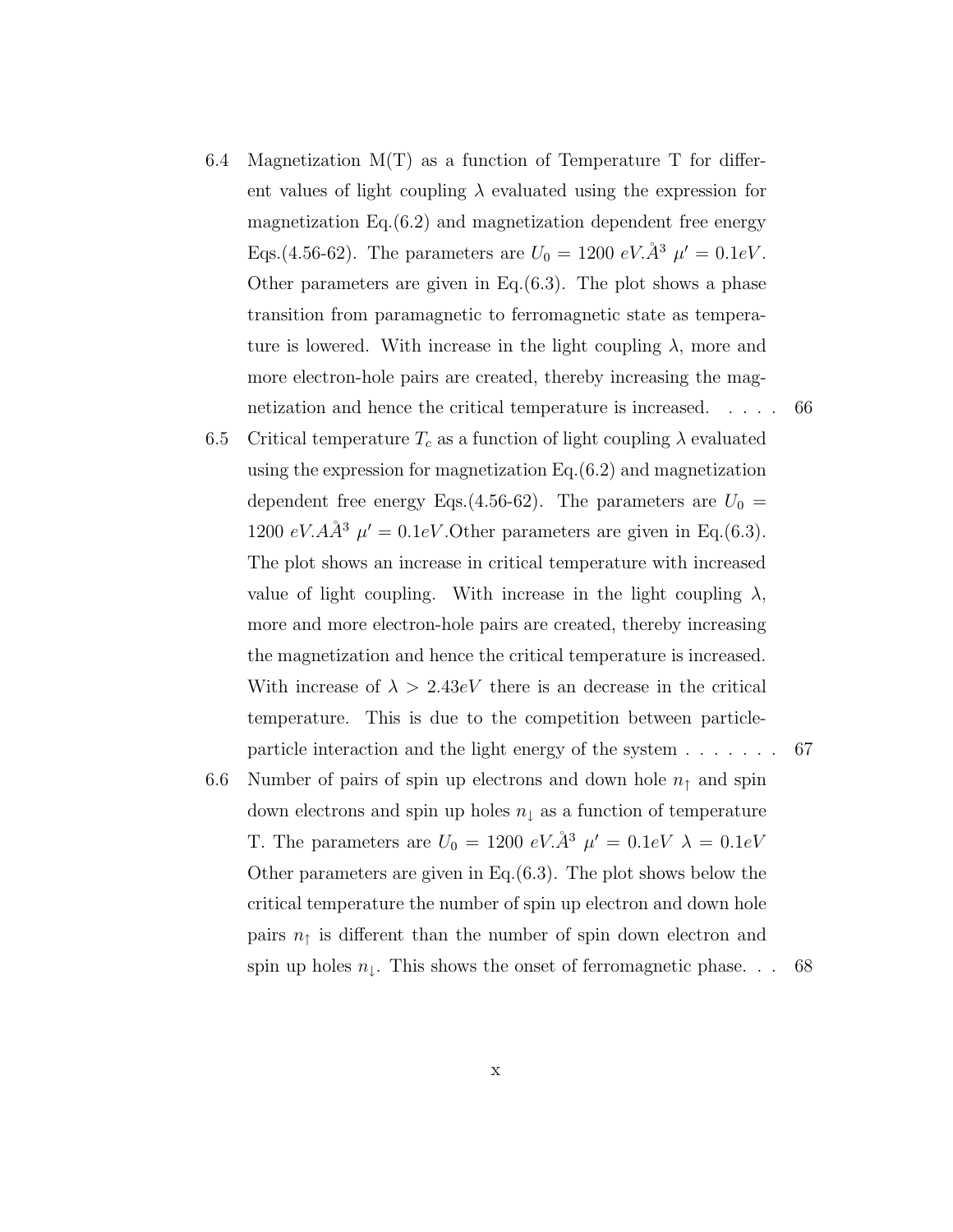- 6.7 Magnetization and number of pairs of spin up electrons and spin down holes  $n_{\uparrow}$  and spin down electrons and spin up holes  $n_{\downarrow}$ as a function of temperature T evaluated using the expression for magnetization Eq.(6.2) and magnetization dependent free energy Eqs.(4.56-62). Here we have taken  $U_0 = 1200 \ eV \hat{A}^3$ ,  $\mu' =$  $0.1eV \lambda = 0.1$ . Other parameters are given in Eq.(6.3). In Fig.6.7, we give plot of variation magnetization with temperature in the upper panel and how at that temperatures the number of spin up electron and spin down hole pairs  $n<sub>†</sub>$  and spin down electron and spin up hole pairs  $n_{\downarrow}$  vary in the lower panel. This clearly shows that below the critical temperature the number of spin up electron and down hole pairs  $n<sub>†</sub>$  is different than the number of spin down electron and spin up holes  $n_{\perp}$ . This shows the onset of ferromagnetic phase. . . . . . . . . . . . . . . . . . . . . . . . . . 72
- 6.8 Magnetization  $M(T)$  as a function of temperature T for different values of  $\mu$  for a given value of light coupling  $\lambda$  evaluated using the expression for magnetization Eq.(6.2) and magnetization dependent free energy Eqs.(4.56-62). The parameters are  $U_0 = 1200 \, eV \mathring{A}^3$ ,  $\lambda = 0.1$ . Other parameters are given in Eq.(6.3). The plot shows a phase transition from paramagnetic to ferromagnetic state as temperature is decreased. With increase in the value of the light energy  $\mu = \hbar \omega$ , there is an increase in the value of the critical temperature. This is due to the fact that increase value of light energy produces more and more of electron-hole pairs and there by aligning the magnetic moments more and more and hence the critical temperature is increased. . . . . . . . . . . . . . . . . 73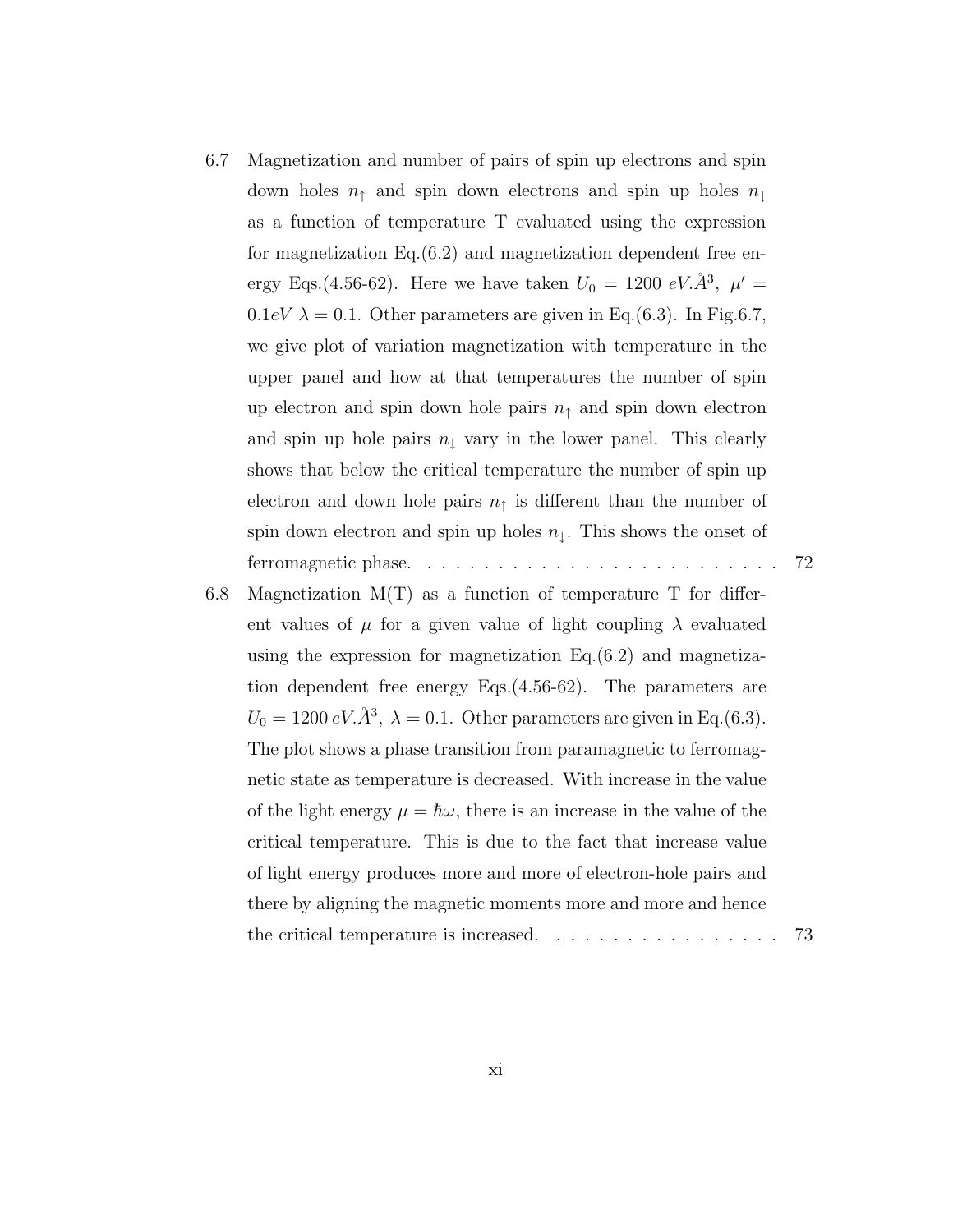- 6.9 Critical temperature  $T_c$  as a function of chemical potential  $\mu = \hbar \omega$ . The parameters are  $U_0 = 1200 \ eV \hat{A}^3$ ,  $\lambda = 0.1$ . Other parameters are given in Eq.(6.3). The plot shows increase in critical temperature with increased value of chemical potential. This is due to the fact that increase in light energy produces more and more of electron-hole pairs and there by aligning the magnetic moments more and more and hence the critical temperature is increased. . 74
- 6.10 Critical temperature  $T_c$  as a function of chemical potential  $\mu = \hbar \omega$ . The parameters are  $U_0 = 0.0 \, eV \hat{A}^3$ ,  $\lambda = 0.1$ . Other parameters are given in Eq.(6.3). The plot shows increase in critical temperature with increased value of chemical potential. This is due to the fact that increase in light energy produces more and more of electron-hole pairs and there by aligning the magnetic moments more and more and hence the critical temperature varies as the density of states which goes as  $\sim \mu^{1/2}$ . The solid line is a fit with  $3.5\mu^{1/2}$  of the four data points. The fit is exact. . . . . . . . . . . 75
- 6.11 Magnetization M as a function of chemical potential  $\mu = \hbar \omega$  for two different values of temperature T evaluated using the expression for magnetization Eq.(6.2) and magnetization dependent free energy Eqs.(4.56-62). The parameters are  $U_0 = 1200 \text{ eV} \cdot \AA^3$ ,  $\lambda =$ 0.1. Other parameters are given in Eq.(6.3). The plot shows that for lower temperature magnetization increases more rapidly with  $\mu$  when value of light energy crosses the band-gap. The band gap is at zero of the x-axis.  $\dots \dots \dots \dots \dots \dots \dots \dots \dots \dots \dots \dots \dots \dots \dots \dots \dots$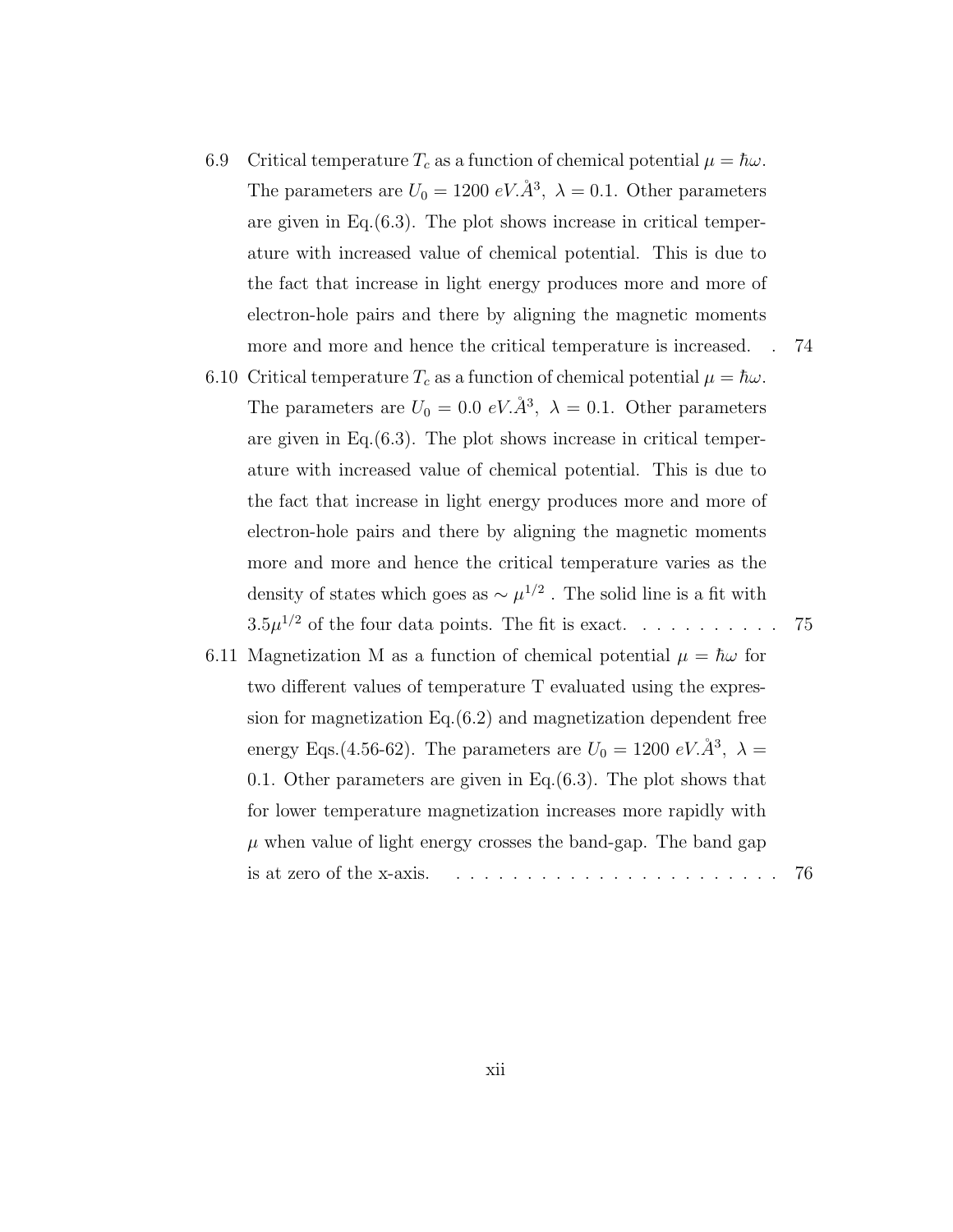- 6.12 Sub-band gap Magnetization M as a function of chemical potential  $\mu = \hbar \omega$  for two different values of temperature T evaluated using the expression for magnetization  $Eq.(6.2)$  and magnetization dependent free energy Eqs.(4.56-62). The parameters are  $U_0 = 1200 \, eV \mathring{A}^3$ ,  $\lambda = 0.1$ . Other parameters are given in Eq.(6.3). Broken line and solid line are for temperature 0.005K and 0.008K respectively. The plot shows that there is finite magnetization for photon energy bellow the band gap value. The band gap is at  $\mu = 0.0$  on the x-axis. This clearly indicates that even if energy of the light is below the band gap, there is small but finite magnetization. This is due to the virtual electron-hole pair excitations. 77
- 6.13 Magnetization  $M(T)$  as a function of temperature T for different values of light coupling  $\lambda$  as given by Eq.(6.2) and magnetization dependent free energy Eqs.(4.56-62). Here we have taken  $U_0 =$ 1200 eV. $A^3$  and  $\rho_k = 1$  for the solid line and  $\rho_k = \frac{1}{(1 + \rho_k)^2}$  $(1+(a_{ex}k)^2)^2$ for the broken line. Other parameters are given in Eq.(6.3). The plot shows phase transition temperature is decreased with the kdependent coupling. . . . . . . . . . . . . . . . . . . . . . . . . . . 78
- 6.14 Occupation of pair-particles as a function of energy  $\xi^+$  or  $\xi^-$  using Eqs.(4.56-62) and Eq.(6.2). The left lines are for up-electron and down-hole and right lines are for down-electron and up-hole pairs. Energy supplied to the system is 1.1 eV. Other parameters are given in Eq.(6.3). One can see that the two theta functions are zero at  $E = 1.1 - J < M >$  and  $E = 1.1 + J < M >$  where  $J = 0.067$  and  $M = 5/2$ . As light coupling is included with  $\lambda = 0.1$  the functions deviate from theta functions. These are all calculated at zero temperature. . . . . . . . . . . . . . . . . . . . 79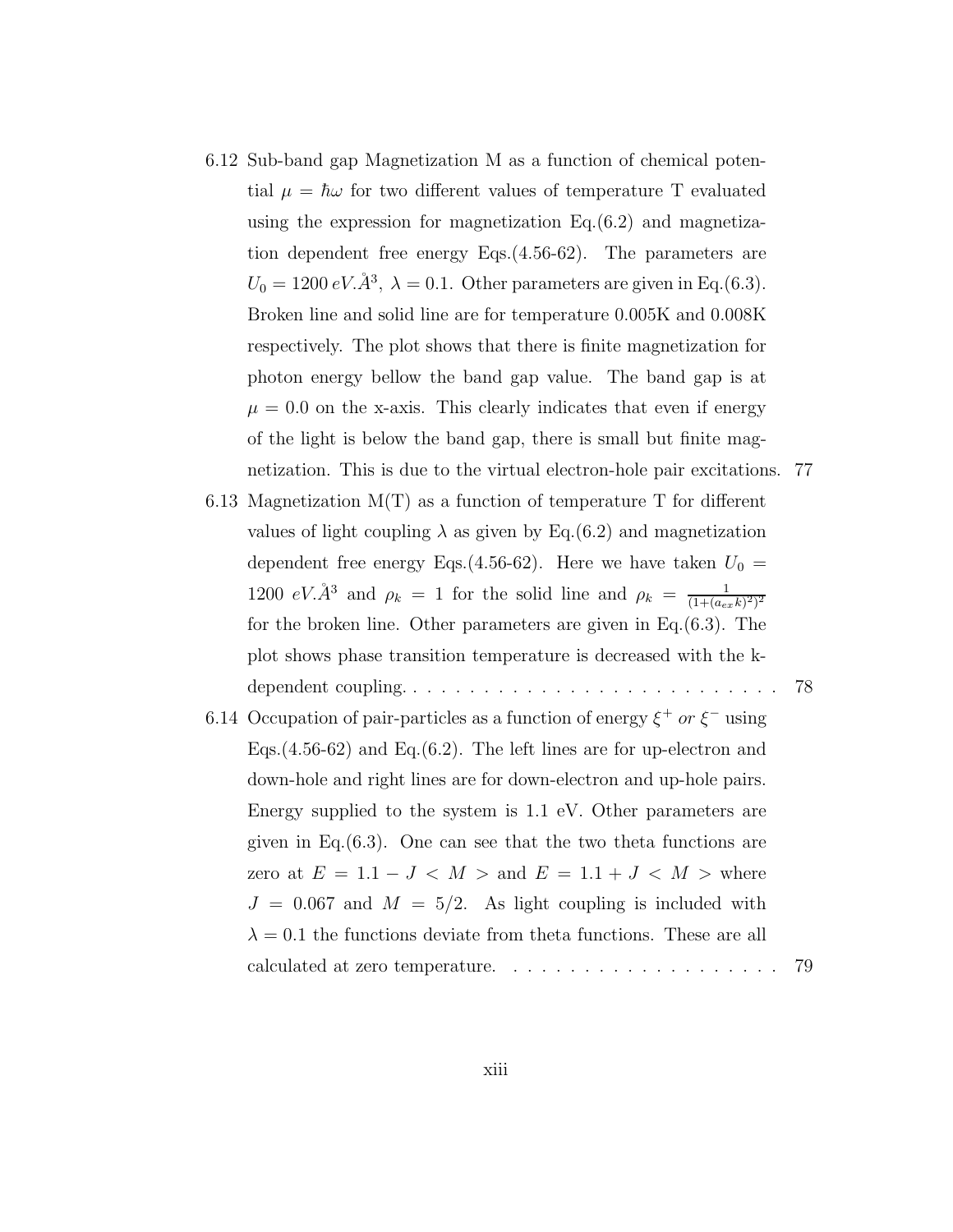- 6.15 Amplitude of occupation of pair-particles as a function of energy using Eqs.(4.56-62) and Eq.(6.2). Parameters are given in Eq.  $(6.3)$ . The solid line is u for down-electron and up-hole pair and broken line is for amplitude v for the same pair. . . . . . . . . 80
- 6.16 Critical temperature  $T_c$  as a function of  $J^2 = (J_e J_h)^2$ . The parameters are  $U_0 = 1200 \ eV \AA^3$ ,  $\lambda = 0.1$ . Other parameters are given in Eq.(6.3). We give a plot of critical temperature  $T_c$  using Eq.(6.2) and Eqs.(4.56-62) as a function of  $J^2 = (J_e - J_h)^2$ . We see a linear behavior. This is expected. Since the basic origin of exchange Hamiltonian goes as  $H = JS. s\delta(r)$ , so the effective exchange between magnetic moments is  $J_{eff} = J^2$  and according to Heisenberg model critical temperature  $T_c \sim J_{eff} \sim J^2$ . ... 81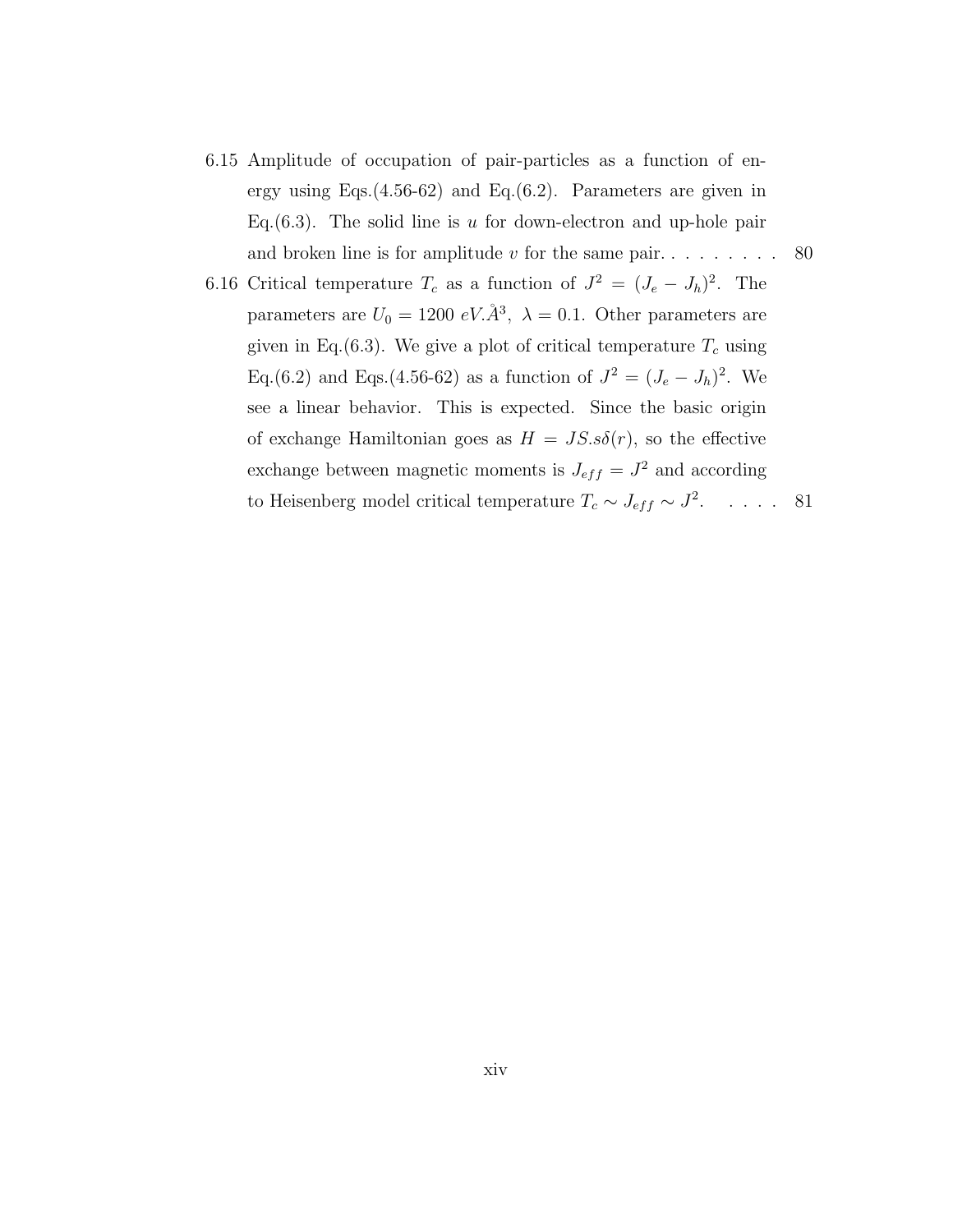# Chapter 1 Introduction

This thesis is a study of photo-induced ferro-magnetism in dilute magnetic semiconductors. When light falls on the semiconductor, it creates electron-hole pairs across the band gap. These carriers interact with the impurity magnetic atoms and so induce ferromagnetic coupling among magnetic moments and thereby create a ferromagnetic state in these semiconductors when temperature is lowered. Figure1.1 schematically describes the process.

## 1.1 Spintronics

The ability to control the properties of a system by acting on the spin of its charge carriers is the subject of the new field of "Spintronics" [1–4], and is believed to hold the promise to developing devices which combine storage functionalities (such as memory devices) together with information processing functionalities. Diluted Magnetic Semiconductors (DMS) have recently attracted a great deal of attention for their potential in combining ferro-magnetism and semiconductor properties in a single material. The DMS material is  $Ga_{1-x}Mn_xAs$  (typically  $x \approx (1 - 10\%)$  with the Mn ions substitutionally replacing Ga. Mn ions in  $Ga_{1-x}Mn_xAs$  serve a dual purpose, acting both as dopants(acceptors in this case) and as magnetic impurities, whose spins align at the ferromagnetic transition (or,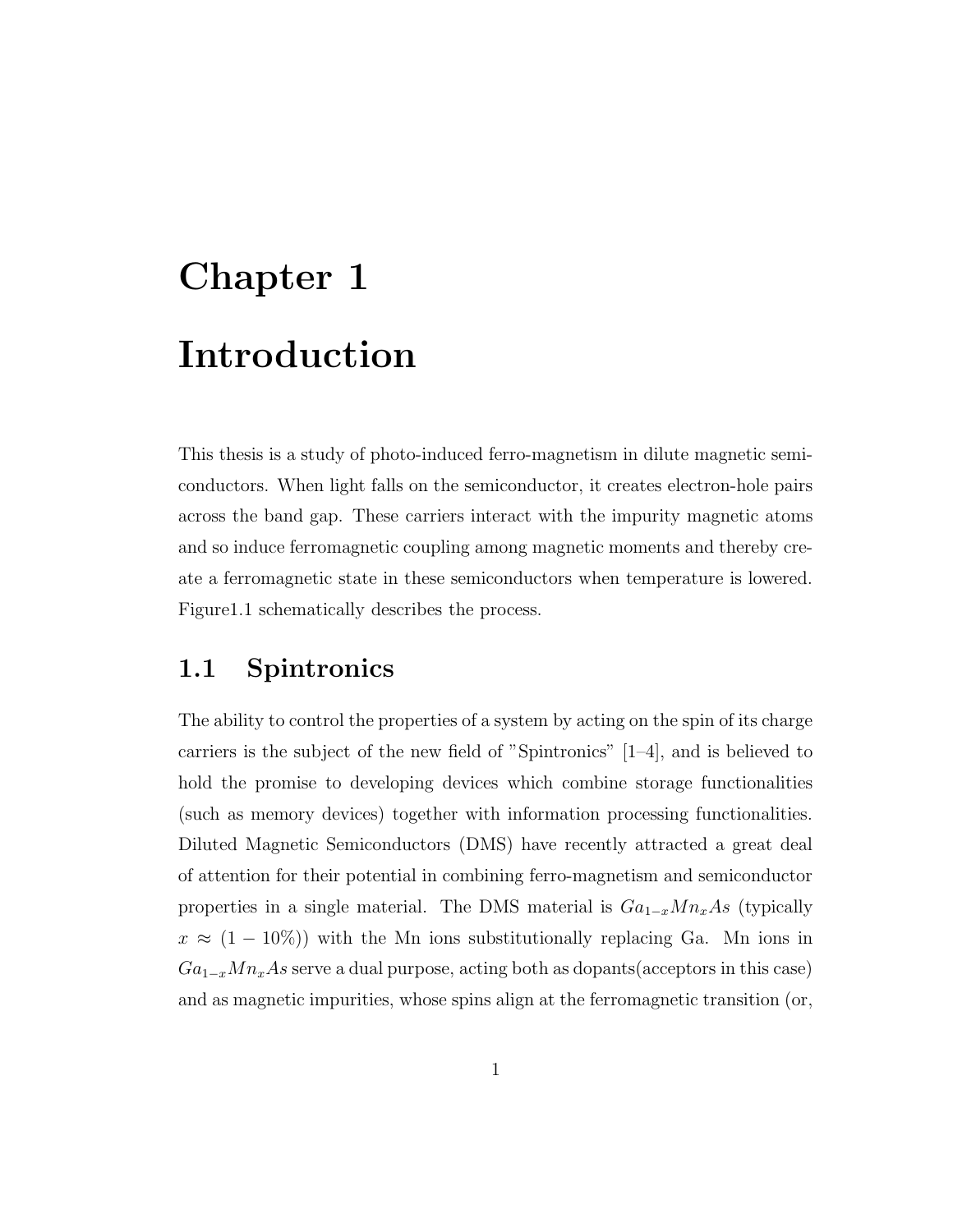

Figure 1.1: A schematic picture of light induced ferro-magnetism in dilute magnetic semiconductor. The electrons and holes that are created across the band gap interact with the magnetic moments and when temperature is lowered, system changes from para to ferro-magnetic phase.

equivalently, the Curie temperature)  $T_c \approx 10{\text -}100\text{K}$ . Other DMS materials of current interest include  $In_{1-x}Mn_xAs$ ,  $Ga_{1-x}Mn_xP$  and  $Ga_{1-x}Mn_xSb$ . Prospects for new device functionalities in all semiconductor spin-electronic structures rely on the realization of a ferromagnetic semiconductor operating at room temperature. An important discovery in this material research was the discovery [3] of ferro-magnetism in Mn-doped GaAs with the Curie temperature  $T_c = 100K$ . Mn provides a local moment  $S = 5/2$  and a delocalized hole [5]. Though ferromagnetism and semiconducting properties coexist in magnetic semiconductors, such as europium chalcogenides and semiconducting spinels their electronic structure is quite different from that of Si and GaAs, also the crystal growth is very very difficult. Again II-VI-based DMSs (CdTe, ZnSe) have been difficult to dope to create p- and n-type and the magnetic interaction in II-VI DMSs is dominated by the anti-ferromagnetic exchange among the Mn spins, which shows as para-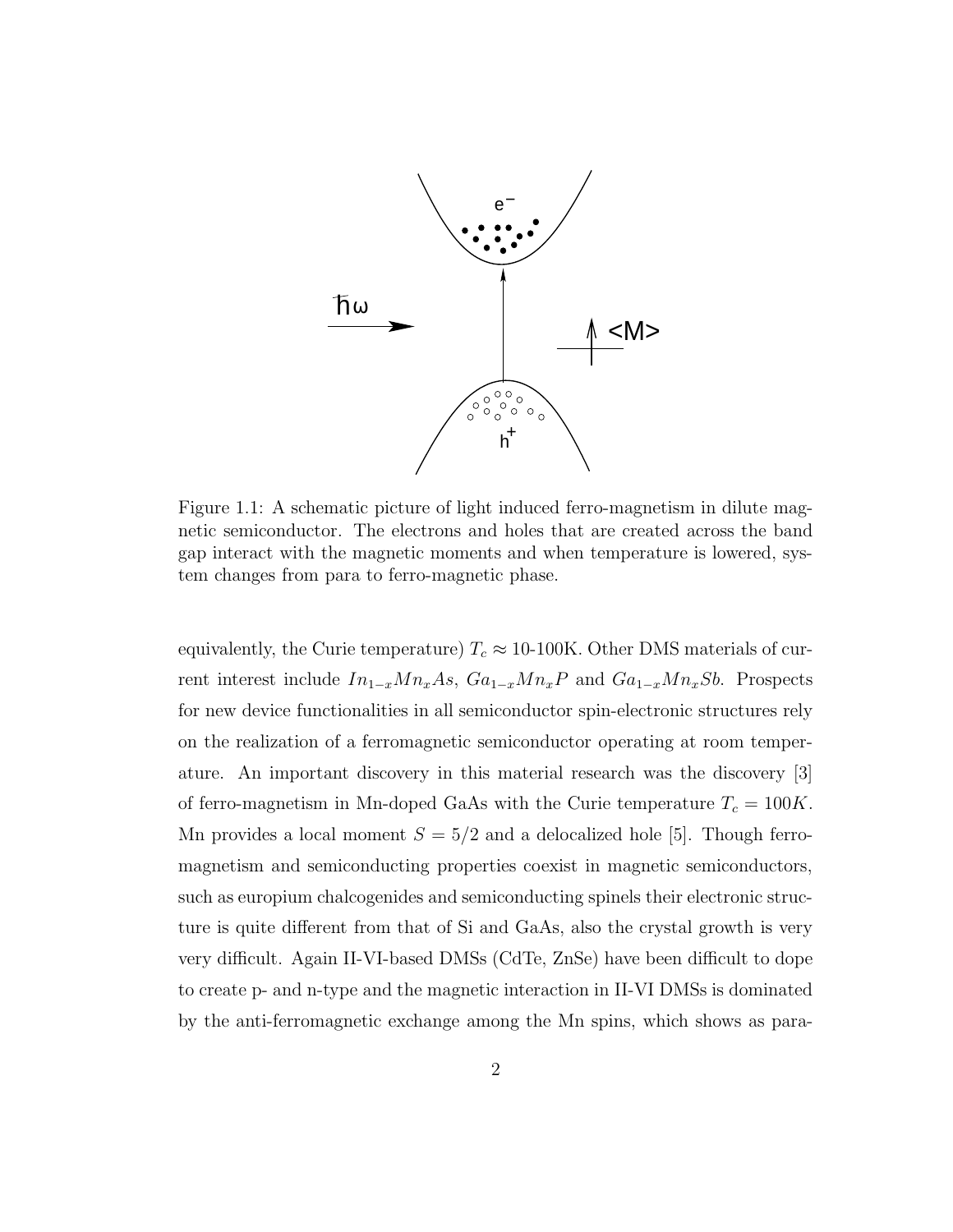magnetic, anti-ferromagnetic or spin-glass behavior. The III-V semiconductors such as GaAs are already in use in industry such as in electronic equipments and optoelectronic devices, including cellular phones(microwave transistors), compact disks (semiconductor lasers) etc. So it will be interesting to examine how light can induce some kind of magnetization when incident on these semiconductors.



Figure 1.2: The dependence of photo-magnetization [7] in  $Hg_{1-x}Mn_xTe$  (x = 0.135) on the impinging laser power. A linear relationship is observed only in the range up to 15 mW, below which most of the photo-magnetization experiments were performed. For higher laser powers the sample temperature increases and the signal deviates from proportionality.

## 1.2 The photo-induced ferro-magnetism: some experiments

In this section we discuss some experimental findings of how light can induce ferro-magnetism in DMS material. The idea is that the hole produced by the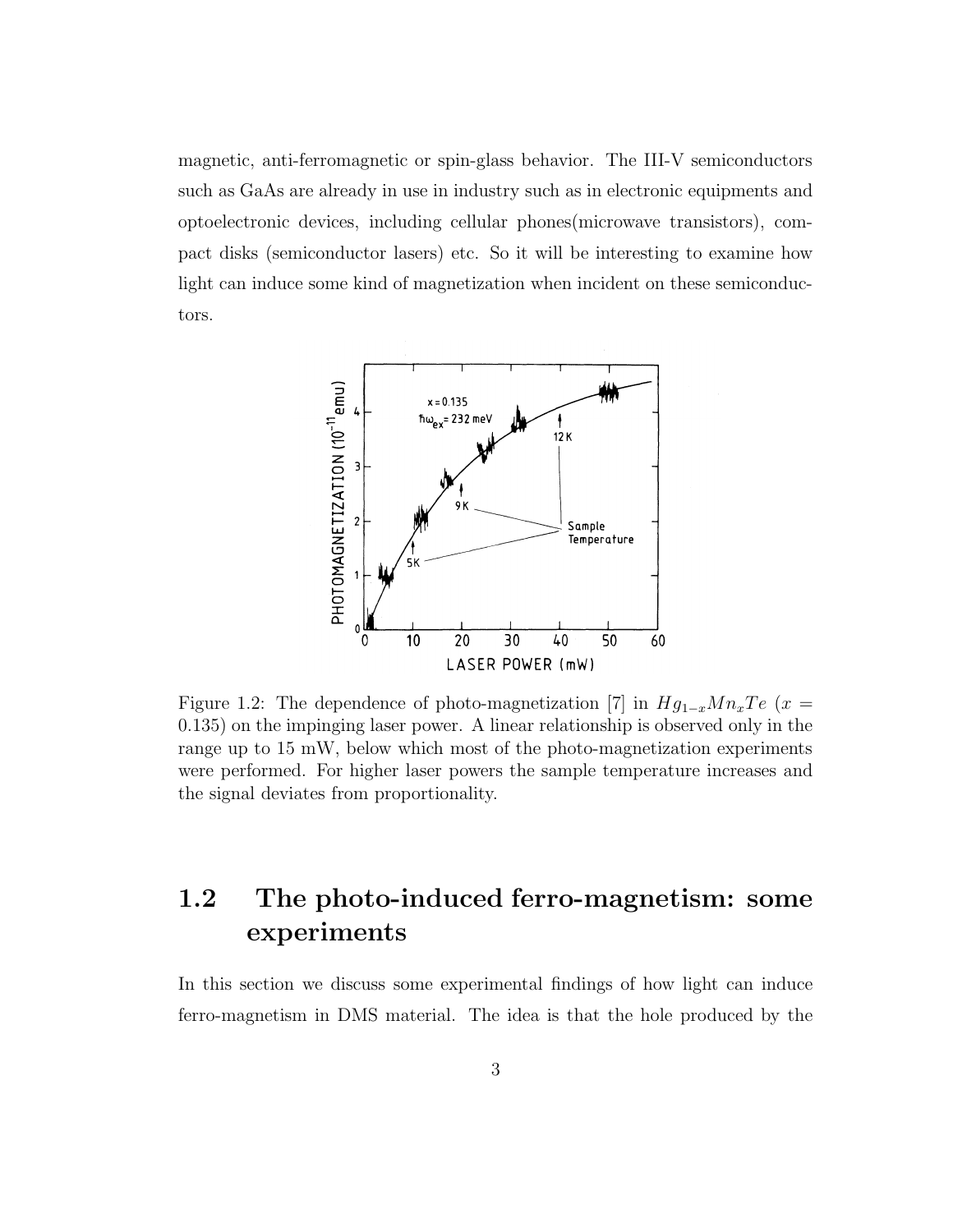

Figure 1.3: Magnetization curves [9] at 5 K observed before (open circles) and after (solid circles) light irradiation. Solid line shows a theoretical curve. x-axix is for magnetic field  $H(T)$  plotted from  $-0.30$  to 0.30.

dopant Mn can interact with polarized light and be spin polarized and mediate ferromagnetic order between Mn moments. The photo-induced magnetization (PIM) has recently attracted a great deal of attention. The subject has acquired added importance in view of the search for materials with spin-polarized electrons to be relevant in the newly emerged area of spintronics [4], though dynamics of the carriers without spin has been studied in the past [6]. PIM was first demonstrated by Krenn et al [7, 8] who found a magnetization signal in  $Hg_{1-x}Mn_xTe$ which depended characteristically on the degree of polarization of the exciting radiation which is shown in Fig.1.2. Interest has been focused recently on light induced magnetic phenomena in relatively important III-V based materials. In a recent paper Koshihara et al [9] observed the inducement of a ferromagnetic order by photo-generated carriers in the heterostructure (In,Mn)As/GaSb. Magnetization curves before and after the light irradiation are shown in Fig.1.3. At low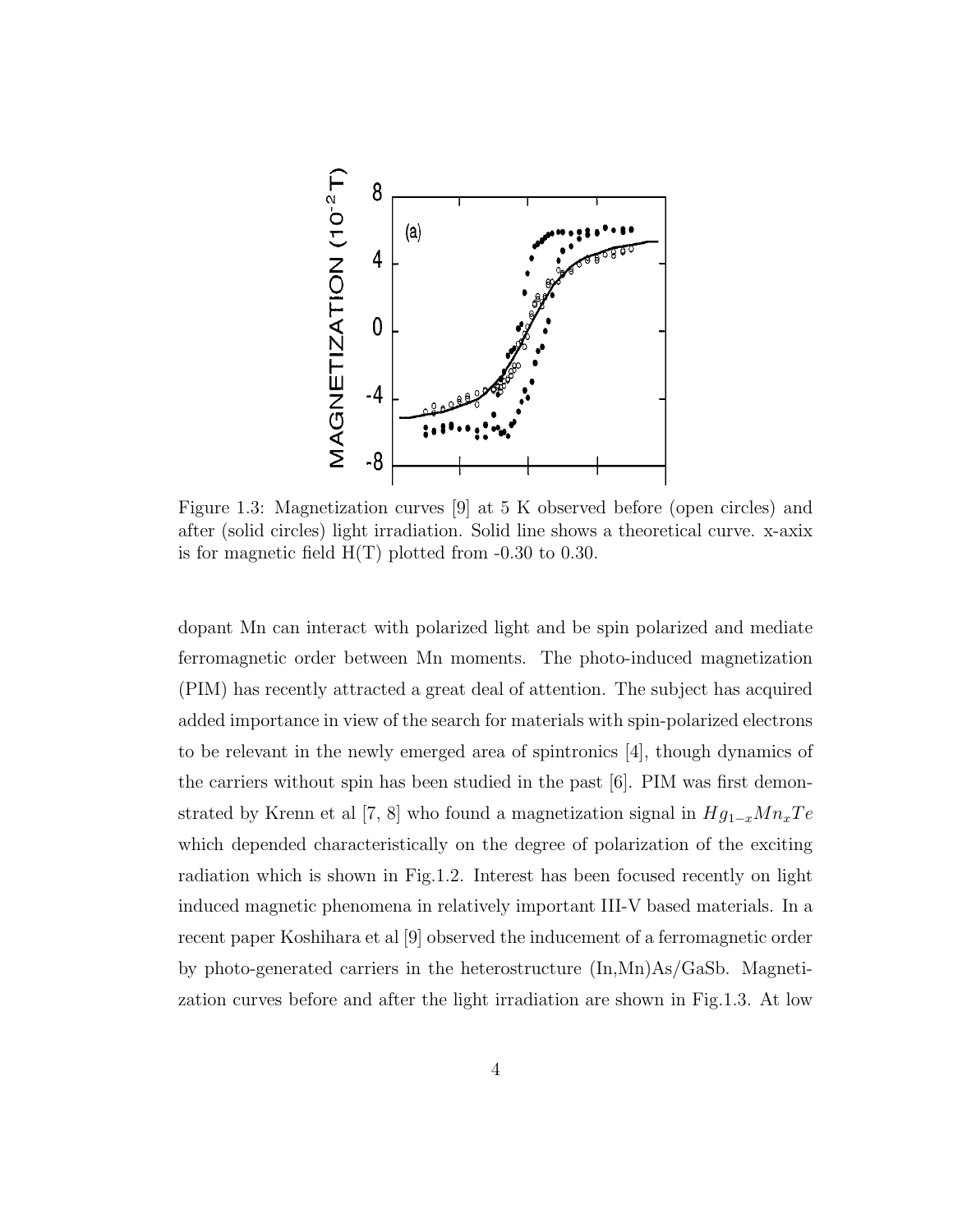

Figure 1.4: Dependence of photo-induced magnetization [10]  $\Delta M$  extracted from anomalous Hall effect measurements on photon energy at 4.2 K for  $Ga_{0.989}Mn_{0.011}As/GaAs$  sample with in-plane magnetic anisotropy. Illuminated light is  $\sigma^+$  polarized. No magnetic field is applied. Excitation light power was about 600  $mW/cm^2$ . The inset shows schematically the sample configuration.

temperatures, samples preserve ferromagnetic order even after light is switched off. They attribute the effect to hole transfer from GaSb to InMnAs in the heterostructure, which enhances a ferromagnetic spin exchange among Mn ions in the InMnAs layer. On the other hand, Oiwa et al [10] reported photo induced magnetization in ferromagnetic (Ga, Mn)As thin films caused by spin-polarized holes generated optically. Fig.1.4 shows dependence of photo-induced magnetization on photon energy. The observed results suggest that a small amount of non-equilibrium carrier spins can cause collective rotation of Mn spins presumably through p-d exchange interaction. While there have been a considerable number of experiments in this area, as is clear from the foregoing discussions, only recently have theorists focused on the problem. Piermarocchi et al [11] have reported a mechanism of coupling of spins localized in neighboring quantum dots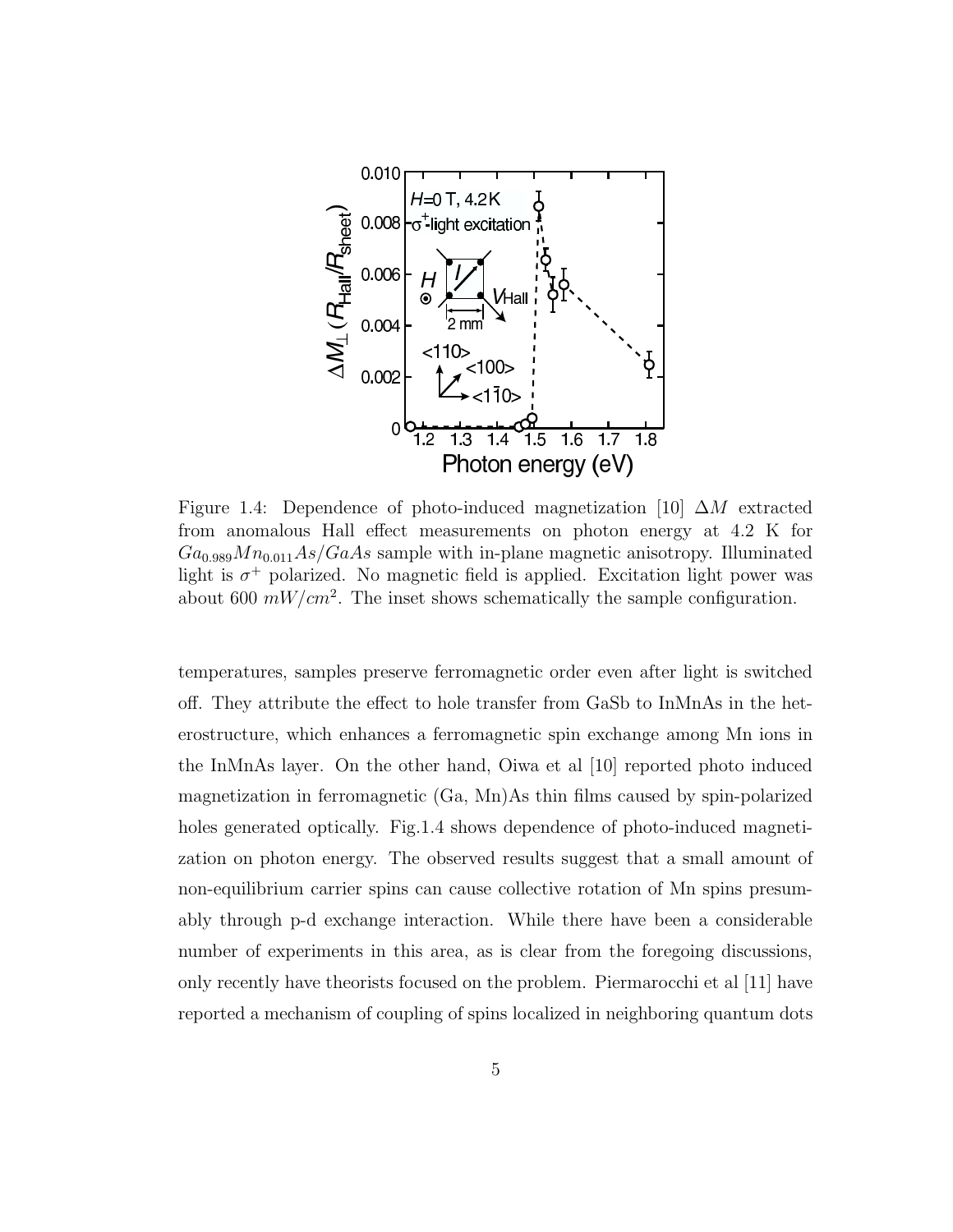by virtual excitation of delocalized exciton states in the host material by a light field. This indirect exchange interaction termed as ORKKY interaction, is analogous to a RKKY interaction ; the difference from the usual one is that the intermediate electron-hole pair is produced by external light. On the basis of the above ORKKY interaction, ferro-magnetism is predicted [12] in DMS illuminated by intense sub-band gap laser radiation.

### 1.3 Goals of this thesis

In this thesis we formulate the problem of photo-induced ferro-magnetism in Dilute Magnetic Semiconductors. We write down the Hamiltonian of the system and calculate energy and hence magnetization in the sample. The problem is studied using varieties of techniques such as, through the Bogoliubov-Valatin quasi-particle picture and also through the BCS-wave function approach.

In Chapter 2, we write down the Hamiltonian of the system and discuss the corresponding one-particle and two-particle pictures of the electrons and holes with up and down spins.

In Chapter 3, we study some model time-dependent Hamiltonians regarding their eigenenergy and then we construct an effective Hamiltonian for each one for their time evolution. We find that for these systems even if the Hamiltonians are time-dependent, their eigenenergies are not. We discuss the Rabi problem in detail in this chapter. We eliminate time from our Hamiltonian by an unitary transformation.

In Chapter 4, we construct Bogoliubov-Valatin transformations and transform our Hamiltonian of the system into this quasi particle picture. Then we diagonalize transformed Hamiltonian and calculate the energy of the system. Here we are able to get the energy of the excitations also.

In Chapter 5, we construct a BCS-type wavefunction for our problem and calculate energy of the system. Here we use a variational technique to calculate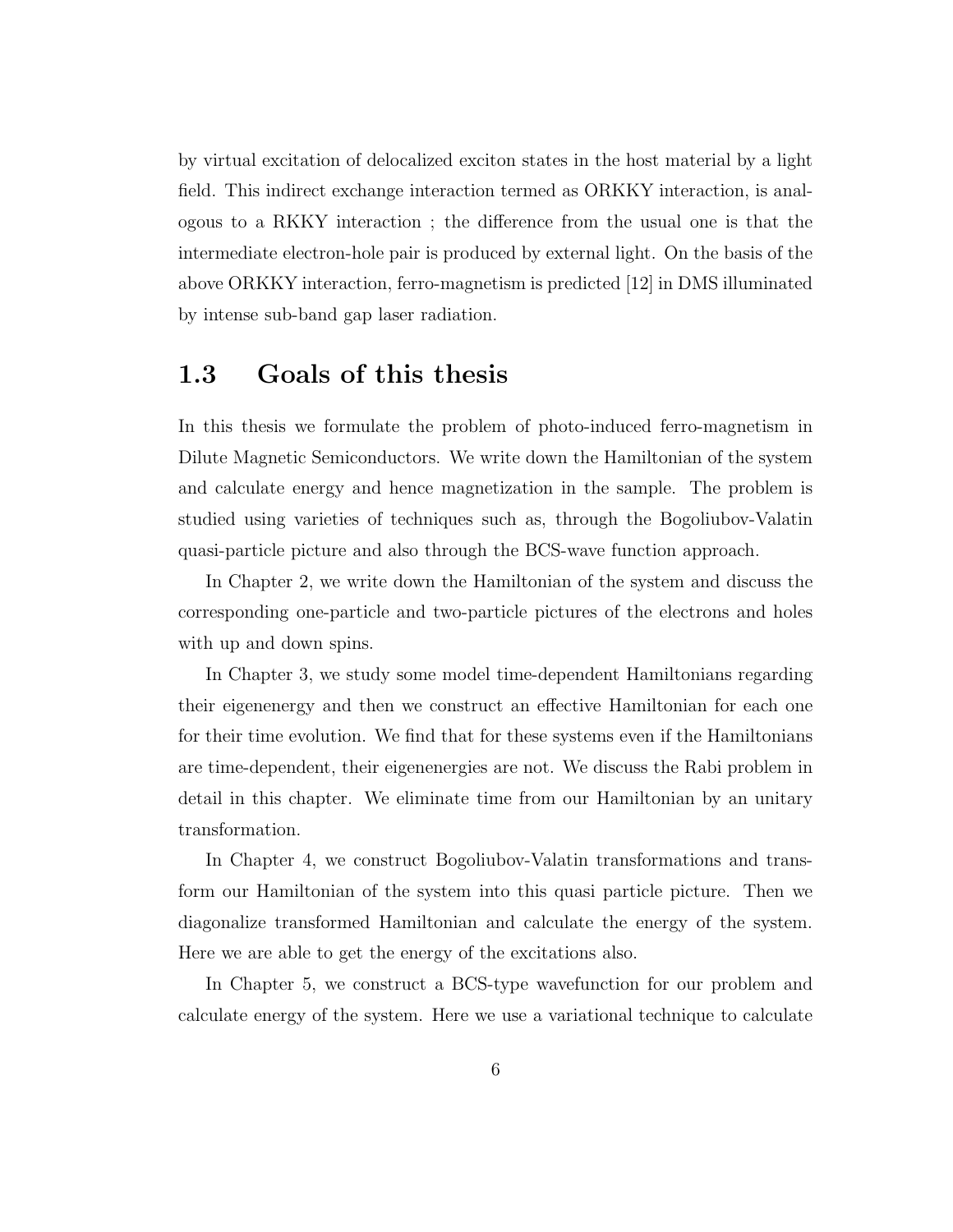the ground state energy of the system.

In Chapter 6, we calculate the magnetization of the system and study the problem with different conditions of controlling parameters of the system.

In Chapter 7, we give the summary and conclusions of our work. We discuss some other ideas for further development in this field. In Appendix, we give the detail calculation of the BV transformations term by term and calculate some expectation values of some operators in the constructed BCS state of our problem.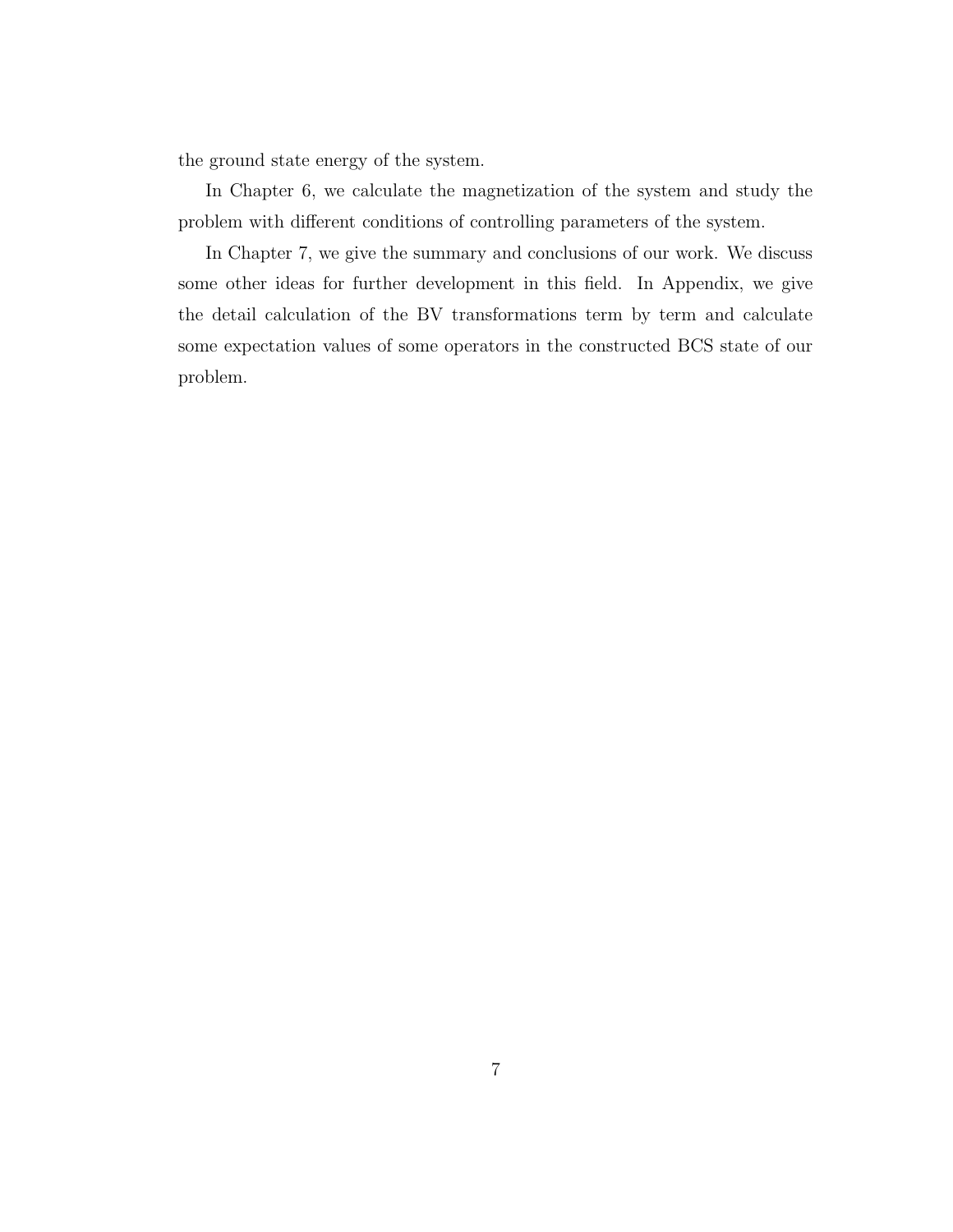# Bibliography

- [1] S. A. Wolff et al Science 294, 1488 (2001).
- [2] D. D. Awschalom, D. Loss and N. Samarth, Ed, Semiconductor Spintronics and Quantum Computation, (Springer, New York, 2002).
- [3] H. Ohno, Science 281, 951 (1998). H. Ohno et al, Nature (London) 408, 944 (2000).
- [4] S. Das Sarma, American Scientist, 89, 516 (2001).
- [5] T. Dietl *et al*, Scienc, **287**, 1019 (2000).
- [6] C. Comte and G. Mahler, Phys. Rev. B, 38, 10517 (1988).
- [7] H. Krenn, K. Kaltenegger, T. Dietl, J. Spalek and G. Bauer, Phys. Rev. B, 39, 10918 (1989).
- [8] H. Krenn, W. Zawadzki and G. Bauer, Phys. Rev. Lett. 55, 1510 (1985).
- [9] S. Koshihara, A. Oiwa, M. Hirasawa, S. Katsumoto, Y. Iye, C. Urano, H. Takagi and H. Munekate, Phys. Rev. Lett. 78, 4617,(1997).
- [10] A. Oiwa, Y. Mitsumori, R. Moriya, T. Slupinski and H. Munekata, Phys. Rev. Lett. 88, 137202-1 (2002).
- [11] C. Piermarocchi, P. Chen, L. J. Sham and D. G. Steel, Phys. Rev. Lett. 89, 167402-1(2002).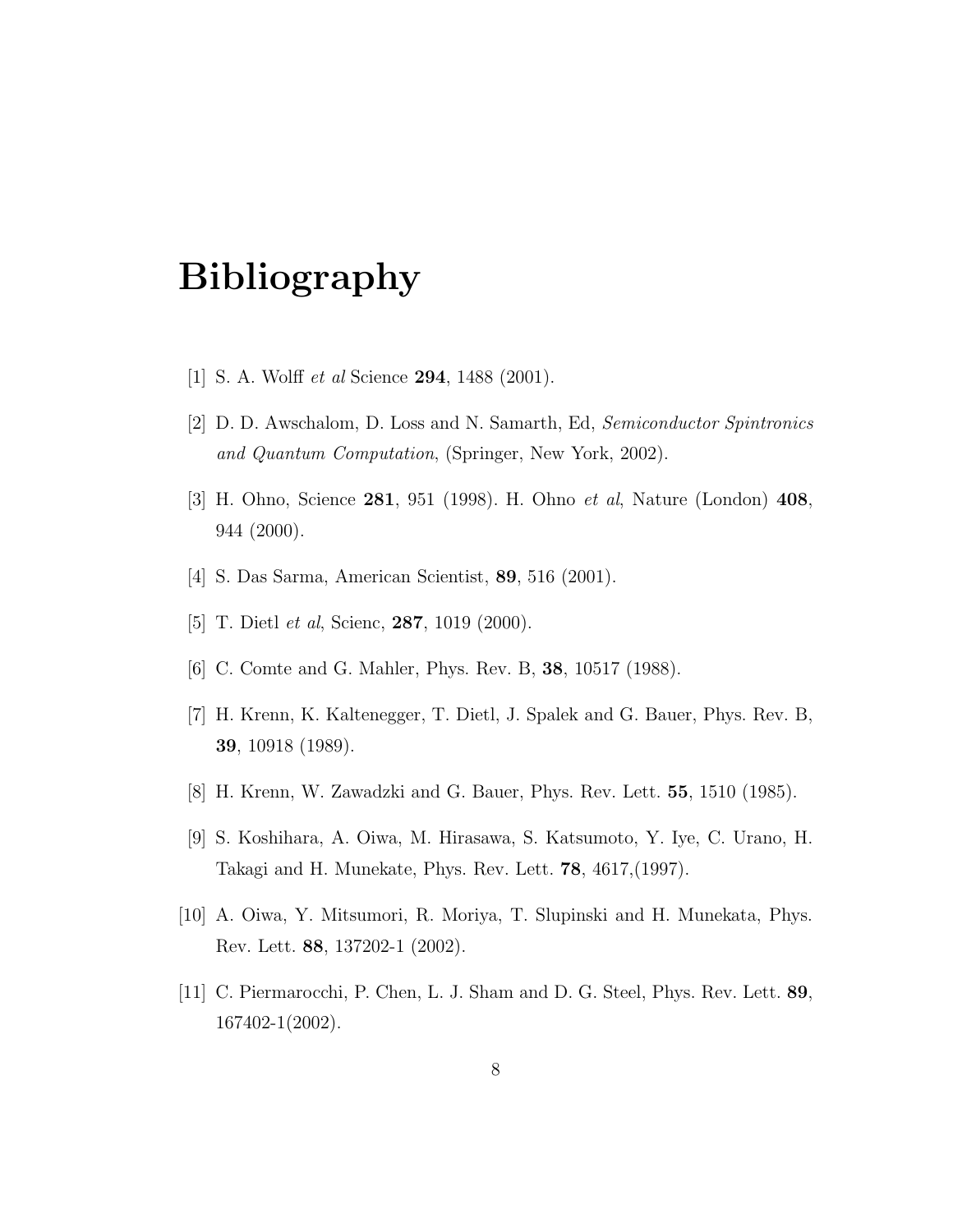[12] J. Fernandez-Rossier, C. Piermarocchi, P. Chen, A. H. MacDonald and L. J. Sham, Phys. Rev. Lett. 93, 127201 (2004).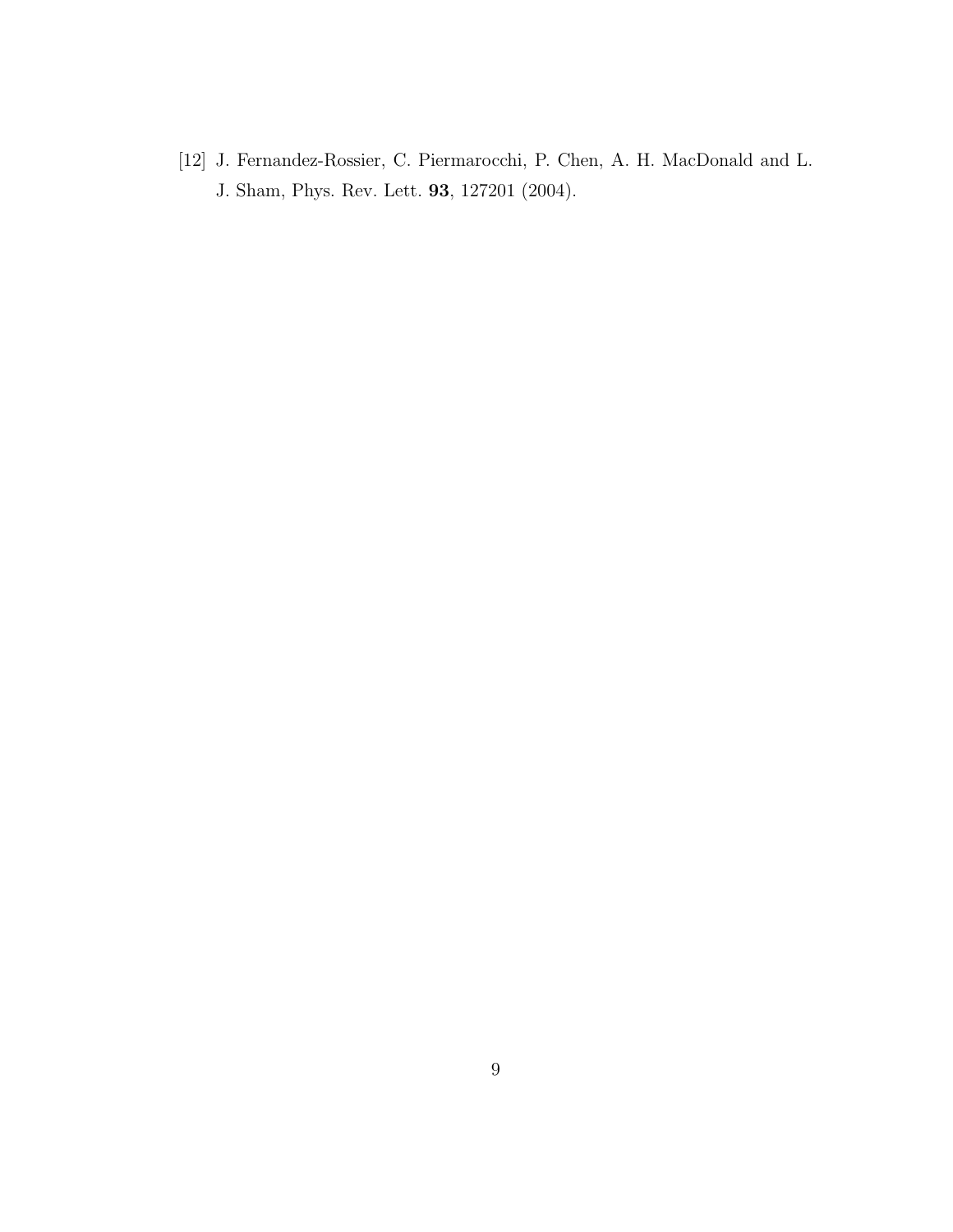# Chapter 2 The Hamiltonian

## 2.1 The Hamiltonian of the problem

We consider a Hamiltonian describing a diluted magnetic semiconductor where electrons and holes generated by a light field are spin-split through an exchange interaction with the magnetic ions within mean field approximation. The Coulomb interaction includes electron-electron, hole-hole and electron-hole interactions. The semiconductor-light interaction is considered such that an electronhole pair is created by absorption of light or an electron-hole pair recombines by emitting light. The light field is treated as a classical one. In the above situation, the Hamiltonian  $H$  is written as

$$
H = H_{kin} + H_c + H_L(t) \tag{2.1}
$$

where

$$
H_{kin} = \sum_{\vec{k},\sigma} (\epsilon_{c\vec{k}\sigma} c^{\dagger}_{\vec{k}\sigma} c_{\vec{k}\sigma} + \epsilon_{v\vec{k}\sigma} d^{\dagger}_{\vec{k}\sigma} d^{\dagger}_{\vec{k}\sigma})
$$
(2.2)

$$
H_c = H_{ee} + H_{hh} + H_{eh}
$$
\n
$$
(2.3)
$$

$$
H_{ee} = \frac{1}{2} \sum_{\vec{k}, \vec{k}', \vec{q}, \sigma, \sigma'} V_{\vec{q}} c_{\vec{k} + \vec{q}\sigma}^{\dagger} c_{\vec{k}' - \vec{q}\sigma'}^{\dagger} c_{\vec{k}'\sigma'}^{\dagger} c_{\vec{k}\sigma} \tag{2.4}
$$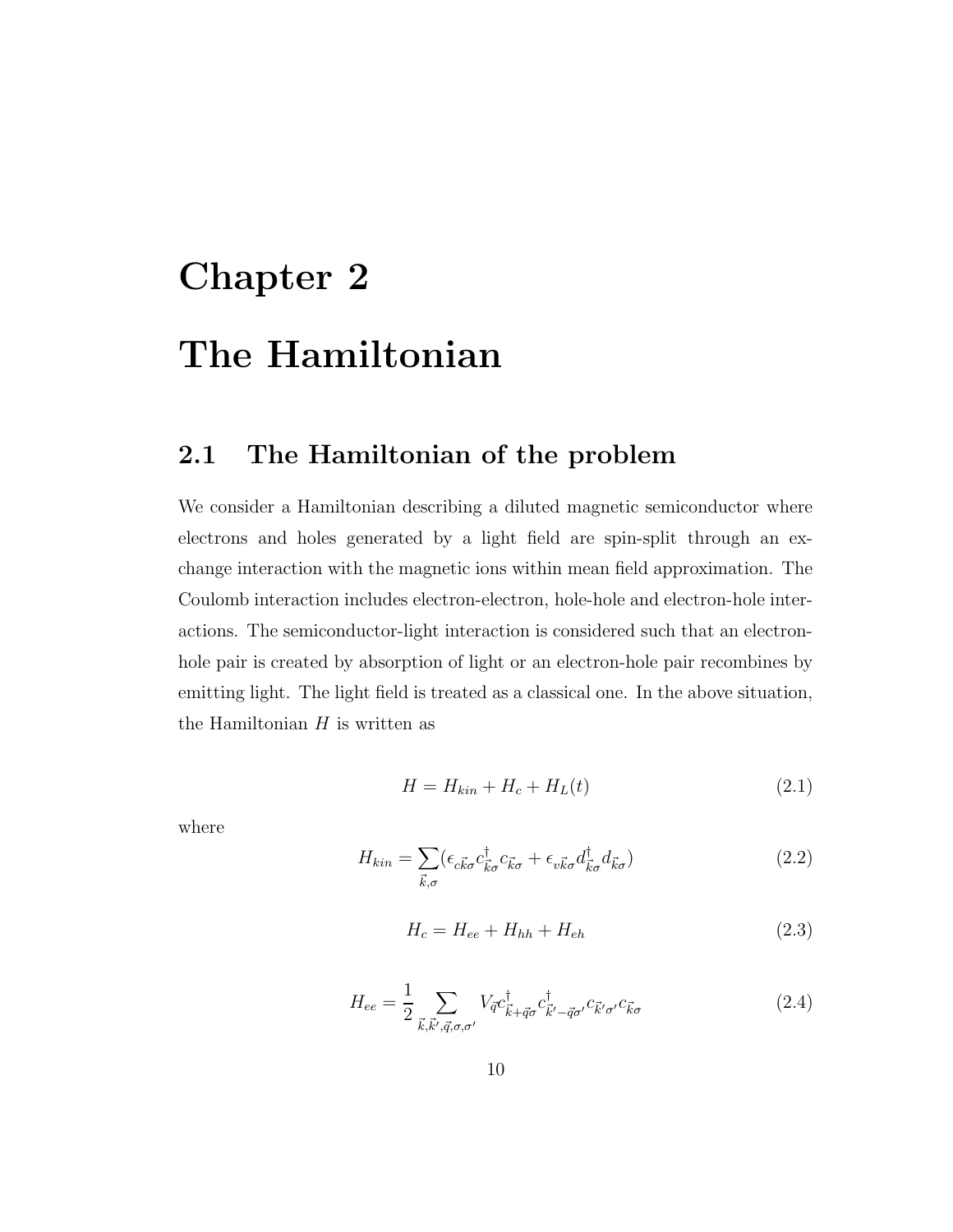$$
H_{hh} = \frac{1}{2} \sum_{\vec{k}, \vec{k}', \vec{q}, \sigma, \sigma'} V_{\vec{q}} d_{\vec{k} + \vec{q}\sigma}^{\dagger} d_{\vec{k}' - \vec{q}\sigma'}^{\dagger} d_{\vec{k}'\sigma'} d_{\vec{k}\sigma}
$$
(2.5)

$$
H_{eh} = -\sum_{\vec{k}, \vec{k}', \vec{q}, \sigma, \sigma'} V_{\vec{q}} c^{\dagger}_{\vec{k} + \vec{q}\sigma} d^{\dagger}_{\vec{k}' - \vec{q}\sigma'} d_{\vec{k}'\sigma'} c_{\vec{k}\sigma}
$$
(2.6)

$$
H_L(t) = \lambda \sum_{\vec{k}} \rho_k \left[ (c_{\vec{k}\uparrow}^\dagger d_{-\vec{k}\downarrow}^\dagger + c_{\vec{k}\downarrow}^\dagger d_{-\vec{k}\uparrow}^\dagger \right] e^{-i\omega t} + h.c \right]
$$
(2.7)

In the above equations  $c^{\dagger}$  and c are electron creation and destruction operators,  $d^{\dagger}$  and d are the corresponding operators for holes.  $V_{\vec{q}}$  denotes the particleparticle interaction. The negative sign in Eq.(2.6) denotes attractive interaction between electron and hole. We have parametrized the interaction of light with the particles. So we do not consider explicitly the matrix element of light-particle interaction [1] which comes from the  $\lambda_k \sim \langle \psi_i | \hat{e} \cdot \vec{p} | \psi_f \rangle$  term when light interaction is treated in a semi-classical way.  $\hat{e}$  is the polariastion vector of the light field. We take  $\lambda_k = \lambda \rho_k$  and  $\lambda$  is the interaction strength of light-semiconductor coupling and momentum dependence of coupling is contained in  $\rho_k$ .  $\sigma$ ,  $\sigma'$  denote the spin indices.

The single particle energy including the magnetic moment interaction, which is taken here in a mean field way can be written for the conduction band electron and valence band hole as:

$$
\epsilon_{ck\uparrow(\downarrow)} = E_c(\vec{k}) \pm J_e(\langle M \rangle) \tag{2.8}
$$

$$
\epsilon_{vk\uparrow(\downarrow)} = E_v(\vec{k}) \pm J_h(\langle M \rangle) \tag{2.9}
$$

here  $J_e$  and  $J_h$  are the electron and hole exchange interaction couplings with the localized magnetic moments (impurity atoms),  $\langle M \rangle$  is the average magnetization. The kinetic energy of the conduction band electron and that of valence band hole can be written as,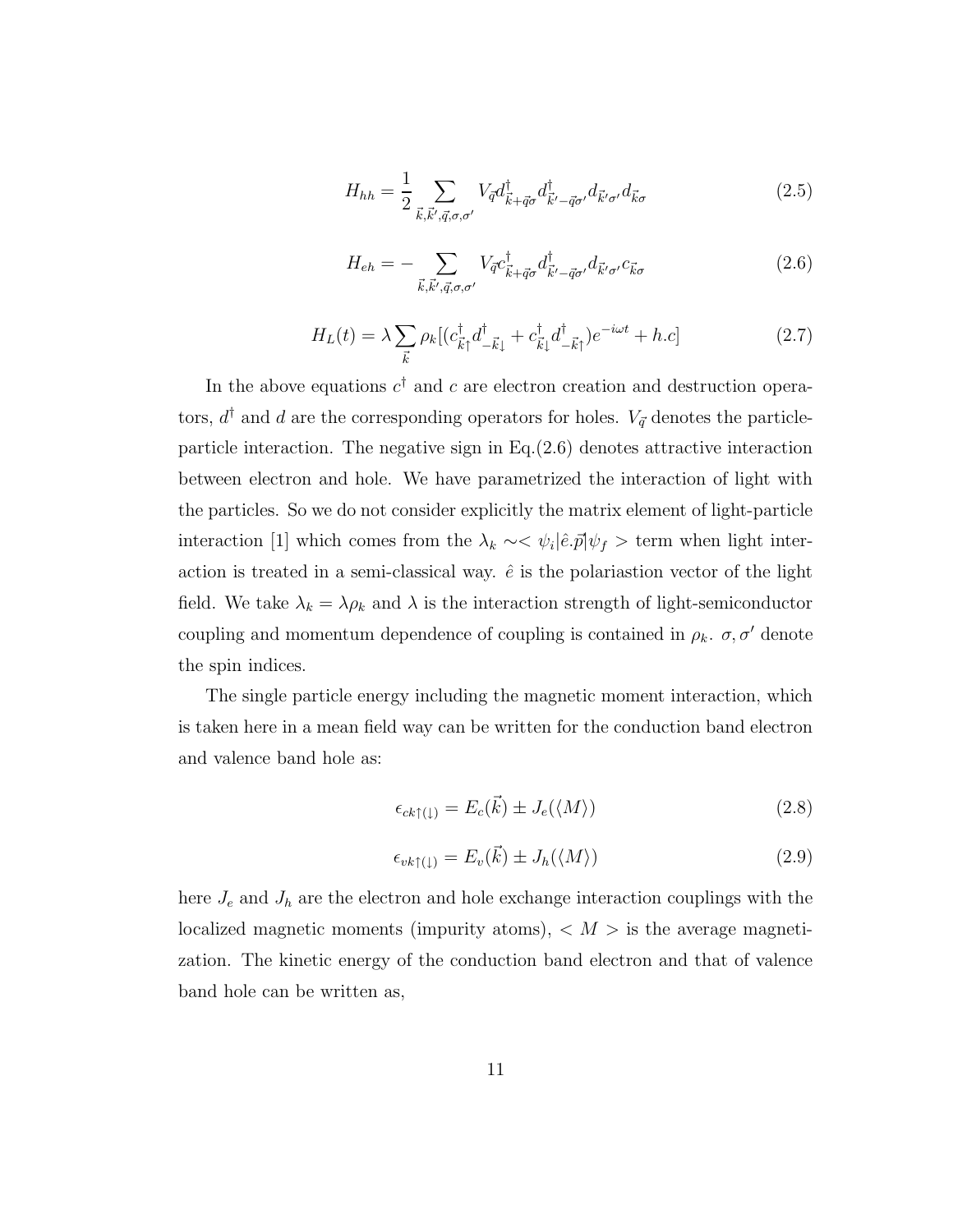

Figure 2.1: Spin-split one-particle energy band diagram for up electron and down electron as  $E_c + |J_e| < M >$  and  $E_c - |J_e| < M >$  in the conduction band and  $E_v + |J_h| < M$  > and  $E_v - |J_h| < M$  > for the down hole and up hole respectively in the valence band.

$$
E_c(\vec{k}) = E_g + \frac{\hbar^2 k^2}{2m_e} \tag{2.10}
$$

and

$$
E_v(\vec{k}) = \frac{\hbar^2 k^2}{2m_h} \tag{2.11}
$$

where  $E_g$  is the band gap and  $m_e$  and  $m_h$  are electron and hole effective masses respectively. This is shown pictorially in Fig.2.1. We also combine these single particle energies of spin up electron and spin down hole and spin down electron and spin up hole and show the band diagram in Fig.2.2.

### 2.2 Photon bath and Free energy

The system of electrons and holes is in contact with a light bath.This is shown pictorially in Fig.2.3. The chemical potential is the energy to add an particle to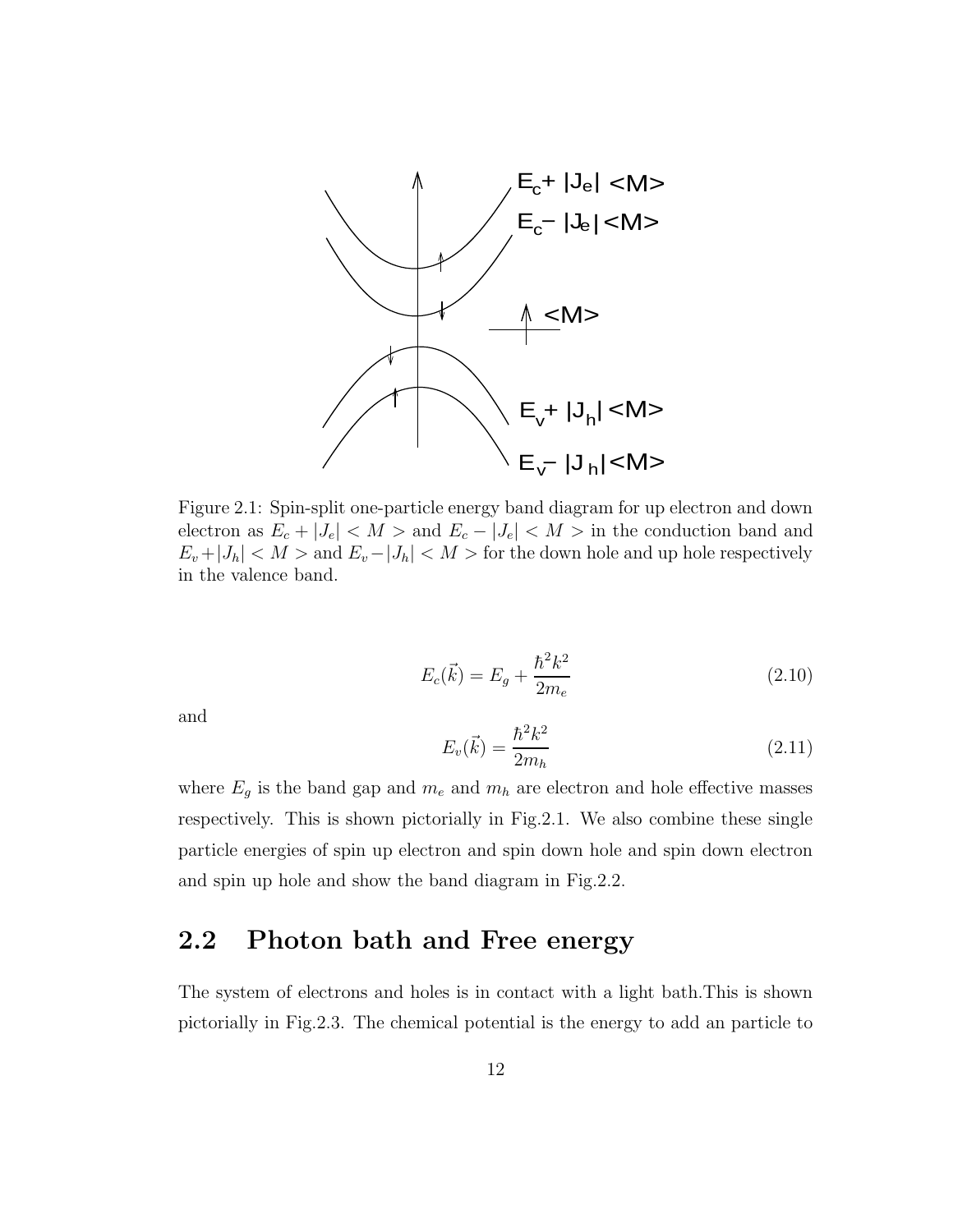

Figure 2.2: The two-particle energy band when light coupling  $\lambda = 0$ . Energy  $\xi_1$ corresponds to  $n \uparrow$  which refers to number of pairs with electron with up spin and hole with down spin and energy  $\xi_2$  corresponds to  $n \downarrow$  which refers to number of pairs with electron with down spin and hole with up spin.  $E_g$  refers to the highest position of the band gap.  $E_g + J < M$  > and  $E_g - J < M$  > refers to the highest positions of up and down two particle bands, split by the magnetic interaction energy  $J < M >$ .

the system. Here  $\mu = \hbar \omega$  is required to create a hole and an electron. So the free energy to be minimized is given as

$$
F = H - \mu N_h
$$
  
=  $H - \mu \sum_{k\sigma} d_{k\sigma}^{\dagger} d_{k\sigma}$   
=  $H - \frac{\mu}{2} \sum_{k\sigma} c_{k\sigma}^{\dagger} c_{k\sigma} - \frac{\mu}{2} \sum_{k\sigma} d_{k\sigma}^{\dagger} d_{k\sigma}$  (2.12)

where  $\mu = chemical$  potential  $=\hbar\omega$ .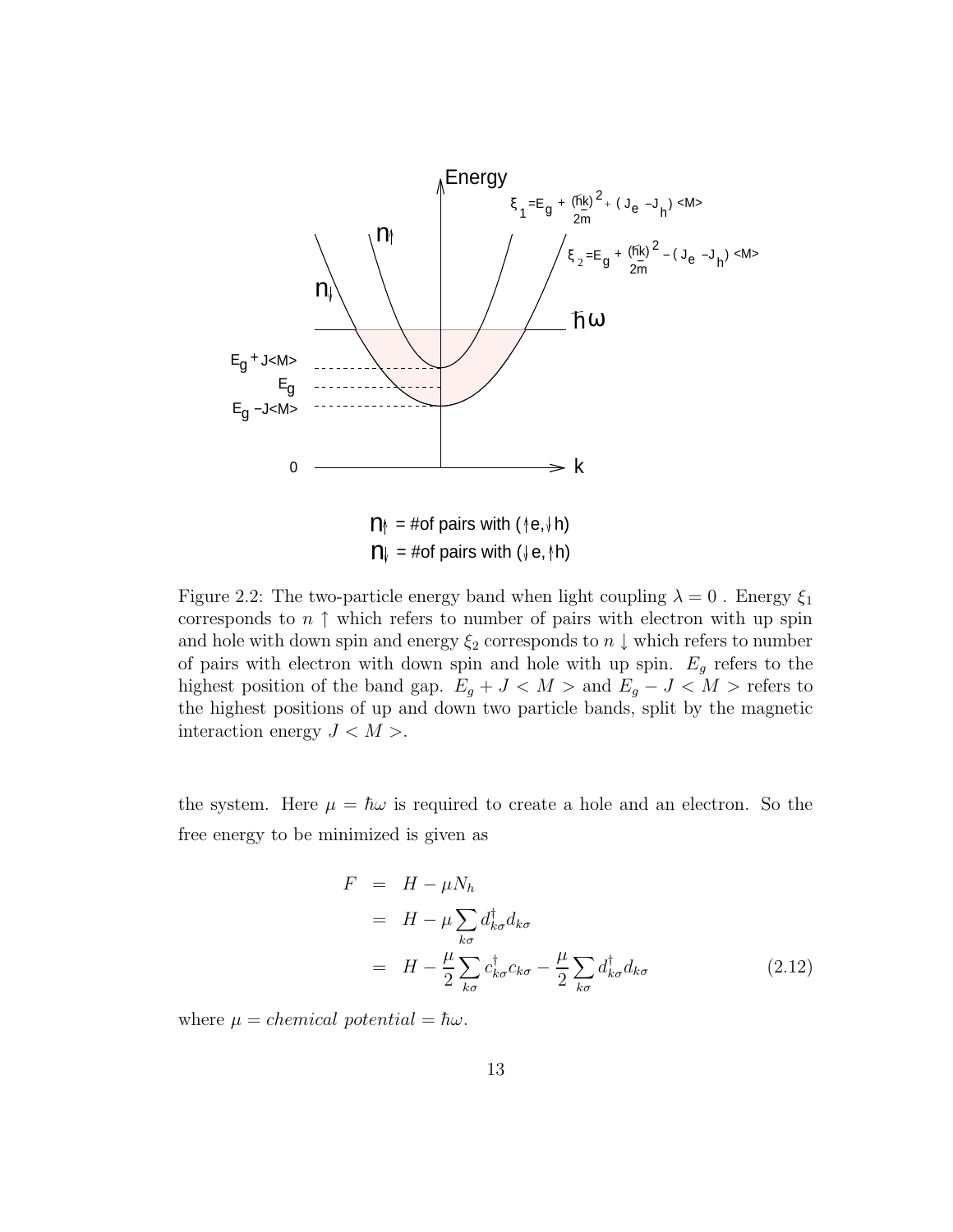

Figure 2.3: The system of electrons in the conduction band and holes in the valence band inside a light bath.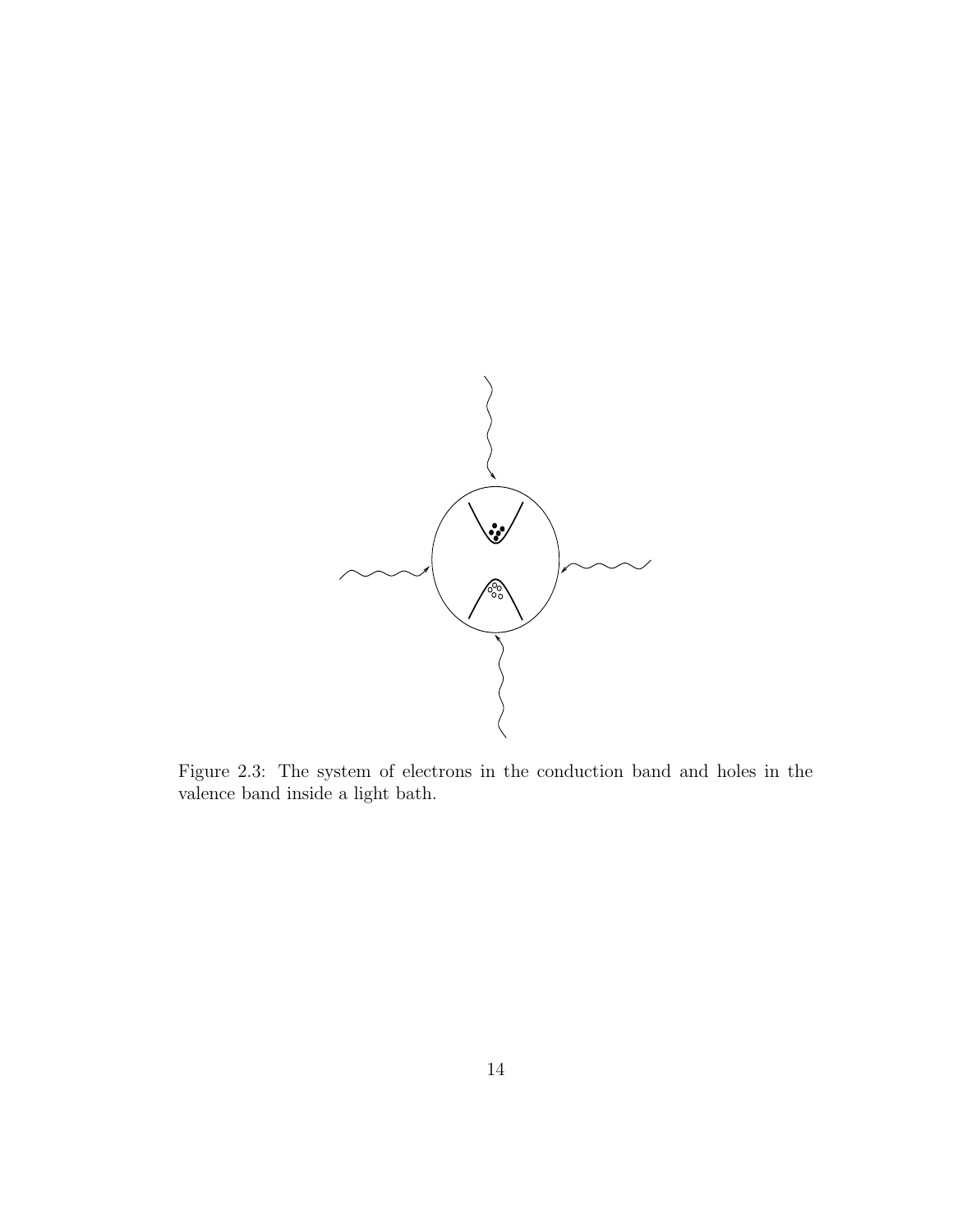# Bibliography

[1] F. Bassani and G. P. Parravicini, Electronic states and optical transitions in solids, (Pergamon, New York, 1975), p.151.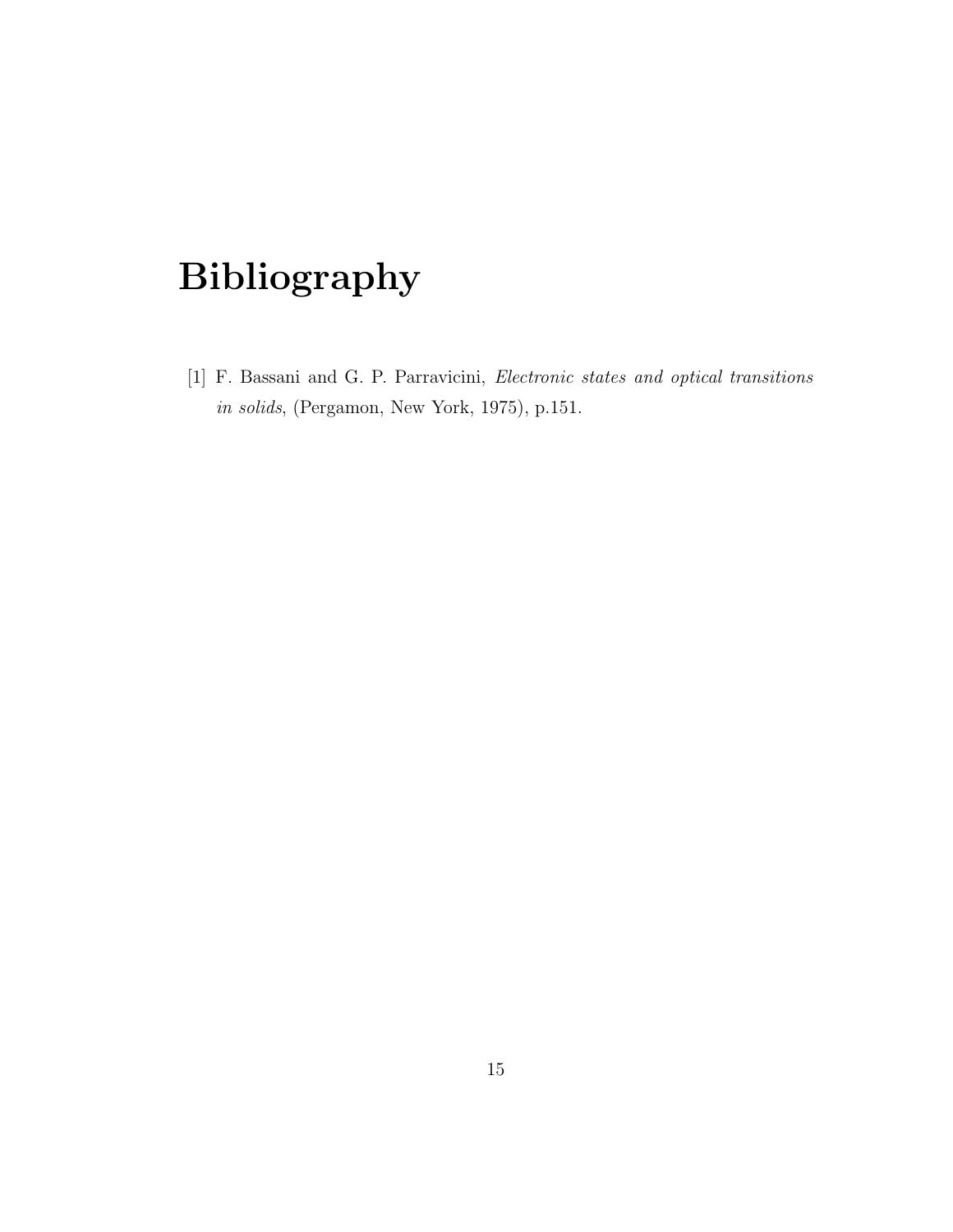# Chapter 3

# Unitary transformations and elimination of time

## 3.1 Some model Hamiltonians

Since we will make an unitary transformation to eliminate time in our original Hamiltonian Eq.(2.1-2.7), we first study some simpler model Hamiltonians to illustrate the transformation. The physics of these Hamiltonians are related to our many-particle Hamiltonian. We study the effective Hamiltonian that is responsible for the time evolution of the system. Also by diagonalizing these original time dependent Hamiltonians, we calculate the energy eigenvalues of these particular Hamiltonians. We see that for some of these Hamiltonians, under certain condition the energy eigenvalues are time independent. The effective Hamiltonian of the problem gives the time evolution of the system. One can do a unitary transformation on time-independent or time-dependent Hamiltonians. However, if the unitary transformation itself is time-dependent, the transformed Schrodinger equation takes a modified form. Sometimes the time-dependent original Hamiltonian transforms into a time-independent Hamiltonian.

The Schrödinger equation is given as

$$
i\hbar \frac{\partial}{\partial t} \Psi(t) = H(t)\Psi(t)
$$
\n(3.1)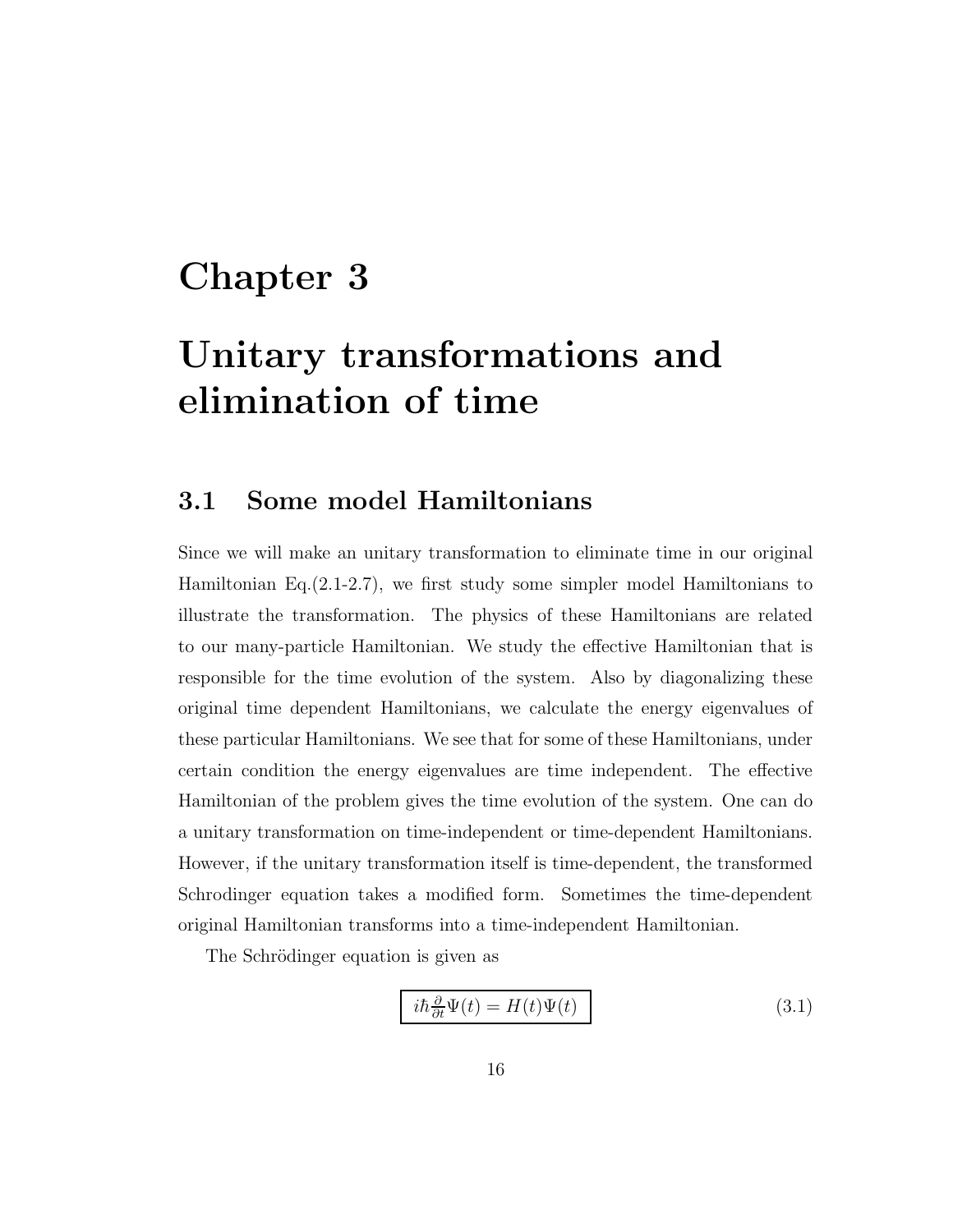where  $H(t)$  is a time-dependent Hamiltonian. Let us now consider the timedependent unitary operator,

$$
U(t) = e^{iS(t)} \tag{3.2}
$$

where  $S(t)$  is Hermitian at all times. Then the transformed state vectors and operators are given by :

$$
\tilde{\Psi}(t) = e^{-iS(t)}\Psi(t)
$$
\n(3.3)

$$
\tilde{O}(t) = e^{-iS(t)}O(t)e^{iS(t)}
$$
\n(3.4)

Similarly,

$$
\tilde{H}(t) = e^{-iS(t)}H(t)e^{iS(t)}\tag{3.5}
$$

The rotation of operators and state vectors in Hilbert space does not change the eigenvalues so that the eigenvalues of H and  $\tilde{H}$  are same. The Schrödinger equation that defines the evolution of  $\tilde{\Psi}(t)$  does not follow  $\tilde{H}$ , but follow  $\tilde{H}$  with an extra term added to it. Let us compute [1] how  $\tilde{\Psi}(t)$  changes with time using  $Eq.(3.3),$ 

$$
i\hbar \frac{\partial}{\partial t} \tilde{\Psi}(t) = i\hbar (\frac{\partial}{\partial t} e^{-iS(t)}) \Psi(t) + i\hbar e^{-iS(t)} \frac{\partial}{\partial t} \Psi(t)
$$
\n
$$
= i\hbar (\frac{\partial}{\partial t} e^{-iS(t)}) e^{iS(t)} \tilde{\Psi}(t) + \tilde{H}(t) \tilde{\Psi}(t)
$$
\n
$$
= [\tilde{H}(t) + i\hbar (\frac{\partial}{\partial t} e^{-iS(t)}) e^{iS(t)}] \tilde{\Psi}(t)
$$
\n
$$
\equiv \tilde{H}_{eff} \tilde{\Psi}(t)
$$
\n(3.6)

Thus the effective transformed Hamiltonian (the transformed Hamiltonian which describes the evolution of  $\tilde{\Psi}(t)$ ) is given as

$$
\tilde{H}_{eff} = \tilde{H}(t) + i\hbar \left(\frac{\partial}{\partial t} e^{-iS(t)}\right) e^{iS(t)} \tag{3.7}
$$

This Hamiltonian may even be time-independent. Notice that  $\tilde{\Psi}(t)$  does not evolve according to  $\tilde{H}$ , but rather according to  $\tilde{H}_{eff}$ .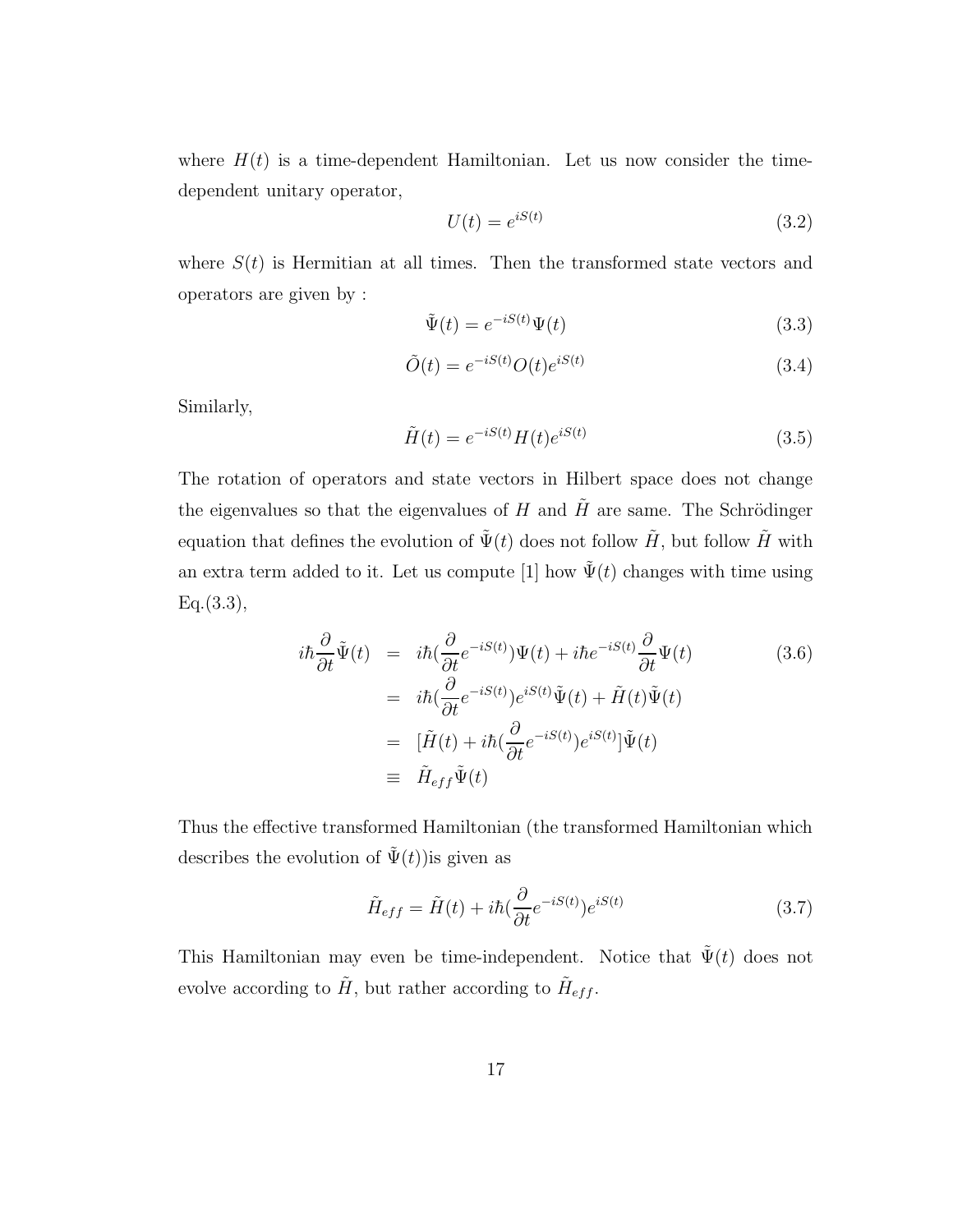### 3.1.1 One level system

Isolated one-level system without a light field

To begin with, we consider the trivial case of a one-level system

$$
H = \alpha c^{\dagger} c \tag{3.8}
$$

where  $c^{\dagger}(c)$  is the particle creation(annihilation) operator. We make an unitary transformation of the form  $e^{iS}$ , where S is an Hermitian operator  $(S^{\dagger} = S)$  and it is given as

$$
S = \omega t c^{\dagger} c \tag{3.9}
$$

Then the transformed Hamiltonian reads

$$
\tilde{H} = e^{-iS}He^{iS} = \alpha c^{\dagger}c
$$
\n(3.10)

Now we calculate the effective Hamiltonian for the one level system,

$$
\tilde{H}_{eff} = \tilde{H} + i\hbar \left(\frac{\partial}{\partial t}e^{-iS}\right)e^{iS} \tag{3.11}
$$

$$
= \tilde{H} + i\hbar(-i\omega c^{\dagger}c) \tag{3.12}
$$

$$
= (\alpha + \hbar\omega)c^{\dagger}c \tag{3.13}
$$

$$
\tilde{H}_{eff} = (\alpha + \hbar\omega)c^{\dagger}c \tag{3.14}
$$

We now verify that we get the same answer for  $\Psi(t)$  whether we calculate  $\Psi(t)$ directly or calculate it by first evaluating  $\tilde{\Psi}(t)$  which reads

$$
|\tilde{\Psi}(t)\rangle \equiv e^{-iS(t)}|\Psi(t)\rangle \tag{3.15}
$$

Now we see that the Schrödinger equations obeyed by  $H$  and  $\tilde{H}_{eff}$  are

$$
i\hbar \frac{\partial \Psi}{\partial t} = H\Psi \tag{3.16}
$$

$$
i\hbar \frac{\partial \tilde{\Psi}}{\partial t} = \tilde{H}_{eff} \tilde{\Psi}
$$
\n(3.17)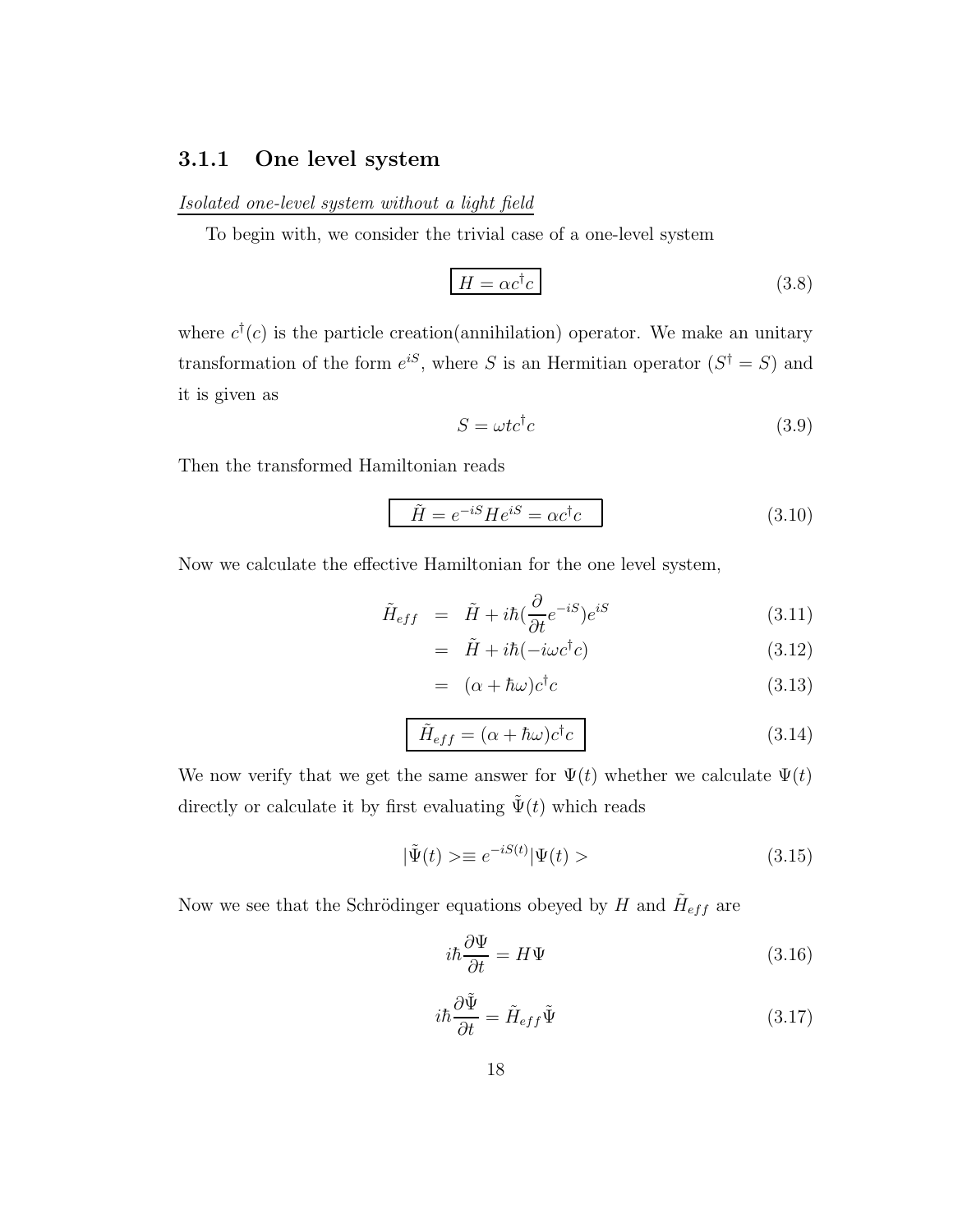But we know the wavefunction  $\tilde{\Psi}(t)$  at time t is related to wavefunction at time  $t=0$  as

$$
\tilde{\Psi}(t) = e^{-i \int \tilde{H}_{eff} dt/\hbar} \tilde{\Psi}(0)
$$
\n(3.18)

which can be simplified as

$$
e^{-iS}\Psi(t) = e^{-i\tilde{H}_{eff}t/\hbar} \times e^{-S(t=0)}\Psi(0)
$$
\n(3.19)

So the time evolution of  $\Psi(t)$  which obeys the Hamiltonian H is given by

$$
\Psi(t) = e^{iS} e^{-i(\alpha + \hbar\omega)c^{\dagger}ct/\hbar} \Psi(0)
$$
\n(3.20)

$$
= e^{-i\alpha c^{\dagger}ct/\hbar} \Psi(0) \tag{3.21}
$$

$$
= e^{-i\frac{Ht}{\hbar}}\Psi(0) \tag{3.22}
$$

which checks that it has the right time evolution operator corresponding to the Hamiltonian H.

### One-level system interacting with a light field

Now we consider another example. Here the one-level system is interacting with a light field. The Hamiltonian is given as

$$
H = \alpha c^{\dagger} c + \lambda (e^{-i\omega t} + e^{i\omega t}) c^{\dagger} c \tag{3.23}
$$

where  $\lambda$  is the coupling strength of the classical light field with frequency  $\omega$  and we have two terms due to the Hermitian conjugation. The eigenvalue of  $H$  is given as

$$
eigenvalue = \alpha + \lambda (e^{-i\omega t} + e^{i\omega t})
$$
\n(3.24)

which oscillate between  $\alpha + 2\lambda$  and  $\alpha - 2\lambda$ . We plot in Fig(3.1) eigenvalue as function of time t as given by Eq. $(3.24)$ . The graph shows the variation of eigenvalue from maximum  $\alpha + 2\lambda$  to minimum  $\alpha - 2\lambda$ .

Now we make the unitary transformation  $e^{-iS}$ , where again,

$$
S = \omega t c^{\dagger} c \tag{3.25}
$$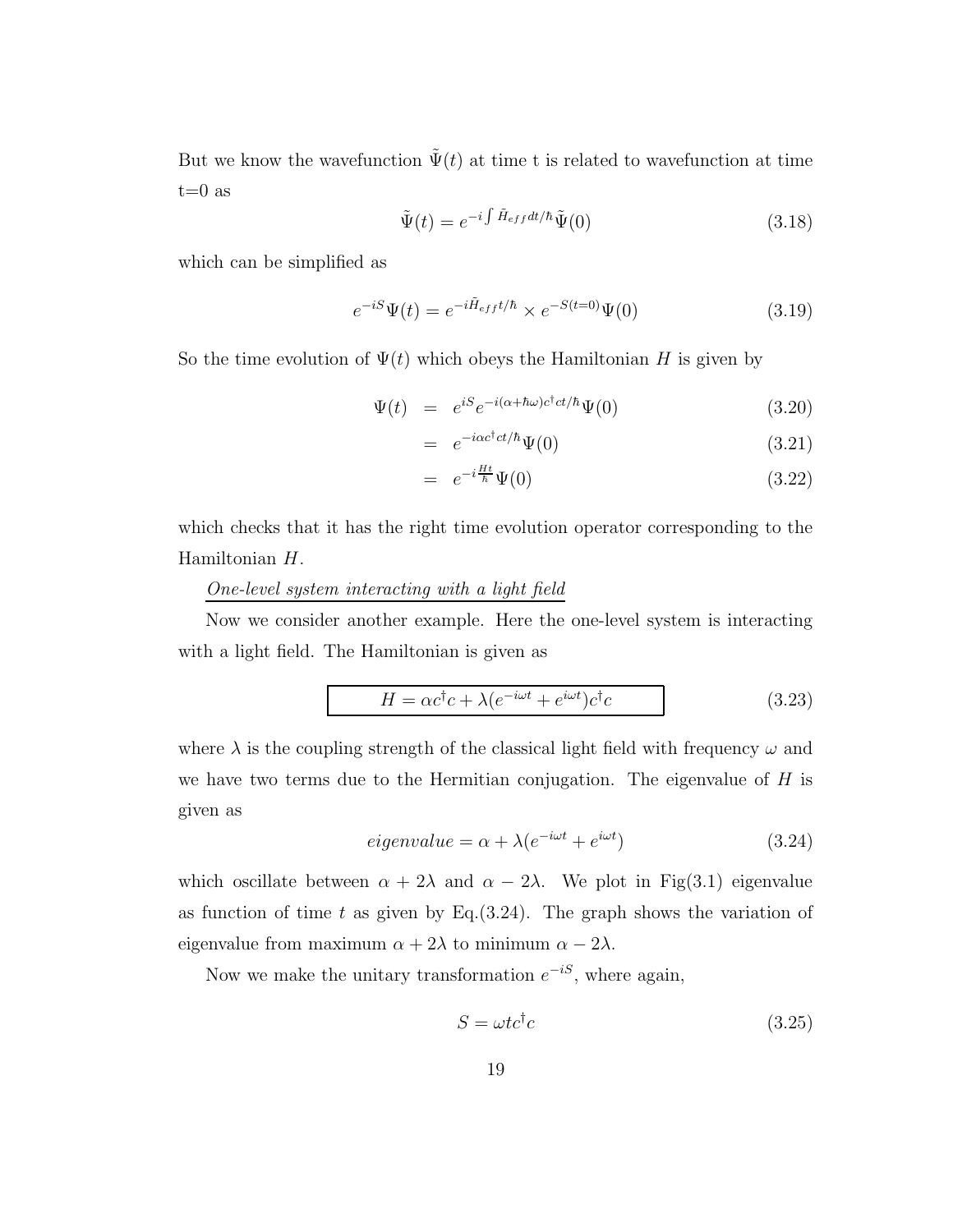

Figure 3.1: Eigenvalue as a function of time t as given by Eq.  $(3.24)$ . The graph shows the variation of the eigenvalue between the two limits  $\alpha + 2\lambda$  and  $\alpha - 2\lambda$ .

The transformed Hamiltonian is given as

$$
\tilde{H} = e^{-iS}He^{iS} = \alpha c^{\dagger}c + e^{-i\omega t c^{\dagger}c}[\lambda c^{\dagger}c(e^{-i\omega t} + e^{i\omega t})]e^{i\omega t c^{\dagger}c}
$$
\n
$$
= \alpha c^{\dagger}c + \lambda c^{\dagger}c(e^{-i\omega t} + e^{i\omega t})
$$
\n(3.26)

$$
\tilde{H} = \alpha c^{\dagger} c + \lambda c^{\dagger} c (e^{-i\omega t} + e^{i\omega t})
$$
\n(3.27)

Eigenvalues of  $H, \tilde{H}$  are the same as expected because the unitary transformation is a rotation in Hilbert space at any specific time t.  $\tilde{H}_{eff}$  is given as:

$$
\tilde{H}_{eff} = \tilde{H} + i\hbar \left(\frac{\partial}{\partial t} e^{-iS}\right) e^{iS}
$$
\n
$$
= \alpha c^{\dagger} c + \hbar \omega c^{\dagger} c + \lambda c^{\dagger} c (e^{-i\omega t} + e^{i\omega t})
$$
\n
$$
\tilde{H}_{eff} = \alpha c^{\dagger} c + \hbar \omega c^{\dagger} c + \lambda c^{\dagger} c (e^{-i\omega t} + e^{i\omega t})
$$
\n(3.29)

Note that  $\tilde{H}_{eff}$  has a different eigenvalues than that of  $\tilde{H}$ . The eigenvalue is given as

$$
eigenevaluate = \alpha + \hbar\omega + \lambda(e^{-i\omega t} + e^{i\omega t})
$$
\n(3.30)

In Fig(3.2), we give a plot of eigenvalue as function of time t as given by Eq.(3.30). The graph shows the variation of eigenvalue from maximum  $\alpha + 2\lambda + \hbar\omega$ to minimum  $\alpha - 2\lambda + \hbar \omega$  Notice that the energy eigenvalue is determined from H or  $\tilde{H}$ , but not from  $\tilde{H}_{eff}$ .  $\tilde{H}_{eff}$  merely describes the evolution of  $|\tilde{\Psi}(t)>\rangle$ .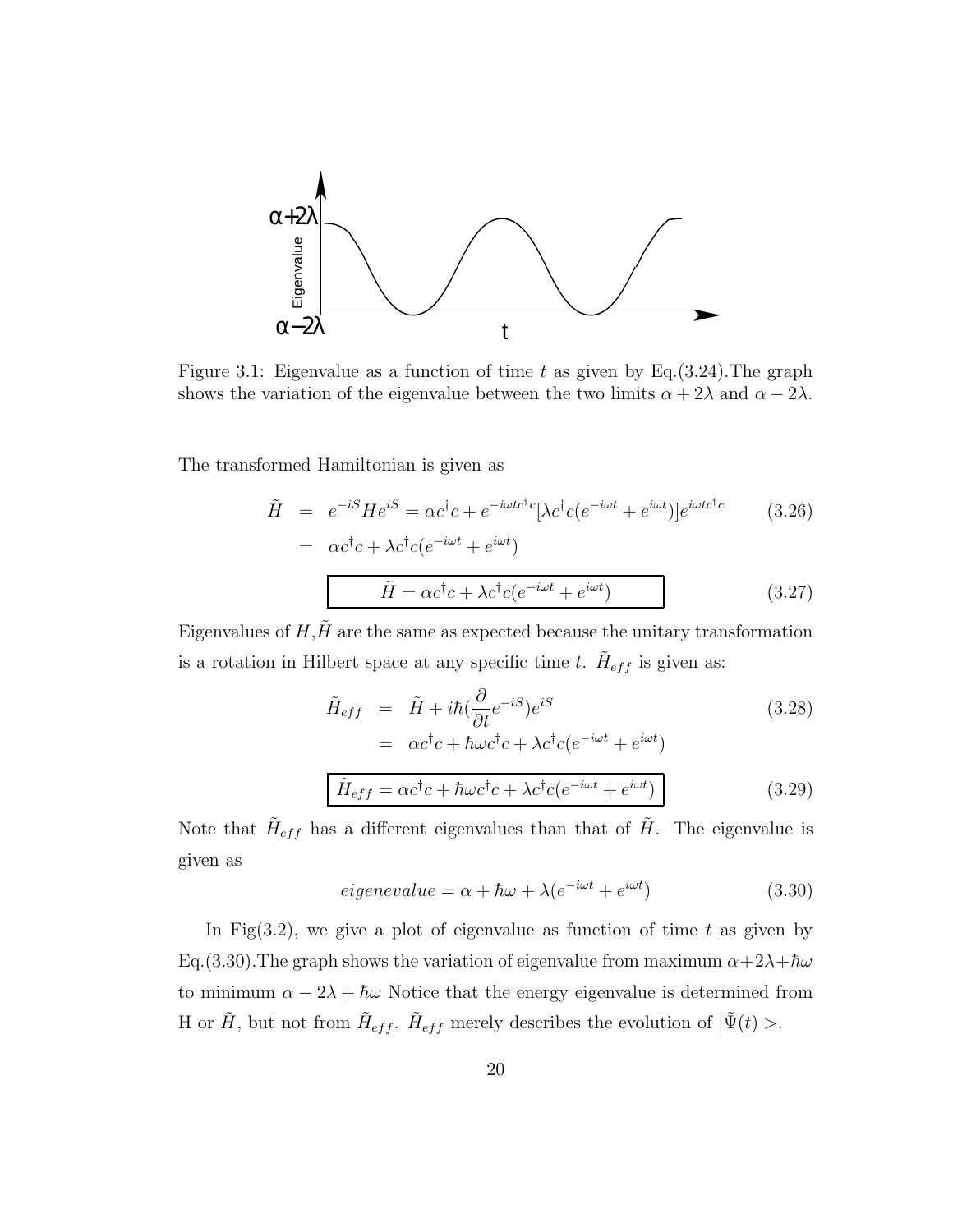

Figure 3.2: Eigenvalues of  $\tilde{H}$  as a function of time t as given by Eq.(3.30). The graph shows the variation of the eigenvalue between the two limits  $\alpha + 2\lambda + \hbar\omega$ and  $\alpha - 2\lambda + \hbar \omega$ .

### 3.1.2 The Rabi problem

A particle in a two state system when coupled to a light field oscillates between these two states. This is the famous Rabi problem.

#### Eigenenergies of Rabi problem

A particle in a two state system when coupled to a light field oscillates between these two states. This is the famous Rabi problem. Now we consider a Hamiltonian which describes a two state problem coupled two a light field. The electron creation operator is  $c^{\dagger}$  in one level and is  $d^{\dagger}$  in the other level. The electron is interacting with the light field of frequency  $\omega$ . The coupling of light to electron is denoted by  $\lambda$ . We thus have a time-dependent potential that connects the two energy eigenstates of  $H_0 = \alpha c^{\dagger} c + \beta d^{\dagger} d$ . In other words, we can have a transition between the two states  $|\alpha\rangle \leftrightarrow |\beta\rangle$ .

$$
H = \alpha c^{\dagger} c + \beta d^{\dagger} d + \lambda (c^{\dagger} d e^{i\omega t} + d^{\dagger} c e^{-i\omega t})
$$
 (3.31)

We have taken just two electron states here, which are coupled to light. The Hamiltonian can be written in matrix form as

$$
H = \begin{pmatrix} \alpha & \lambda e^{i\omega t} \\ \lambda e^{-i\omega t} & \beta \end{pmatrix}
$$
 (3.32)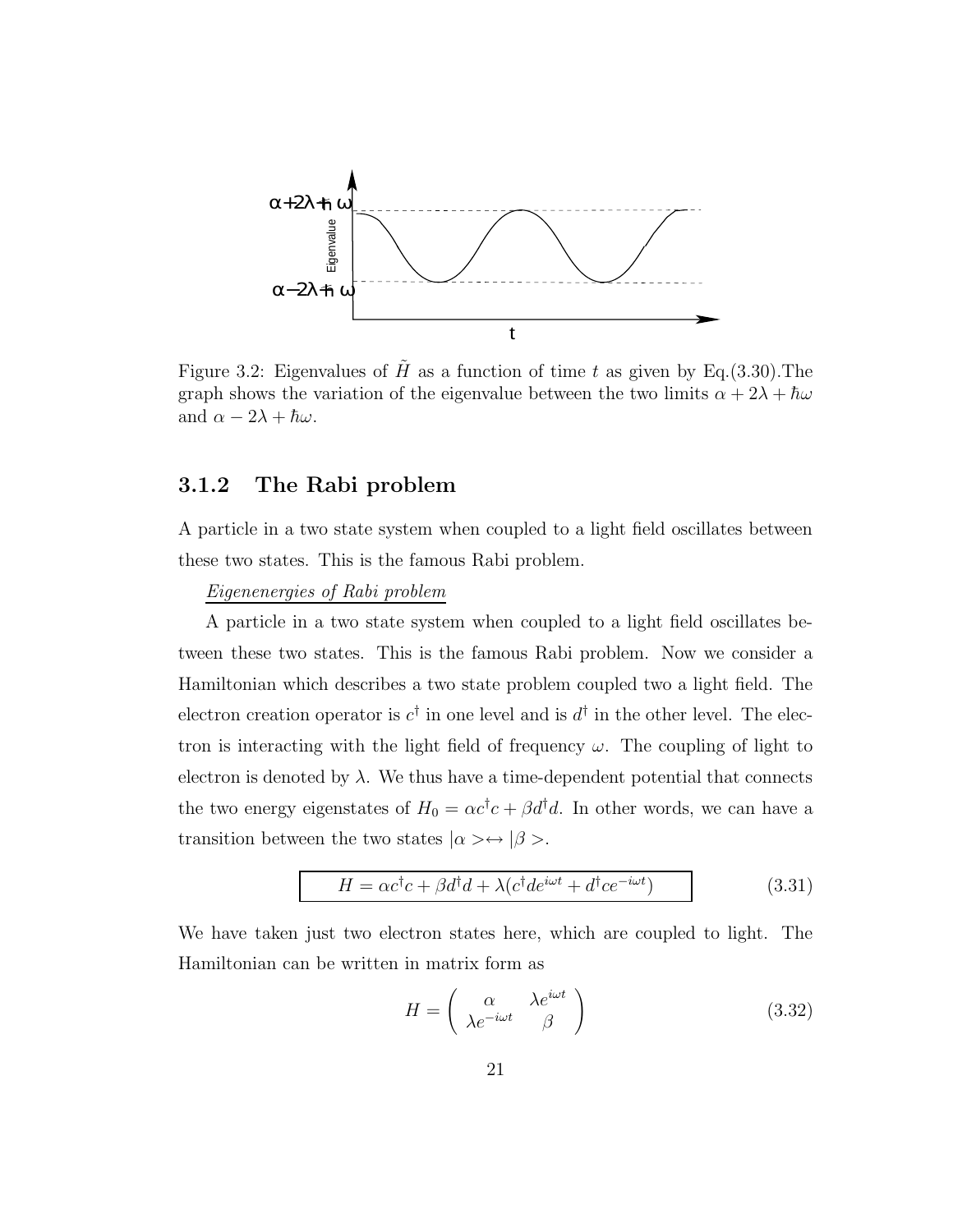By diagonalizing the Hamiltonian we find the eigen values as:

$$
eigenvalue = \frac{\alpha + \beta}{2} \pm \sqrt{(\frac{\alpha - \beta}{2})^2 + \lambda^2} \equiv \alpha_+, \beta_-
$$
 (3.33)

In Fig $(3.3)$ , we give a plot which shows schematically the eigenvalues as given by the Eq.(3.33).



Figure 3.3: Eigenvalues  $\alpha$ ,  $\beta$  of the two-level system becomes modified to  $\alpha_+$ ,  $\beta_$ due to coupling to the light. See Eq.(3.32) and Eq.(3.33).

.

Note energy of the two-level system is shifted by the coupling  $\lambda$ . Now observe that even though the Hamiltonian is time dependent, the eigenvalues are not!

Unitary transformation and elimination of time.

We do not want time to stick around in the Hamiltonian, so we make an unitary transformation on the Hamiltonian  $H$ ,

$$
\tilde{H} = e^{-iS} H e^{iS} \tag{3.34}
$$

where

$$
S = \omega_1 t c^{\dagger} c + \omega_2 t d^{\dagger} d \tag{3.35}
$$

We write

$$
H = H_1 + H_2 + H_3 \tag{3.36}
$$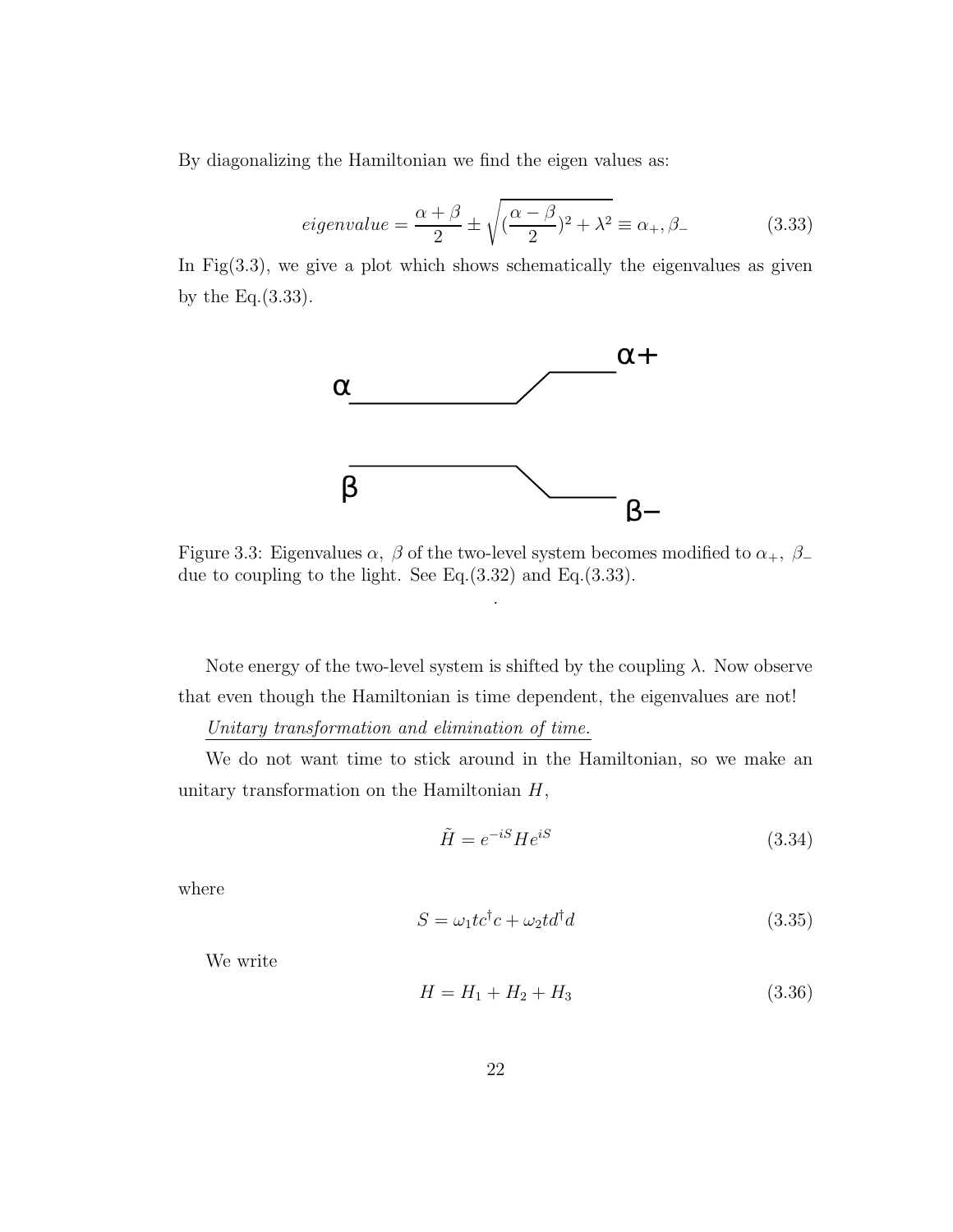Now we find that

$$
\tilde{H}_1 = e^{-i\omega_1 c^\dagger c - i\omega_2 t d^\dagger d} (\alpha c^\dagger c) e^{i\omega_1 c^\dagger c + i\omega_2 t d^\dagger d} = \alpha c^\dagger c \tag{3.37}
$$

Similarly

$$
\tilde{H}_2 = \beta d^\dagger d \tag{3.38}
$$

Now to compute  $\tilde{H}_3$ : we write

$$
H_3 = T_1 + T_2 \tag{3.39}
$$

where  $T_1 = \lambda c^{\dagger}de^{i\omega t}$  and  $T_2$  is its Hermitian conjugate. We write

$$
\tilde{T}_1 = e^{-i\omega_1 t c^\dagger c - i\omega_2 t d^\dagger d} (\lambda c^\dagger d e^{i\omega t}) e^{i\omega_1 t c^\dagger c + i\omega_2 t d^\dagger d} \tag{3.40}
$$

$$
= e^{itB} A e^{-itB} \tag{3.41}
$$

Now we require to calculate [B,A]. We know that  $[c^{\dagger}c, c^{\dagger}] = c^{\dagger}$ , and  $[d^{\dagger}d, d] = -d$ . Hence

$$
[B,A] = [-\omega_1 c^\dagger c - \omega_2 d^\dagger d, c^\dagger d] \lambda e^{i\omega t}
$$
 (3.42)

$$
= (-\omega_1 c^{\dagger} d + \omega_2 d c^{\dagger}) \lambda e^{i\omega t} \tag{3.43}
$$

$$
= (-\omega_1 + \omega_2)c^{\dagger}d\lambda e^{i\omega t} \tag{3.44}
$$

$$
[B, [B, A]] = (-\omega_1 + \omega_2)^2 c^{\dagger} d\lambda e^{i\omega t}
$$
 (3.45)

So  $\tilde{T}_1$  can be calculated as:

$$
\tilde{T}_1 = A + it[B, A] + \frac{(it)^2}{2!} [B, [B, A]] + ...
$$
\n
$$
= \lambda c^{\dagger} d e^{i\omega t} + it(-\omega_1 + \omega_2) \lambda c^{\dagger} d e^{i\omega t} + \frac{(it)^2}{2!} (-\omega_1 + \omega_2)^2 \lambda c^{\dagger} d e^{i\omega t} + ...
$$
\n
$$
= \lambda c^{\dagger} d e^{i\omega t} [1 + it(-\omega_1 + \omega_2) + \frac{(it)^2}{2!} (-\omega_1 + \omega_2)^2 + ...]
$$
\n
$$
= \lambda c^{\dagger} d e^{i\omega t} e^{-it(\omega_1 - \omega_2)}
$$
\n(3.46)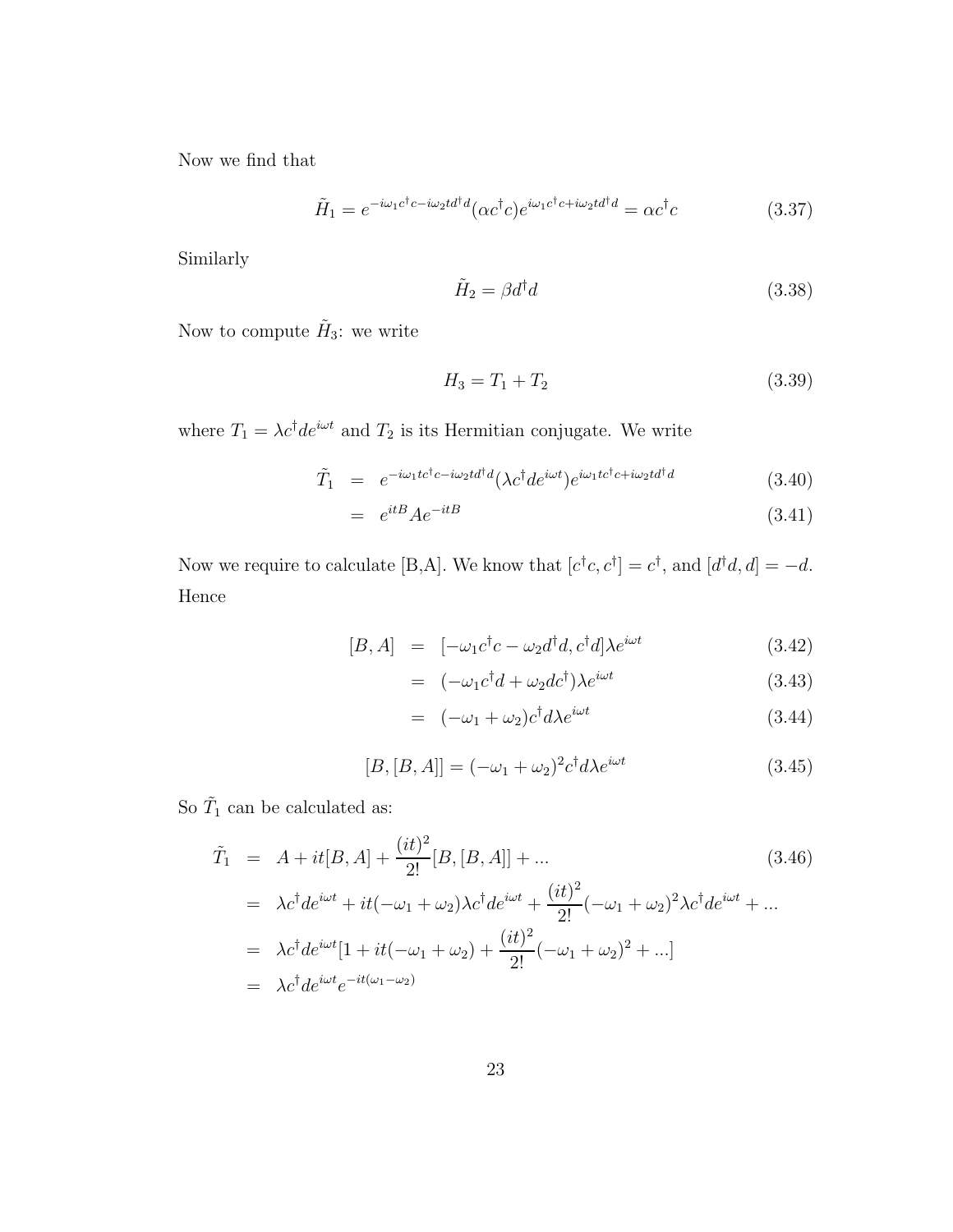When  $\omega = \omega_1 - \omega_2$ , we have

$$
\tilde{T}_1 = \lambda c^\dagger d \tag{3.47}
$$

Similarly the other term  $\tilde{T}_2$  can be found to be

$$
\tilde{T}_2 = \lambda d^\dagger c \tag{3.48}
$$

So the total transformed Hamiltonian under the condition that  $\omega = \omega_1 - \omega_2$  can be written as

$$
\tilde{H} = \tilde{H}_1 + \tilde{H}_2 + \tilde{H}_3 = \alpha c^{\dagger} c + \beta d^{\dagger} d + \lambda (c^{\dagger} d + d^{\dagger} c)
$$
\n(3.49)

Note that  $\tilde{H}$  became independent of time unlike H.  $\tilde{H}$  has same energy spectrum as H. It is therefore easier to work with  $\tilde{H}$ . Now we compute  $\tilde{H}_{eff}$ .

$$
\tilde{H}_{eff} = \tilde{H} + i\hbar \left( \frac{\partial}{\partial t} e^{-iS} \right) e^{iS}
$$
\n
$$
= \tilde{H} + \hbar \omega_1 c^{\dagger} c + \hbar \omega_2 d^{\dagger} d
$$
\n
$$
= (\alpha + \hbar \omega_1) c^{\dagger} c + (\beta + \hbar \omega_1) d^{\dagger} d + \lambda (c^{\dagger} d + d^{\dagger} c) - \hbar \omega d^{\dagger} d
$$
\n
$$
\tilde{H}_{eff} = (\alpha + \hbar \omega_1) c^{\dagger} c + (\beta + \hbar \omega_1) d^{\dagger} d + \lambda (c^{\dagger} d + d^{\dagger} c) - \hbar \omega d^{\dagger} d
$$
\n(3.51)

Evolution of the wave function We discuss now the time evolution of the particle placed at level  $# 1$  at  $t = 0$ . The Hamiltonian of the problem is given by Eq.(3.32). We thus have a time-dependent potential that connects the two energy eigenstates of  $H_0$ . In other words, we can have transition between the states  $c^{\dagger} \rightarrow d^{\dagger}$ . If initially at  $t = 0$  only the lower level (state #1 with energy  $\alpha$ ) is populated then,

$$
c_1(0) = 1 \tag{3.52}
$$

$$
c_2(0) = 0 \tag{3.53}
$$

where  $c_1$  and  $c_2$  are the probability amplitude of being found in corresponding states. The time dependence of the amplitudes  $c_m(t)$  are given [2] by the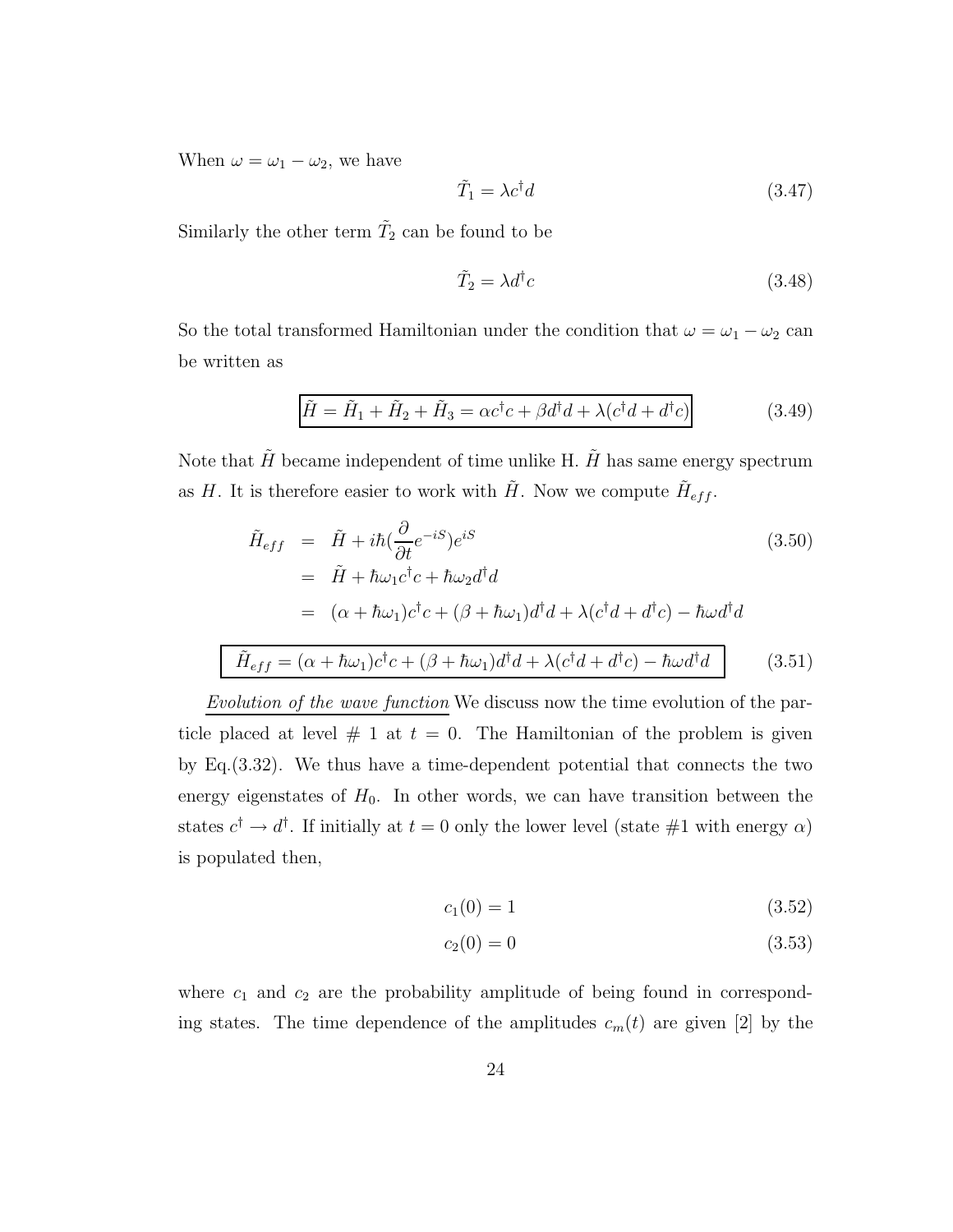Schrödinger equation:

$$
i\hbar \frac{d}{dt}c_n(t) = \sum_m V_{nm} e^{i\omega_{nm}t} c_m(t)
$$
\n(3.54)

where  $\omega_{nm} \equiv \frac{(E_n - E_m)}{\hbar}$  $\frac{-E_m}{\hbar}$ . Then the probability for being found in each of the two states is given by Rabi's formula [2] as

$$
|c_2(t)|^2 = \frac{\lambda^2/\hbar^2}{\lambda^2/\hbar^2 + (\omega - \omega_{21})^2/4} sin^2\left\{ \left[ \frac{\lambda^2}{\hbar^2} + \frac{(\omega - \omega_{21})^2}{4} \right]^{1/2} t \right\} \quad (3.55)
$$

$$
|c_1(t)|^2 = 1 - |c_2(t)|^2 \tag{3.56}
$$

We see that  $|c_2|^2$ , the probability for finding the particle in the upper state  $\#2$ exhibits an oscillatory time dependence with angular frequency, two times that of

$$
\Omega = \sqrt{\left(\frac{\lambda^2}{\hbar^2}\right) + \frac{(\omega - \omega_{21})^2}{4}}
$$
\n(3.57)

There is resonance when

$$
\omega = \omega_{21} = \frac{(\beta - \alpha)}{\hbar} \tag{3.58}
$$

So that at the resonance point:

$$
\Omega = \frac{\lambda}{\hbar} \tag{3.59}
$$

We plot in Fig.(3.4)  $|c_1(t)|^2$  and  $|c_2(t)|^2$  as function of time t exactly at resonance  $\omega = \omega_{21}$  and  $\Omega = \lambda/\hbar$ . The graph also illustrates the back-and-forth behavior between  $|1\rangle$  and  $|2\rangle$ . In Fig.(3.5), we also give the plot of  $|c_2(t)|_{max}^2$ as function of  $\omega$ , where  $\omega = \omega_{21}$  corresponds to the resonant frequency. This plot shows the important point that even below the resonant frequency there is a finite transition probability. This is an important point, since this feature will give rise to subbandgap absorption in the photo-induced ferro-magnetism which we will discuss later.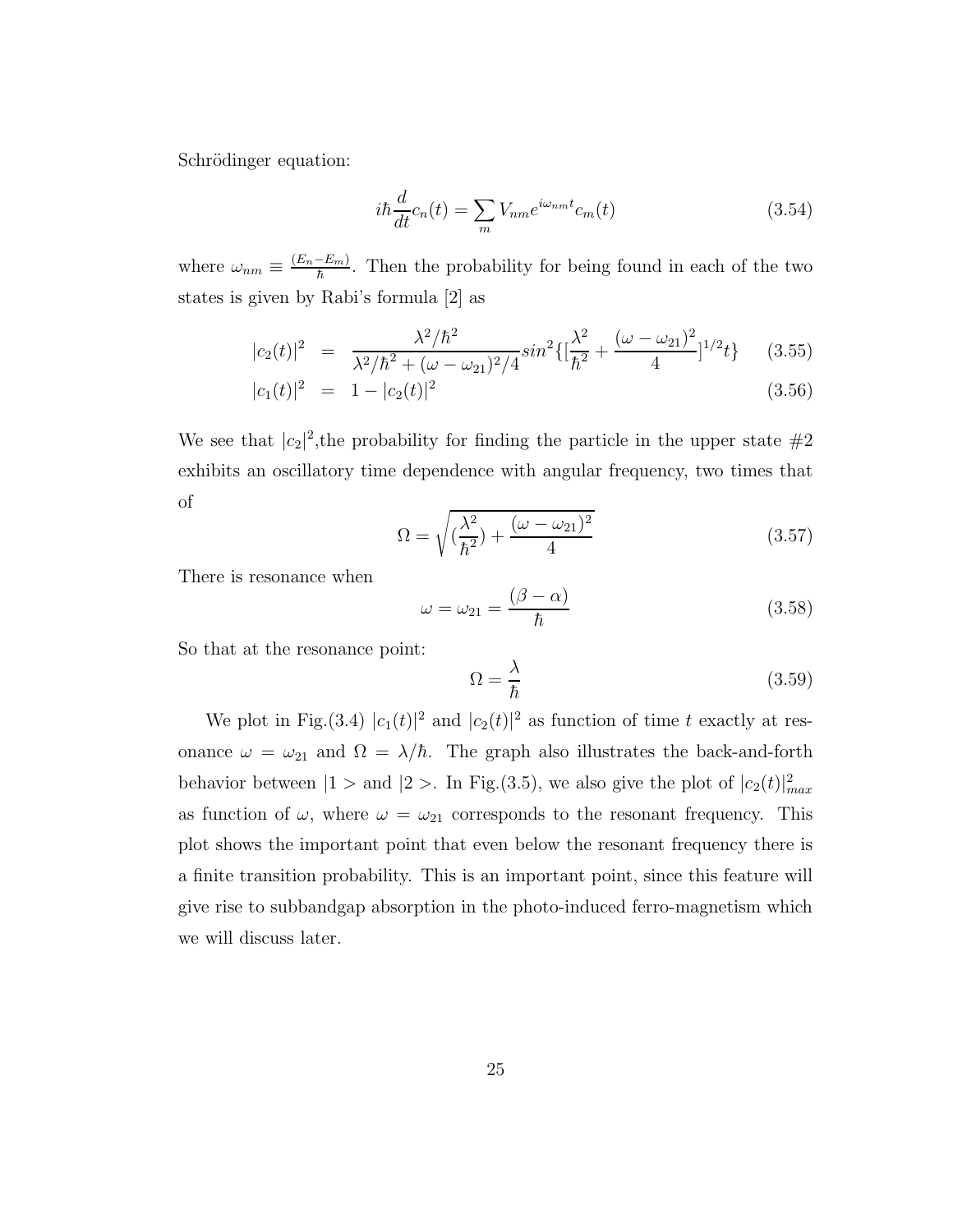

Figure 3.4: Plot of  $|c_1(t)|^2$  and  $|c_2(t)|^2$  as functions of time t exactly at resonance  $\omega = \omega_{21}$  and  $\Omega = \lambda/\hbar$ . The graph also illustrates the oscillatory behavior between  $|1 > \text{and } |2 >$ .



Figure 3.5: Plot of  $|c_2(t)|_{max}^2$  as function of  $\omega$ , where  $\omega = \omega_{21}$  corresponds to the resonant frequency. This plot shows that even below the resonant condition there is a finite transition probability between the two states.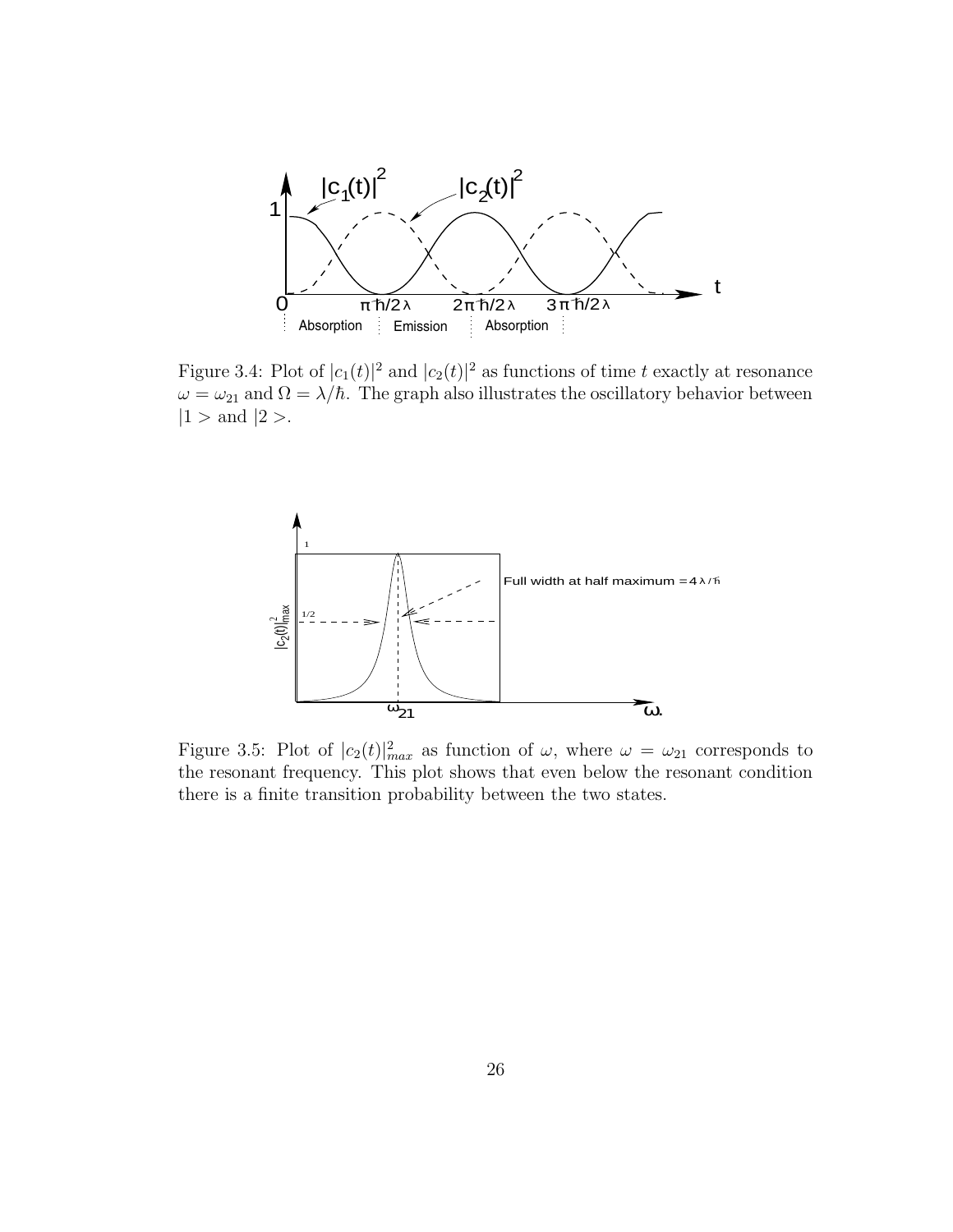#### 3.1.3 Hamiltonian for a single particle-hole pair

We now turn to the Hamiltonian which describes an electron-hole pair interacting with the classical light field .  $c^{\dagger}$  is the creation operator for the electron in the conduction band, and  $d^{\dagger}$ , hole in valence band. This Hamiltonian resembles a single particle picture of our full Hamiltonian for describing the light induced particle-hole creation in diluted magnetic semiconductor.



Figure 3.6: Plot of electron(e) in the conduction band and hole(h) in the valence band.

$$
H = \alpha c^{\dagger} c + \beta d^{\dagger} d + \lambda (c^{\dagger} d^{\dagger} e^{i\omega t} + dce^{-i\omega t})
$$
 (3.60)

This Hamiltonian allows for creation and destruction of one electron and one hole simultaneously. The one hole and one electron state here are coupled to light. For the basis set  $|1, 0 \rangle, |0, 1 \rangle, |1, 1 \rangle$  and  $|0, 0 \rangle$ , the above Hamiltonian can be written in matrix form as

$$
H = \begin{pmatrix} \alpha & & \\ & \beta & \\ & & \alpha + \beta & \lambda e^{-i\omega t} \\ & & \lambda e^{i\omega t} & 0 \end{pmatrix} \tag{3.61}
$$

By diagonalizing the above Hamiltonian, we get the eigenvalues  $E_i$  as:

$$
E_1, E_2 = \alpha, \beta \tag{3.62}
$$

$$
E_3, E_4 = \frac{\alpha + \beta}{2} \pm \sqrt{(\frac{\alpha - \beta}{2})^2 + \lambda^2}
$$
\n(3.63)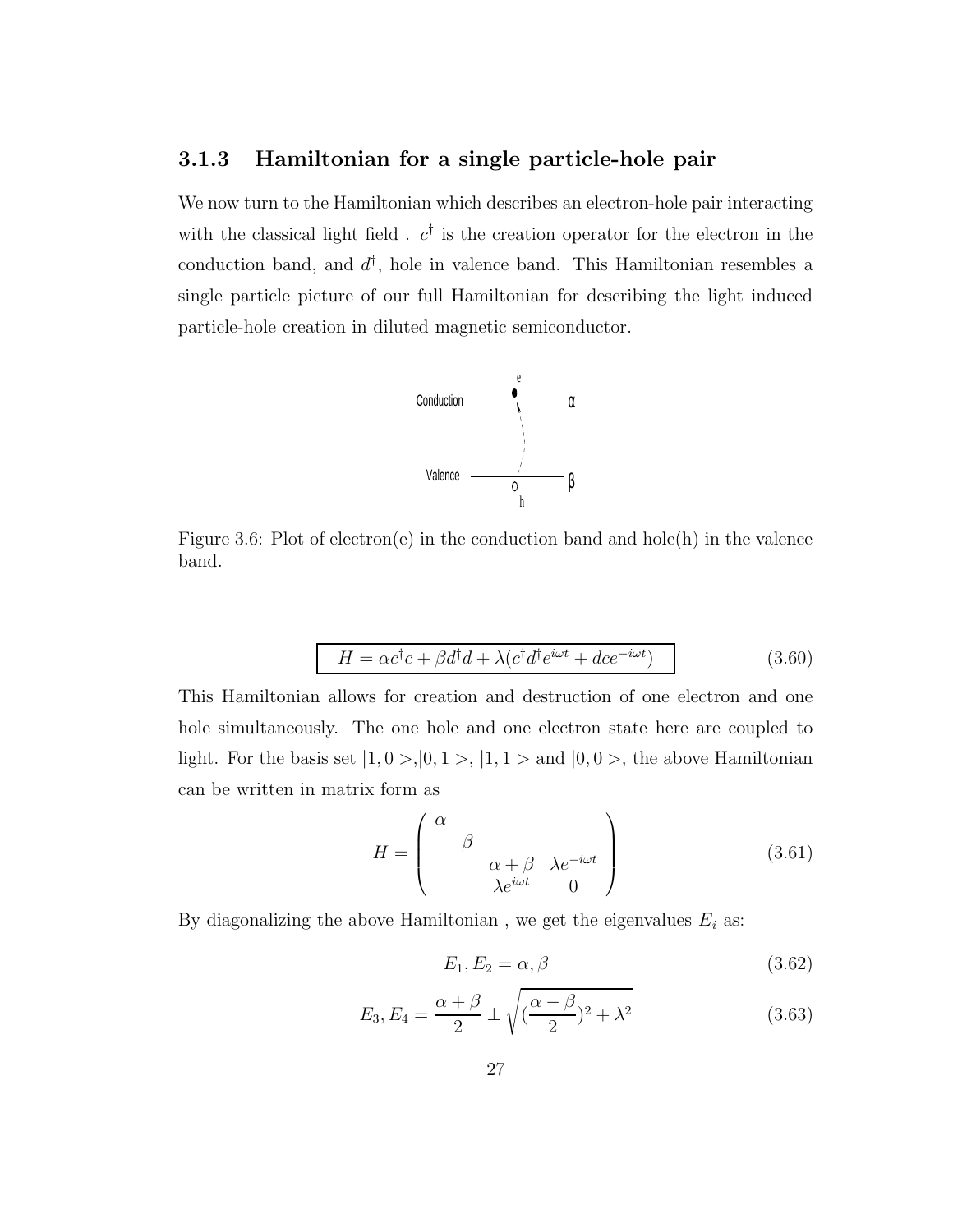Energy of the two-level system is shifted by the coupling  $\lambda$ . In Fig(3.7), we give a plot of eigen energies of Hamiltonian Eq.(3.61) as given by Eq.(3.62) and Eq.(3.63). Now observe that even though the Hamiltonian is time dependent, the eigenvalues are not!



Figure 3.7: Eigen energies of Hamiltonian Eq.(3.61) as given by Eq.(3.62) and Eq.(3.63).  $|n_e, n_h>$  denote the occupation number state of the electron and hole.

Note:  $E_4$  the vacuum energy came down because of  $\lambda$ .  $E_3$ , the two particle state energy went up. We now make the unitary transformation  $e^{iS}$ , so that

$$
\tilde{H} = e^{-iS} H e^{iS} \tag{3.64}
$$

where

$$
S = \omega_1 t c^{\dagger} c + \omega_2 t d^{\dagger} d \tag{3.65}
$$

We write

$$
H = H_1 + H_2 + H_3 \tag{3.66}
$$

so that

$$
\tilde{H}_1 = e^{-i\omega_1 c^\dagger c - i\omega_2 t d^\dagger d} (\alpha c^\dagger c) e^{i\omega_1 c^\dagger c + i\omega_2 t d^\dagger d} = \alpha c^\dagger c \tag{3.67}
$$

Similarly we can evaluate

$$
\tilde{H}_2 = \beta d^\dagger d \tag{3.68}
$$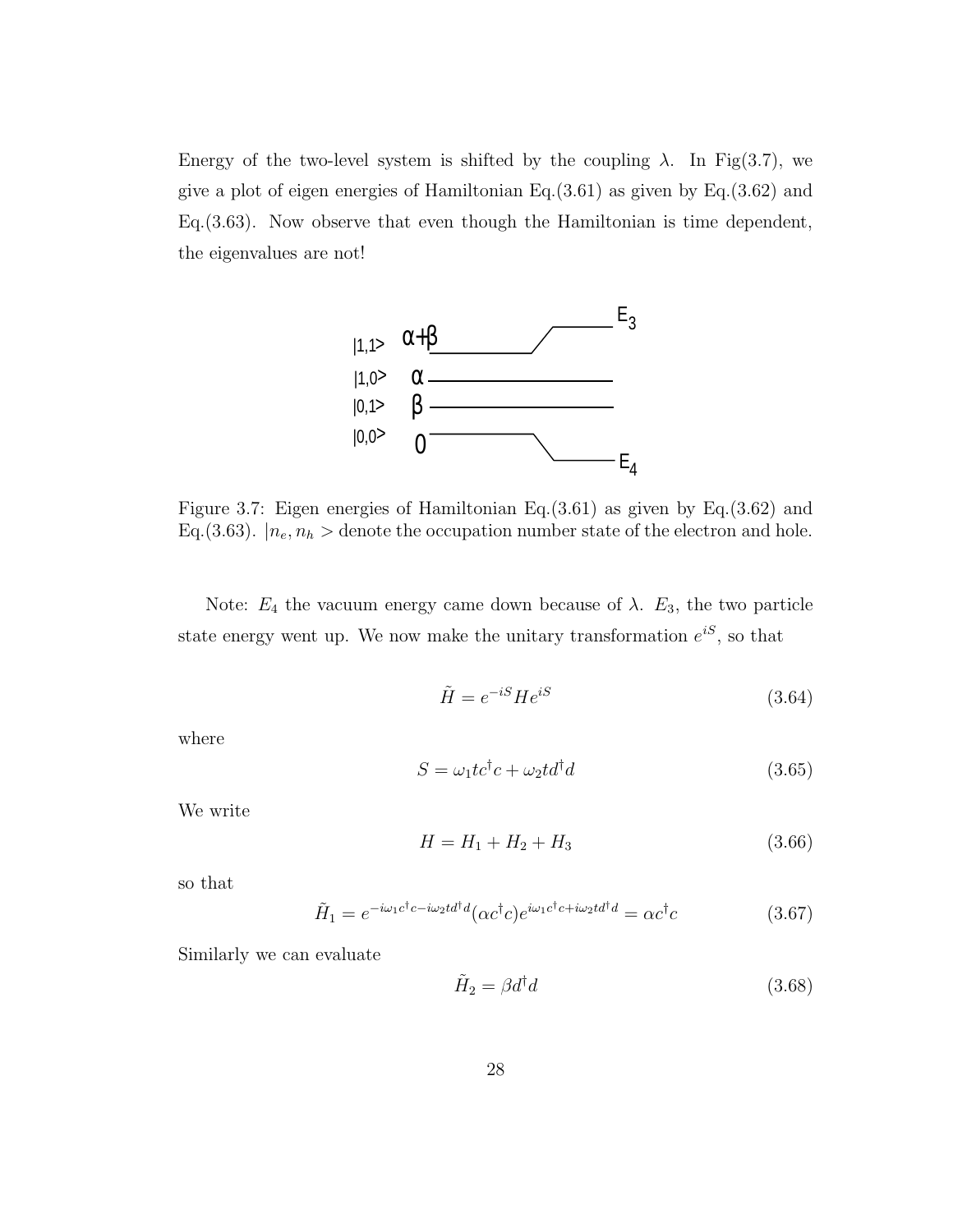Now to compute  $\tilde{H}_3$ : we write

$$
H_3 = T_1 + T_2 \tag{3.69}
$$

wherer  $T_1 = \lambda c^{\dagger} d^{\dagger} e^{i\omega t}$  and  $T_2$  is its Hermitian conjugate. We write

$$
\tilde{T}_1 = e^{-i\omega_1 c^\dagger c - i\omega_2 t d^\dagger d} (\lambda c^\dagger d^\dagger e^{i\omega t}) e^{i\omega_1 c^\dagger c + i\omega_2 t d^\dagger d} \tag{3.70}
$$

$$
= e^{itB} A e^{-itB} \tag{3.71}
$$

Now we require to calculate [B,A]. We know that  $[c^{\dagger}c, c^{\dagger}] = c^{\dagger}$ , and  $[d^{\dagger}d, d] = -d$ . Hence

$$
[B,A] = [-\omega_1 c^\dagger c - \omega_2 d^\dagger d, c^\dagger d^\dagger] \lambda e^{i\omega t} \tag{3.72}
$$

$$
= (-\omega_1 c^{\dagger} d^{\dagger} + \omega_2 d^{\dagger} c^{\dagger}) \lambda e^{i\omega t} \tag{3.73}
$$

$$
= (-\omega_1 + \omega_2)c^{\dagger}d^{\dagger}\lambda e^{i\omega t} \tag{3.74}
$$

$$
[B, [B, A]] = (-\omega_1 + \omega_2)^2 c^{\dagger} d^{\dagger} \lambda e^{i\omega t}
$$
 (3.75)

So we have

$$
\tilde{T}_1 = A + it[B, A] + \frac{(it)^2}{2!} [B, [B, A]] + ...
$$
\n
$$
= \lambda c^{\dagger} d e^{i\omega t} + it(-\omega_1 + \omega_2) \lambda c^{\dagger} d^{\dagger} e^{i\omega t} + \frac{(it)^2}{2!} (-\omega_1 + \omega_2)^2 \lambda c^{\dagger} d^{\dagger} e^{i\omega t} + ...]
$$
\n
$$
= \lambda c^{\dagger} d^{\dagger} e^{i\omega t} [1 + it(-\omega_1 + \omega_2) + \frac{(it)^2}{2!} (-\omega_1 + \omega_2)^2 + ...]
$$
\n
$$
= \lambda c^{\dagger} d^{\dagger} e^{i\omega t} e^{it(\omega_1 - \omega_2)}
$$
\n
$$
= \lambda c^{\dagger} d^{\dagger}
$$
\n(3.77)

where we have taken  $\omega = \omega_1 - \omega_2$ . The transformed Hamiltonian is given as

$$
\tilde{H} = \tilde{H}_1 + \tilde{H}_2 + \tilde{H}_3 = \alpha c^{\dagger} c + \beta d^{\dagger} d + \lambda (c^{\dagger} d^{\dagger} + dc)
$$
\n(3.78)

We see that  $\tilde{H}$  is independent of time. Notice once again that  $\tilde{H}$  has same energy spectrum as  $H$ .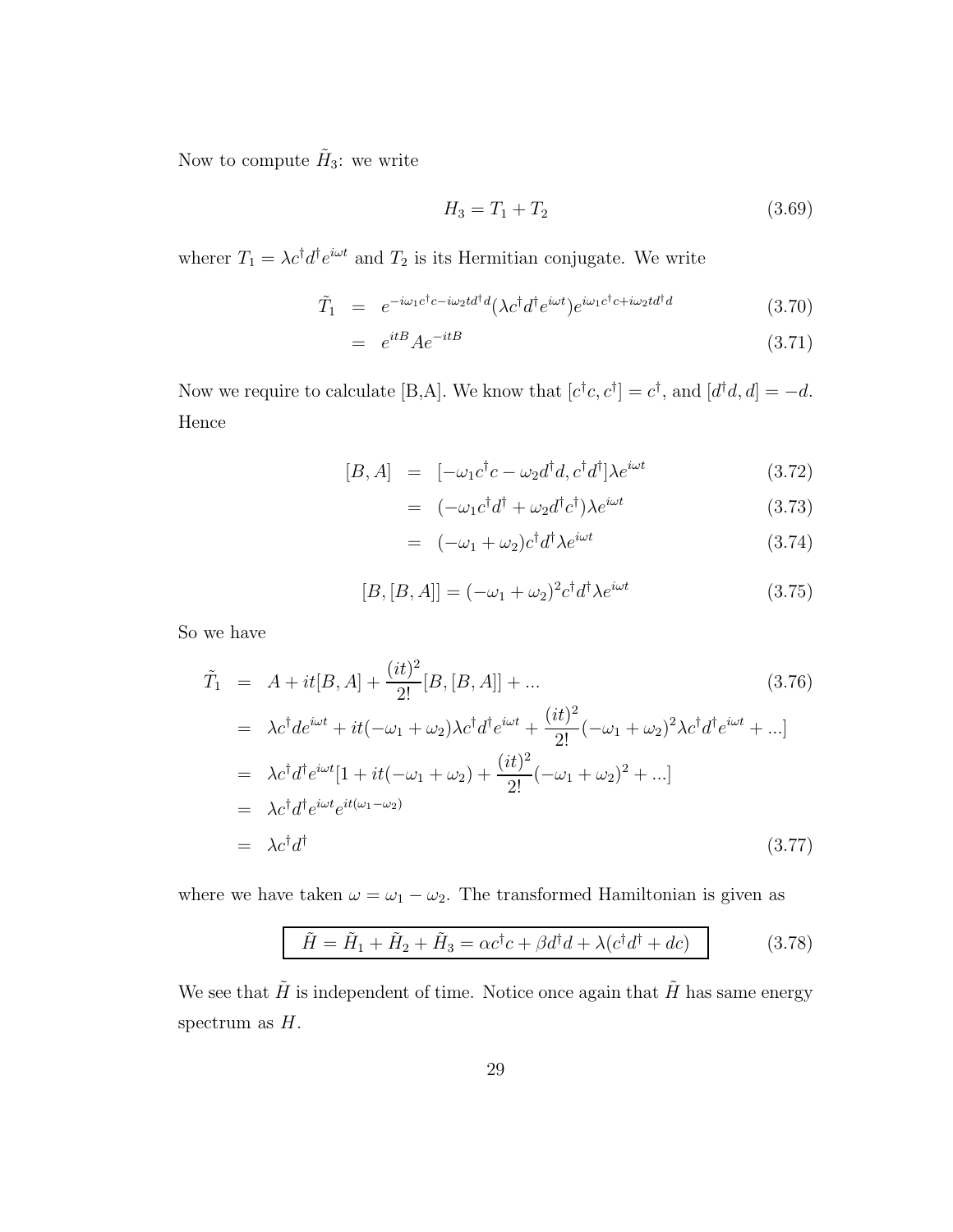Similarly, if we are interested in the time evolution of the  $\tilde{\Psi}(t)$  then per section 3.1, we should calculate  $\tilde{H}_{eff}$ .

$$
\tilde{H}_{eff} = \tilde{H} + i\hbar(\frac{\partial}{\partial t}e^{-iS})e^{iS}
$$
\n
$$
= \tilde{H} + \hbar\omega_1 c^{\dagger}c + \hbar\omega_2 d^{\dagger}d
$$
\n
$$
= (\alpha + \hbar\omega_1)c^{\dagger}c + (\beta + \hbar\omega_1)d^{\dagger}d + \lambda(c^{\dagger}d^{\dagger} + dc) - \hbar\omega d^{\dagger}d
$$
\n
$$
\tilde{H}_{eff} = (\alpha + \hbar\omega_1)c^{\dagger}c + (\beta + \hbar\omega_1)d^{\dagger}d + \lambda(c^{\dagger}d^{\dagger} + dc) - \hbar\omega d^{\dagger}d
$$
\n(3.80)

Note that  $\tilde{H}_{eff}$  has a different spectrum than H or  $\tilde{H}$ .

## 3.2 Unitary transformation of the full Hamiltonian

In this section we will perform an unitary transformation on our many particle Hamiltonian of electrons and holes (Eq.(2.1-2.7)) interacting among themselves and with a time-dependent classical light field to get rid of the time.

$$
H = H_{kin} + H_{ee} + H_{hh} + H_{eh} + H_L(t)
$$
\n(3.81)

where

$$
H_{kin} = \sum_{\vec{k},\sigma} (\epsilon_{c\vec{k}\sigma} c^{\dagger}_{\vec{k}\sigma} c_{\vec{k}\sigma} + \epsilon_{v\vec{k}\sigma} d^{\dagger}_{\vec{k}\sigma} d_{\vec{k}\sigma})
$$
(3.82)

$$
H_{ee} = \frac{1}{2} \sum_{\vec{k}, \vec{k}', \vec{q}, \sigma, \sigma'} V_{\vec{q}} c_{\vec{k} + \vec{q}\sigma}^{\dagger} c_{\vec{k}' - \vec{q}\sigma'}^{\dagger} c_{\vec{k}'\sigma'}^{\dagger} c_{\vec{k}\sigma} \tag{3.83}
$$

$$
H_{hh} = \frac{1}{2} \sum_{\vec{k}, \vec{k}', \vec{q}, \sigma, \sigma'} V_{\vec{q}} d_{\vec{k} + \vec{q}\sigma}^{\dagger} d_{\vec{k}' - \vec{q}\sigma'}^{\dagger} d_{\vec{k}'\sigma'} d_{\vec{k}\sigma}
$$
(3.84)

$$
H_{eh} = -\sum_{\vec{k}, \vec{k}', \vec{q}, \sigma, \sigma'} V_{\vec{q}} c^{\dagger}_{\vec{k} + \vec{q}\sigma} d^{\dagger}_{\vec{k}' - \vec{q}\sigma'} d_{\vec{k}'\sigma'} c_{\vec{k}\sigma}
$$
(3.85)

$$
H_L(t) = \lambda \sum_{\vec{k}} \rho_k \left[ (c_{\vec{k}\uparrow}^\dagger d_{-\vec{k}\downarrow}^\dagger + c_{\vec{k}\downarrow}^\dagger d_{-\vec{k}\uparrow}^\dagger) e^{-i\omega t} + h.c \right]
$$
(3.86)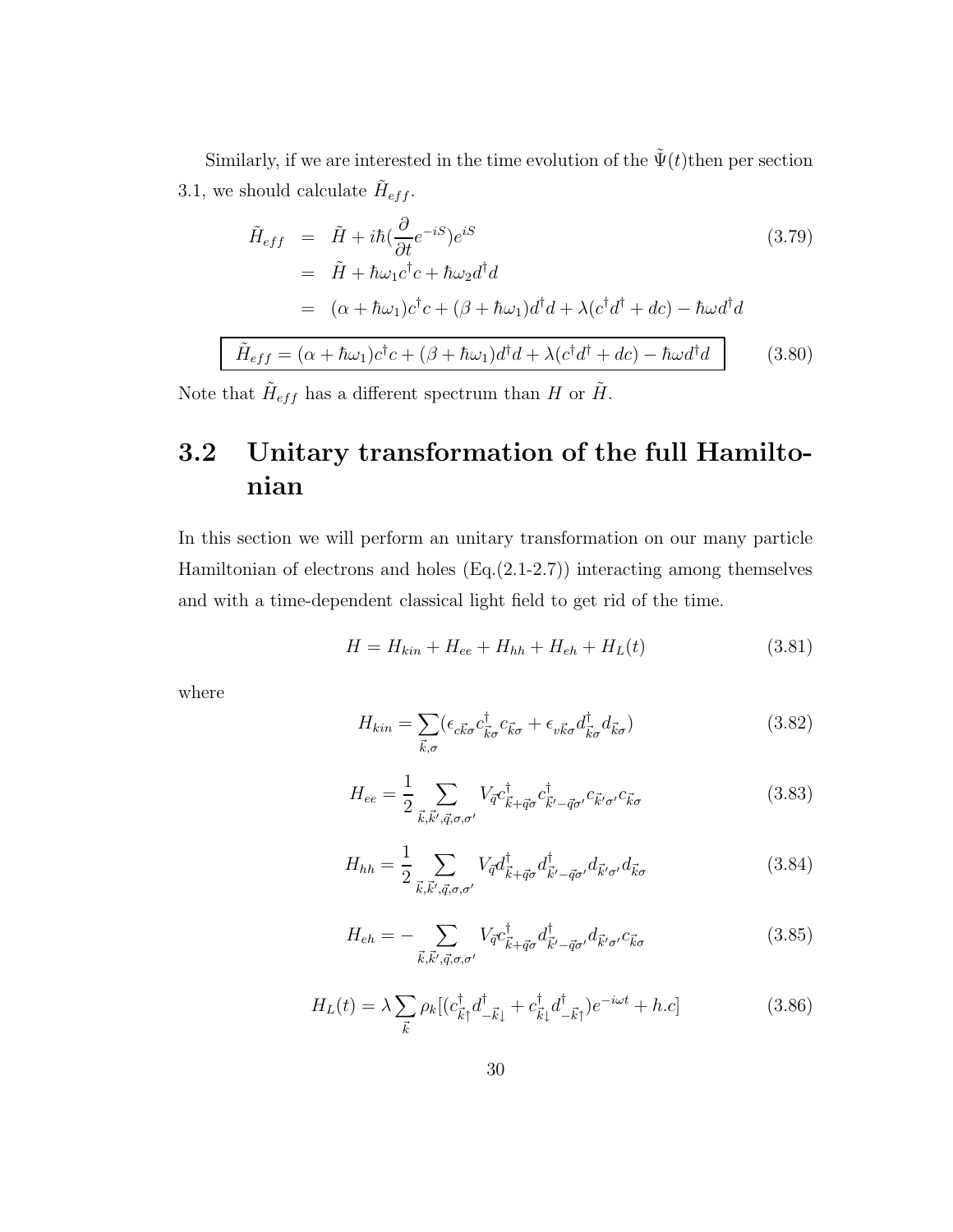The Hamiltonian for the kinetic energy is given as

$$
H_{kin} = \sum_{\vec{k}\sigma} (\epsilon_{c\vec{k}\sigma} c_{\vec{k}\sigma}^{\dagger} c_{\vec{k}\sigma} + \epsilon_{v\vec{k}\sigma} d_{\vec{k}\sigma}^{\dagger} d_{\vec{k}\sigma}) = H_{kin}^{e} + H_{kin}^{h}
$$
 (3.87)

The unitary transformation is given as

$$
\tilde{H} = e^{-iS} H e^{iS} = U^{\dagger} H U \tag{3.88}
$$

where

$$
S = -\omega_1 t \sum_{\vec{k}\sigma} c_{\vec{k}\sigma}^\dagger c_{\vec{k}\sigma} - \omega_2 t \sum_{\vec{k}\sigma} d_{\vec{k}\sigma}^\dagger d_{\vec{k}\sigma}
$$
(3.89)

We know

$$
e^{itB}Ae^{-itB} = A + it[B,A] + \frac{(it)^2}{2!}[B,[B,A]] + ... \tag{3.90}
$$

So we should evaluate

$$
\tilde{H}_{kin} = e^{it(\omega_1 t \sum_{\vec{k}\sigma} c^{\dagger}_{\vec{k}\sigma} c_{\vec{k}\sigma} + \omega_2 t \sum_{\vec{k}\sigma} d^{\dagger}_{\vec{k}\sigma} d_{\vec{k}\sigma})} (H_k^e + H_k^h) e^{-it(\omega_1 t \sum_{\vec{k}\sigma} c^{\dagger}_{\vec{k}\sigma} c_{\vec{k}\sigma} + \omega_2 t \sum_{\vec{k}\sigma} d^{\dagger}_{\vec{k}\sigma} d_{\vec{k}\sigma})}
$$
\n(3.91)

We need to evaluate

$$
[(\omega_1 t \sum_{\vec{k}\sigma} c_{\vec{k}\sigma}^\dagger c_{\vec{k}\sigma} + \omega_2 t \sum_{\vec{k}\sigma} d_{\vec{k}\sigma}^\dagger d_{\vec{k}\sigma}), (\sum_{\vec{k}\sigma} \epsilon_{c\vec{k}\sigma} c_{\vec{k}\sigma}^\dagger c_{\vec{k}\sigma} + \sum_{\vec{k}\sigma} \epsilon_{v\vec{k}\sigma} d_{\vec{k}\sigma}^\dagger d_{\vec{k}\sigma})]
$$
(3.92)

This commutator is of the form

$$
[\mathcal{A}+\mathcal{B}, \mathcal{C}+\mathcal{D}] = [\mathcal{A}+\mathcal{B}, \mathcal{C}] + [\mathcal{A}+\mathcal{B}, \mathcal{D}] = [\mathcal{A}, \mathcal{C}] + [\mathcal{B}, \mathcal{C}] + [\mathcal{A}, \mathcal{D}] + [\mathcal{B}, \mathcal{D}]
$$
(3.93)

Out of all these four commutators, only  $[\mathcal{A}, \mathcal{C}]$  and  $[\mathcal{B}, \mathcal{D}]$  are to be calculated.  $[\mathcal{A}, \mathcal{D}]$ , and  $[\mathcal{B}, \mathcal{C}]$  can be easily checked to be zero because  $c^{\dagger}$ ,  $d^{\dagger}$  refers to different particles. Now

$$
[\mathcal{A}, \mathcal{C}] = [\omega_1 \sum_{k\sigma} c_{k\sigma}^\dagger c_{k\sigma}, \sum_{k'\sigma'} \epsilon_{ck'\sigma'} c_{k'\sigma'}^\dagger c_{k'\sigma'}] = \omega_1 \sum_{k\sigma} \sum_{k'\sigma'} \epsilon_{ck',\sigma'} [c_{k\sigma}^\dagger c_{k\sigma}, c_{k'\sigma'}^\dagger c_{k'\sigma'}]
$$
(3.94)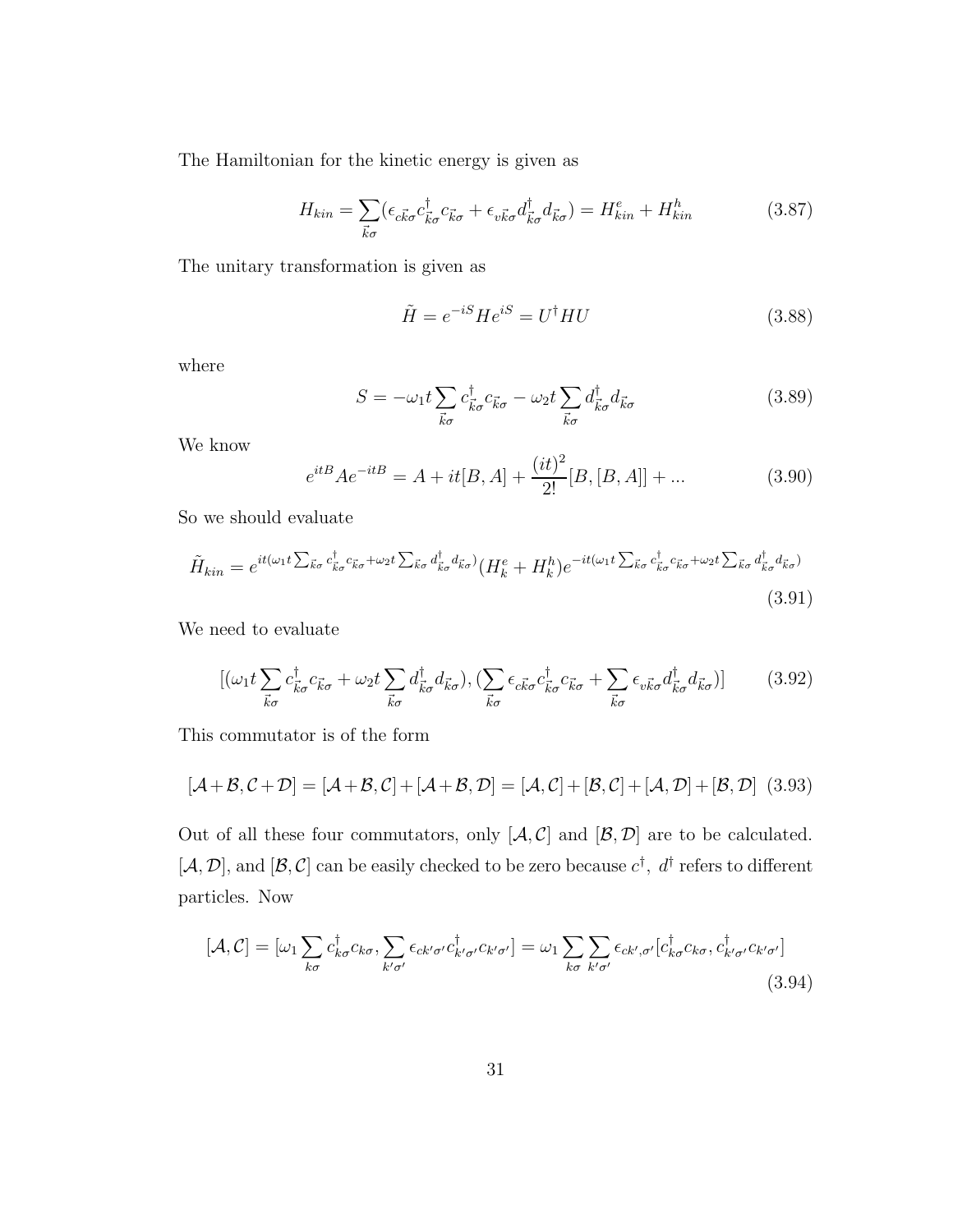We know  $[XY, Z] = X[Y, Z] + [X, Z]Y = X\{Y, Z\} - \{X, Z\}Y$ . So

$$
[c_{k\sigma}^{\dagger}c_{k\sigma}, c_{k'\sigma'}^{\dagger}c_{k'\sigma'}] = c_{k\sigma}^{\dagger}[c_{k\sigma}, c_{k'\sigma'}^{\dagger}c_{k'\sigma'}] + [c_{k\sigma}^{\dagger}, c_{k'\sigma'}^{\dagger}c_{k'\sigma'}]c_{k\sigma}
$$
(3.95)  
\n
$$
= -c_{k\sigma}^{\dagger}[c_{k'\sigma'}^{\dagger}c_{k'\sigma'}, c_{k\sigma}] - [c_{k'\sigma'}^{\dagger}c_{k'\sigma'}, c_{k\sigma}^{\dagger}]c_{k\sigma}
$$
  
\n
$$
= -c_{k\sigma}^{\dagger}(c_{k'\sigma'}^{\dagger}\{c_{k'\sigma'}, c_{k\sigma}\} - \{c_{k'\sigma'}^{\dagger}, c_{k\sigma}\}c_{k'\sigma'})
$$
  
\n
$$
- (c_{k'\sigma'}^{\dagger}\{c_{k'\sigma'}, c_{k\sigma}^{\dagger}\} - \{c_{k'\sigma'}^{\dagger}, c_{k\sigma}\}c_{k'\sigma'})c_{k\sigma}
$$
  
\n
$$
= c_{k\sigma}^{\dagger}c_{k\sigma} - c_{k\sigma}^{\dagger}c_{k\sigma}
$$
  
\n
$$
= 0
$$
(3.95)

Similarly it can be shown that

$$
[d_{k\sigma}^{\dagger}d_{k\sigma}, d_{k'\sigma'}^{\dagger}d_{k'\sigma'}] = 0 \tag{3.96}
$$

So  $[B,A]=0$  and also  $[B,[B,A]]=0,\ldots$  Hence

$$
\tilde{H}_{kin} = H_{kin}^e + H_{kin}^h = \sum_{k\sigma} (\epsilon_{ck\sigma} c_{ck\sigma}^\dagger c_{ck\sigma} + \epsilon_{vk\sigma} d_{vk\sigma}^\dagger d_{vk\sigma}) \tag{3.97}
$$

Now we transformation the electron-electron part of the Hamiltonian  $\mathbf{H}_{ee}.$ 

$$
\tilde{H}_{ee} = e^{-iS} H_{ee} e^{iS} = U^{\dagger} H_{ee} U \tag{3.98}
$$

Now we take

$$
B = \omega_1 \sum_{k\sigma} c_{k\sigma}^\dagger c_{k\sigma} + \omega_2 \sum_{k\sigma} d_{k\sigma}^\dagger d_{k\sigma}
$$
 (3.99)

$$
A = c_{k+q,\sigma}^{\dagger} c_{k'-q,\sigma'}^{\dagger} c_{k',\sigma} c_{k,\sigma}
$$
\n(3.100)

We need to calculate [B,A]

$$
[A,B] = [c_{k+q,\sigma}^{\dagger} c_{k'-q,\sigma'}^{\dagger} c_{k'\sigma} c_{k\sigma}, c_{k''\sigma''}^{\dagger} c_{k''\sigma''}]
$$
\n(3.101)

Since  $[XY,Z]=X[Y,Z]+[X,Z]Y,$  we have

$$
[A, B] \tag{3.102}
$$
\n
$$
= c_{k+q,\sigma}^{\dagger} c_{k'-q,\sigma'}^{\dagger} [c_{k'\sigma} c_{k\sigma}, c_{k''\sigma''}^{\dagger} c_{k''\sigma''}] + [c_{k+q,\sigma}^{\dagger} c_{k'-q,\sigma'}^{\dagger}, c_{k''\sigma''}^{\dagger} c_{k''\sigma''}] c_{k'\sigma'} c_{k\sigma}
$$
\n
$$
= 1^{st} + 2^{nd}
$$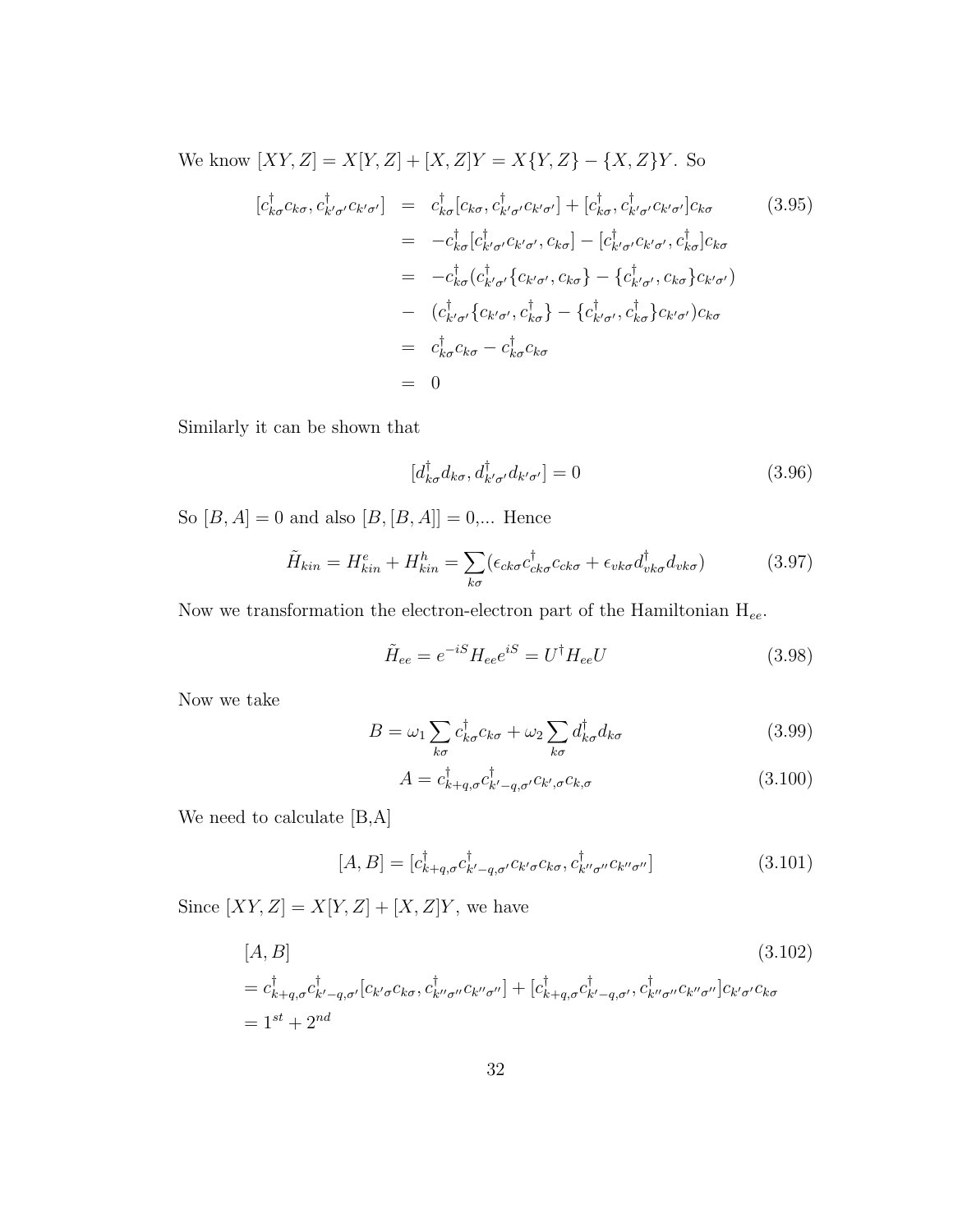In the above expression the  $1^{st}$  term is expanded as

$$
1^{st} = c_{k+q,\sigma}^{\dagger} c_{k'-q,\sigma'}^{\dagger} (c_{k'\sigma'} [c_{k\sigma}, c_{k''\sigma''}^{\dagger} c_{k''\sigma''}] + [c_{k'\sigma}, c_{k''\sigma''}^{\dagger} c_{k''\sigma''}] c_{k\sigma})
$$
(3.103)  
\n
$$
= -c_{k+q,\sigma}^{\dagger} c_{k'-q,\sigma'}^{\dagger} (c_{k'\sigma'} (c_{k''\sigma''}^{\dagger} \{c_{k''\sigma''}, c_{k''\sigma''}\}) - \{c_{k''\sigma''}^{\dagger}, c_{k\sigma}\} c_{k''\sigma''})
$$
\n
$$
+ (c_{k''\sigma''}^{\dagger} \{c_{k''\sigma''}, c_{k'\sigma'}\} - \{c_{k''\sigma''}^{\dagger}, c_{k'\sigma'}\} c_{k''\sigma''}) c_{k\sigma})
$$
\n
$$
= c_{k+q,\sigma}^{\dagger} c_{k'-q,\sigma'}^{\dagger} c_{k'\sigma'} \delta_{k''k,\sigma''\sigma} c_{k''\sigma''} + c_{k+q,\sigma}^{\dagger} c_{k'-q,\sigma'}^{\dagger} \delta_{k''k',\sigma''\sigma'} c_{k''\sigma''} c_{k\sigma}
$$
\n
$$
= c_{k+q,\sigma}^{\dagger} c_{k'-q,\sigma'}^{\dagger} c_{k'\sigma'} c_{k\sigma} + c_{k+q,\sigma}^{\dagger} c_{k'-q,\sigma'}^{\dagger} c_{k'\sigma'} c_{k\sigma}
$$

$$
2^{nd} = (c_{k+q,\sigma}^{\dagger} [c_{k'-q,\sigma'}^{\dagger}, c_{k''\sigma''}^{\dagger} c_{k''\sigma''}] + [c_{k+q,\sigma}^{\dagger}, c_{k''\sigma''}^{\dagger} c_{k''\sigma''}]c_{k'-q,\sigma'}^{\dagger}]c_{k'-q,\sigma'}^{\dagger}]c_{k',\sigma'}c_{k,\sigma}(3.104)
$$
  
\n
$$
= -(c_{k+q,\sigma}^{\dagger} (c_{k''\sigma''}^{\dagger} \{c_{k''\sigma''}, c_{k'-q,\sigma'}^{\dagger}) - \{c_{k''\sigma''}^{\dagger}, c_{k'-q\sigma'}^{\dagger}\}c_{k''\sigma''})
$$
  
\n
$$
+ (c_{k''\sigma''}^{\dagger} \{c_{k''\sigma''}, c_{k+q,\sigma}^{\dagger}\} - \{c_{k''\sigma''}^{\dagger}, c_{k+q,\sigma}^{\dagger}\}c_{k''\sigma''})c_{k',\sigma'}c_{k,\sigma}
$$
  
\n
$$
= -(c_{k+q,\sigma}^{\dagger} c_{k''\sigma''}^{\dagger}\delta_{k''k'-q;\sigma''\sigma'c_{k',\sigma'}c_{k,\sigma} + c_{k''\sigma''}^{\dagger}\delta_{k''k+q;\sigma''\sigma'}c_{k'-q,\sigma'}^{\dagger}c_{k',\sigma'}c_{k,\sigma})
$$
  
\n
$$
= -(c_{k+q,\sigma}^{\dagger} c_{k'-q\sigma'}^{\dagger} c_{k',\sigma'}c_{k,\sigma} + c_{k+q,\sigma}^{\dagger} c_{k'-q\sigma'}^{\dagger} c_{k',\sigma'}c_{k,\sigma})
$$

We see that

$$
[B, A] = -(1^{st} + 2^{nd}) = 0 \tag{3.105}
$$

Hence [B,[B,A]], and all other higher order commutators are zero. Therefore,

$$
\tilde{H}_{ee} = H_{ee} \tag{3.106}
$$

Similarly it can be shown that

$$
\tilde{H}_{hh} = H_{hh} \tag{3.107}
$$

Now we transform the electron-hole  $\, , \! H_{eh}$  part of the Hamiltonian

$$
\tilde{H}_{eh} = e^{-iS} H_{eh} e^{iS} \tag{3.108}
$$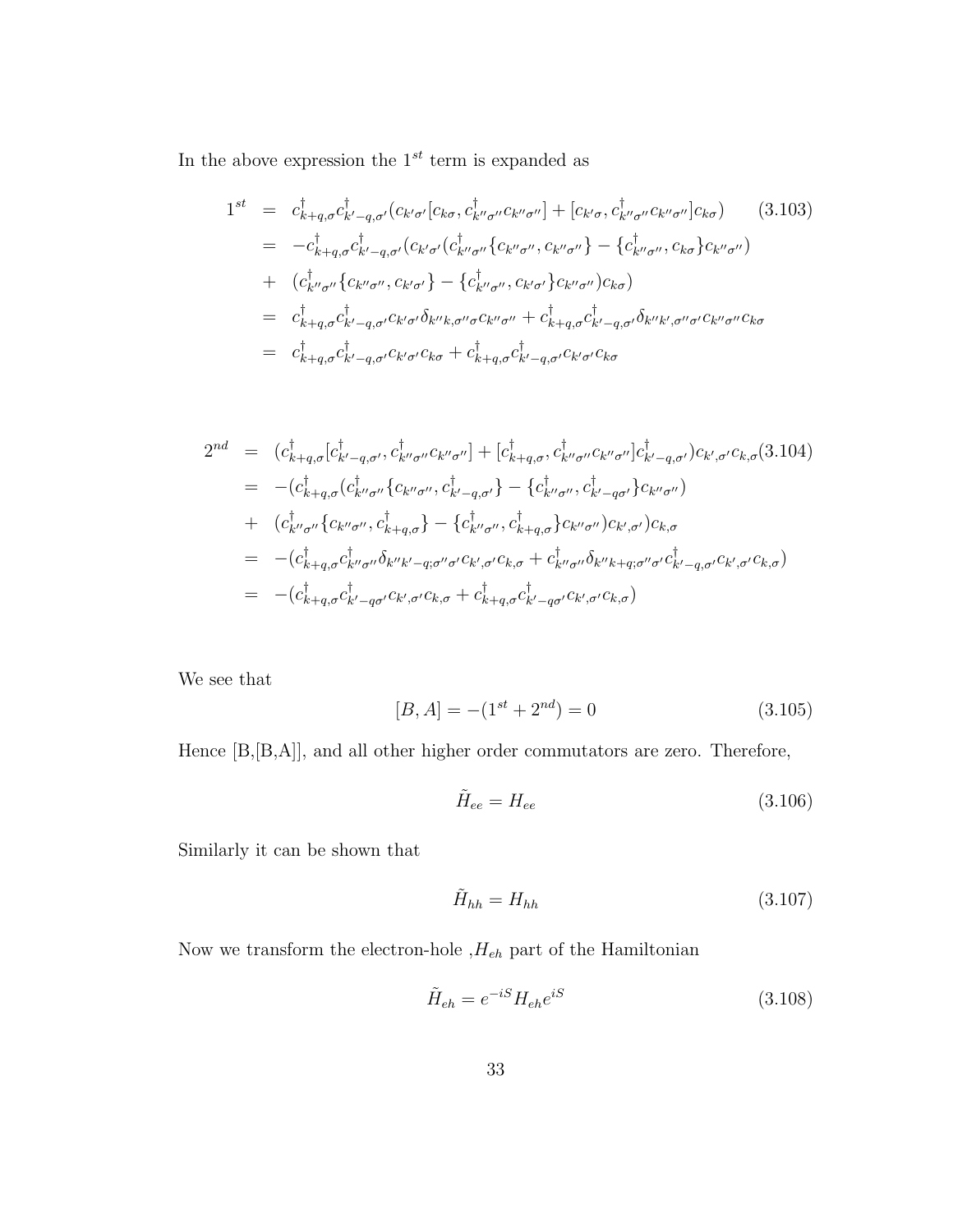As done before, we now evaluate [A,B]

$$
[A, B] = [c_{k+q,\sigma}^{\dagger} d_{k'-q,\sigma'}^{\dagger} d_{k'\sigma'} c_{k\sigma}, c_{k''\sigma''}^{\dagger} c_{k''\sigma''}]
$$
\n
$$
= c_{k+q,\sigma}^{\dagger} d_{k'-q,\sigma'}^{\dagger} [d_{k'\sigma'} c_{k\sigma}, c_{k''\sigma''}^{\dagger} c_{k''\sigma''}]
$$
\n
$$
+ [c_{k+q,\sigma}^{\dagger} d_{k'-q,\sigma'}^{\dagger}, c_{k''\sigma''}^{\dagger} c_{k''\sigma''}] d_{k'\sigma'} c_{k\sigma}
$$
\n
$$
(3.109)
$$

In the above expression the  $I^{st}$  term is expanded as

$$
1^{st} = c_{k+q,\sigma}^{\dagger} d_{k'-q,\sigma'}^{\dagger} (d_{k'\sigma'} [c_{k\sigma}, c_{k''\sigma''}^{\dagger} c_{k''\sigma''}]
$$
\n
$$
+ [d_{k'\sigma'}, c_{k''\sigma''}^{\dagger} c_{k''\sigma''}] d_{k'-q\sigma'}^{\dagger}
$$
\n
$$
= -c_{k+q,\sigma}^{\dagger} d_{k'-q,\sigma'}^{\dagger} (d_{k'\sigma'} (c_{k''\sigma''}^{\dagger} \{c_{k''\sigma''}, c_{k'\sigma'}\} - \{c_{k''\sigma''}^{\dagger}, c_{k\sigma}^{\dagger} c_{k''\sigma''})
$$
\n
$$
+ (c_{k''\sigma''}^{\dagger} \{c_{k''\sigma''}, d_{k'\sigma'}\} - \{c_{k''\sigma''}^{\dagger}, d_{k'\sigma'}^{\dagger} c_{k''\sigma''}) d_{k'-q,\sigma'}\}
$$
\n
$$
= c_{k+q,\sigma}^{\dagger} d_{k'-q,\sigma'}^{\dagger} d_{k'\sigma'} \delta_{k''k;\sigma''\sigma} c_{k''\sigma''}
$$
\n
$$
= c_{k+q,\sigma}^{\dagger} d_{k'-q,\sigma'}^{\dagger} d_{k'\sigma'} c_{k\sigma}
$$
\n
$$
(3.110)
$$
\n
$$
(3.110)
$$

Similarly the  $2^{nd}$  term can be expanded as

$$
2^{nd} = [c_{k+q,\sigma}^{\dagger} d_{k'-q,\sigma'}^{\dagger}, c_{k''\sigma''}, c_{k''\sigma''}] d_{k'\sigma'} c_{k\sigma}]
$$
\n
$$
= (c_{k+q,\sigma}^{\dagger} [d_{k'-q,\sigma'}^{\dagger}, (c_{k''\sigma''}^{\dagger} \{c_{k''\sigma''}, c_{k''\sigma''}\} - c_{k''\sigma''}^{\dagger}, c_{k''\sigma''}]
$$
\n
$$
+ [c_{k+q\sigma}^{\dagger}, c_{k''\sigma''}^{\dagger} c_{k''\sigma''}] d_{k'\sigma'} c_{k\sigma}
$$
\n
$$
= -(c_{k+q,\sigma}^{\dagger} (c_{k''\sigma''}^{\dagger} \{c_{k''\sigma''}, d_{k'-q,\sigma'}^{\dagger}\} - \{c_{k''\sigma''}^{\dagger}, d_{k'-q,\sigma'}^{\dagger}\} c_{k''\sigma''})
$$
\n
$$
+ (c_{k''\sigma''}^{\dagger} \{c_{k''\sigma''}, c_{k+q\sigma}^{\dagger}\} - \{c_{k''\sigma''}^{\dagger}, c_{k'-q\sigma}^{\dagger}\} c_{k''\sigma''}) d_{k'-q,\sigma'}^{\dagger}) d_{k'\sigma'} c_{k\sigma}
$$
\n
$$
= -c_{k+q,\sigma}^{\dagger} c_{k''\sigma''}^{\dagger} \delta_{k''k+q;\sigma''\sigma} d_{k'-q,\sigma'}^{\dagger} d_{k'\sigma'} c_{k\sigma}
$$
\n
$$
= -c_{k+q,\sigma}^{\dagger} d_{k'-q,\sigma'}^{\dagger} d_{k'\sigma'} c_{k\sigma}
$$

We see that

$$
[B, A] = -(1^{st} + 2^{nd}) = 0
$$
\n(3.112)

So it can be shown that [B,[B,A]] and all other higher order commutators vanish. So only the zero order term survives.

$$
\tilde{H}_{eh} = H_{eh} \tag{3.113}
$$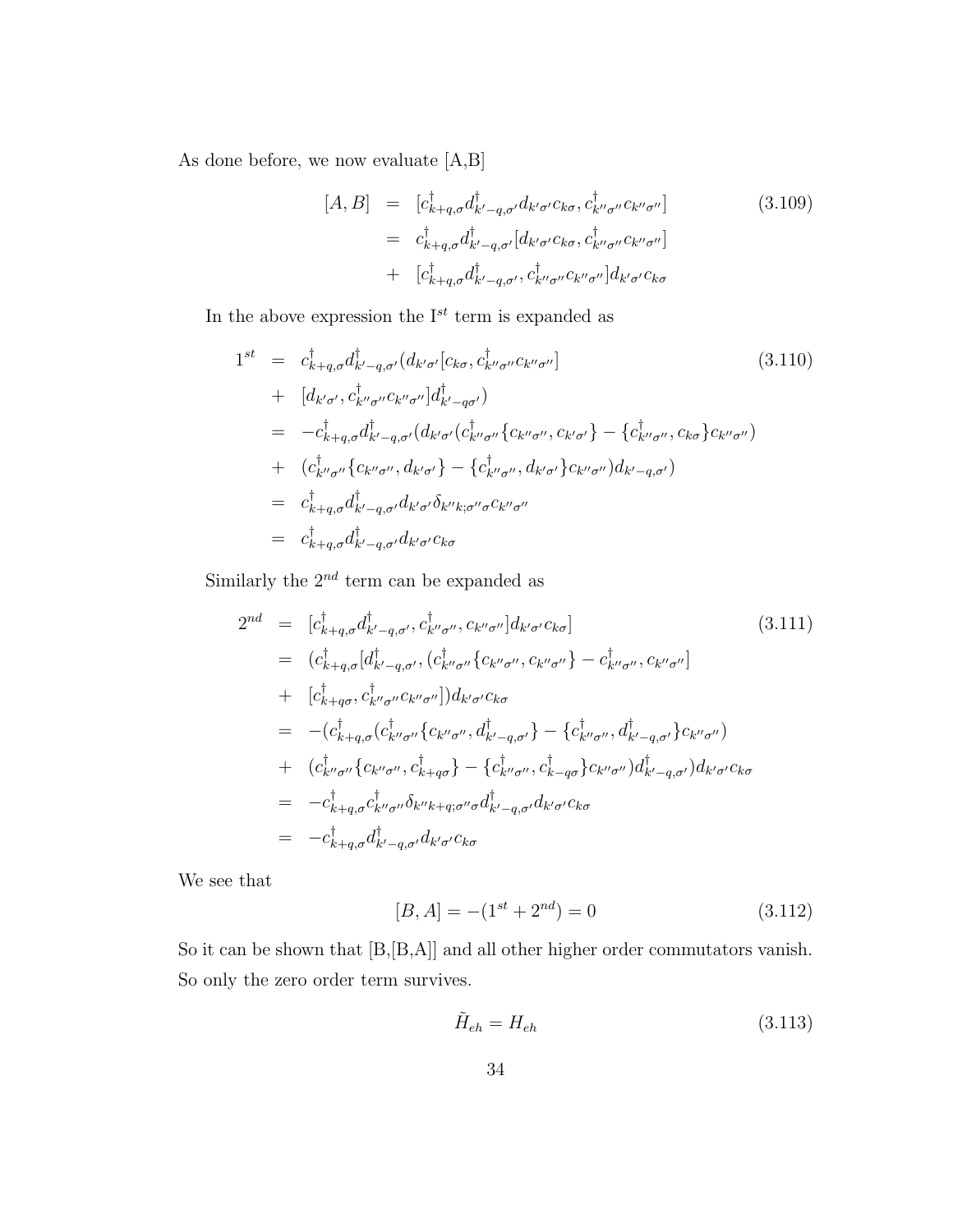Now we transform the light term. We need to evaluate terms like [B,A].

$$
[B, A] = [c_{k\uparrow}^{\dagger} c_{k\uparrow}, c_{k'\uparrow}^{\dagger} d_{-k'\downarrow}^{\dagger}]
$$
\n
$$
= c_{k\uparrow}^{\dagger} [c_{k\uparrow}, c_{k'\uparrow}^{\dagger} d_{-k'\downarrow}^{\dagger}] + [c_{k\uparrow}^{\dagger}, c_{k'\uparrow}^{\dagger} d_{-k'\downarrow}^{\dagger}] c_{k\uparrow}
$$
\n
$$
= -c_{k\uparrow}^{\dagger} [c_{k'\uparrow}^{\dagger} d_{-k'\downarrow}^{\dagger}, c_{k\uparrow}] + 0
$$
\n
$$
= -c_{k\uparrow}^{\dagger} (c_{k'\uparrow}^{\dagger} \{ d_{-k'\downarrow}^{\dagger}, c_{k\uparrow} \} - \{ c_{k'\uparrow}^{\dagger}, c_{k\uparrow} \} d_{-k'\downarrow}^{\dagger})
$$
\n
$$
= c_{k\uparrow}^{\dagger} d_{-k\downarrow}^{\dagger}
$$
\n
$$
= A
$$
\n(3.114)

And so it can be shown that

$$
[B, [B, A]] = [B, A] = all other higher order commutators
$$
\n
$$
(3.115)
$$

Similarly it holds for the other terms. Therefore, the transformed light part of the Hamiltonian can be written to all orders as

$$
\tilde{H}_{L} = H_{L} + \lambda \sum_{k} \rho_{k} c_{k\uparrow}^{\dagger} d_{-k\downarrow}^{\dagger} (i\omega_{1} + i\omega_{2}) e^{-i\omega t}
$$
\n
$$
+ \lambda \sum_{k} c_{k\uparrow}^{\dagger} d_{-k\downarrow}^{\dagger} ((i\omega_{1} + i\omega_{2})^{2}/2!) e^{-i\omega t} + \dots
$$
\n
$$
= \lambda \sum_{k} \rho_{k} c_{k\uparrow}^{\dagger} d_{-k\downarrow}^{\dagger} e^{-i\omega t} (1 + i(\omega_{1} + \omega_{2}) + (i(\omega_{1} + \omega_{2}))^{2}/2! + \dots)
$$
\n
$$
= \lambda \sum_{k} \rho_{k} c_{k\uparrow}^{\dagger} d_{-k\downarrow}^{\dagger} e^{-i\omega t} e^{i(\omega_{1} + \omega_{2})t}
$$
\n(3.116)

So it can be seen that if we take

$$
\omega = \omega_1 + \omega_2 \tag{3.117}
$$

then the above term of light interaction is independent of time. It can be shown from symmetry, all other terms in the light interaction Hamiltonian are independent of time if the above condition is satisfied. So the full light part of the transformed Hamiltonian can be written as:

$$
\tilde{H}_L = \lambda \sum_k \rho_k \left[ (c_{k\uparrow}^\dagger d_{-k\downarrow}^\dagger + c_{k\downarrow}^\dagger d_{-k\uparrow}^\dagger) + h.c \right] \tag{3.118}
$$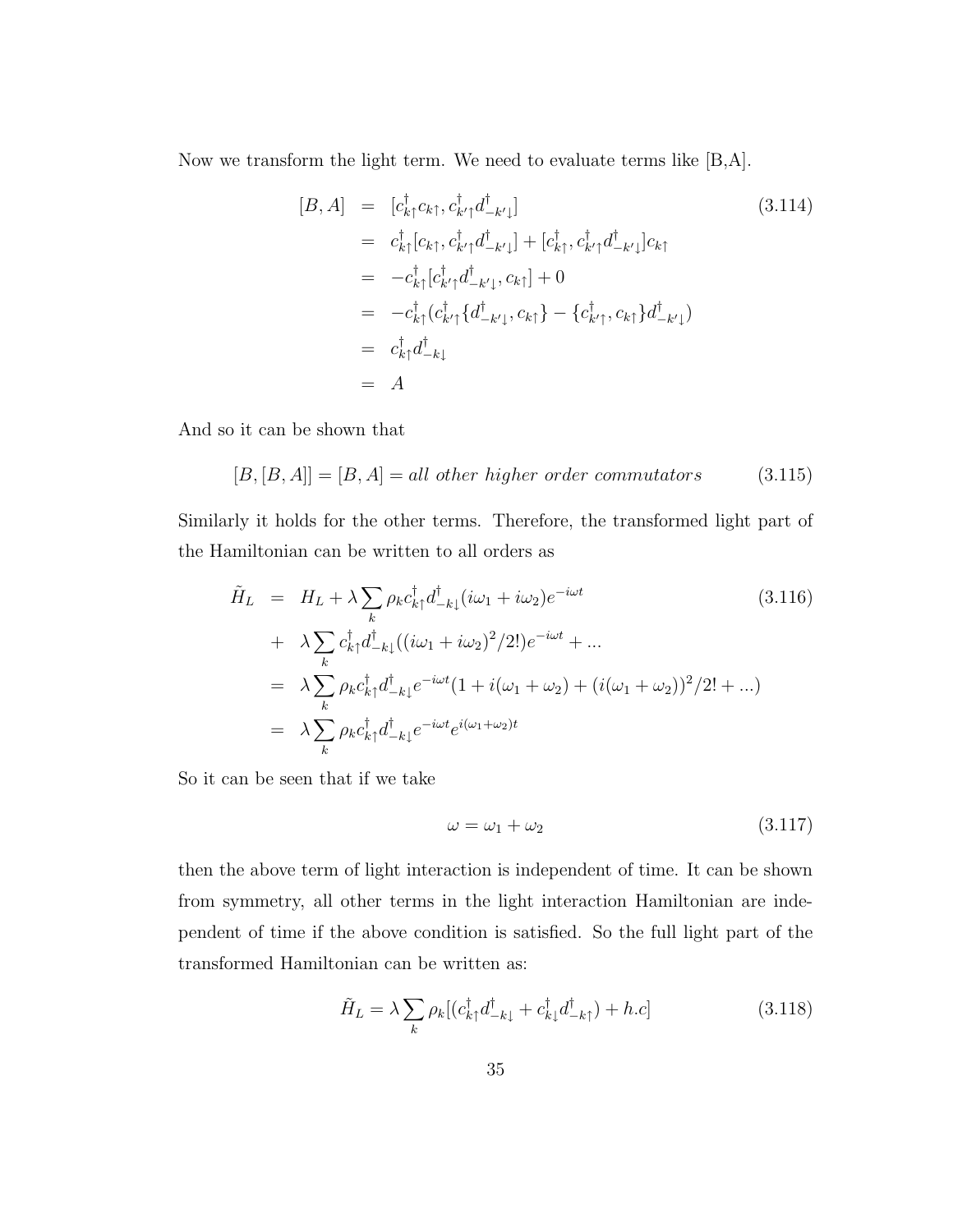So we can write the total transformed Hamiltonian as

$$
\tilde{H} = H_{kin} + H_{ee} + H_{hh} + H_{eh} + \tilde{H}_{L}
$$
\n(3.119)

We are interested only in the eigenenergies of the above Hamiltonian. So we do not construct the effective Hamiltonian,  $\tilde{H}_{eff}$ . Note that the transformation did not change any other part of the Hamiltonian except the  $\tilde{H}_L$  making it time independent.

The system of electrons and holes are in a light bath. As discussed in  $Eq.(2.12)$  the free energy to be minimized is given as

$$
F = \tilde{H} - \frac{\mu}{2} \sum_{k\sigma} c_{k\sigma}^{\dagger} c_{k\sigma} - \frac{\mu}{2} \sum_{k\sigma} d_{k\sigma}^{\dagger} d_{k\sigma}
$$
(3.120)

where  $\mu =$  chemical potential =  $\hbar \omega$ .

This is the Free energy we will use in our calculation.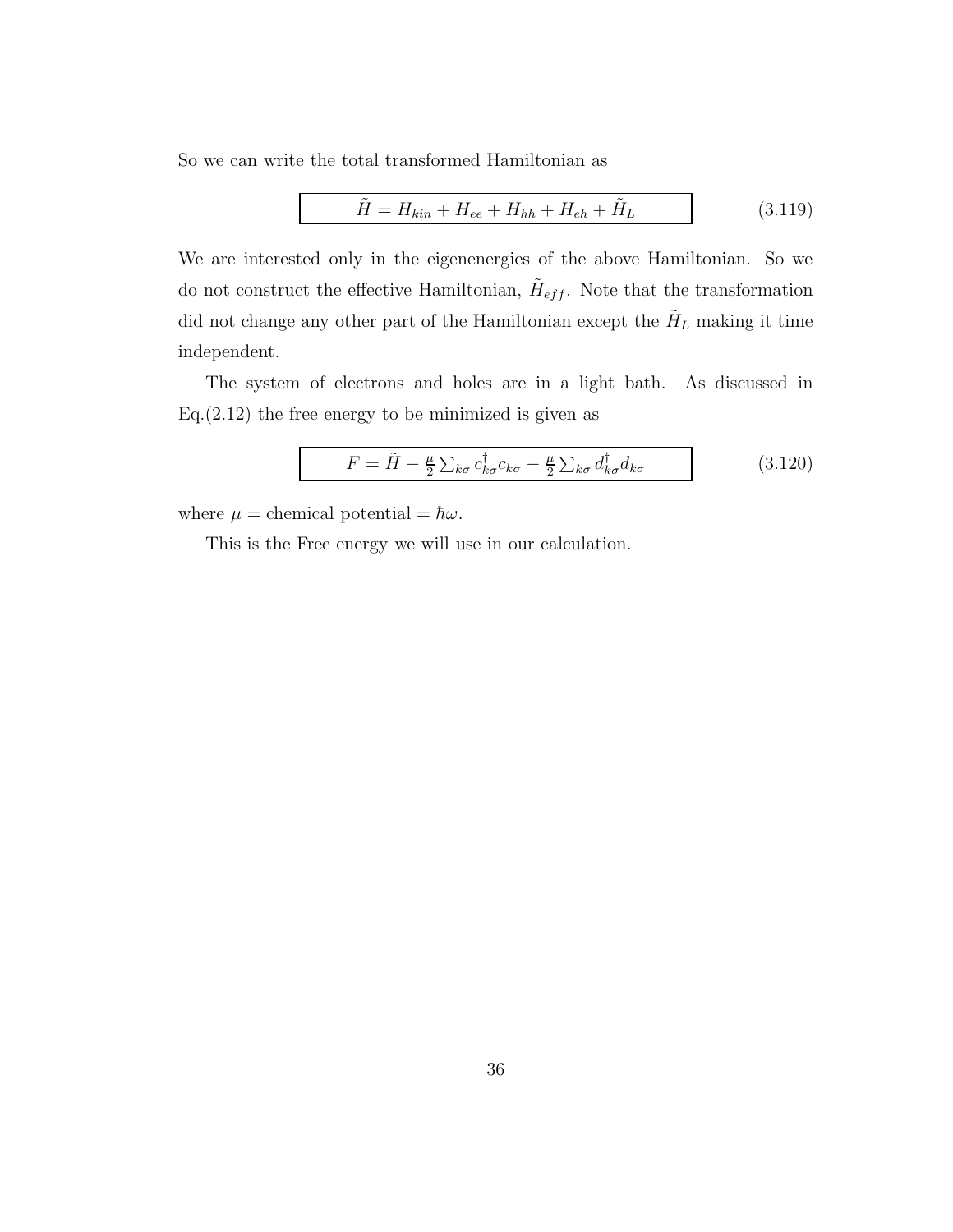# Bibliography

- [1] M. Wagner, Unitary transformations in solid state physics (Elsevier Science Publishers B.V., 1986, New York).
- [2] J. J. Sakurai, Modern Quantum Mechanics (Addison-Wesley, New York, 1994), p.320.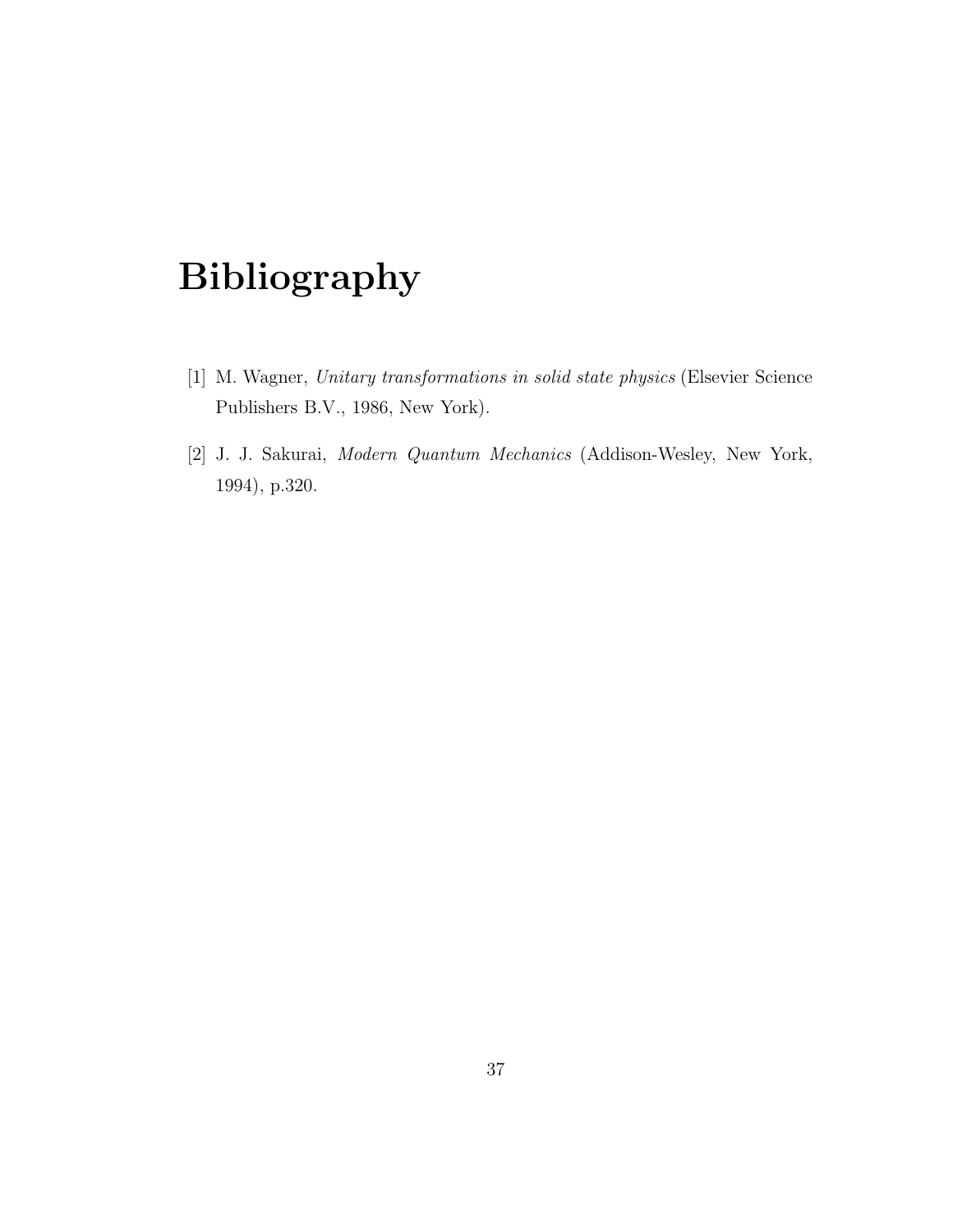# Chapter 4

# Solution by Bogoliubov-Valatin transformation

In the last chapter we performed an unitary transformation on our many-particle Hamiltonian to get rid of the time and got the time-independent many-particle Hamiltonian Eq.(3.119) as,

$$
\tilde{H} = H_{kin} + H_{ee} + H_{hh} + H_{eh} + \tilde{H}_L
$$
\n(4.1)

and the Free energy as

$$
F = \tilde{H} - \frac{\mu}{2} \sum_{k\sigma} c_{k\sigma}^{\dagger} c_{k\sigma} - \frac{\mu}{2} \sum_{k\sigma} d_{k\sigma}^{\dagger} d_{k\sigma}
$$
(4.2)

where

$$
H_{kin} = \sum_{\vec{k},\sigma} (\epsilon_{c\vec{k}\sigma} c^{\dagger}_{\vec{k}\sigma} c_{\vec{k}\sigma} + \epsilon_{v\vec{k}\sigma} d^{\dagger}_{\vec{k}\sigma} d_{\vec{k}\sigma})
$$
(4.3)

$$
H_{ee} = \frac{1}{2} \sum_{\vec{k}, \vec{k}', \vec{q}, \sigma, \sigma'} V_{\vec{q}} c^{\dagger}_{\vec{k} + \vec{q}\sigma} c^{\dagger}_{\vec{k}' - \vec{q}\sigma'} c_{\vec{k}'\sigma'} c_{\vec{k}\sigma} \tag{4.4}
$$

$$
H_{hh} = \frac{1}{2} \sum_{\vec{k}, \vec{k}', \vec{q}, \sigma, \sigma'} V_{\vec{q}} d_{\vec{k} + \vec{q}\sigma}^{\dagger} d_{\vec{k}' - \vec{q}\sigma'}^{\dagger} d_{\vec{k}'\sigma'} d_{\vec{k}\sigma}
$$
(4.5)

$$
H_{eh} = -\sum_{\vec{k}, \vec{k}', \vec{q}, \sigma, \sigma'} V_{\vec{q}} c^{\dagger}_{\vec{k} + \vec{q}\sigma} d^{\dagger}_{\vec{k}' - \vec{q}\sigma'} d_{\vec{k}'\sigma'} c_{\vec{k}\sigma}
$$
(4.6)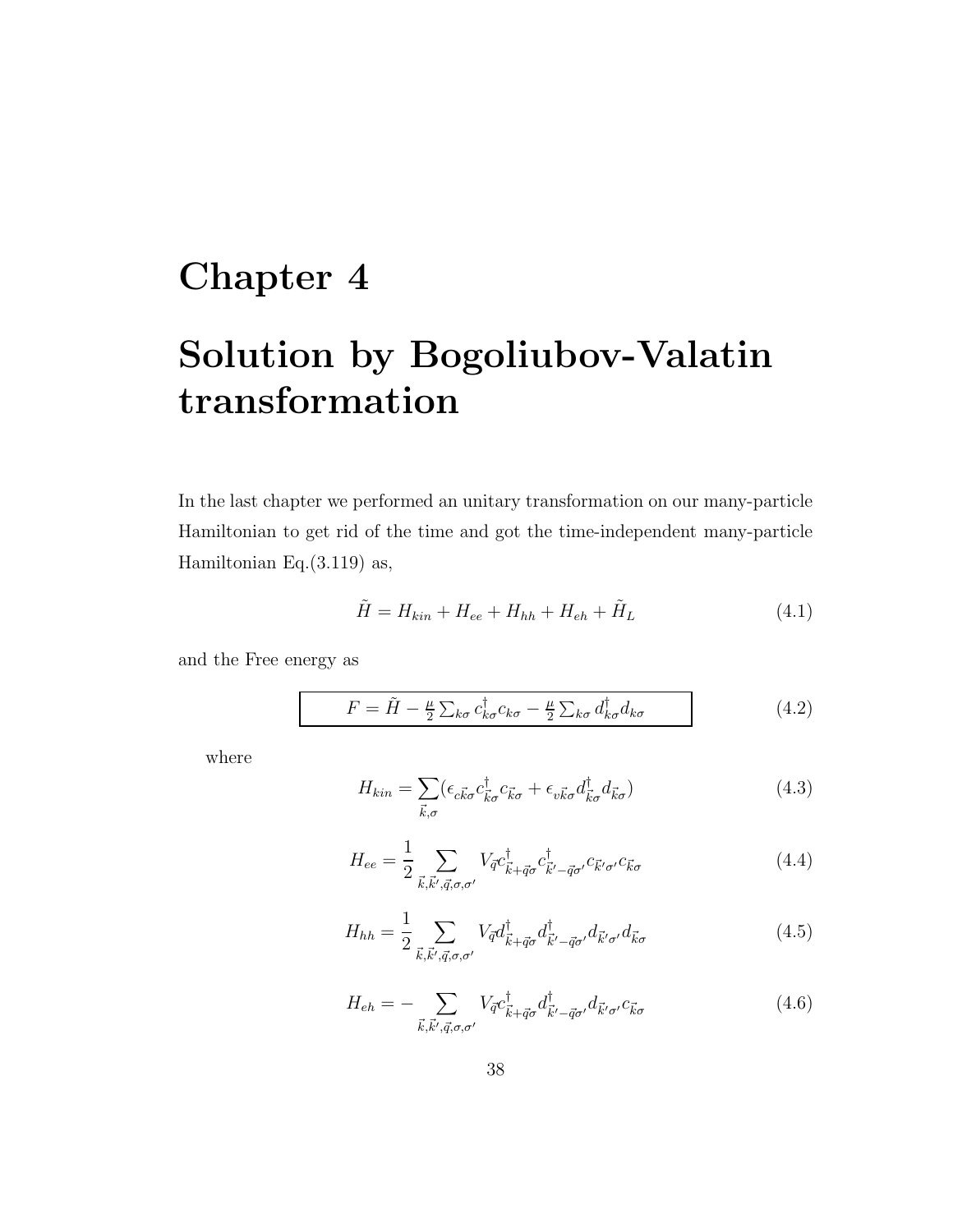

Figure 4.1: The system of electrons in the conduction band and holes in the valence band inside a light bath.

We in this chapter perform another transformation on our Hamiltonian i,e. we do Bogoliubov-Valatin (BV) transformation [3–5] on our Hamiltonian to treat the system of electrons and holes in terms of BV quasi particles, so that we can study the system in a mean field way. We need to find ground state energy and the excited state energy of the system. Bogoliubov and Valatin independently applied a quasi-particle picture to study the BCS-superconductivity and also Bogoliubov [5] studied Bose-Einstein Condensation in dilute Bose gas. We construct Bogoliubov-Valatin [3, 4] type quasi particles by constructing a canonical unitary transformation and transforming the total time-independent Hamiltonian of electrons and holes to that of quasi-particles.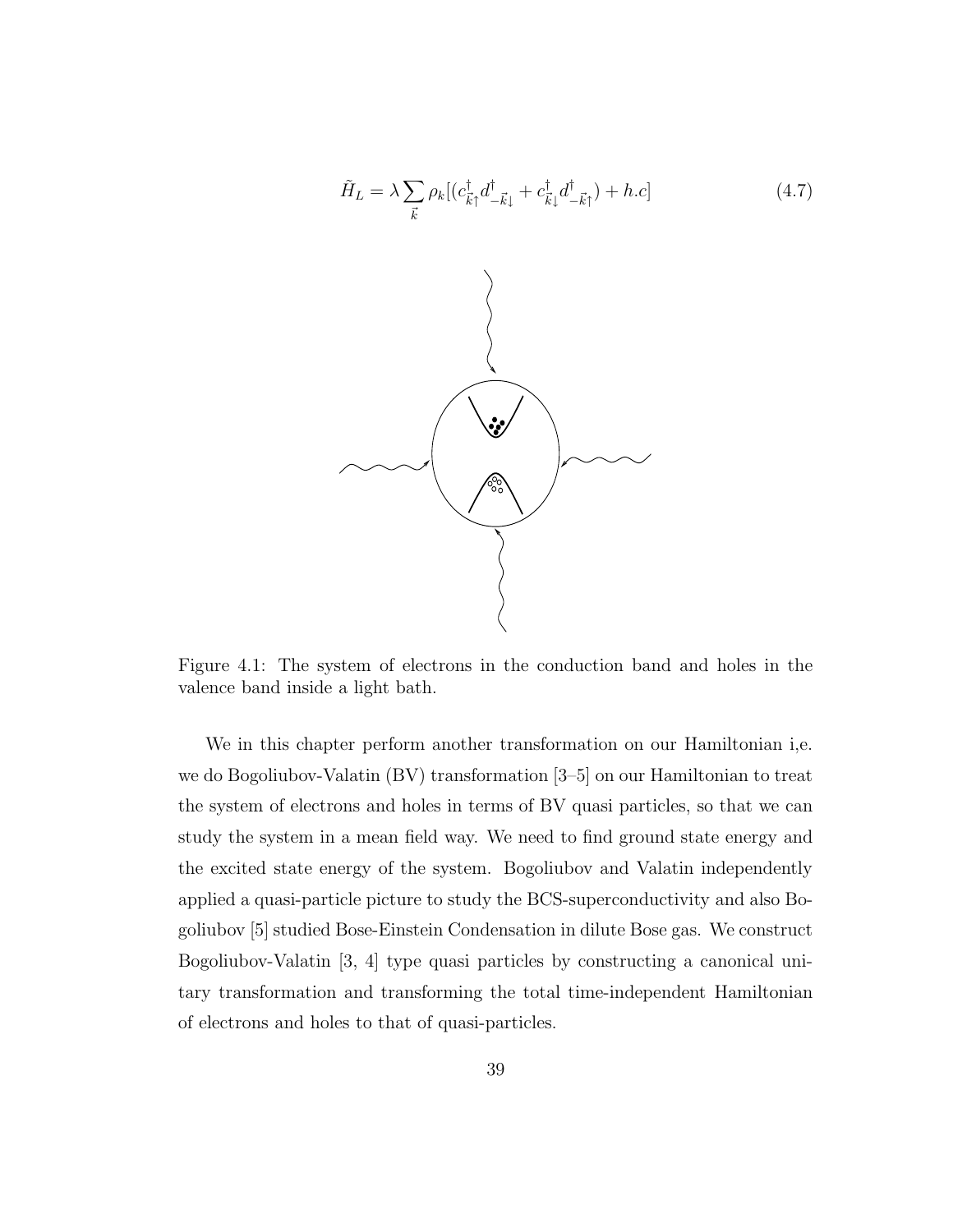### 4.1 Construction of the Bogoliubov-Valatin transformations

The Hamiltonian Eq.(4.1) consists of electron creation operators  $(c_i^{\dagger})$  $^\dagger_{\vec k\uparrow}, c^\dagger_{\vec k}$  $(\vec{k}_\downarrow)$  and electron destruction operators $(c_{\vec k\uparrow},c_{\vec k\downarrow})$  and also consists of hole creation operators  $(d^{\dagger}$  $_{-\vec{k}\uparrow}^{\dagger},d_{\dot{-}}^{\dagger}$  $\mathbb{L}_{k\downarrow}$ ) and hole destruction operators  $(d_{\vec{k}\uparrow}, d_{\vec{k}\downarrow})$ . Let us define four new operators  $\alpha, \beta, \gamma$  and  $\delta$  in terms of the above operators a la Bogoliubov-Valatin.

$$
\alpha_{\vec{k}} = u_{\vec{k}} c_{\vec{k}\uparrow} + v_{\vec{k}} d^{\dagger}_{-\vec{k}\downarrow}
$$
\n(4.8)

$$
\delta_{\vec{k}} = u_{\vec{k}} d_{\vec{k}\downarrow} - v_{\vec{k}} c_{-\vec{k}\uparrow}^{\dagger} \tag{4.9}
$$

$$
\beta_{\vec{k}} = \bar{u}_{\vec{k}} d_{\vec{k}\uparrow} - \bar{v}_{\vec{k}} c^{\dagger}_{-\vec{k}\downarrow}
$$
\n(4.10)

$$
\gamma_{\vec{k}} = \bar{u}_{\vec{k}} c_{\vec{k}\downarrow} + \bar{v}_{\vec{k}} d^{\dagger}_{-\vec{k}\uparrow} \tag{4.11}
$$

Here the annihilation operator for a BV quasi particle  $\alpha_{\vec{k}}$  is a linear combination of an annihilation operator for an electron with momentum  $\vec{k}$  and spin up  $(c_{\vec{k}\uparrow})$ in the conduction band with probability amplitude  $u_k$  and an creation operator for a hole  $(d^{\dagger})$  $\begin{bmatrix} \n\overline{-k} \n\end{bmatrix}$  within the valence band with opposite momentum and spin with probability amplitude  $v_{\vec{k}}$ . Similarly one can interpret other three Bogoliubov operators. These are the new operators satisfying fermionic commutation relations provided the normalization conditions are satisfied. The normalization conditions are:

$$
u_k^2 + v_k^2 = 1\tag{4.12}
$$

$$
\bar{u}_{\vec{k}}^2 + \bar{v}_{\vec{k}}^2 = 1\tag{4.13}
$$

Here  $u_{\vec{k}}(\bar{u}_{\vec{k}})$  and  $v_{\vec{k}}(\bar{v}_{\vec{k}})$  are real.

The fermionic canonical commutation relations are given as

$$
\delta_{\vec{k},\vec{k}'} = \{\alpha_{\vec{k}}, \alpha_{\vec{k}}^{\dagger}\} = \{\delta_{\vec{k}}, \delta_{\vec{k}}^{\dagger}\} = \{\beta_{\vec{k}}, \beta_{\vec{k}}^{\dagger}\} = \{\gamma_{\vec{k}}, \gamma_{\vec{k}}^{\dagger}\}\tag{4.14}
$$

And also

$$
0 = {\alpha_{\vec{k}}, \alpha_{\vec{k'}}} = {\delta_{\vec{k}}, \delta_{\vec{k'}}} = {\beta_{\vec{k}}, \beta_{\vec{k'}}} = {\gamma_{\vec{k}}, \gamma_{\vec{k'}}}
$$
\n(4.15)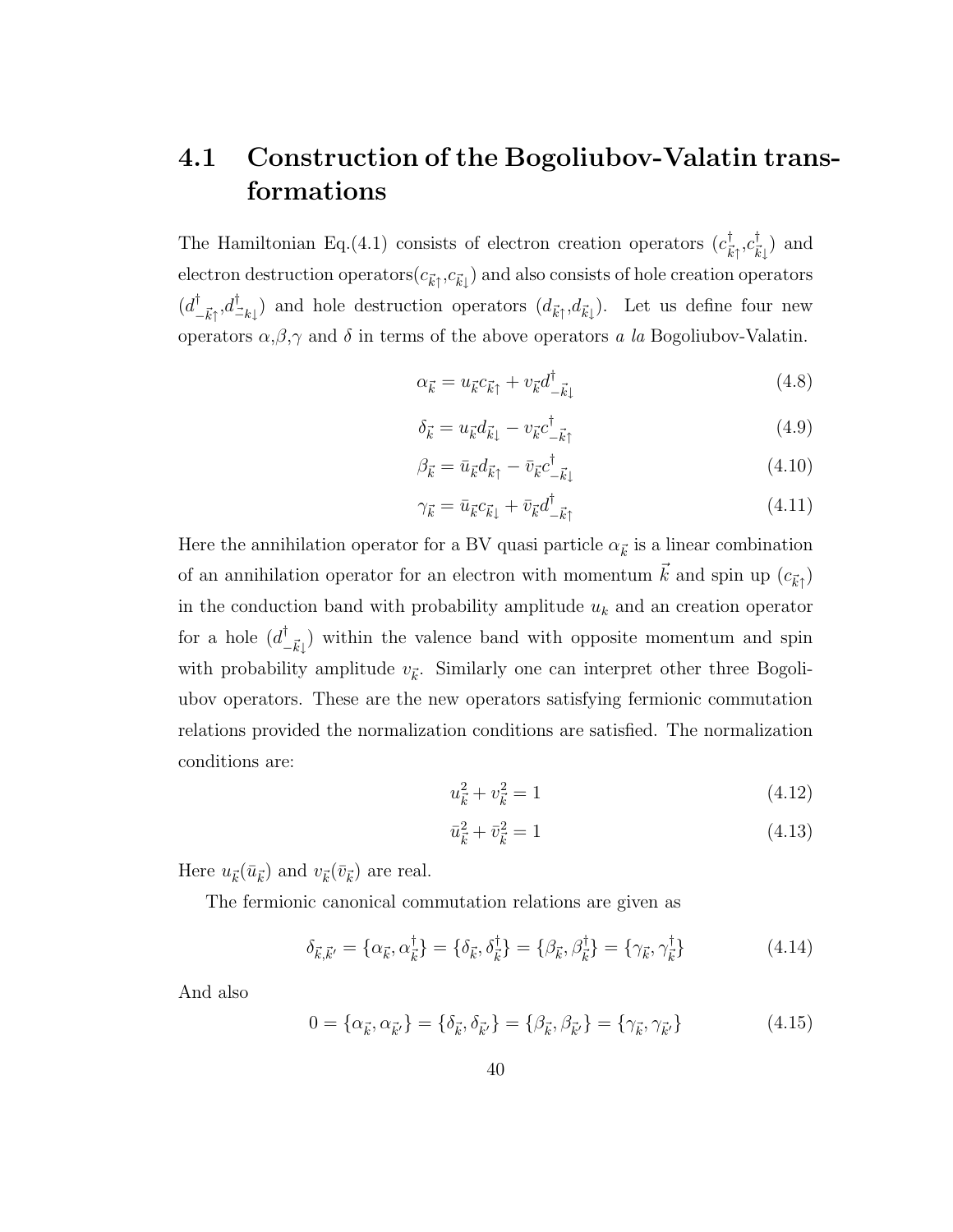and special attention should be given to the following two commutators

$$
0 = \{ \alpha_{\vec{k}}, \delta_{\vec{k}'} \} = \{ \beta_{\vec{k}}, \gamma_{\vec{k}'} \}
$$
\n(4.16)

This is true since  $u_{\vec{k}} = u_{-\vec{k}}$  and  $v_{\vec{k}} = v_{-\vec{k}}$ . Any other commutator is trivially zero. The operators defined in Eq.(4.8-4.11) are considered to destroy an excited state of the system(which consists of a correlated electron-hole pair). The hermitian conjugates of the corresponding operators create an excited state of the aforementioned system.

By inverting the Eqs.(4.8-4.11),we arrive at relations of electrons and holes in terms of the quasi particle operators. The new realtions are given as:

$$
c_{\vec{k}\uparrow} = u_{\vec{k}} \alpha_{\vec{k}} - v_{\vec{k}} \delta^{\dagger}_{-\vec{k}} \tag{4.17}
$$

$$
c_{\vec{k}\downarrow} = \bar{u}_{\vec{k}} \gamma_{\vec{k}} - \bar{v}_{\vec{k}} \beta^{\dagger}_{-\vec{k}} \tag{4.18}
$$

$$
d_{\vec{k}\uparrow} = \bar{u}_{\vec{k}} \beta_{\vec{k}} + \bar{v}_{\vec{k}} \gamma^{\dagger}_{-\vec{k}} \tag{4.19}
$$

$$
d_{\vec{k}\downarrow} = u_{\vec{k}} \delta_{\vec{k}} + v_{\vec{k}} \alpha_{-\vec{k}}^{\dagger} \tag{4.20}
$$

#### 4.2 Transformed Free energy

Using Eq.(4.17-4.20) in Eq.(4.2), neglecting the products of four operators, we obtain, after a tedious algebra (the details are given in the Appendix A) the transformed Free energy as:

$$
F_T = \sum_{k} (\xi_{\vec{k}}^{\pm} v_{\vec{k}}^2 + \xi_{\vec{k}}^{-} \bar{v}_{\vec{k}}^2)
$$

$$
- \sum_{k,k'} \{ V_{\vec{k}-\vec{k}'} (u_{\vec{k}} v_{\vec{k}} u_{\vec{k}'} v_{\vec{k}'} + \bar{u}_{\vec{k}} \bar{v}_{\vec{k}} \bar{u}_{\vec{k}'} \bar{v}_{\vec{k}'})
$$

$$
+ V_{\vec{k}-\vec{k}'} (v_{\vec{k}}^2 v_{\vec{k}'}^2 + \bar{v}_{\vec{k}}^2 \bar{v}_{\vec{k}'}^2) \}
$$

$$
- 2 \sum_{k} \lambda_{k} \rho_{k} (u_{\vec{k}} v_{\vec{k}} + \bar{u}_{\vec{k}} \bar{v}_{\vec{k}})
$$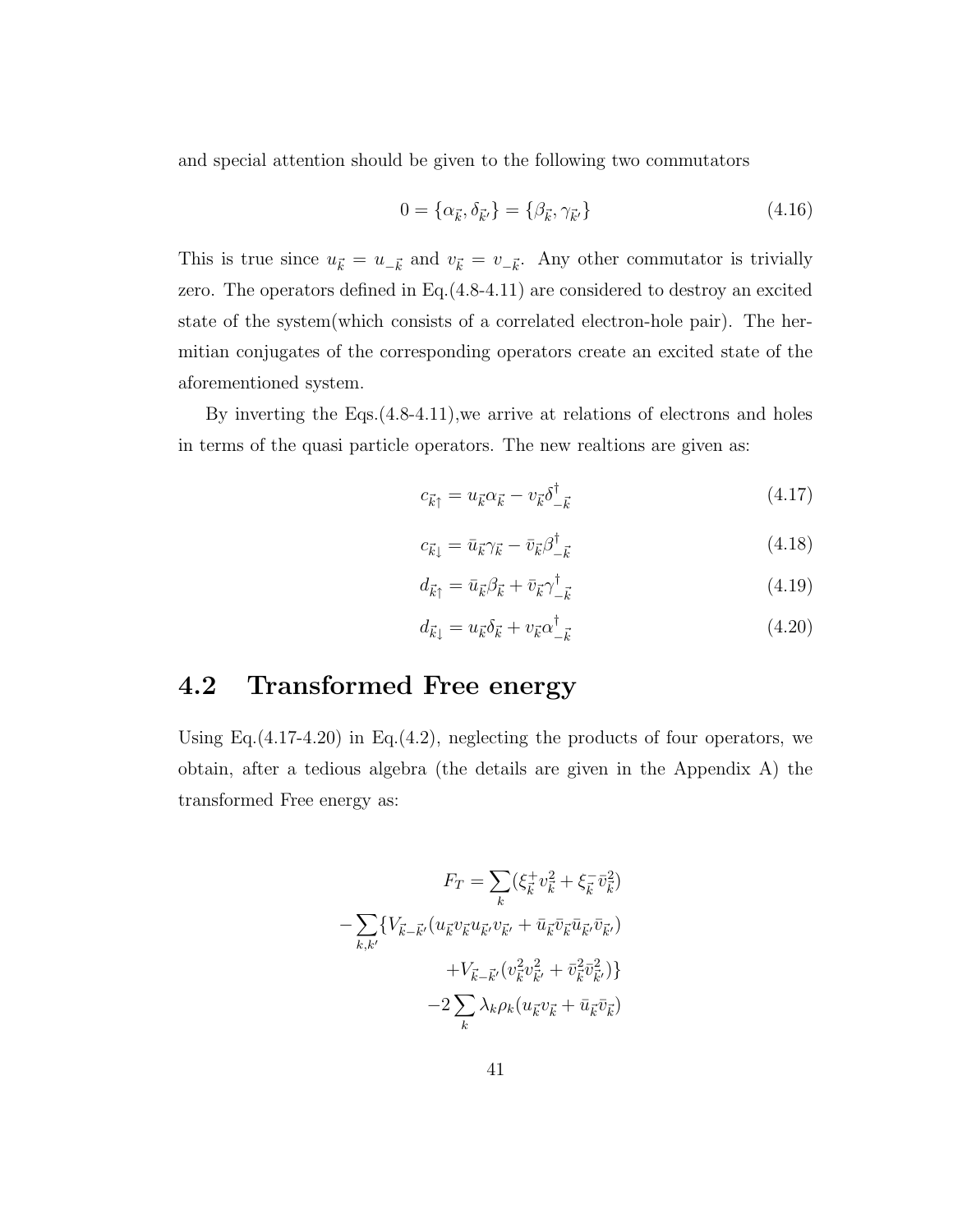$$
+\sum_{\vec{k}}\left[\{\epsilon_{c\vec{k}\omega}+J_{e}< M>+A_{k}\}\alpha_{k}^{\dagger}\alpha_{k}\right.\n+\left\{\epsilon_{v\vec{k}\omega}-J_{h}< M>+A_{k}\}\delta_{k}^{\dagger}\delta_{k}\right.\n+\left\{\epsilon_{c\vec{k}\omega}-J_{e}< M>+\bar{A}_{k}\}\gamma_{k}^{\dagger}\gamma_{k}\right.\n+\left\{\epsilon_{v\vec{k}\omega}+J_{h}< M>+\bar{A}_{k}\}\beta_{k}^{\dagger}\beta_{k}\right.\n\left.\left.\left.+B_{k}(\alpha_{\vec{k}}^{\dagger}\delta_{-\vec{k}}^{\dagger}+\delta_{-\vec{k}}\alpha_{\vec{k}})\right.\right.\right.\n\left.\left.\left.+B_{k}(\gamma_{\vec{k}}^{\dagger}\beta_{-\vec{k}}^{\dagger}+\beta_{-\vec{k}}\gamma_{\vec{k}})\right.\right.\right.\n\left.\left.\left.+O(\alpha_{k}^{\dagger}\beta_{k}^{\dagger}\gamma_{k}^{\dagger}\delta_{k}^{\dagger}+...\right)\right]\right]
$$
\n
$$
=F_{0}+H_{2}+H_{4}
$$
\n(4.21)

Note that the transformed Free energy is of the form

$$
F_T = F_0 + \sum_k a^n \eta_k^{\dagger} \eta_k + b^n \eta_k^{\dagger} \eta_k^{'\dagger} + c^n \eta_k \eta_k' + O(\eta^4)
$$
 (4.22)

where  $\eta = \alpha, \beta, \gamma, \delta$  and  $H_4$  contains many terms; each one is a product of four Bogoliubov operators such that the destruction operators are on the right-hand side (Appendix A).  $H_2$  describes the sum of the terms containing two operators and  $F_0$  is the constant terms involving  $u_{\vec{k}}$  and  $v_{\vec{k}}$ .

In the transformed Free energy  $F_T$  we have

$$
A_k = \left\{ \frac{1}{2} \Omega_{\vec{k}} - (\xi_{\vec{k}+} + \Omega_{\vec{k}}) v_{\vec{k}}^2 + \Delta_{\vec{k}} u_{\vec{k}} v_{\vec{k}} \right\}
$$
(4.23)

$$
B_k = \left\{ \frac{1}{2} \Delta_{\vec{k}} (u_{\vec{k}}^2 - v_{\vec{k}}^2) - u_{\vec{k}} v_{\vec{k}} (\xi_{\vec{k}}^+ + \Omega_{\vec{k}}) \right\}
$$
(4.24)

and similarly for  $\overline{A}_k$  and  $\overline{B}_k$  we have expressions where all unbarred quantities are replaced by barred quantities and  $\xi_{\vec{k}}^+$  $\frac{1}{\vec{k}}$  by  $\xi_{\vec{k}}^ \overline{k}$ . The symbols used here are as follows

$$
\xi_{\vec{k}}^{\pm} = \xi_{\vec{k}}^0 \pm J < M > \tag{4.25}
$$

$$
J = J_e - J_h \tag{4.26}
$$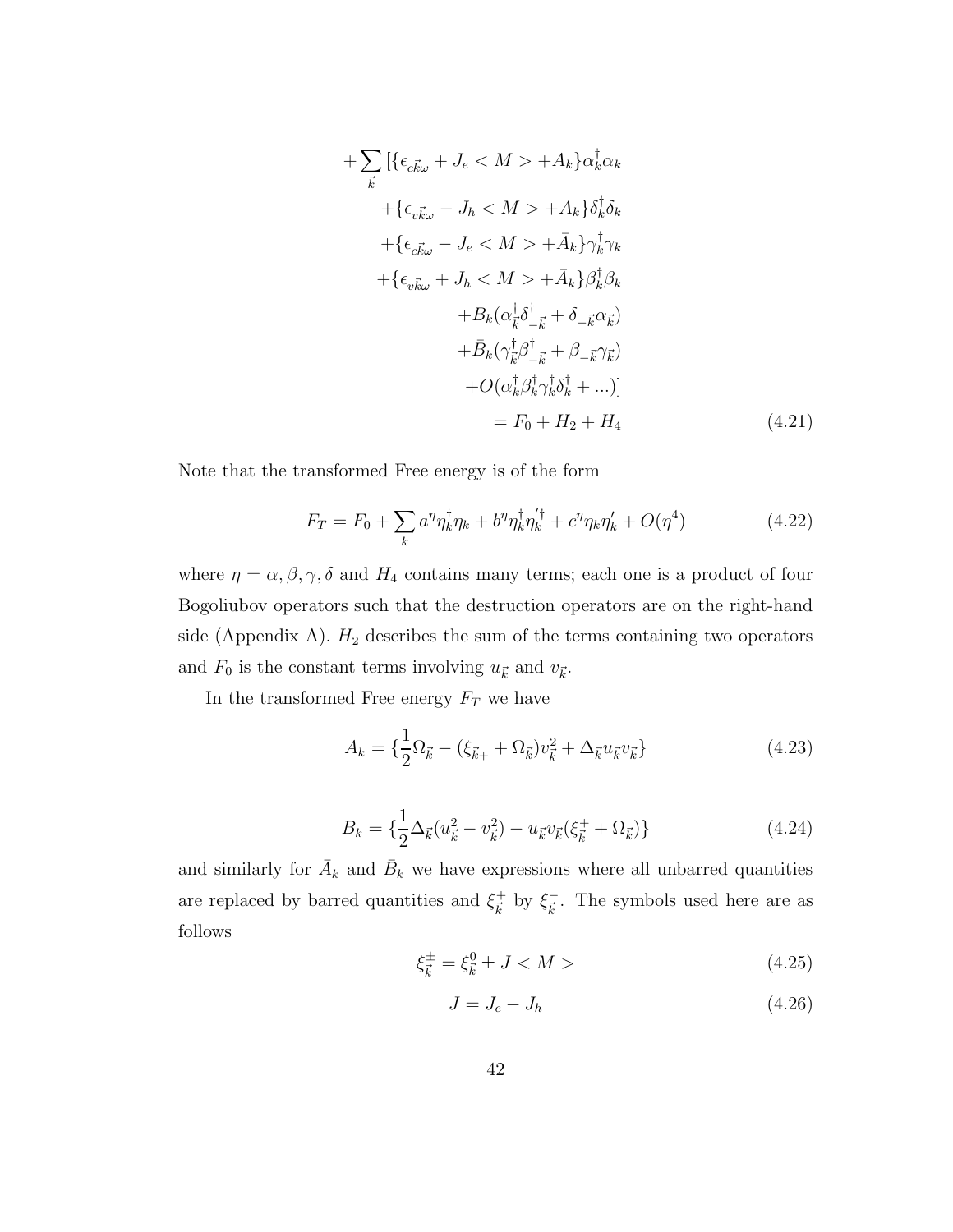$$
\xi_{\vec{k}}^0 = E_g + \frac{\hbar^2 k^2}{2m^*} - \hbar\omega
$$
\n(4.27)

$$
m^{*-1} = m_e^{-1} + m_h^{-1}
$$
 (4.28)

$$
\epsilon_{ck\omega} = E_g + E_c - \frac{\hbar\omega}{2} \tag{4.29}
$$

$$
\epsilon_{v k \omega} = E_v - \frac{\hbar \omega}{2} \tag{4.30}
$$

$$
\Delta_{\vec{k}} = \Delta_{\vec{k}}^0 + 2\lambda \rho_{\vec{k}} \tag{4.31}
$$

$$
\Delta_{\vec{k}}^0 = 2 \sum_{\vec{k}'} V_{\vec{k} - \vec{k}'} u_{\vec{k}'} v_{\vec{k}'}
$$
\n(4.32)

$$
\bar{\Delta}_{\vec{k}} = \bar{\Delta}_{\vec{k}}^0 + 2\lambda \rho_{\vec{k}} \tag{4.33}
$$

$$
\bar{\Delta}_{\vec{k}}^0 = 2 \sum_{\vec{k}'} V_{\vec{k} - \vec{k}'} \bar{u}_{\vec{k}'} \bar{v}_{\vec{k}'}
$$
(4.34)

$$
\Omega_{\vec{k}} = -2 \sum_{\vec{k}'} V_{\vec{k}-\vec{k}'} v_{\vec{k}'}^2
$$
\n(4.35)

$$
\bar{\Omega}_{\vec{k}} = -2 \sum_{\vec{k}'} V_{\vec{k} - \vec{k}'} \bar{v}_{\vec{k}'}^2
$$
\n(4.36)

## **4.3** The Free energy  $F_0$

Since we are interested in the ground state energy of the system, after neglecting  $H_4$  which is small [3, 6], we take the condition that the off diagonal terms in  $H_2$ vanish so that our Free energy is diagonalized. So we have

$$
B_k \equiv \frac{1}{2} \Delta_{\vec{k}} (u_{\vec{k}}^2 - v_{\vec{k}}^2) - u_{\vec{k}} v_{\vec{k}} (\xi_{\vec{k}}^+ + \Omega_{\vec{k}}) = 0 \tag{4.37}
$$

$$
\bar{B}_k \equiv \frac{1}{2} \bar{\Delta}_{\vec{k}} (\bar{u}_{\vec{k}}^2 - \bar{v}_{\vec{k}}^2) - \bar{u}_{\vec{k}} \bar{v}_{\vec{k}} (\xi_{\vec{k}}^- + \bar{\Omega}_{\vec{k}}) = 0 \tag{4.38}
$$

The first of the above two equations with the help of the normalization condition,

$$
u_k^2 + v_k^2 = 1\tag{4.39}
$$

leads to

$$
u_{\vec{k}}^2 = \frac{1}{2} \left[ 1 + \frac{\xi_{\vec{k}}^+ + \Omega_{\vec{k}}}{\sqrt{\Delta_{\vec{k}}^2 + (\xi_{\vec{k}}^+ + \Omega_{\vec{k}})^2}} \right]
$$
(4.40)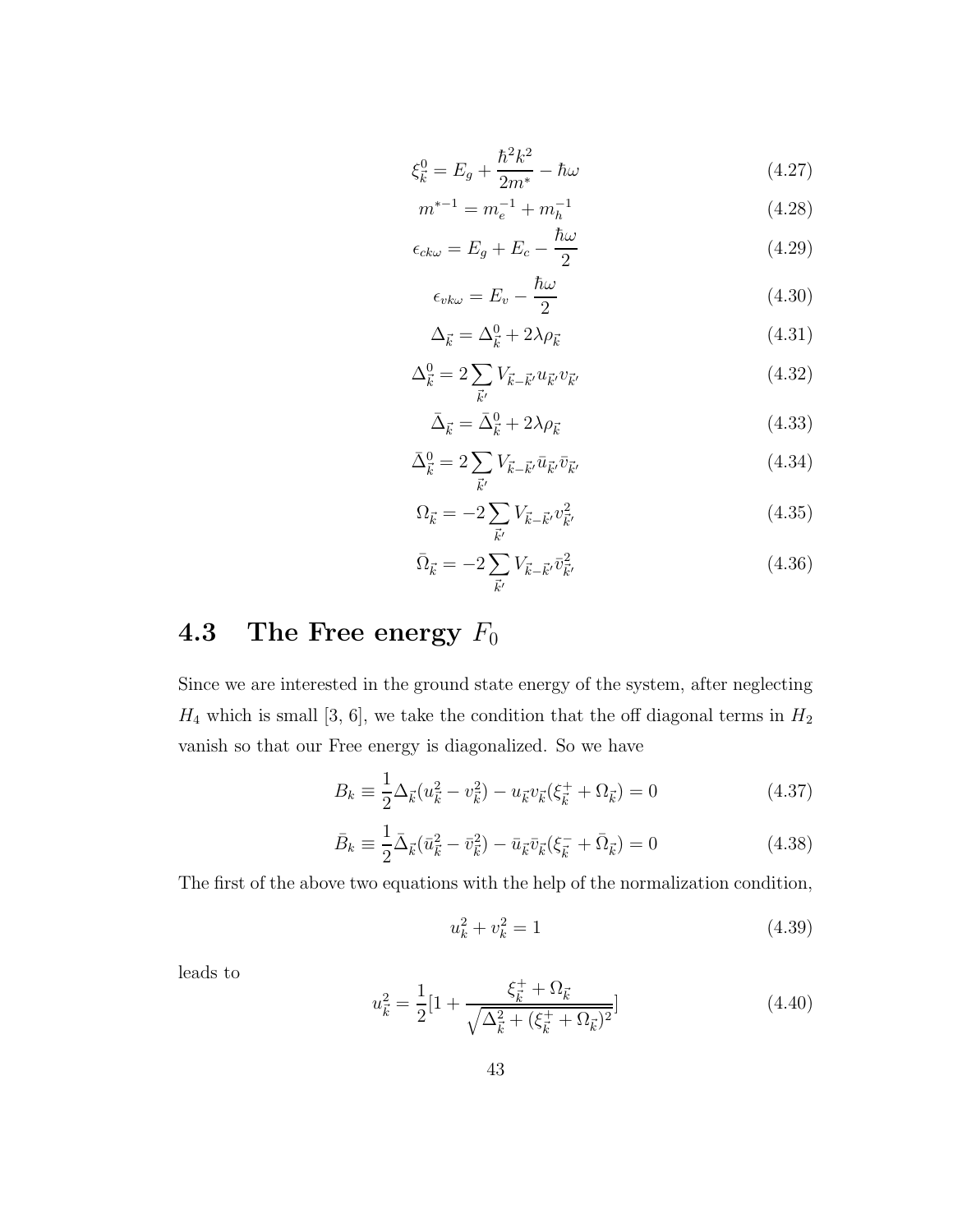and

$$
v_{\vec{k}}^2 = \frac{1}{2} \left[ 1 - \frac{\xi_{\vec{k}}^+ + \Omega_{\vec{k}}}{\sqrt{\Delta_{\vec{k}}^2 + (\xi_{\vec{k}}^+ + \Omega_{\vec{k}})^2}} \right]
$$
(4.41)

Similarly one can find expressions for  $\bar{u}_k^2$  and  $\bar{v}_k^2$ . The Eq.(4.38) with the unitary condition

$$
\bar{u}_k^2 + \bar{v}_k^2 = 1\tag{4.42}
$$

leads to

$$
\bar{u}_{\vec{k}}^2 = \frac{1}{2} \left[ 1 + \frac{\xi_{\vec{k}}^- + \bar{\Omega}_{\vec{k}}}{\sqrt{\bar{\Delta}_{\vec{k}}^2 + (\xi_{\vec{k}}^- + \bar{\Omega}_{\vec{k}})^2}} \right]
$$
(4.43)

and

$$
\bar{v}_{\bar{k}}^2 = \frac{1}{2} \left[ 1 - \frac{\xi_{\bar{k}}^- + \bar{\Omega}_{\bar{k}}}{\sqrt{\bar{\Delta}_{\bar{k}}^2 + (\xi_{\bar{k}}^- + \bar{\Omega}_{\bar{k}})^2}} \right]
$$
(4.44)

We see from Eq.(4.31,4.33,4.35, 4.36), that when  $V_{k-k'} = 0, \lambda = 0$ , then  $\Delta_k$ ,  $\overline{\Delta}_k$ ,  $\Omega_k$  and  $\overline{\Omega}_k$  are zero for all k. So Eq.(4.41) for  $v_k^2$  simplifies as,

$$
v_k^2 = \frac{1}{2} [1 - \frac{\xi_k}{|\xi_k|}]
$$
\n(4.45)

So

$$
\xi_k > 0 \; : \; v_k = 0
$$
\n
$$
\xi_k < 0 \; : \; v_k = 1 \tag{4.46}
$$

So  $v_k^2$  behaves as a theta function,  $\theta(\xi_k)$  or  $\theta(\xi'_k - \hbar \omega)$ , since

$$
\xi_k = E_g + \frac{\hbar^2 k^2}{2m^*} + J < M > -\hbar\omega \tag{4.47}
$$

Similarly one can show that  $\bar{v}_k^2$  also behaves as a theta function under similar conditions.

The Free energy can be obtained from Eq.(4.21) and is  $\langle F_0 \rangle$ , the constant terms. In terms of the sysmbols defined we can write the Free energy as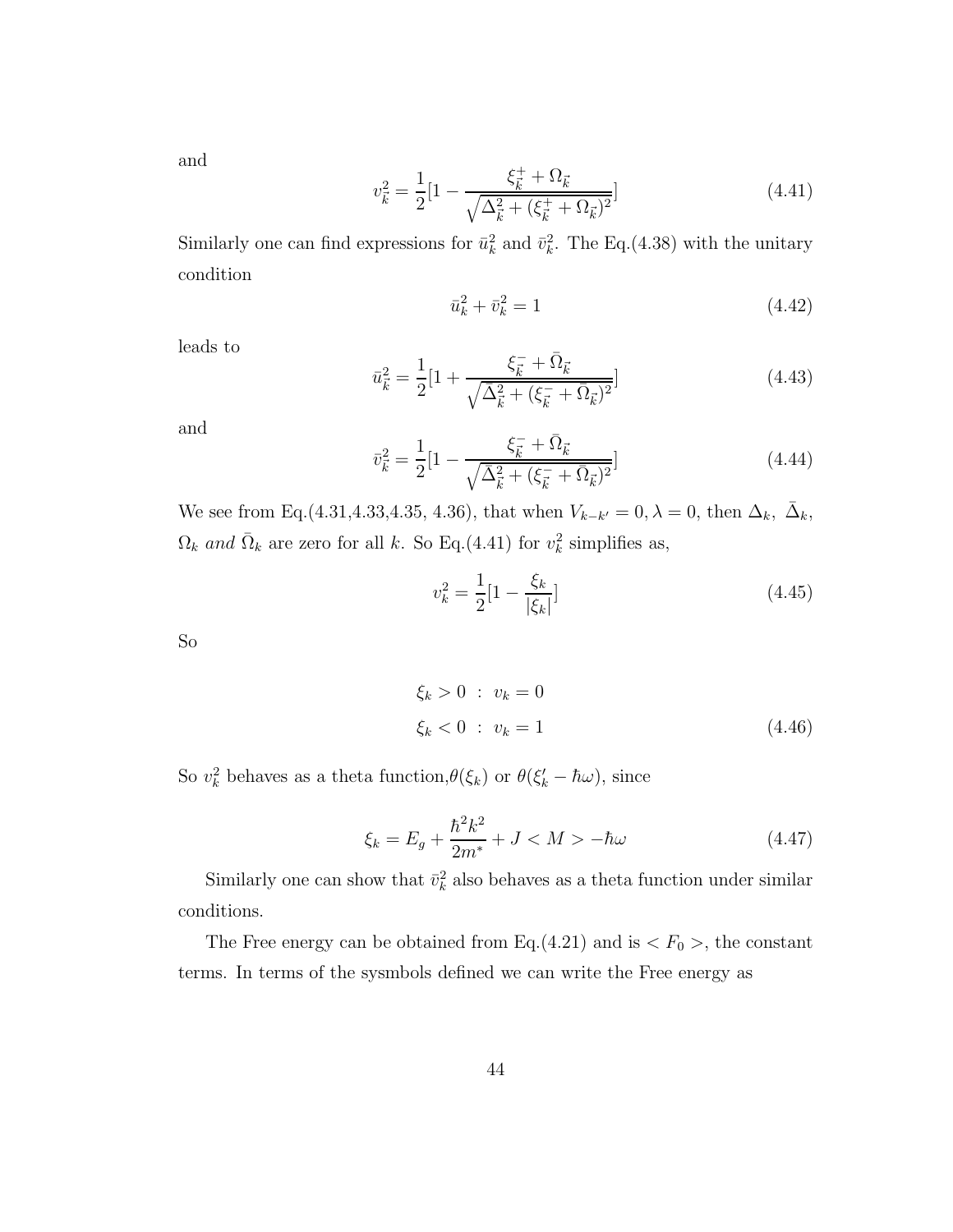

Figure 4.2: The probability amplitude of creation of an electron-hole pair as a step function at zero temperature given by Eq.(4.46).

$$
F_0() = \sum_{\vec{k}} [(\xi_{\vec{k}}^+ + \Omega_{\vec{k}}/2)v_{\vec{k}}^2 + (\xi_{\vec{k}}^- + \bar{\Omega}_{\vec{k}}/2)\bar{v}_{\vec{k}}^2 -\Delta_{\vec{k}} u_{\vec{k}} v_{\vec{k}} - \bar{\Delta}_{\vec{k}} \bar{u}_{\vec{k}} \bar{v}_{\vec{k}} + \frac{\Delta_{\vec{k}}^0}{2} u_{\vec{k}} v_{\vec{k}} + \frac{\bar{\Delta}_{\vec{k}}^0}{2} \bar{u}_{\vec{k}} \bar{v}_{\vec{k}}]
$$
(4.48)

where  $u_{\vec{k}}$  and  $v_{\vec{k}}$  are given by Eq.(4.40-4.41) and  $\bar{u}_{\vec{k}}$  and  $\bar{v}_{\vec{k}}$  are given by Eq.(4.43-4.44). The remaining symbols are defined previously.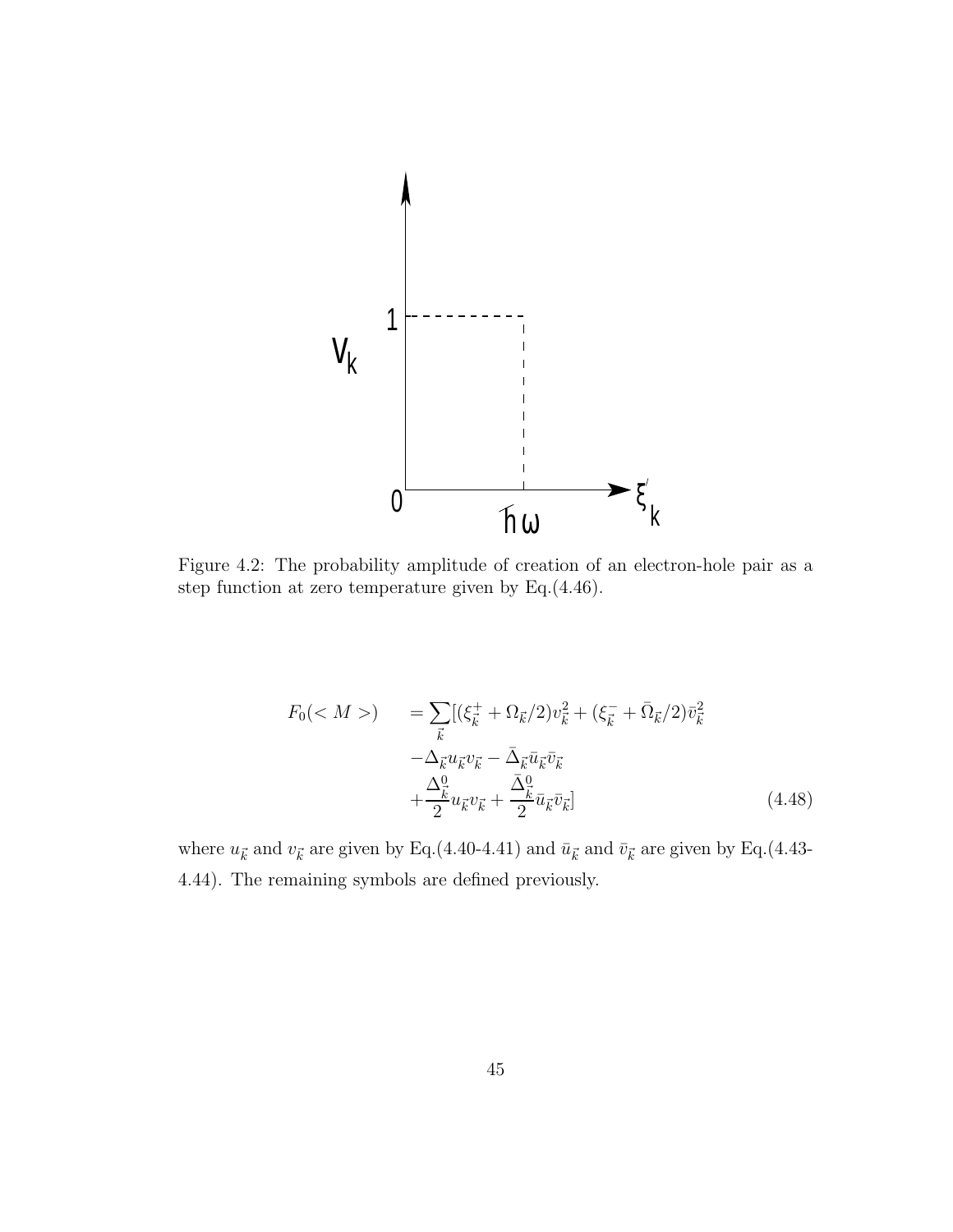#### 4.4 Contact interaction

#### 4.4.1 Case(i):  $\rho(k) = 1$

We assume a contact-type of interaction for the Coulomb terms such that  $\Delta$ 's and  $\Omega$ 's are independent of  $\vec{k}$ . The amplitude  $\rho_k$  is assumed to be independent of  $\vec{k}$  and is taken as  $\rho_0 = 1$  and  $\lambda = \lambda_0$ . Within the above approximations, we obtain two sets of equations from Eq. $(4.31)$  and Eq. $(4.35)$  respectively as

$$
\frac{\Delta - 2\lambda_0}{2U_0} = \sum_k u_k v_k \tag{4.49}
$$

and

$$
\frac{-\Omega}{2U_0} = \sum_k v_k^2 \tag{4.50}
$$

where  $U_0$  is the strength of Dirac delta function replacing the Coulomb interaction between electrons, holes and electron-electron and hole-hole interactions. The strength  $U_0$  is estimated in section 6.2 of chapter 6 Similarly we have another two equations for  $\bar{u}_k$  and  $\bar{v}_k$ . The ground state energy  $F_0(M)$  can be written as

$$
F_0() = (E_g - \hbar\omega + \Omega/2 + J < M>) \frac{-\Omega}{2U_0}
$$
  
\n
$$
(E_g - \hbar\omega + \bar{\Omega}/2 - J < M>) \frac{-\bar{\Omega}}{2U_0}
$$
  
\n
$$
-\frac{1}{4U_0}(\Delta^2 - 4\lambda_0^2) - \frac{1}{4U_0}(\bar{\Delta}^2 - 4\lambda_0^2)
$$
  
\n
$$
+\frac{\hbar^2}{2m^*} \sum_{\vec{k}} k^2 (v_k^2 + \bar{v}_k^2)
$$
(4.51)

4.4.2 Analytical expression for  $F_0$  when  $U_0 = 0, \lambda_0 = 0$ 

When  $U_0 = 0$ ,  $\lambda_0 = 0$ , the two-particle energies  $\xi_1$  and  $\xi_2$  given in chapter 2 are

$$
\xi_1 = E_g + \frac{\hbar^2 k^2}{2m^*} + J < M > \\
\xi_2 = E_g + \frac{\hbar^2 k^2}{2m^*} - J < M > \tag{4.52}
$$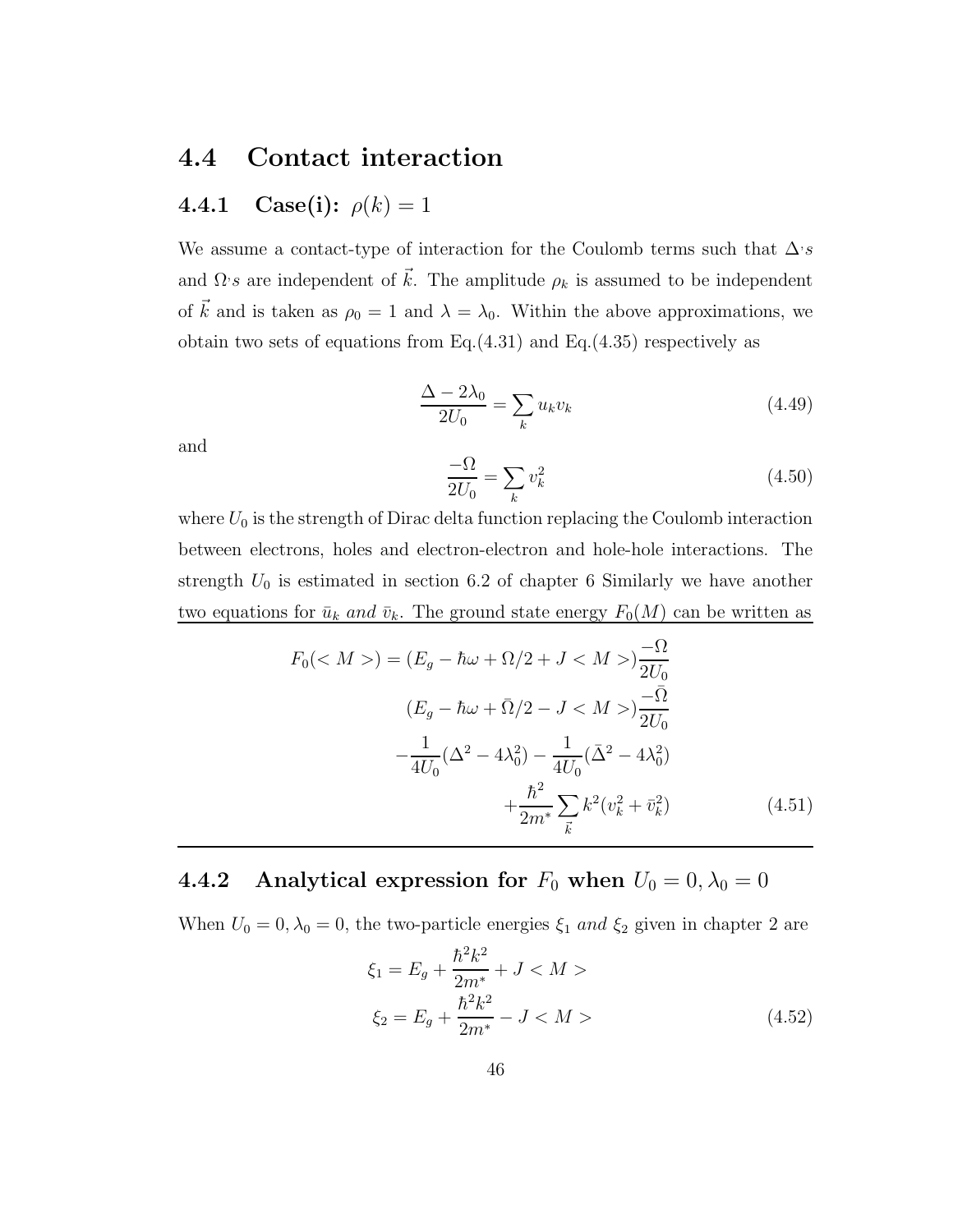We find that using Eq.(3.33) of chapter 3 that the new two particle energies remain unchanged if  $\lambda_0 = 0$ .



Figure 4.3: The two-particle energy band when light coupling  $\lambda_0 = 0$  given by Eq.(4.52). Energy  $\xi_1$  corresponds to  $n \uparrow$  which refers to number of pairs with electron with up spin and hole with down spin and energy  $\xi_2$  corresponds to  $n \downarrow$ which refers to number of pairs with electron with down spin and hole with up spin.  $E_g$  refers to the highest position of the band gap.  $E_g + J \langle M \rangle$  and  $E_g - J < M$  > refers to the highest positions of up and down two particle band split by the magnetic interaction energy  $J < M >$ .

For  $\xi_1$ , the minimum and maximum are given as,

$$
\xi_1^{min} = E_g + J < M > \\
\xi_1^{max} = \hbar\omega = \xi_1^{min} + \frac{\hbar^2 k_{max1}^2}{2m^*} \\
\hbar\omega = E_g + J < M > + \frac{\hbar^2 k_{max1}^2}{2m^*}
$$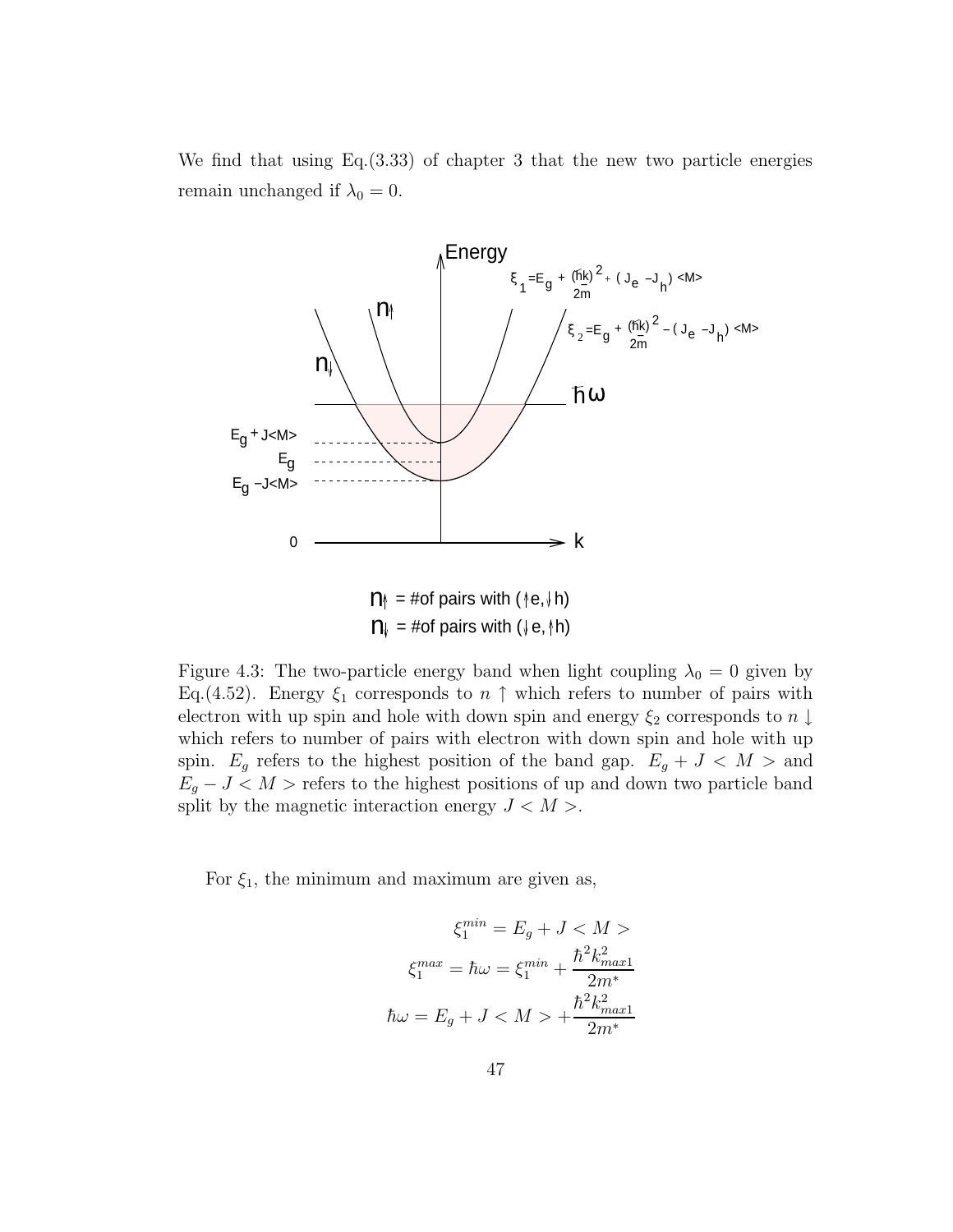$$
k_{max1} = \sqrt{\left(\frac{2m^*}{\hbar^2}(\hbar\omega - E_g - J < M >)\right)}\tag{4.53}
$$

Similarly we can get for  $\xi_2$ 

$$
\xi_2^{min} = E_g - J < M > \\
\xi_2^{max} = \hbar\omega = \xi_2^{min} + \frac{\hbar^2 k_{max2}^2}{2m^*} \\
\hbar\omega = E_g - J < M > + \frac{\hbar^2 k_{max2}^2}{2m^*} \\
k_{max2} = \sqrt{\left(\frac{2m^*}{\hbar^2}(\hbar\omega - E_g + J < M >)\right)}\n\tag{4.54}
$$

Refering to the Fig.4.3, we calculate the free energy for this two-particle energy system as

$$
F_0 = \frac{1}{2\pi^2} \left[ \int_0^{kmax1} \xi_k^1 k^2 dk + \int_0^{kmax2} \xi_k^2 k^2 dk \right] - \hbar \omega \left( \int_0^{kmax1} k^2 dk + \int_0^{kmax2} k^2 dk \right) \right]
$$
  
\n
$$
= \frac{1}{2\pi^2} \left[ \int_0^{kmax1} (\xi_{min}^1 + \frac{\hbar^2 k^2}{2m^*}) k^2 dk + \int_0^{kmax2} (\xi_{min}^2 + \frac{\hbar^2 k^2}{2m^*}) k^2 dk \right]
$$
  
\n
$$
- \hbar \omega \left( \int_0^{kmax1} k^2 dk + \int_0^{kmax2} k^2 dk \right) \right]
$$
  
\n
$$
= (\frac{2m^*}{\hbar^2})^{3/2} \frac{1}{2\pi^2} \left( ((\mu' - J < M >)^{5/2} + (\mu' + J < M >)^{5/2}) / 5 \right)
$$
  
\n
$$
+ ((\hbar \omega - \mu' + J < M >)(\mu' - J < M >)^{3/2}) \right)
$$
  
\n
$$
+ (\hbar \omega - \mu' - J < M >)(\mu' + J < M >)^{3/2}) / 3
$$
  
\n
$$
- \hbar \omega ((\mu' - J < M >)^{3/2} + (\mu' + J < M >)^{3/2}) / 3) \tag{4.55}
$$

where  $\mu' = \hbar \omega - E_g$  and  $2m^*/\hbar^2 = \frac{2m_e}{\hbar^2}$  $\frac{dm_e}{\hbar^2} \times \tilde{m} = 0.1/3.81 \text{ eV}.A^2.$ 

#### **4.4.3** Case(ii):  $\rho(k) = \frac{1}{(1 + (a))}$  $(1+(a_{ex}k)^2)^2$

We also calculate energy taking  $\rho(k) = \frac{1}{(1 + \rho k)^2}$  $\frac{1}{(1+(a_{ex}k)^2)^2}$  and a contact interaction. We take the above k-dependent  $\rho(k)$  due to the fact that this is the Fourier transform [7] of the 1s hydrogen wave function which describes an exciton of electron and hole of our system. For  $GaAs a_{ex} \approx 100a_B$ ,  $a_B = 0.529 \text{ Å}$ . Eqs.(4.49) and (4.50)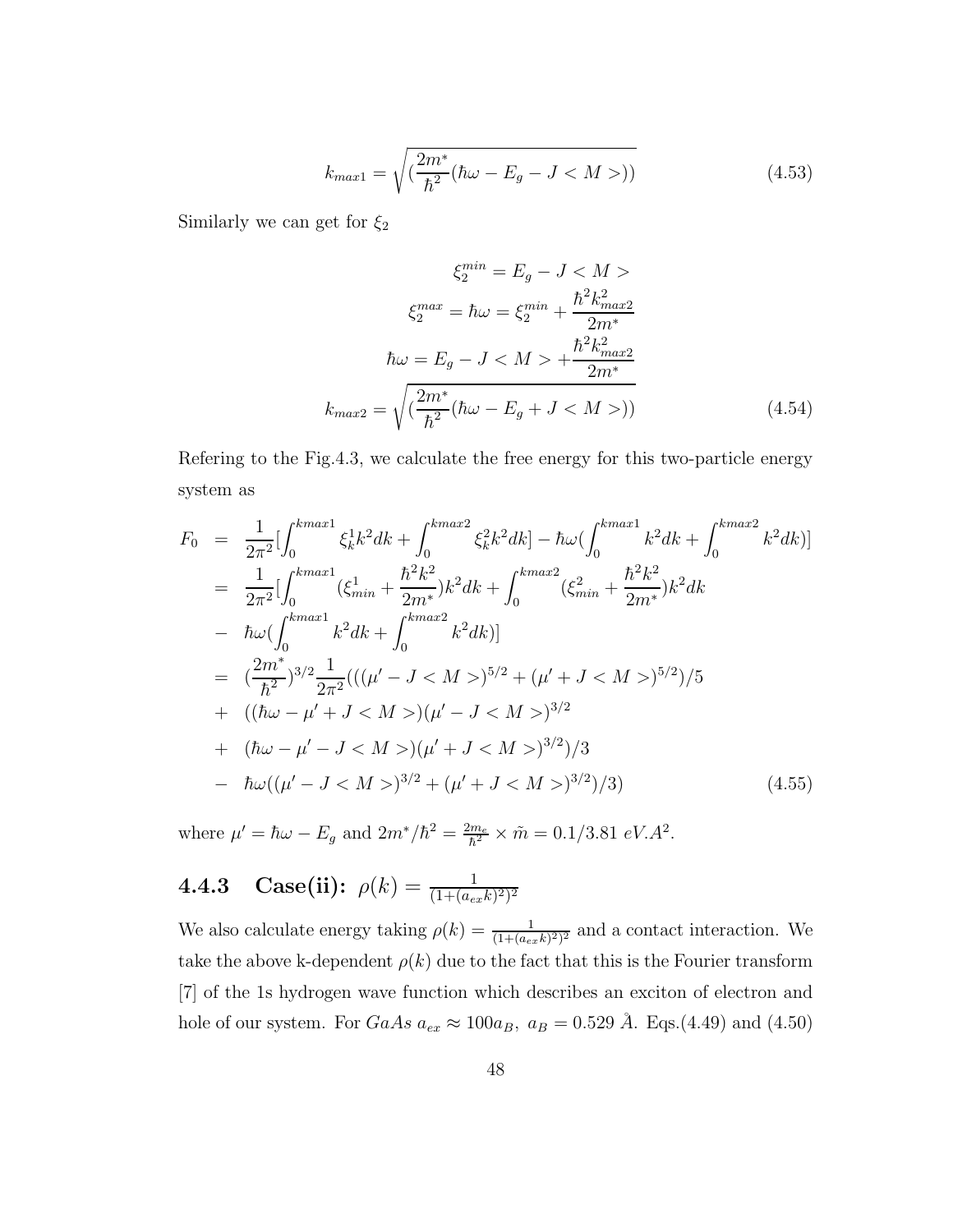are solved numerically by using Eq.(4.40) and (4.41). Numerical Results will be discussed in Chapter.6.

We in the next chapter calculate the energy of the system using another well known technique that is by constructing an appropriate many-body BCS type wavefunction for our system.

We here summarize the equations that we use to evaluate numerically the free energy  $F_0$ .

$$
F_0() = \sum_{\vec{k}} [(\xi_{\vec{k}}^+ + \Omega_{\vec{k}}/2)v_{\vec{k}}^2 - \Delta_{\vec{k}} u_{\vec{k}} v_{\vec{k}} + \frac{\Delta_{\vec{k}}^0}{2} u_{\vec{k}} v_{\vec{k}}] + \sum_{\vec{k}} [(\xi_{\vec{k}}^- + \bar{\Omega}_{\vec{k}}/2)\bar{v}_{\vec{k}}^2 - \bar{\Delta}_{\vec{k}} \bar{u}_{\vec{k}} \bar{v}_{\vec{k}} + \frac{\bar{\Delta}_{\vec{k}}^0}{2} \bar{u}_{\vec{k}} \bar{v}_{\vec{k}}]
$$
(4.56)

where

$$
\xi_k^{\pm} = \frac{\hbar^2 k^2}{2m^*} + E_g - \hbar \omega \pm J < M > \tag{4.57}
$$

$$
\Omega_k = -2 \sum_{k'} V_{k-k'} v_{k'}^2 \tag{4.58}
$$

$$
\Delta_k = \Delta_k^0 + 2\lambda \rho_k \tag{4.59}
$$

$$
\Delta_k^0 = 2 \sum_{k'} V_{k-k'} u_{k'} v_{k'} \tag{4.60}
$$

$$
u_{\vec{k}}^2 = \frac{1}{2} \left[ 1 + \frac{\xi_{\vec{k}}^+ + \Omega_{\vec{k}}}{\sqrt{\Delta_{\vec{k}}^2 + (\xi_{\vec{k}}^+ + \Omega_{\vec{k}}^2)}} \right]
$$
(4.61)

$$
v_{\vec{k}}^2 = \frac{1}{2} \left[ 1 - \frac{\xi_{\vec{k}}^+ + \Omega_{\vec{k}}}{\sqrt{\Delta_{\vec{k}}^2 + (\xi_{\vec{k}}^+ + \Omega_{\vec{k}}^2)}} \right]
$$
(4.62)

We use u and v in equations for  $\Delta$ , and  $\Omega$  and guess some value for  $\Delta$ , and  $\Omega$ and solve these two equations self-consistently till it converges and thereby determine  $\Delta, \Omega, u, \text{ and } v$  for each k. We have also a similar set of equations for the barred quantities, where  $\xi^+$ ,  $\Delta$ ,  $\Omega$ , u and v are replaced by  $\xi^-$ ,  $\bar{\Delta}$ ,  $\bar{\Omega}$ ,  $\bar{u}$ ,  $\bar{v}$ . As above we solve them self-consistently to get  $\bar{\Delta}$ ,  $\bar{\Omega}$ ,  $\bar{u}$ , and  $\bar{v}$ . We use these values to calculate  $F_0$ .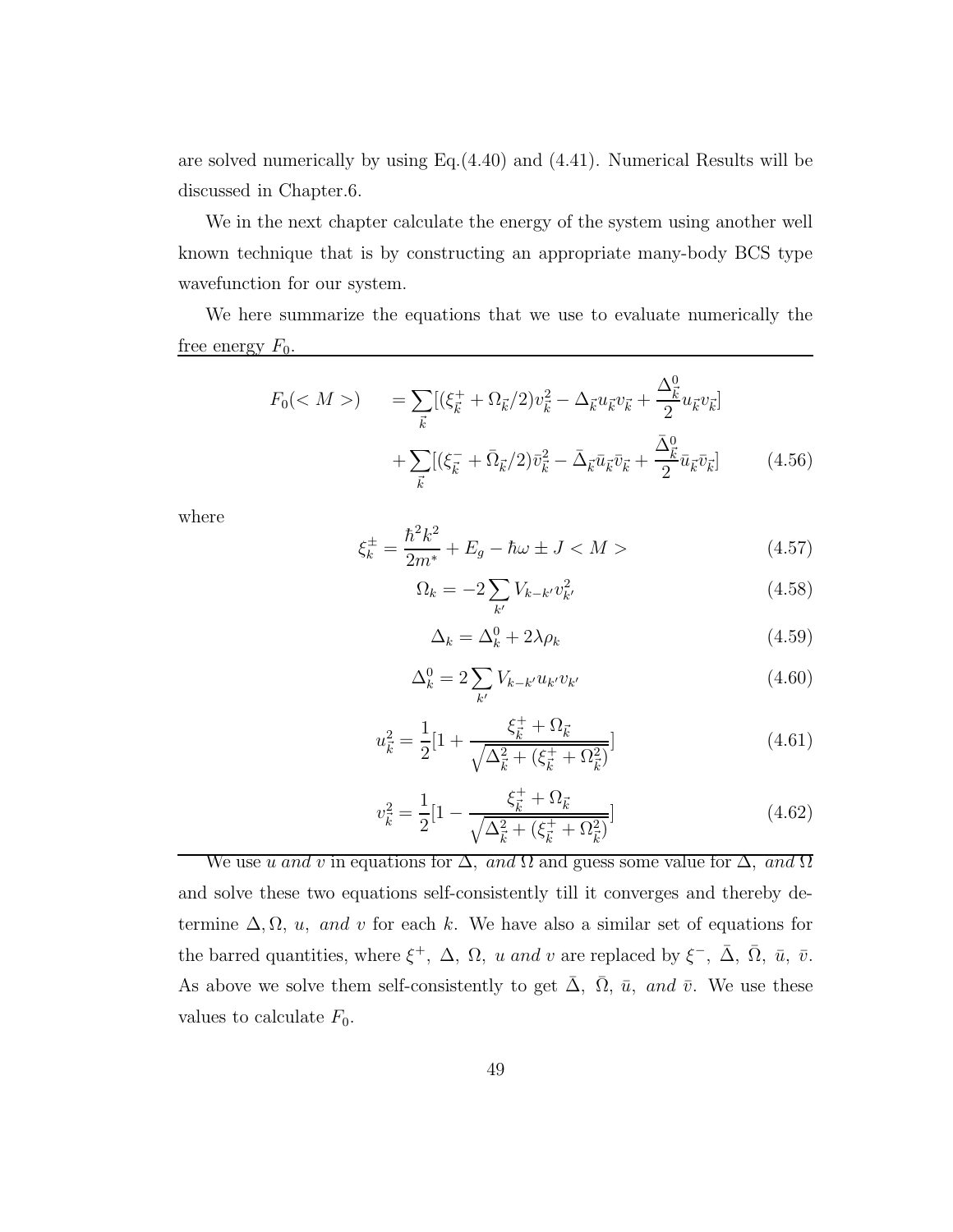# Bibliography

- [1] J. Bardeen, L. N. Cooper, and J. R. Schrieffer, Phys. Rev. B.108,1175 (1957).
- [2] J. R. Schrieffer, Theory of Superconductivity, (Perseus Books, Massachusetts, 1983) p.40.
- [3] N. N. Bogoliubov, V. V. Tolmachov, and D. V. Sirkov, Fortschritte der Physik, 6, 605 (1958). [*The theory of Superconductivity*, Ed. N. N. Bogoliubov, The international science review series, Vol. IV, (Gordon and Breach, New York) 1962].
- [4] J. G. Valatin, Il Nuovo Cimento, VII, 843, (1958).
- [5] N. N. Bogoliubov, J. Phys. USSR, 9, 23,(1947).
- [6] L. V. Kjeldysh and A. N. Kozlov, Zh. Eksp. Teor. Fiz. 54, 978 (1968)[Sov. Phys.-JETP 27, 521 (1968)].
- [7] F. Bassani and G. P. Parravicini, Electronic states and optical transitions in solids, (Pergamon, New York, 1975),p.188.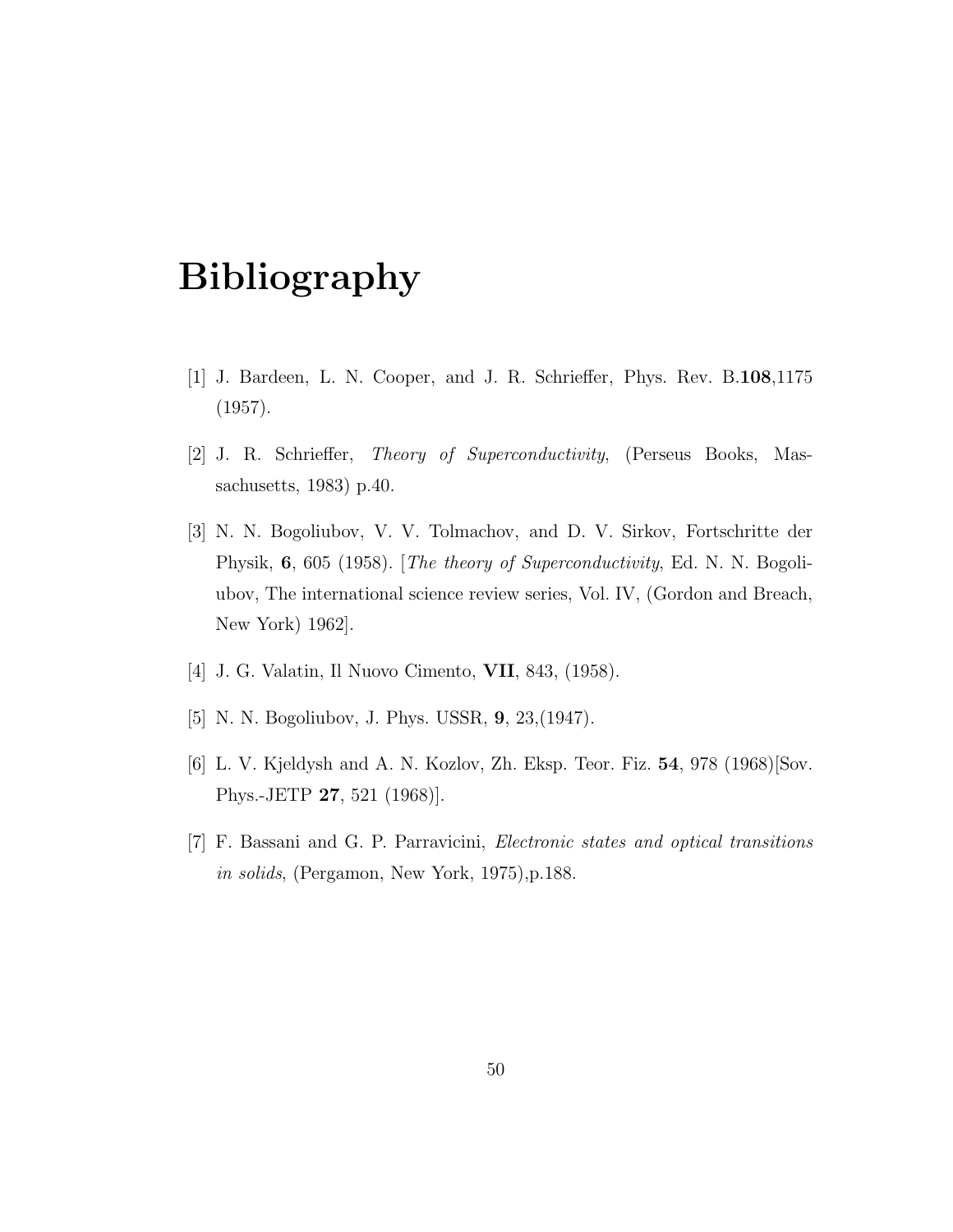# Chapter 5 The BCS wave function

In this chapter we study the problem of photo-induced ferro-magnetism in Dilute Magnetic Semiconductors using the famous BCS [1] wave function approach. We construct a many-body wave function for the problem and calculate the ground state energy using the variational technique. We find that this method exactly reproduces the ground state energy calculated using the Bogoliubov-Valatin approach [2–4] as done in the last chapter. But in the BCS approach we miss the excitations that we get directly in the Bogoliubov-Valatin approach.

## 5.1 Construction of the BCS wave function and calculation of ground state energy

We construct the wave function as

$$
|\Psi\rangle = \prod_{k,\sigma} (u_{k\sigma} + v_{k\sigma} c_{k\sigma}^\dagger d_{-k-\sigma}^\dagger)|0\rangle \tag{5.1}
$$

where  $|\Psi\rangle$  is the ground state of electron and hole pair and  $|0\rangle$  is the vaccum state for the electron and hole. The amplitudes are defined as:

$$
u_{k\downarrow} \equiv u_k \tag{5.2}
$$

$$
v_{k\downarrow} \equiv v_k \tag{5.2}
$$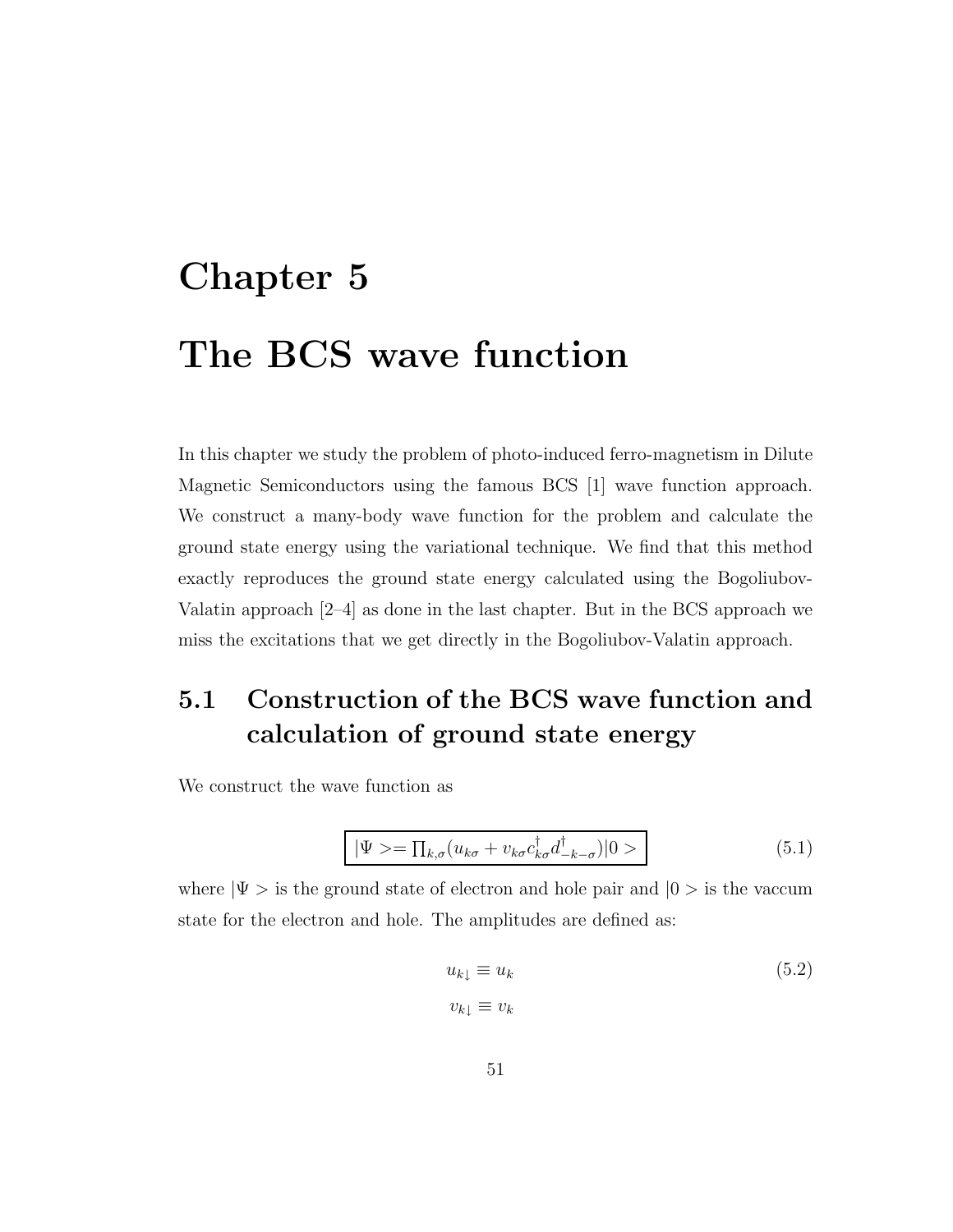$$
u_{k\uparrow} \equiv \bar{u}_k
$$

$$
v_{k\uparrow} \equiv \bar{v}_k
$$

The wavefunction  $|\Psi\rangle$  can be written more explicitly as

$$
|\Psi\rangle = \prod_{k,k'} (\bar{u}_{k'} + \bar{v}_{k'} c_{k'\uparrow}^\dagger d_{-k'\downarrow}^\dagger)(u_k + v_k c_{k\downarrow}^\dagger d_{-k\uparrow}^\dagger)|0\rangle \tag{5.3}
$$

We now show below that the above wave function is normalized.

Let 
$$
A_k^{\dagger} = u_k + v_k c_{k\downarrow}^{\dagger} d_{-k\uparrow}^{\dagger}
$$
 and  $B_{k'}^{\dagger} = \bar{u}_{k'} + \bar{v}_{k'} c_{k'\uparrow}^{\dagger} d_{-k'\downarrow}^{\dagger}$  then  
\n
$$
<\Psi|\Psi> = <0 |(\prod_{k'',k'''} A_{k'''}B_{k''}) (\prod_{k,k'} B_{k'}^{\dagger} A_{k'}^{\dagger})|0>
$$
\n
$$
= <0 |(\prod_{k',k''} B_{k''}B_{k'}^{\dagger}) (\prod_{k,k'''} A_{k'''}A_{k}^{\dagger})|0>
$$
\n
$$
= <0 |(\prod_{k'',k'''} B_{k'''}B_{k''}^{\dagger}) (\prod_{k,k'} A_{k'}A_{k}^{\dagger})|0>
$$
\n
$$
= <0 |(\prod_{k'',k'''} B_{k'''}B_{k''}^{\dagger}) ((\prod_{k'\neq k} A_{k'}A_{k'}^{\dagger}) A_{k}A_{k}^{\dagger})|0>
$$
\n
$$
= <0 |(\prod_{k'',k'''} B_{k'''}B_{k''}^{\dagger}) (\prod_{k'\neq k} A_{k'}A_{k'}^{\dagger}) (A_{k'}A_{k'}^{\dagger}) d_{-k\uparrow}^{\dagger}
$$
\n
$$
+u_k v_k c_{k\downarrow}^{\dagger} d_{-k\uparrow}^{\dagger} + u_k v_k d_{-k\uparrow} c_{k\downarrow} |0>
$$
\n
$$
= <0 |(\prod_{k'',k'''} B_{k'''}B_{k''}^{\dagger}) (\prod_{k'\neq k} A_{k'}A_{k'}^{\dagger}) [u_k^2 + v_k^2]|0>
$$
\n
$$
= (u_k^2 + v_k^2) <0 |(\prod_{k'',k'''} B_{k'''}B_{k''}^{\dagger}) (\prod_{k'\neq k} A_{k'}A_{k'}^{\dagger})|0>
$$
\n(5.4)

By repeating the same calculation for other terms of the product and taking into account that  $u_k^2 + v_k^2 = 1$  and  $\bar{u}_k^2 + \bar{v}_k^2 = 1$ , one verifies that  $|\Psi\rangle$  is normalized to 1. One can easily see that the BCS state  $|\Psi \rangle$  plays the role of vacuum for the  $\alpha_k$ ,  $\beta_k$ ,  $\gamma_k$ ,  $\delta_k$ , defined in chapter 4 by Eq.(4.8,4.9,4.10,4.11), that is

$$
\alpha_k|\Psi\rangle = \beta_k|\Psi\rangle = \gamma_k|\Psi\rangle = \delta_k|\Psi\rangle = 0
$$
\n(5.5)

Let us check it for  $\alpha_k$ .

$$
\alpha_k|\Psi\rangle = (u_k c_{k\uparrow} + v_k d^{\dagger}_{-k\downarrow}) \prod_{k',k''} (u_{k''} + v_{k''} c^{\dagger}_{k''\uparrow} d^{\dagger}_{-k''\downarrow}) (\bar{u}_{k'} + \bar{v}_{k'} c^{\dagger}_{k'\downarrow} d^{\dagger}_{-k'\uparrow})|0\rangle
$$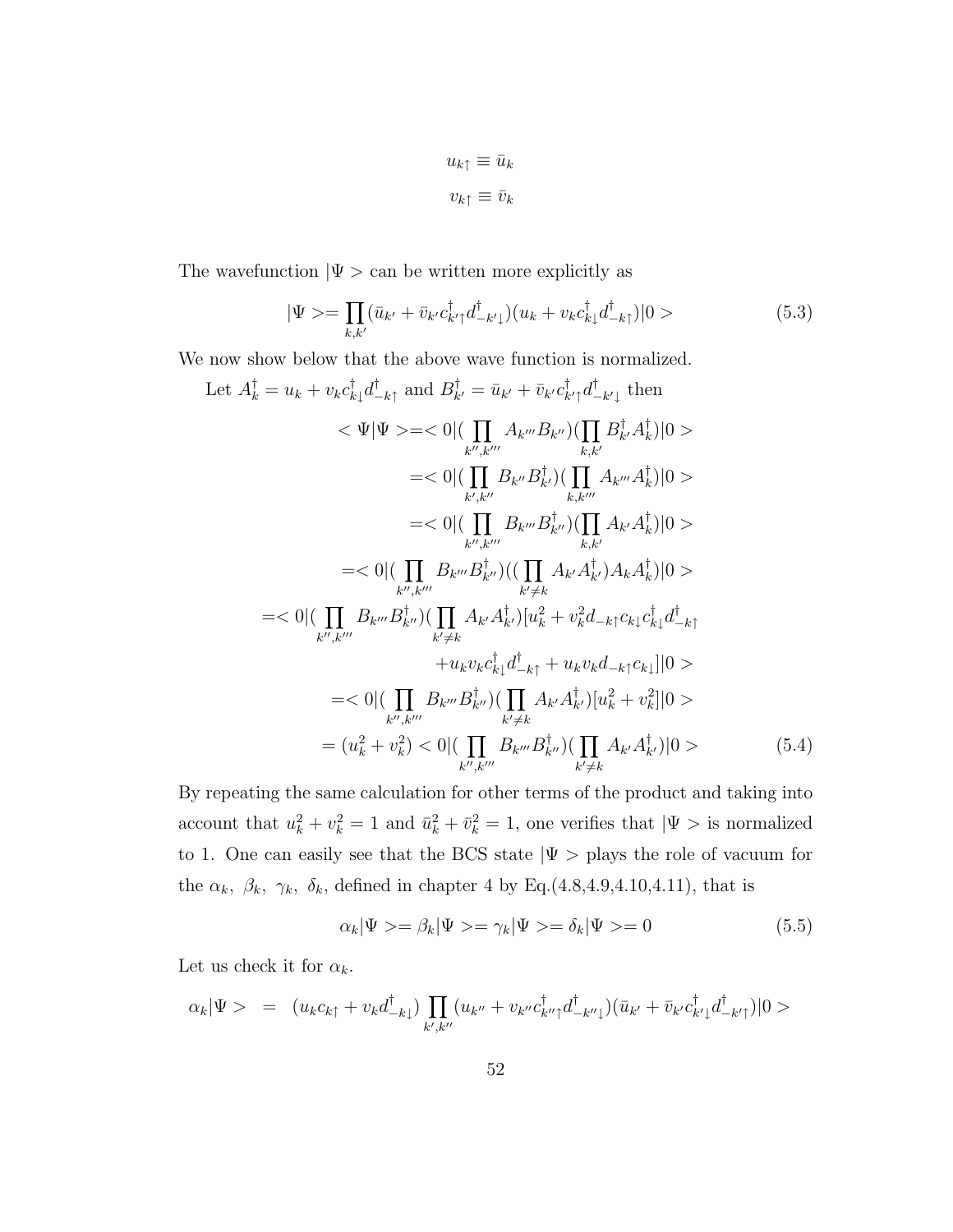$$
= \left[\prod_{k',k''} (\bar{u}_{k'} + \bar{v}_{k'}c_{k'1}^{\dagger}d_{-k'1}^{\dagger})](u_{k}c_{k\uparrow} + v_{k}d_{-k\downarrow}^{\dagger})(u_{k''} + v_{k''}c_{k''\uparrow}^{\dagger}d_{-k''\downarrow}^{\dagger})|0\rangle
$$
  
\n
$$
= \left[\prod_{k',k''\neq k} (\bar{u}_{k'} + \bar{v}_{k'}c_{k'\downarrow}^{\dagger}d_{-k'\uparrow}^{\dagger})(u_{k''} + v_{k''}c_{k''\uparrow}^{\dagger}d_{-k''\downarrow}^{\dagger})\right]
$$
  
\n
$$
(u_{k}c_{k\uparrow} + v_{k}d_{-k\downarrow}^{\dagger})(u_{k} - v_{k}c_{k\uparrow}^{\dagger}d_{-k\downarrow}^{\dagger})|0\rangle
$$
  
\n
$$
= 0
$$
 (5.6)

where we have taken  $v_{k''} = -v_k$  for  $k'' = k$  without loss of generality. We have the total Hamiltonian given by Eq.(4.1) as

$$
\tilde{H} = H_{kin} + H_{ee} + H_{hh} + H_{eh} + \tilde{H}_L
$$
\n(5.7)

where the each individual part of the Hamiltonian is discussed in beginning of the previous chapter. Now we calculate the expectation value of the above Hamiltonian with our constructed wave function, that is we calculate

$$
\langle \Psi | \tilde{H} | \Psi \rangle \tag{5.8}
$$

We calculate the expectation value term by term explicitly. First we work with kinetic part of the Hamiltonian of electrons with spin up. We use the values of commutations evaluated in Apppendix B.

$$
\langle \Psi | H_{kel}^T | \Psi \rangle = \langle \Psi | \sum_k \epsilon_{ck\uparrow} c_{k\uparrow}^\dagger c_{k\uparrow} | \Psi \rangle
$$

$$
= \sum_k \epsilon_{ck\uparrow} v_k^2 \tag{5.9}
$$

Similarly we will get

$$
\langle \Psi | H_{ke2}^T | \Psi \rangle = \langle \Psi | \sum_k \epsilon_{ck\downarrow} c_{k\downarrow}^\dagger c_{k\downarrow} | |\Psi \rangle
$$

$$
= \sum_k \epsilon_{ck\downarrow} \bar{v}_k^2 \tag{5.10}
$$

$$
\langle \Psi | H_{ke3}^T | \Psi \rangle = \langle \Psi | \epsilon_{vk\uparrow} \sum_k d_{k\uparrow}^\dagger d_{k\uparrow} | \Psi \rangle
$$

$$
= \sum_k \epsilon_{vk\uparrow} \bar{v}_k^2
$$
(5.11)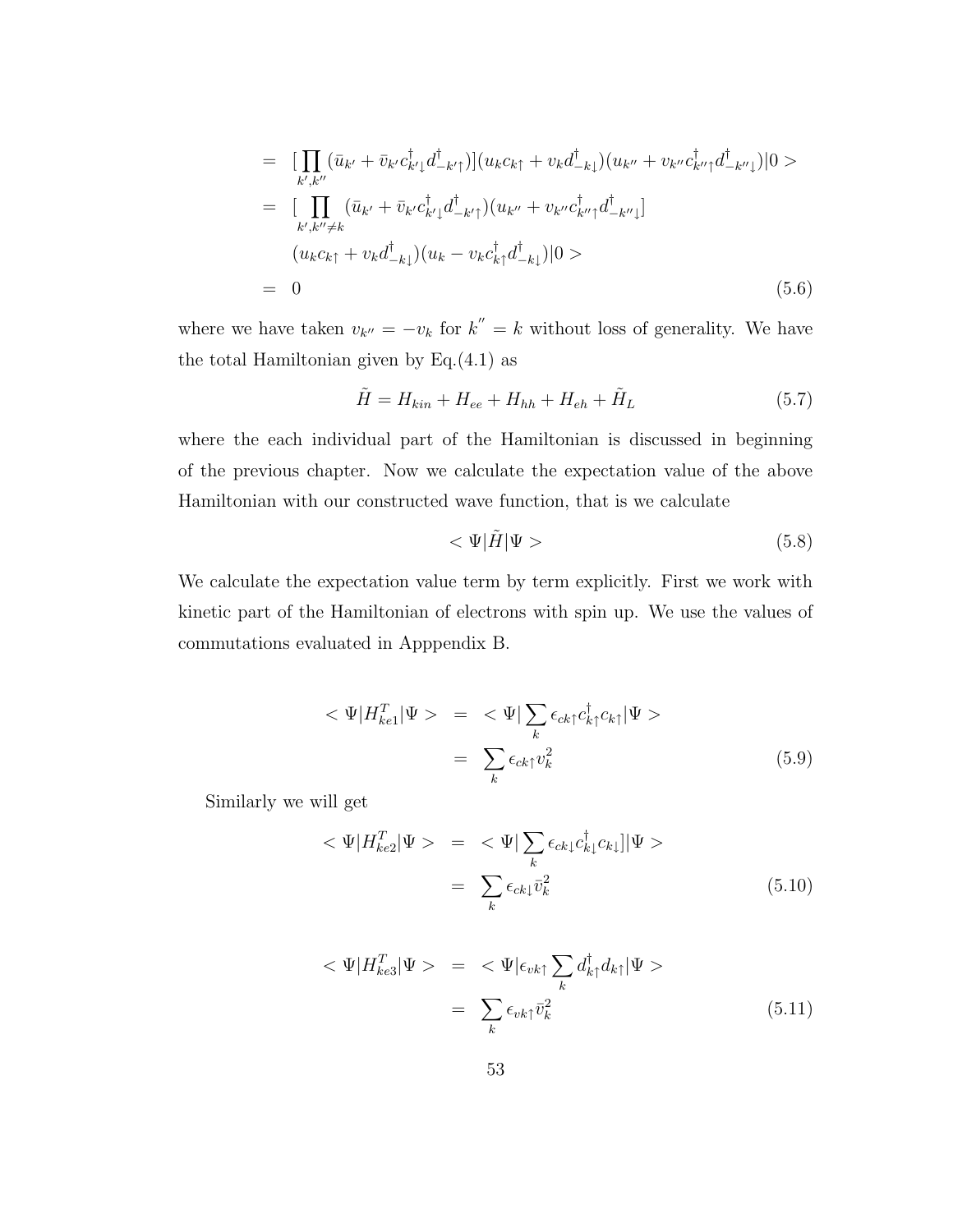$$
\langle \Psi | H_{ke4}^T | \Psi \rangle = \langle \Psi | \sum_k \epsilon_{vk\downarrow} d_{k\downarrow}^\dagger d_{k\downarrow} | \Psi \rangle
$$

$$
= \sum_k \epsilon_{vk\downarrow} v_k^2 \tag{5.12}
$$

We want to calculate the energy with the light part of the Hamiltonian

$$
\langle \Psi | H_L^T | \Psi \rangle = \langle \Psi | \lambda \sum_k \rho_k c_{k\uparrow}^\dagger d_{-k\downarrow}^\dagger | \Psi \rangle
$$

$$
= -\lambda \sum_k \rho_k u_k v_k \tag{5.13}
$$

Similarly the other term is  $-\lambda \sum_{k} \rho_k \bar{u}_k \bar{v}_k$ . So the total light term gives

$$
E_L = -2\lambda \sum_k \rho_k (u_k v_k + \bar{u}_k \bar{v}_k)
$$
\n(5.14)

The factor 2 is due to the fact each of the above light term has a complex conjugate term. Now we want to find the expectation value of  $H_{eh}^T$ .

$$
H_{eh}^T = - \sum_{kk'q, \sigma\sigma', \sigma \neq \sigma'} V_q c_{k+q, \sigma}^\dagger d_{k'-q, \sigma'}^\dagger d_{k', \sigma'} c_{k, \sigma}
$$
(5.15)  

$$
= - \sum_{kk'q} V_q \{c_{k+q, \uparrow}^\dagger d_{k'-q, \downarrow}^\dagger d_{k', \downarrow} c_{k, \uparrow} + c_{k+q, \downarrow}^\dagger d_{k'-q, \uparrow}^\dagger d_{k', \uparrow} c_{k, \downarrow} \}
$$

Now using the normal ordering technique of the Wick theorem, we have

$$
\langle \Psi | \sum_{k,k',q} V_q c_{k+q,\uparrow}^{\dagger} d_{k'-q,\downarrow}^{\dagger} d_{k',\downarrow} c_{k,\uparrow} | \Psi \rangle
$$
\n
$$
= \sum_{k,k'} V_q \langle c_{k+q,\uparrow}^{\dagger} d_{k'-q,\downarrow}^{\dagger} \rangle \langle d_{k',\downarrow} c_{k,\uparrow} \rangle
$$
\n
$$
+ \langle c_{k+q,\uparrow}^{\dagger} c_{k,\uparrow} \rangle \langle d_{k'-q,\downarrow}^{\dagger} d_{k',\downarrow} \rangle - \langle c_{k+q,\uparrow}^{\dagger} d_{k',\downarrow} \rangle \langle d_{k'-q,\downarrow}^{\dagger} c_{k,\uparrow} \rangle)
$$
\n
$$
= \sum_{k,k',q} V_q(-v_{k+q} u_{k'-q} \delta_{-k-q,k'-q})(-u_{k'} v_k \delta_{k',-k}) + V_{q=0} \ term - 0
$$
\n
$$
= \sum_{k,q} V_q(v_{k+q} u_{-k-q} \delta_{-k-q,-k-q})(u_{-k} v_k)
$$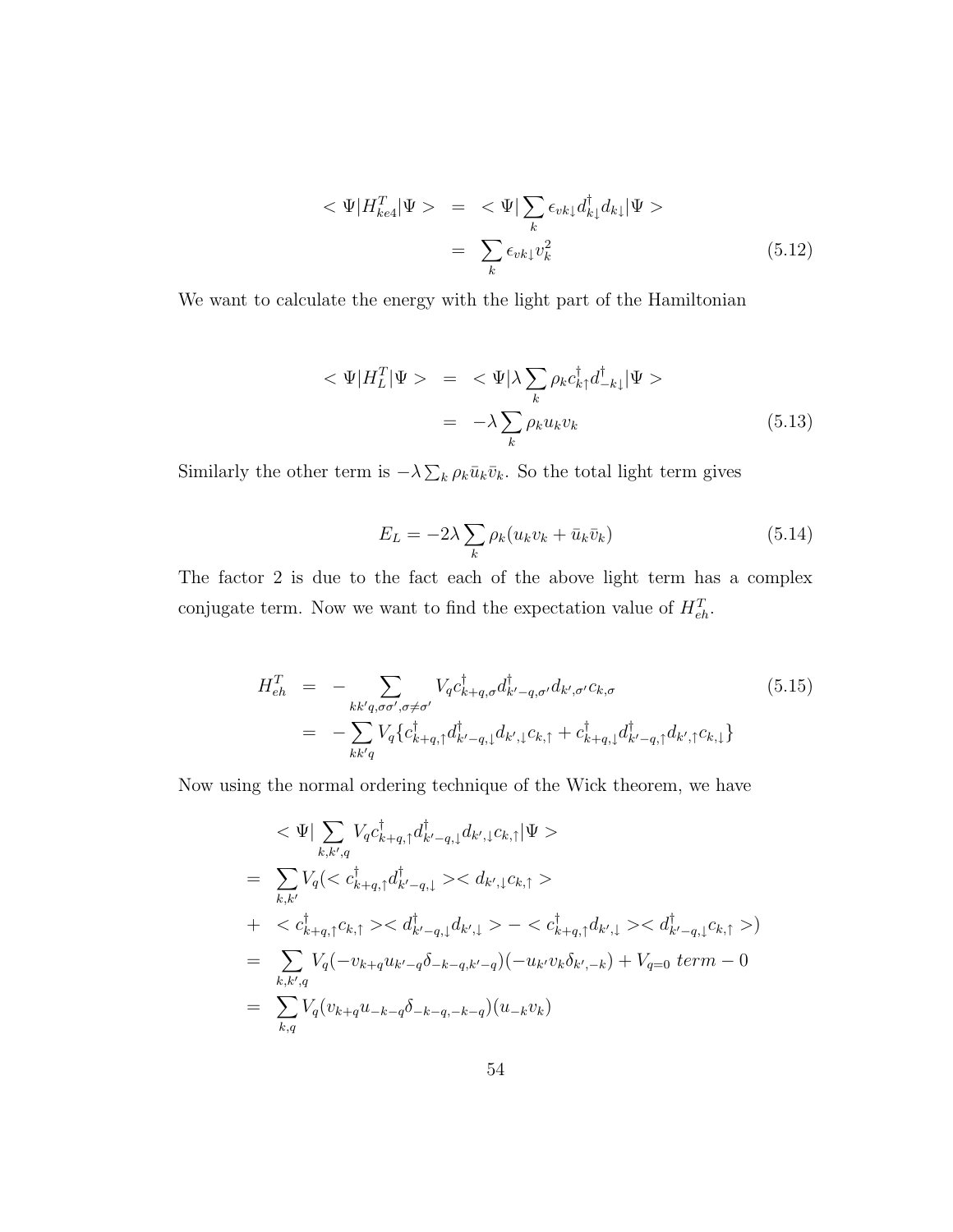$$
= \sum_{k,k'} V_{k'-k} (v_{k'} u_{-k'} \delta_{-k',-k'}) (u_{-k} v_k)
$$
  

$$
= \sum_{k,k'} V_{k'-k} (v_{k'} u_{-k'}) (u_{-k} v_k)
$$
  

$$
= \sum_{k,k'} V_{k'-k} (u_{k'} v_{k'} u_k v_k)
$$
 (5.16)

In the above expression second term gives  $q = 0$  term which is not included, and third term gives terms identically equal to zero.

Similarly the other term gives

$$
\langle \Psi | \sum_{k,k'} V_{k'-k} c_{k+q,\downarrow}^\dagger d_{k'-q,\uparrow}^\dagger d_{k',\uparrow} c_{k,\downarrow} | \Psi \rangle = \sum_{k,k'} V(k'-k) \bar{u}_{k'} \bar{v}_{k'} \bar{u}_k \bar{v}_k \tag{5.17}
$$

So the total energy from the electron-hole part of the Hamiltonian is

$$
E^{eh} = -\sum_{k,k'} V_{k-k'} (u_{k'}v_{k'}u_kv_k + \bar{u}_{k'}\bar{v}_{k'}\bar{u}_k\bar{v}_k)
$$
(5.18)

Now we calculate the energy due to e-e interaction.

$$
H_{ee}^T = \frac{1}{2} \sum_{kk',\sigma\sigma'} V_q c_{k+q,\sigma}^\dagger c_{k'-q,\sigma'}^{\dagger} c_{k',\sigma'} c_{k,\sigma}
$$
(5.19)

Again using the normal ordering technique of the Wick theorem, we have

$$
\sum_{k,k',q,\sigma,\sigma'} V_q < \Psi | c_{k+q,\sigma}^\dagger c_{k'-q,\sigma'}^\dagger c_{k',\sigma'} c_{k,\sigma} | \Psi \rangle
$$
\n
$$
= \sum_{k,k',q,\sigma,\sigma'} V_q < c_{k+q,\sigma}^\dagger c_{k'-q,\sigma'}^\dagger > < c_{k',\sigma'} c_{k,\sigma} > + < c_{k+q,\sigma}^\dagger c_{k,\sigma} > < c_{k'-q,\sigma'}^\dagger c_{k',\sigma'} > \\
- < c_{k+q,\sigma}^\dagger c_{k',\sigma'} > < c_{k'-q,\sigma'}^\dagger c_{k,\sigma} > \tag{5.20}
$$

In the above expression the first term, since it contains two electron creation terms its value is zero. The second term gives  $V(q = 0)$  terms which we do not include. Only third term survives. Hence,

$$
\langle \Psi | \sum_{k,k',q,\sigma,\sigma'} V_q c_{k+q,\sigma}^{\dagger} c_{k'-q,\sigma'}^{\dagger} c_{k',\sigma'} c_{k,\sigma} | \Psi \rangle
$$
  
= - 
$$
- \sum_{k,k',q,\sigma,\sigma'} V_q < c_{k+q,\sigma}^{\dagger} c_{k',\sigma'} >< c_{k'-q,\sigma'}^{\dagger} c_{k,\sigma} \rangle
$$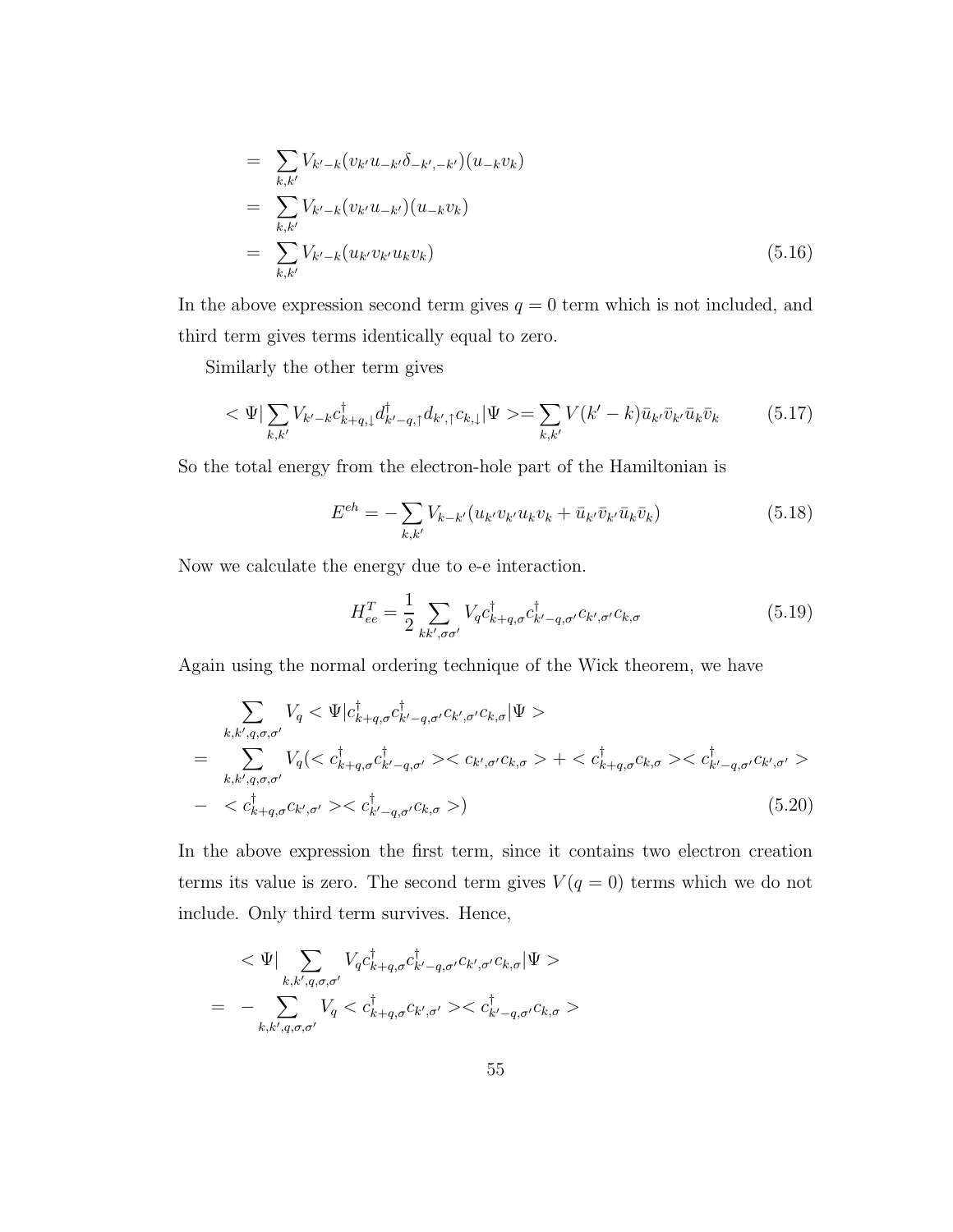$$
= - \sum_{k,k',q} V_q \left( \langle c_{k+q,\uparrow}^{\dagger} c_{k',\uparrow} \rangle \langle c_{k'-q,\uparrow}^{\dagger} c_{k,\uparrow} \rangle + \langle c_{k+q,\downarrow}^{\dagger} c_{k',\downarrow} \rangle \langle c_{k'-q,\downarrow}^{\dagger} c_{k,\downarrow} \rangle \right)
$$
  
\n
$$
= - \sum_{k,k',q} V_q \left( v_{k+q} v_{k'} \delta_{k+q,k'} v_{k'-q} v_k \delta_{k'-q,k} + \bar{v}_{k+q} \bar{v}_{k'} \delta_{k+q,k'} \bar{v}_{k'-q} \bar{v}_k \delta_{k'-q,k} \right)
$$
  
\n
$$
= - \sum_{k,k',q} V_q \left( v_{k+q} v_{k'} v_{k'-q} v_k \delta_{q,k'-k} + \bar{v}_{k+q} \bar{v}_{k'} \bar{v}_{k'-q} \bar{v}_k \delta_{q,k'-k} \right)
$$
  
\n
$$
= - \sum_{k,k'} V_{k'-k} \left( v_{k'} v_{k'} v_{k} v_k + \bar{v}_{k'} \bar{v}_{k} \bar{v}_k \right)
$$
  
\n
$$
= - \sum_{k,k'} V_{k'-k} \left( v_{k'}^2 v_k^2 + \bar{v}_{k'}^2 \bar{v}_k^2 \right)
$$
  
\n
$$
(5.21)
$$

In the above expansion, terms like  $\langle c_k^{\dagger} \rangle$  $\mathcal{L}_{k+q,\uparrow}^{\dagger}c_{k',\downarrow}$  > are not taken into accout since those terms are zero due to the fact that they contain one spin up operator and one spin down operator of the same kind of particles.

The the hole-hole interaction term will contribute

$$
\langle \Psi | \sum_{k,k',q} V_q d_{k+q,\sigma}^\dagger d_{k'-q,\sigma'}^\dagger d_{k',\sigma'} d_{k,\sigma} | \Psi \rangle = - \sum_{k,k'} V_{k'-k} (v_{k'}^2 v_k^2 + \bar{v}_{k'}^2 \bar{v}_k^2) \tag{5.22}
$$

Collecting all the energy terms, we get the total free energy as

$$
F_0 = \sum_{k} (\xi_k^+ v_k^2 + \xi_k^- \bar{v}_k^2)
$$
  
\n
$$
- \sum_{k,k'} \{ V_{k-k'} (u_k v_k u_{k'} v_{k'} + \bar{u}_k \bar{v}_k \bar{u}_{k'} \bar{v}_{k'} + v_{k'}^2 v_k^2 + \bar{v}_{k'}^2 \bar{v}_k^2) \}
$$
  
\n
$$
- 2 \sum_{k} \lambda \rho_k (u_k v_k + \bar{u}_k \bar{v}_k)
$$
 (5.23)

This is exactly the constant term  $F_0$  in Eq.(4.21) of chapter 4 of the Free energy expression. All  $V(q = 0)$  terms cancel each other.

## 5.2 Minimization of Free energy

Using

$$
u_k^2 + v_k^2 = 1
$$
  
\n
$$
\bar{u}_k^2 + \bar{v}_k^2 = 1,
$$
\n(5.24)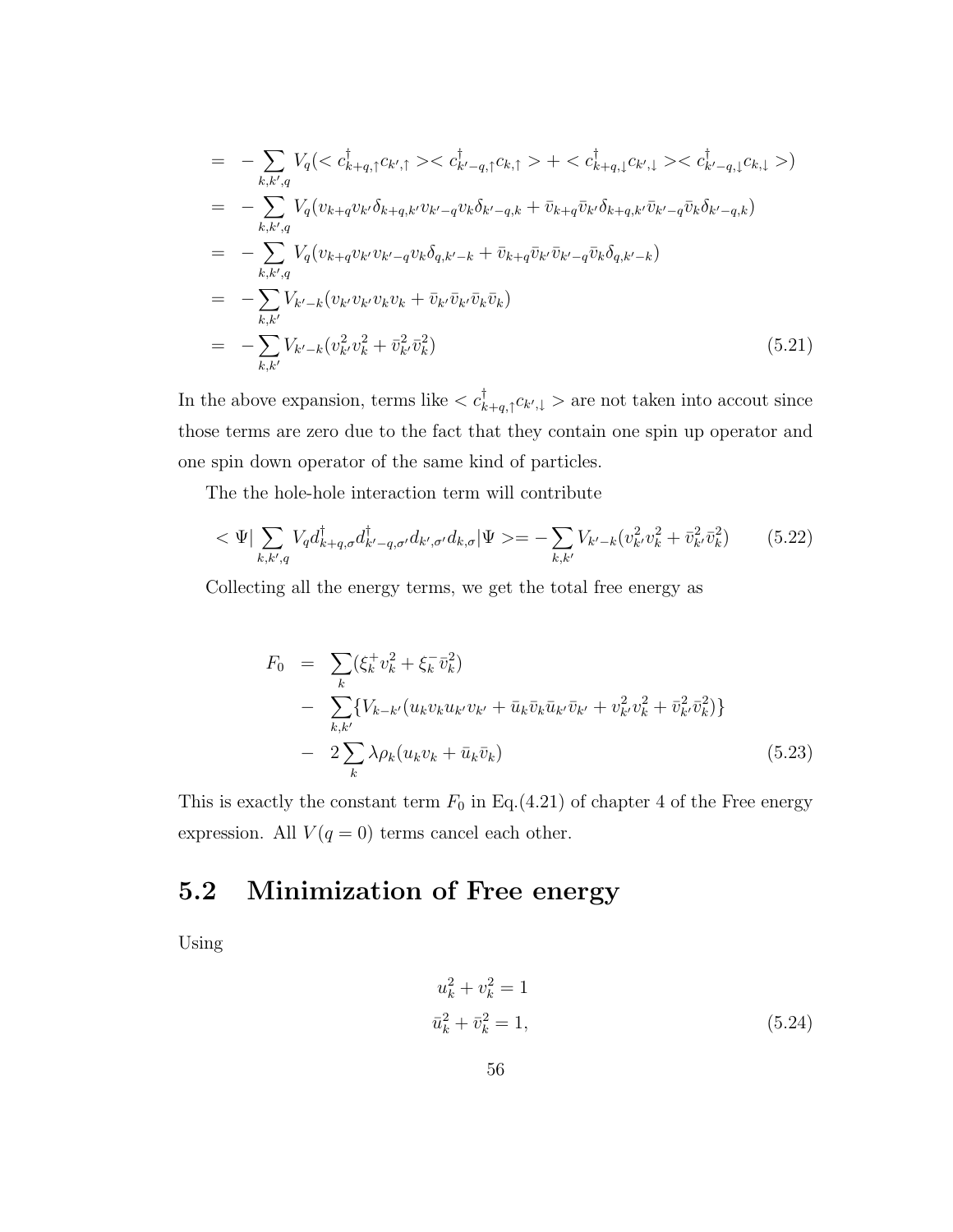we write the Free energy expression as

$$
F_0 = \sum_{k} (\xi_k^+ v_k^2 + \xi_k^- \bar{v}_k^2)
$$
  
\n
$$
- \sum_{k,k'} V_{k-k'} (v_k \sqrt{1 - v_k} v_{k'} \sqrt{1 - v_{k'}} + \bar{u}_k \bar{v}_k \bar{u}_{k'} \bar{v}_{k'}
$$
  
\n
$$
+ v_k^2 v_{k'}^2 + \bar{v}_k^2 \bar{v}_{k'}^2) - 2 \sum_{k} \lambda_k \rho_k (\sqrt{1 - v_k^2} v_k + \bar{u}_k \bar{v}_k)
$$
  
\n
$$
= \sum_{k} (\xi_k^+ v_k^2 + \xi_k^- \bar{v}_k^2)
$$
  
\n
$$
- \sum_{k,k'} V_{k-k'} (\sqrt{v_k^2 - v_k^4} \sqrt{v_{k'}^2 - v_{k'}^4} + \bar{u}_k \bar{v}_k \bar{u}_{k'} \bar{v}_{k'}
$$
  
\n
$$
+ v_k^2 v_{k'}^2 + \bar{v}_k^2 \bar{v}_{k'}^2) - 2 \sum_{k} \lambda_k \rho_k (\sqrt{v_k^2 - v_k^4} + \bar{u}_k \bar{v}_k)
$$
 (5.25)

Now we minimize the energy with respect to  $v_k$ , that is

$$
\frac{\partial F_0}{\partial v_k} = 0 \tag{5.26}
$$

We get,

$$
0 = \sum_{k} 2\xi_{k}^{+} 2v_{k}
$$
  
\n
$$
- 2\sum_{kk'} V_{k,k'} [\sqrt{v_{k'}^{2} - v_{k'}^{4}} \frac{1}{2} (v_{k}^{2} - v_{k}^{4})^{-1/2} (2v_{k} - 4v_{k}^{3})
$$
  
\n
$$
+ \sqrt{v_{k}^{2} - v_{k}^{4}} \frac{1}{2} (v_{k'}^{2} - v_{k'}^{4})^{-1/2} (2v_{k'} - 4v_{k'}^{3}) \delta_{k,k'}
$$
  
\n
$$
+ 2v_{k}v_{k'}^{2} + 2v_{k}^{2}v_{k'}\delta_{v_{k},v_{k'}}] - 2\sum_{k} \lambda_{k}\rho_{k} \frac{1}{2} (v_{k}^{2} - v_{k}^{4})^{-1/2} (2v_{k} - 4v_{k}^{3})
$$
  
\n
$$
= \sum_{k} 2\xi_{k}^{+} v_{k} - 2\sum_{kk'} V_{k,k'} [v_{k'}\sqrt{1 - v_{k'}^{2}} \frac{(1 - 2v_{k}^{2})}{\sqrt{(1 - v_{k}^{2})}} + 2v_{k}v_{k'}^{2}] - 2\sum_{k} \lambda_{k}\rho_{k} \frac{(1 - 2v_{k}^{2})}{\sqrt{(1 - v_{k}^{2})}}
$$
  
\n
$$
= \sum_{k} 2\xi_{k}^{+} v_{k} - 2\sum_{kk'} V_{k,k'} [u_{k'}v_{k'} \frac{(u_{k}^{2} - v_{k}^{2})}{u_{k}} + 2v_{k}v_{k'}^{2}] - 2\sum_{k} \lambda_{k}\rho_{k} \frac{(u_{k}^{2} - v_{k}^{2})}{u_{k}}
$$
  
\n(5.27)

Multipling the above equation by  $u_k$ , we get

$$
0 = \sum_{k} 2\xi_{k}^{+} u_{k} v_{k} - 2 \sum_{kk'} V_{k,k'} [u_{k'} v_{k'} (u_{k}^{2} - v_{k}^{2}) + 2u_{k} v_{k} v_{k'}^{2}] - 2 \sum_{k} \lambda_{k} \rho_{k} (u_{k}^{2} - v_{k}^{2})
$$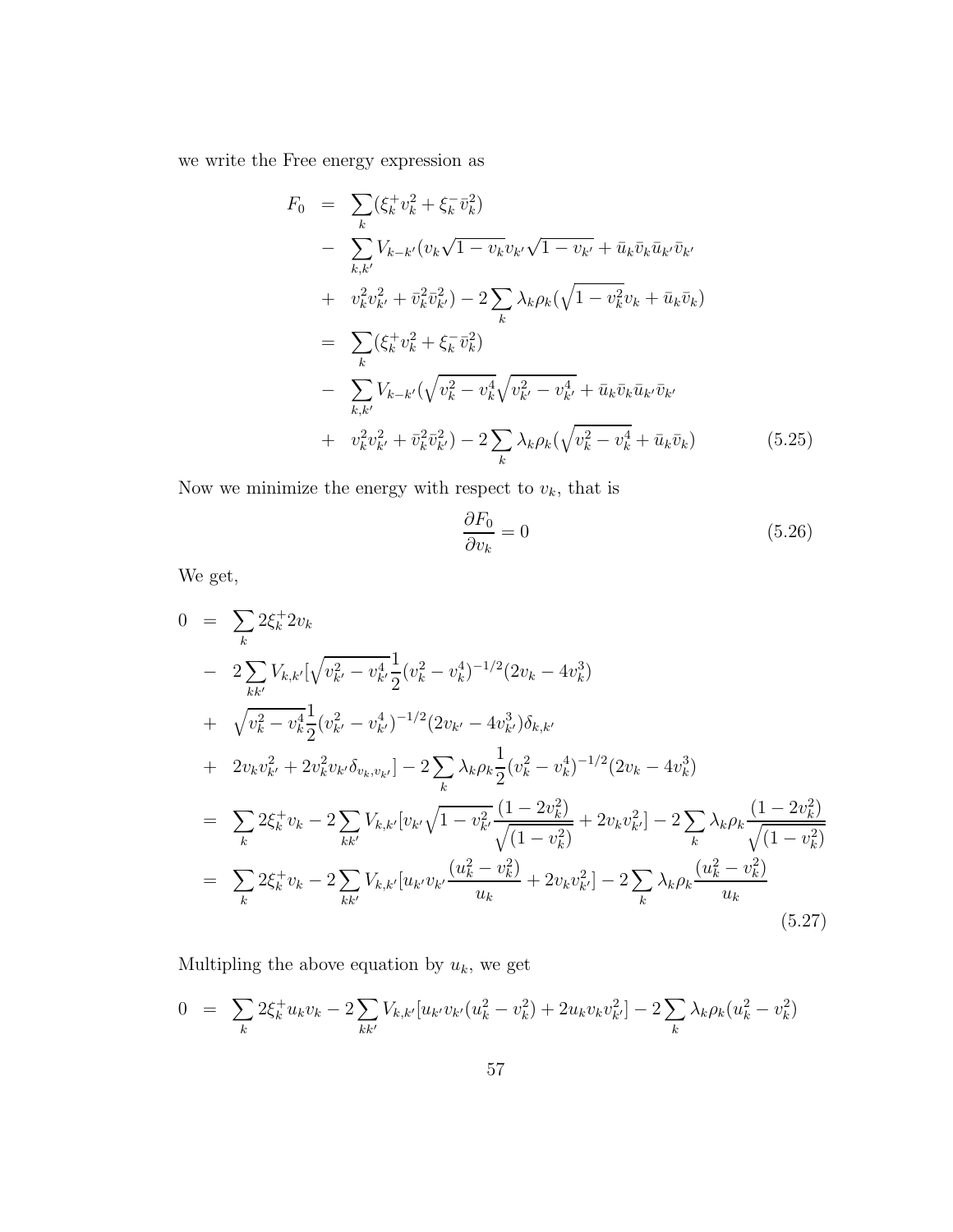$$
= 2[\sum_{k} 2u_{k}v_{k}(\xi_{k}^{+} - 2\sum_{kk'} V_{k,k'}v_{k'}^{2}) - \sum_{kk'} V_{k,k'}u_{k'}v_{k'}(u_{k}^{2} - v_{k}^{2}) - \sum_{k} \lambda_{k}\rho_{k}(u_{k}^{2} - v_{k}^{2})]
$$
  
\n
$$
= 2[\sum_{k} u_{k}v_{k}(\xi_{k}^{+} - 2\sum_{k,k'} V_{k,k'}v_{k'}^{2}) - \sum_{k} \lambda\rho_{k}(u_{k}^{2} - v_{k}^{2}) - \sum_{k,k'} V_{k,k'}u_{k'}v_{k'}(u_{k}^{2} - v_{k}^{2})]
$$
  
\n
$$
= 2[\sum_{k} u_{k}v_{k}(\xi_{k}^{+} + \Omega_{k}) - \frac{1}{2}\sum_{k} (u_{k}^{2} - v_{k}^{2})(2\lambda\rho_{k} + 2\sum_{k'} V_{k,k'}u_{k'}v_{k'})]
$$
  
\n
$$
= 2[\sum_{k} u_{k}v_{k}(\xi_{k}^{+} + \Omega_{k}) - \frac{1}{2}\sum_{k} (u_{k}^{2} - v_{k}^{2})(2\lambda\rho_{k} + 2\sum_{k'} V_{k,k'}u_{k'}v_{k'})]
$$
  
\n
$$
= 2[\sum_{k} u_{k}v_{k}(\xi_{k}^{+} + \Omega_{k}) - \frac{1}{2}\sum_{k} (u_{k}^{2} - v_{k}^{2})(2\lambda\rho_{k} + \Delta_{k}^{0})]
$$
  
\n
$$
= 2\sum_{k} [u_{k}v_{k}(\xi_{k}^{+} + \Omega_{k}) - \frac{1}{2}\Delta_{k}(u_{k}^{2} - v_{k}^{2})]
$$
(5.28)

So we have

$$
\frac{1}{2}\Delta_k(u_k^2 - v_k^2) - u_kv_k(\xi_k^+ + \Omega_k) = 0
$$
\n(5.29)

Now if we minimize the energy with respect to  $\bar{v}_k$ , we have

$$
\frac{\partial F_0}{\partial \bar{v}_k} = 0\tag{5.30}
$$

We will get the other condition as

$$
\frac{1}{2}\bar{\Delta}_k(\bar{u}_k^2 - \bar{v}_k^2) - \bar{u}_k\bar{v}_k(\xi_k^- + \bar{\Omega}_k) = 0
$$
\n(5.31)

These are the conditions for the off diagonal term Eq.(4.37-4.38)to be zero in B-V energy expression for diagonalization. So as done before together with the unitary condition, we can solve for  $u_k$ ,  $v_k$ ,  $\bar{u}_k$ ,  $\bar{v}_k$  and get Free energy.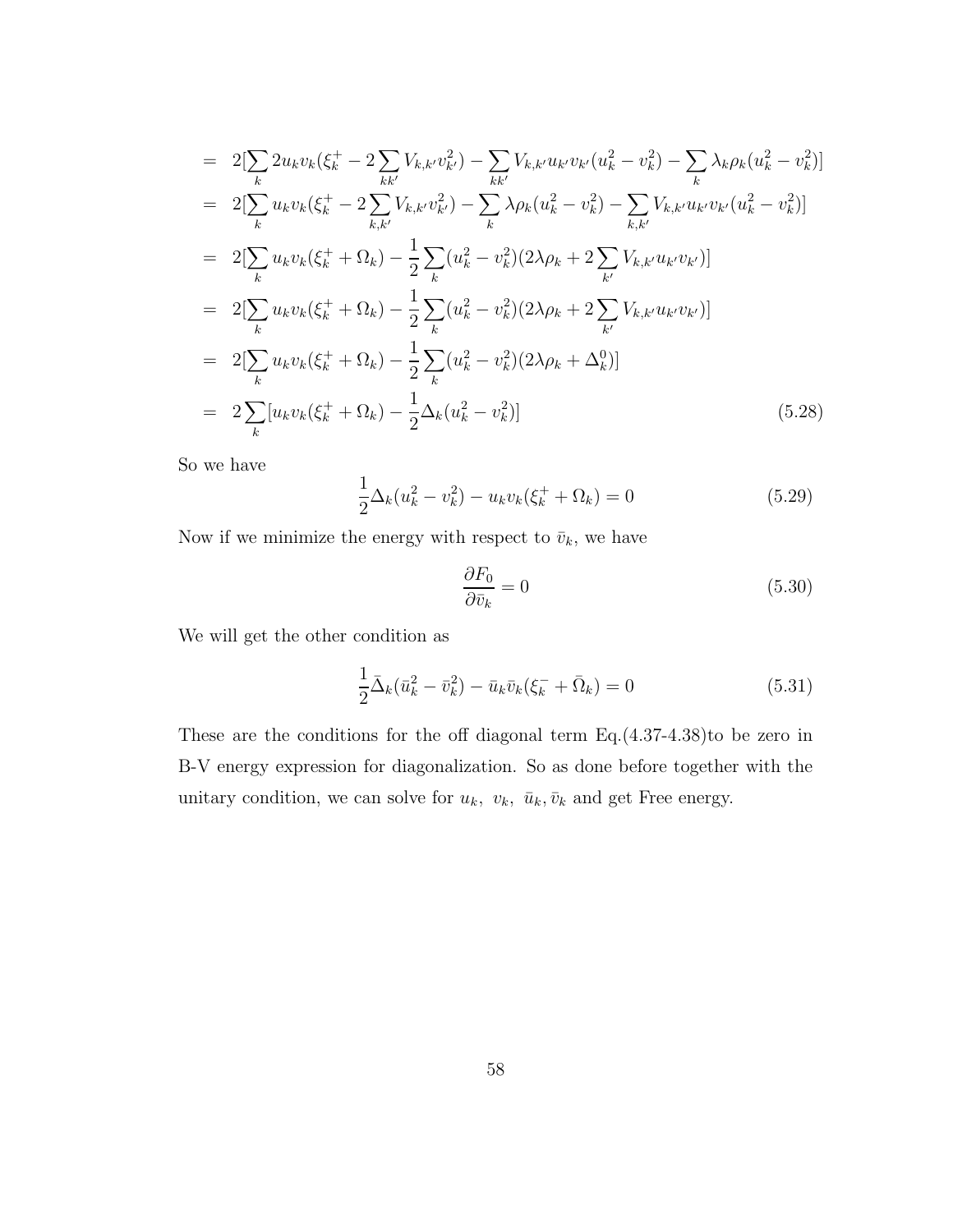### Bibliography

- [1] J. Bardeen, L. N. Cooper, and J. R. Schrieffer, Phys. Rev. B. 108, 1175 (1957).
- [2] N. N. Bogoliubov, V. V. Tolmachov, and D. V. Sirkov, Fortschritte der Physik, 6, 605 (1958).
- [3] J. G. Valatin, Il Nuovo Cimento, VII, 843, (1958).
- [4] N. N. Bogoliubov, J. Phys. USSR, 9,23 (1947).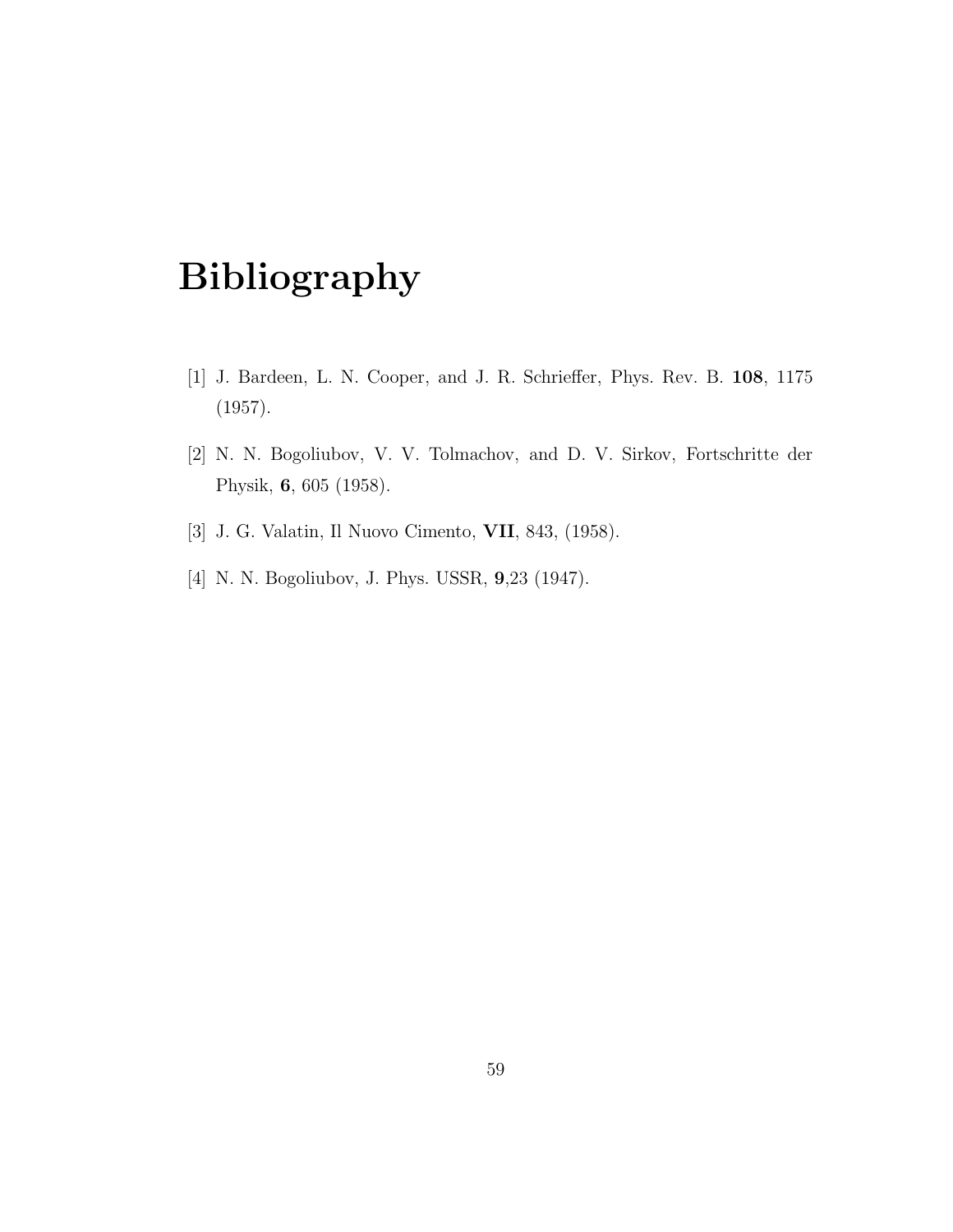# Chapter 6 Results and Discussions

In this Chapter we study para to ferro-magnetic transition of magnetic moments by the incident light by calculating the magnetization in a mean-field way by using the free energy expression Eq. $(4.48)$  of chapter 4 and study different scenarios of dependences of transition on various physical quantities. We generally consider a contact interaction between electrons and holes and k-independent  $\rho$ (probability of light coupling to particles). We have also studied more general case of a k-dependent  $\rho(k)$ .

#### 6.1 Calculation of magnetization in a mean-field way

In our system the light induced free carriers such as electrons and holes interact with the localized moments antiferromagnetically and there by induce a ferromagnetic interaction between impurity magnetic moments. These moments themselves constitute a many-body magnetic system. We replace this interacting magnetic moments in a mean-field way. The main idea is to replace all manybody interactions to any one body with an average or effective interaction. This reduces the many-body problem into an effective one-body problem of magnetic moments. Each magnetic moment feels a mean-field of the other magnetic mo-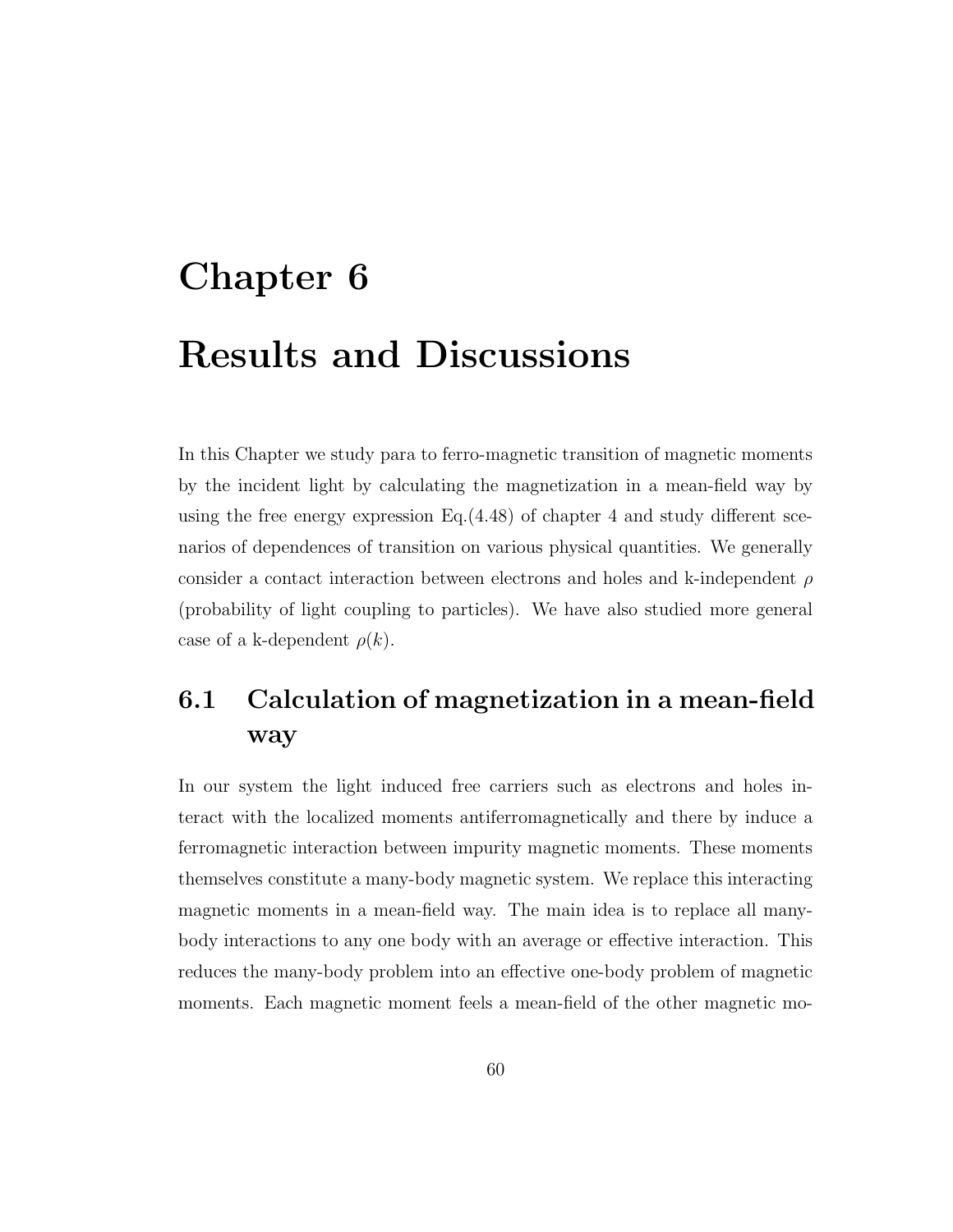ments. In Fig.6.1, we give the picture of mean-field  $[1-3]$  representation of a magnetic moment.



Figure 6.1: Mean-field representation of interaction of impurity moment. The figure shows that the many body system is represented by a single body feeling the mean field of other N-1 moments in an average way.

The effective magnetic field experienced by a single magnetic moment M due to the rest of the moments is given as

$$
H_{eff} = -\frac{\partial F_0(M)}{\partial M} \tag{6.1}
$$

Thus the self-consistent equation for magnetization to be solved is :

$$
\langle M(T) \rangle = \left( \sum_{m=-5/2}^{+5/2} m e^{-\beta H_{eff}(M)m} \right) / \left( \sum_{m=-5/2}^{+5/2} e^{-\beta H_{eff}(M)m} \right) \tag{6.2}
$$

where  $\beta = (k_{\beta}T)^{-1}$  and  $m = 5/2$  because Ga has 5 d-electrons. In order to solve self consistently  $M(T)$ , we use the free energy expression  $F_0$  from Eq.(4.48) and calculate  $H_{eff}$ . Given a temperature, guess a value for the M and solve the Eq.(6.2) self-consistently, till it converges. Then that is the mean field value of M for that given temperature. Similarly we solve for magnetization for a range of temperatures.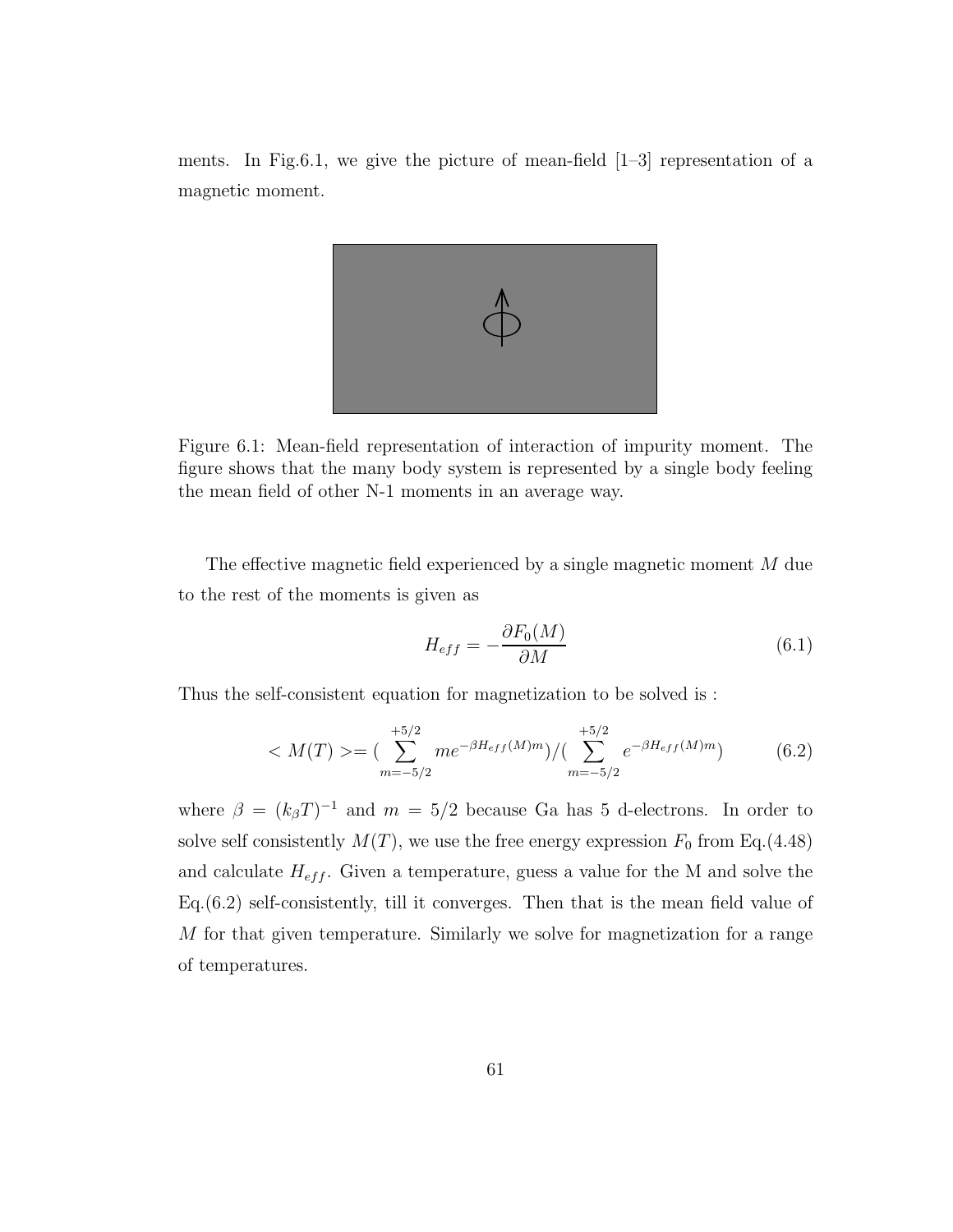#### 6.2 Parameters, Results and Discussions

The following parameters are taken in our calculation [4].

 $\mu' = \hbar \omega - E_g = 0.1 - 1.8eV$  $\lambda = strength of the coupling of light to electron or hole = 0.1 - 2.8eV$  $J = J_e - J_h = 30eV \hat{A}^3$  $x = concentration \ of \ Mn \ atoms \approx 0.1$ lattice constant of  $GaMnAs = a = 5.65\AA$  $c = concentration \ of \ Mn/\AA^3 = \frac{x}{3}$  $a^3/4$  $= 0.022 x/\AA^{3}$  $m^* = (m_e^{-1} + m_h^{-1})^{-1} \approx 0.1 \ m$  (6.3)

If  $x = 0.01$  then the zeeman splitting of conduction band electron is

 $\Delta = 2J_eMc = 2(4eV.\AA^3)(\frac{5}{2})(\frac{0.022 \times 0.01}{\AA^3}) = 4meV$ 

Since splitting energy of a hole (concentration  $x = 1$ ) with five d-electrons is  $5 \times 0.9 \text{eV} = 4.5 \text{eV}$ , this is consistent with the above result because  $J_h$  is  $\approx 10 J_e$ and concentration is also 0.1, hence the zeeman splitting is  $100 \times 4meV = 0.4eV$ .

Estimation of  $U_0$  We in our final calculation take a contact interaction [5, 6] of strength  $U_0$  for  $V_{k-k'}$ . We find that since the density of photo-generated carriers is very small, the critical temperature  $T_c$  is unchanged within a range of values 0.1  $eV \hat{A}^3 \leq U_0 \leq 1200 eV \hat{A}^3$ . We want to estimate the  $U_0$ . We proceed as follows. The Coulomb interaction in the real space is given as  $\frac{e^2}{4\pi\epsilon_0}$  $\frac{e^2}{4\pi\epsilon_0\epsilon_r r}.$ Since we have roughly  $8 \times 10^{-6}$  number of particles per  $\AA^3$ , average inter-particle separation is  $a_0 = ((3/4\pi)8^{-1} \times 10^6 \AA^3)^{1/3} = 0.31 \times 10^2 \AA$ . Using for GaAs  $\epsilon_r = 13.13, \ \epsilon_0 = 8.85 \times 10^{-12} C^2 / N.m^2, \ and \ e = 1.6 \times 10^{-19} C$ , we estimate that the interaction strength is 0.035eV. Since we will replace the Coulomb interaction by a contact interaction, we have

$$
\langle \psi | U_0 \delta(\vec{r}) | \psi \rangle = U_0 eV \mathring{A}^3 |\psi(0)|^2 = U_0 eV \mathring{A}^3 \mathring{A}^3 = 0.035 eV \tag{6.4}
$$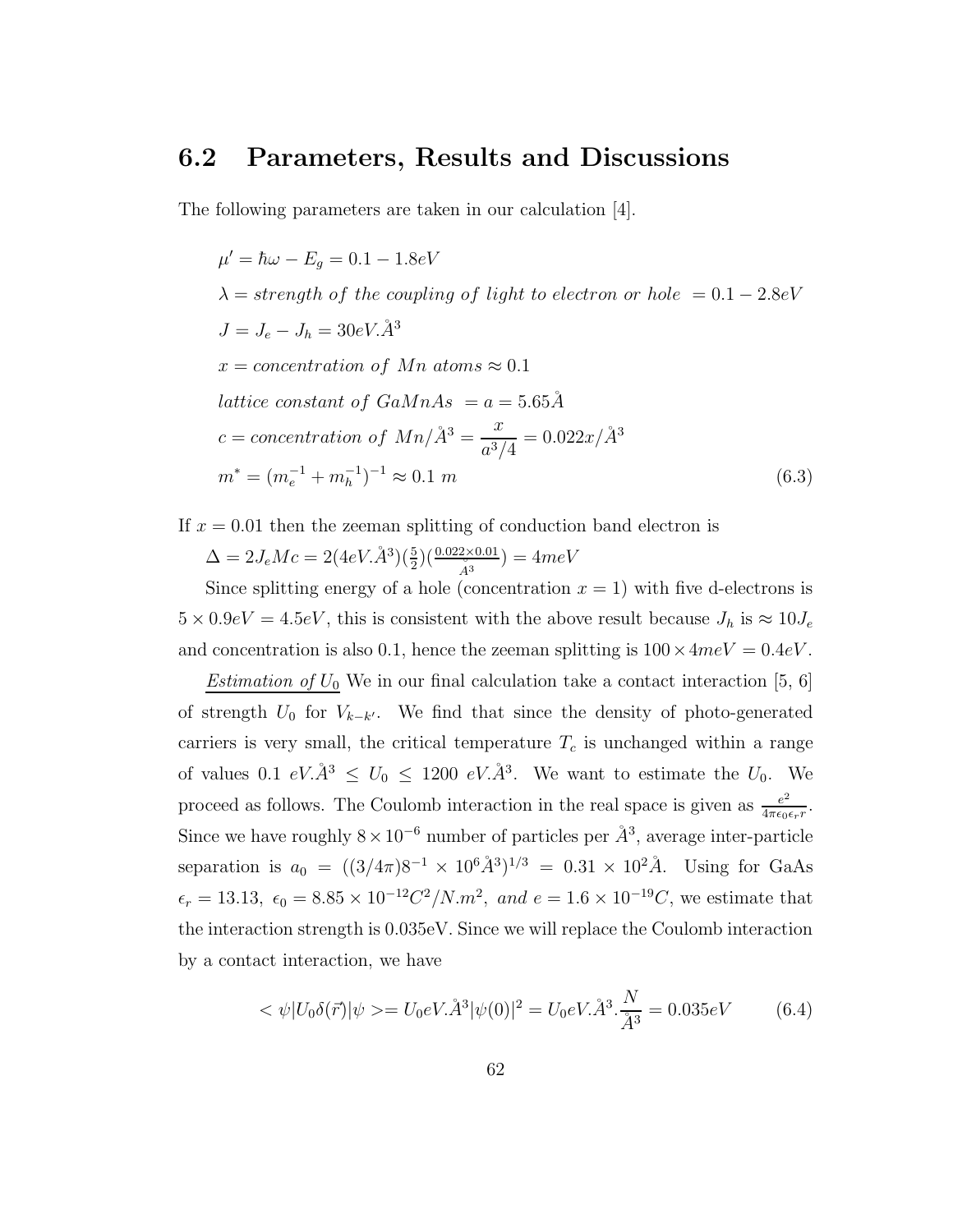So we get

$$
U_0 = 0.035/N = 0.035/(8 \times 10^{-6}) \approx 4000 \ eV.\AA^3 \tag{6.5}
$$

This value is an approximate estimation and it is order of thousand ,roughly 3.5 times the value 1200  $eV \hat{A}^3$  up to which  $T_c$  does not change. We take  $U_0 =$ 1200  $eV \hat{A}^3$  in all our calculation.

We study the effect of light coupling  $\lambda$  on free energy as a function of magnetic moment, other parameters of the system remaining constant. In Fig.6.2, we give a plot of free energy as given by  $Eq.(4.51)$  of chapter 4 as a function of magnetic moment M for different values of light coupling  $\lambda$ . We have taken  $U_0 = 1200 \ eV \AA^3$ ,  $\mu' = \hbar \omega - E_g = 0.1 eV$ ,  $J = 30 eV$ ,  $m^* = 0.1$ , concentration =  $c = 0.022x/\mathring{A}^3$ , and  $x = 0.1$ . The plot shows that for a given value of light coupling free energy increases with increase of magnetic moment and also for a given value of magnetic moment, with increase in light coupling free energy increases. When  $\lambda = 0$  (no coupling of light to particles) and  $\mu' = -10.0eV$ , that is when energy of the light is below the energy gap there is no excitation of electron and hole.

We study the effect of energy of the light above the gap, on free energy as function of magnetic moment, in the special case of light coupling  $\lambda = 0$ , and  $U_0 = 0$ . In Fig.6.3 we give a plot of free energy as a function of magnetic moment M for different values of  $\mu' = \hbar \omega - E_g$ , for light coupling  $\lambda = 0$ ,  $U_0 = 0$ . The plot shows with increase in the value of light energy above the gap, free energy F increases as magnetic moment is increased. When  $\lambda = 0$ ,  $U_0 = 0$  we have derived an analytical expression for the free energy as given by the Eq.(4.55) of the chapter 4. Our calculated values for free energy using the expression Eq.(4.51) matches exactly with the value calculated using Eq.(4.55). Our system of electrons and holes in the light bath is in a state of equilibrium. So even if there is no light signing on the system, there are electrons and holes. It is like taking limit of  $\lambda \to 0$  when the system is in equilibrium with the light bath. The plot shows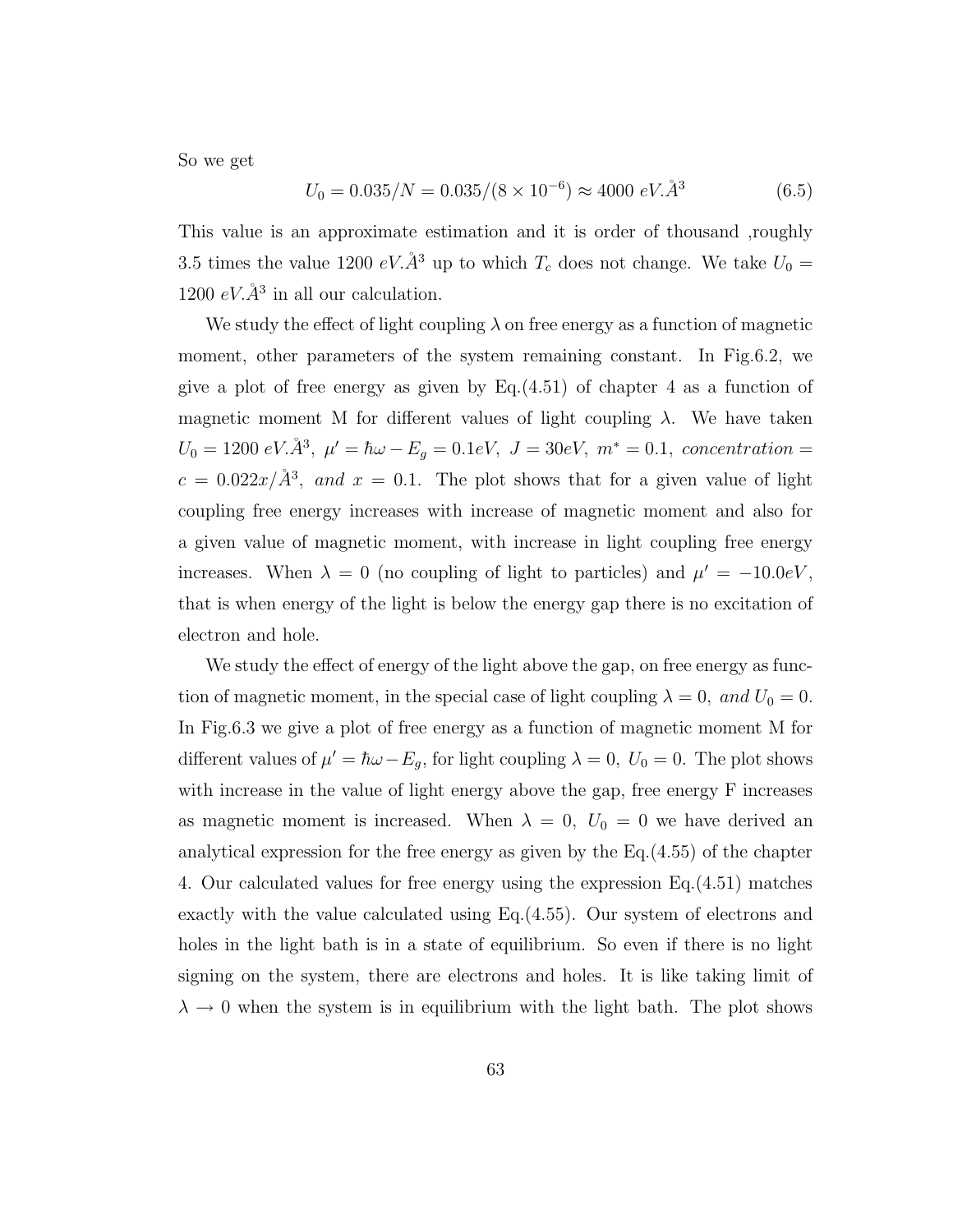

Figure 6.2: Free energy as a function of magnetic moment M for different values of light coupling  $\lambda$  evaluated using the expression for magnetization dependent free energy Eqs.(4.56-62) and magnetization Eq.(6.2). The parameters are  $U_0 =$ 1200 eV. $A^3$ ,  $\mu' = \hbar \omega - E_g = 0.1 eV$ . Other parameters are given in Eq.(6.3). The plot shows with increase in light coupling free energy F increases as magnetic moment is increased. When  $\lambda = 0$  (no coupling of light to particles) and  $\mu' =$  $-10.0eV$ , that is when energy of the light is below the energy gap there is no excitation of electron and hole and the free energy is zero. The top most line corresponds to this situation.

with increase in the value of light energy above the gap, free energy F increases as magnetization is increased.

Next we study the effect of light coupling  $\lambda$  on the critical temperature of phase transition provided other parameters of the system remain unchanged. In Fig.6.4, we give a plot of Magnetization  $M(T)$  as a function of Temperature T for different values of light coupling  $\lambda$  as solved self consistently using Eq.(6.2). Here we have taken  $U_0 = 1200 \ eV \AA^3$ ,  $\mu' = 0.1 eV$ . The plot shows a phase transition from para to ferromagnetic state as temperature is decreased. With increase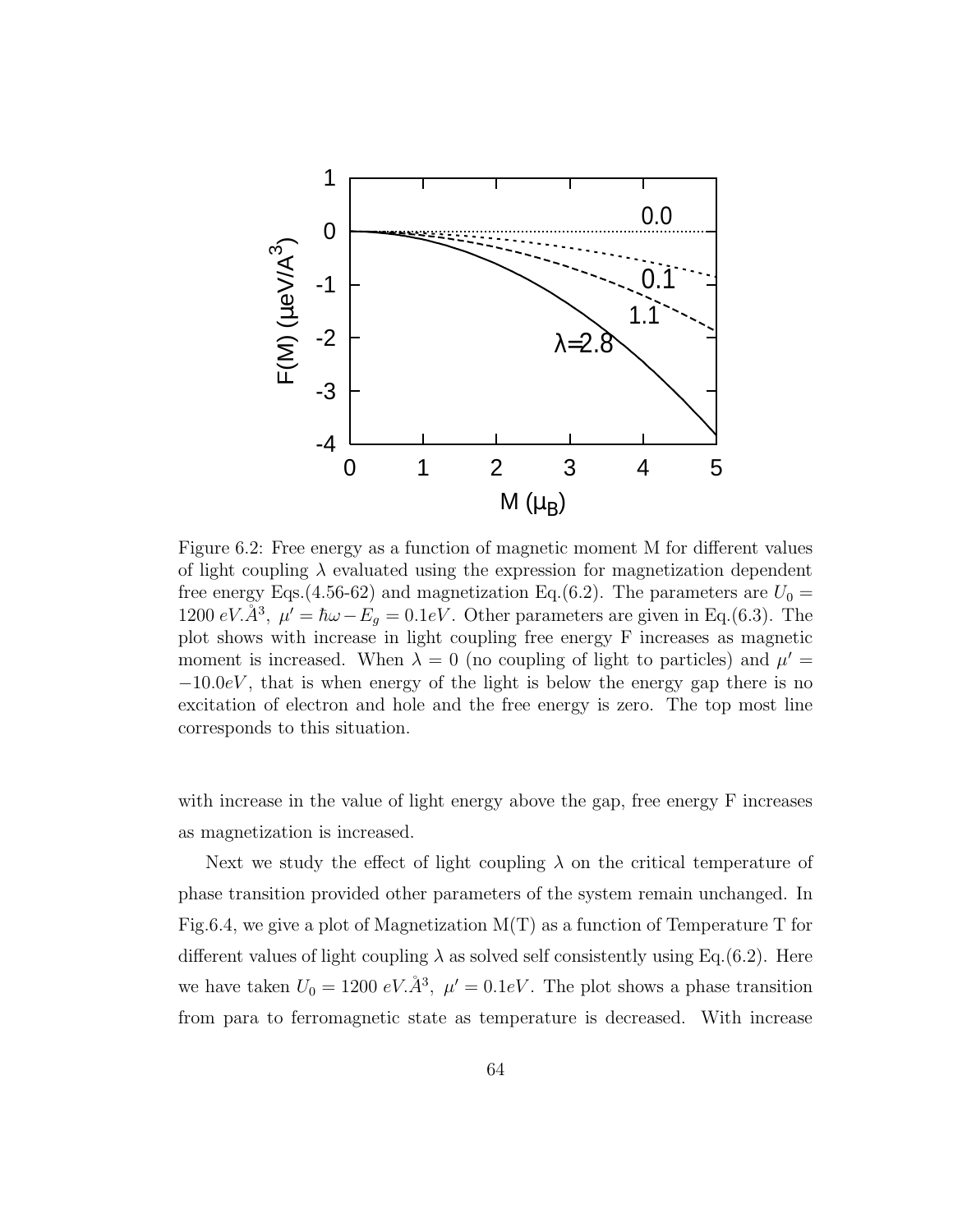

Figure 6.3: Free energy as a function of magnetic moment M for different values of  $\mu' = \hbar \omega - E_g$  for light coupling  $\lambda = 0$   $U_0 = 0$  evaluated using the expression for magnetization dependent free energy Eqs.(4.56-62) and magnetization Eq.(6.2). Other parameters are given in Eq.(6.3). The plot shows with increase in the value of light energy above the gap, free energy F increases as magnetic moment is increased. When energy of the light is below the gap  $\mu' = \hbar \omega - E_g = -10eV$ , there is no magnetization for any value of magnetic moment.

in the light coupling  $\lambda$ , more and more electron-hole pairs are created, thereby increasing the magnetization and hence the critical temperature is increased.

We examine the variation of critical temperature on light coupling. In Fig.6.5, we give a plot of Critical temperature  $T_c$  as a function of light coupling  $\lambda$  evaluated using Eq. $(6.2)$ . The plot shows an increase in critical temperature with increased value of light coupling. But with increase of  $\lambda > 2.43eV$  there is an decrease in the critical temperature. This is due to the competition between particle-particle interaction and the light energy of the system.

We want to study how the number of spin up electron and spin down hole pairs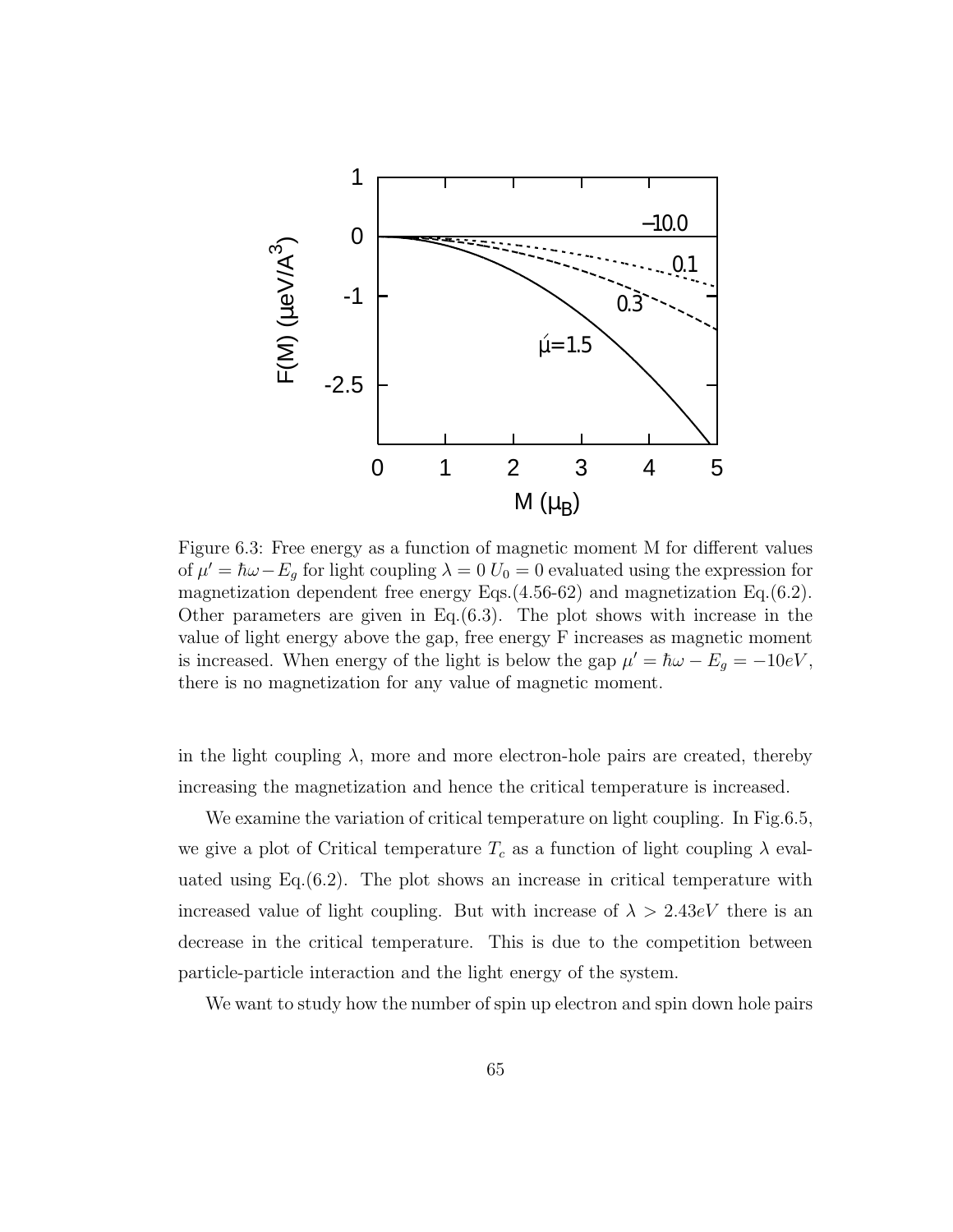

Figure 6.4: Magnetization  $M(T)$  as a function of Temperature T for different values of light coupling  $\lambda$  evaluated using the expression for magnetization Eq.(6.2) and magnetization dependent free energy Eqs.(4.56-62). The parameters are  $U_0 = 1200 \text{ eV} \cdot \AA^3$   $\mu' = 0.1 \text{ eV}$ . Other parameters are given in Eq.(6.3). The plot shows a phase transition from paramagnetic to ferromagnetic state as temperature is lowered. With increase in the light coupling  $\lambda$ , more and more electronhole pairs are created, thereby increasing the magnetization and hence the critical temperature is increased.

 $n_{\uparrow}$  and spin down electron and spin up hole pairs  $n_{\downarrow}$  vary with the temperature of the system as system changes its phase from paramagnetic to ferromagnetic state. In Fig.6.6, we give a plot of number of spin up electron and spin down hole pairs  $n<sub>†</sub>$  and spin down electron and spin up hole pairs  $n<sub>⊥</sub>$  as a function of temperature T. Here we have taken  $U_0 = 1200 \text{ eV} \cdot \text{A}^3$ ,  $\mu' = 0.1 \text{ eV}$ ,  $\lambda = 0.1$ . The plot shows below the critical temperature the number of spin up electron and spin down hole pairs  $n<sub>†</sub>$  is different than the number of spin down electron and spin up holes  $n_{\perp}$ . This shows the onset of ferromagnetic phase.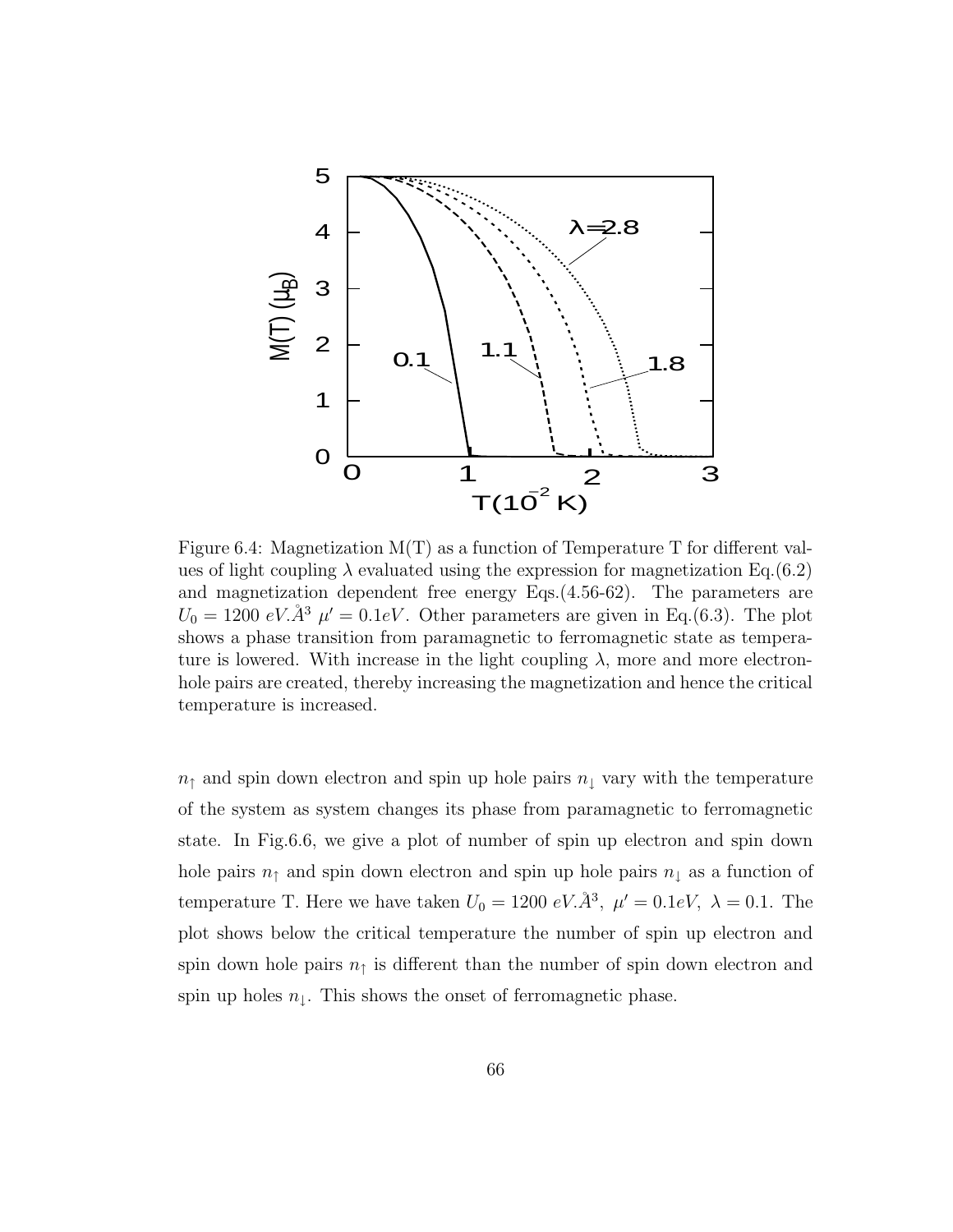

Figure 6.5: Critical temperature  $T_c$  as a function of light coupling  $\lambda$  evaluated using the expression for magnetization Eq.(6.2) and magnetization dependent free energy Eqs.(4.56-62). The parameters are  $U_0 = 1200 \ eV.A\AA^3 \ \mu' = 0.1 eV.Other$ parameters are given in Eq.(6.3). The plot shows an increase in critical temperature with increased value of light coupling. With increase in the light coupling  $\lambda$ , more and more electron-hole pairs are created, thereby increasing the magnetization and hence the critical temperature is increased. With increase of  $\lambda > 2.43 \text{eV}$ there is an decrease in the critical temperature. This is due to the competition between particle-particle interaction and the light energy of the system

We want to examine how in the para to ferromagnetic phase change, magnetization and the number of spin up electron and spin down hole pairs  $n_{\uparrow}$  and spin down electron and spin up hole pairs  $n_{\downarrow}$  vary with temperature. Here we have taken  $U_0 = 1200 \ eV \AA^3$ ,  $\mu' = 0.1 eV$ ,  $\lambda = 0.1$ . In Fig.6.7, we give a plot of variation magnetization with temperature in the upper panel and how at that temperatures the number of spin up electron and spin down hole pairs  $n<sub>†</sub>$  and spin down electron and spin up hole pairs  $n_{\downarrow}$  vary in the lower panel. This clearly shows that below the critical temperature the number of spin up electron and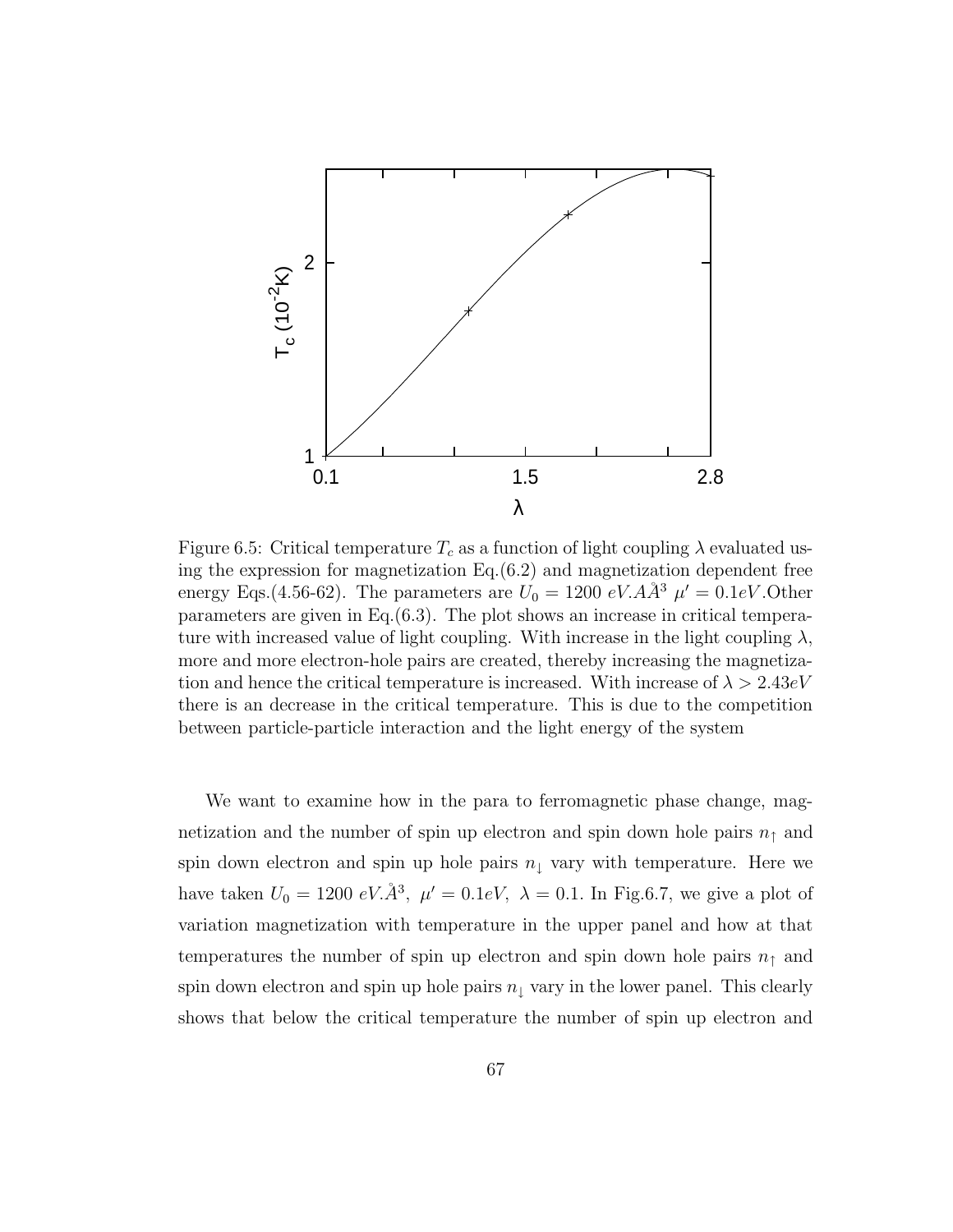

Figure 6.6: Number of pairs of spin up electrons and down hole  $n<sub>†</sub>$  and spin down electrons and spin up holes  $n_1$  as a function of temperature T. The parameters are  $U_0 = 1200 \text{ eV} \cdot \AA^3 \mu' = 0.1 \text{ eV} \lambda = 0.1 \text{ eV}$  Other parameters are given in Eq.(6.3). The plot shows below the critical temperature the number of spin up electron and down hole pairs  $n<sub>†</sub>$  is different than the number of spin down electron and spin up holes  $n_{\perp}$ . This shows the onset of ferromagnetic phase.

down hole pairs  $n_{\uparrow}$  is different than the number of spin down electron and spin up holes  $n_{\perp}$ . This shows the onset of ferromagnetic phase.

We want to study effect of energy of the incident light on the magnetization of the system that is on the critical temperature when system changes from para to ferro magnetic state provided other parameters of the system remain unchanged. In Fig.6.8, we give a plot of magnetization  $M(T)$  as a function of temperature T for different values of  $\mu$  for a given value of light coupling  $\lambda$ . Here we have taken  $U_0 = 1200 \ eV \AA^3$ ,  $\lambda = 0.1$ . The plot shows a phase transition from paramagnetic to ferromagnetic state as temperature is decreased. With increase in the value of the light energy  $\mu = \hbar \omega$ , there is an increase in the value of the critical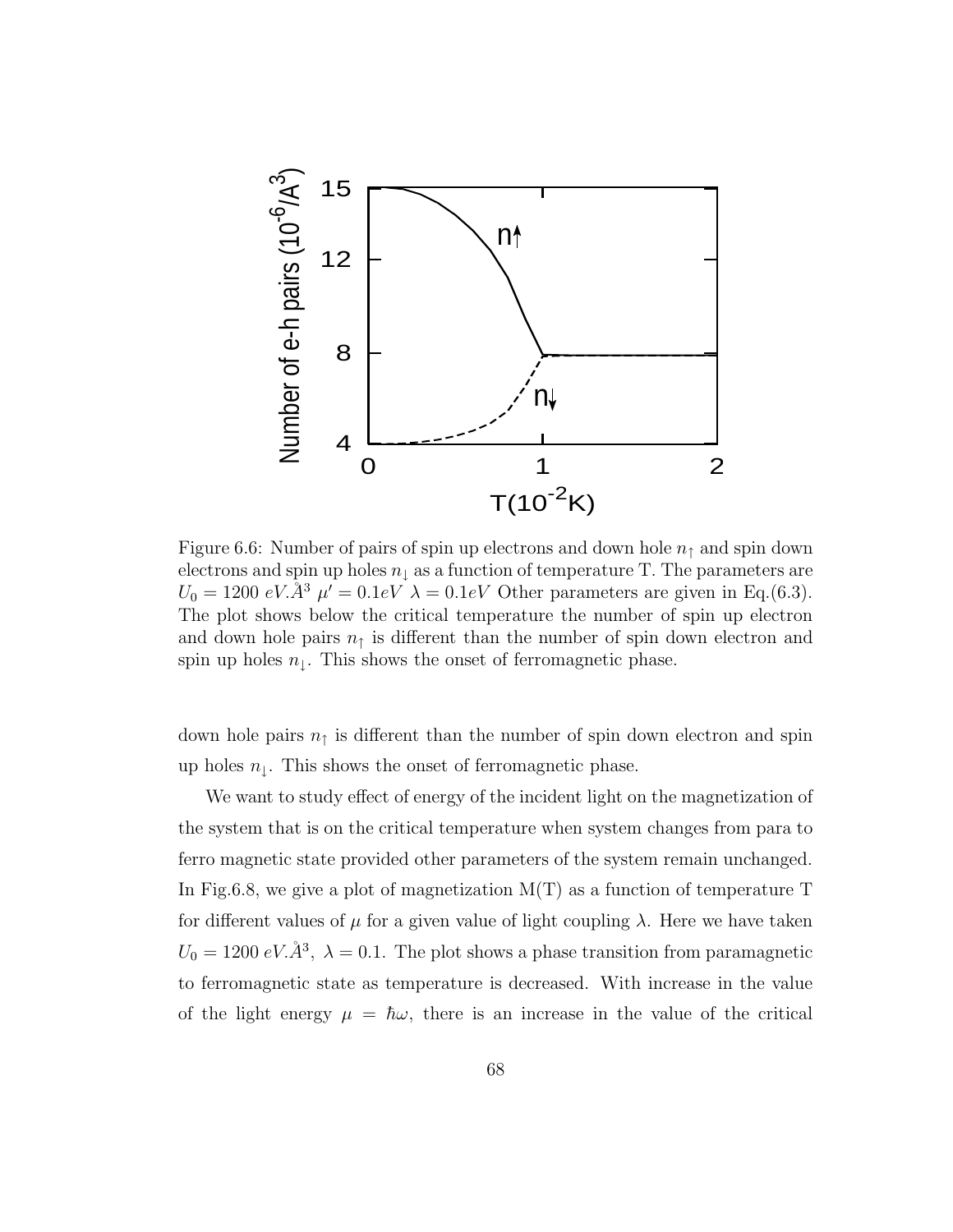temperature. This is due to the fact that increase of light energy produces more and more of electron-hole pairs and there by aligning the magnetic moments more and more and hence the critical temperature is increased.

Now we examine the nature of variation of critical temperature on the energy of the incident light provided other parameters of the system remains constant. In Fig.6.9, we give a plot of critical temperature  $T_c$  as a function of chemical potential  $\mu = \hbar \omega$ . The plot shows increase in critical temperature with increased value of chemical potential.This is due to the fact that increase of light energy produces more and more of electron-hole pairs and there by aligning the magnetic moments more and more and hence the critical temperature is increased.

Here we examine the nature of variation of critical temperature on the energy of the incident light when the interaction among particles is taken to be zero,  $U_0 = 0.0 \, eV \mathring{A}^3$ . In Fig.6.10, we give a plot of critical temperature  $T_c$  as a function of chemical potential  $\mu = \hbar \omega$ . The plot shows increase in critical temperature with increased value of chemical potential.This is due to the fact that increase of light energy produces more and more of electron-hole pairs and there by aligning the magnetic moments more and more and hence the critical temperature varies as the density of states which goes as  $\sim \mu^{1/2}$ . The solid line is a fit with  $3.5\mu^{1/2}$ of the four data points. The fit is exact.

Next we study the effect of temperature on the magnetization of the system as a function of chemical potential  $\mu = \hbar \omega$ . Here we have taken  $U_0 =$ 1200 eV. $A^3$ ,  $\lambda = 0.1$ . In Fig.6.11, we give a plot of magnetization M as a function of chemical potential  $\mu$  for two different values of temperature T. The plot shows that for lower temperature magnetization increases more rapidly with  $\mu$ when value of light energy crosses the gap value.

We want to study sub-band gap Magnetization M as a function of chemical potential  $\mu = \hbar \omega$  for two different values of temperature T evaluated using the expression for magnetization Eq.(6.2) and magnetization dependent free energy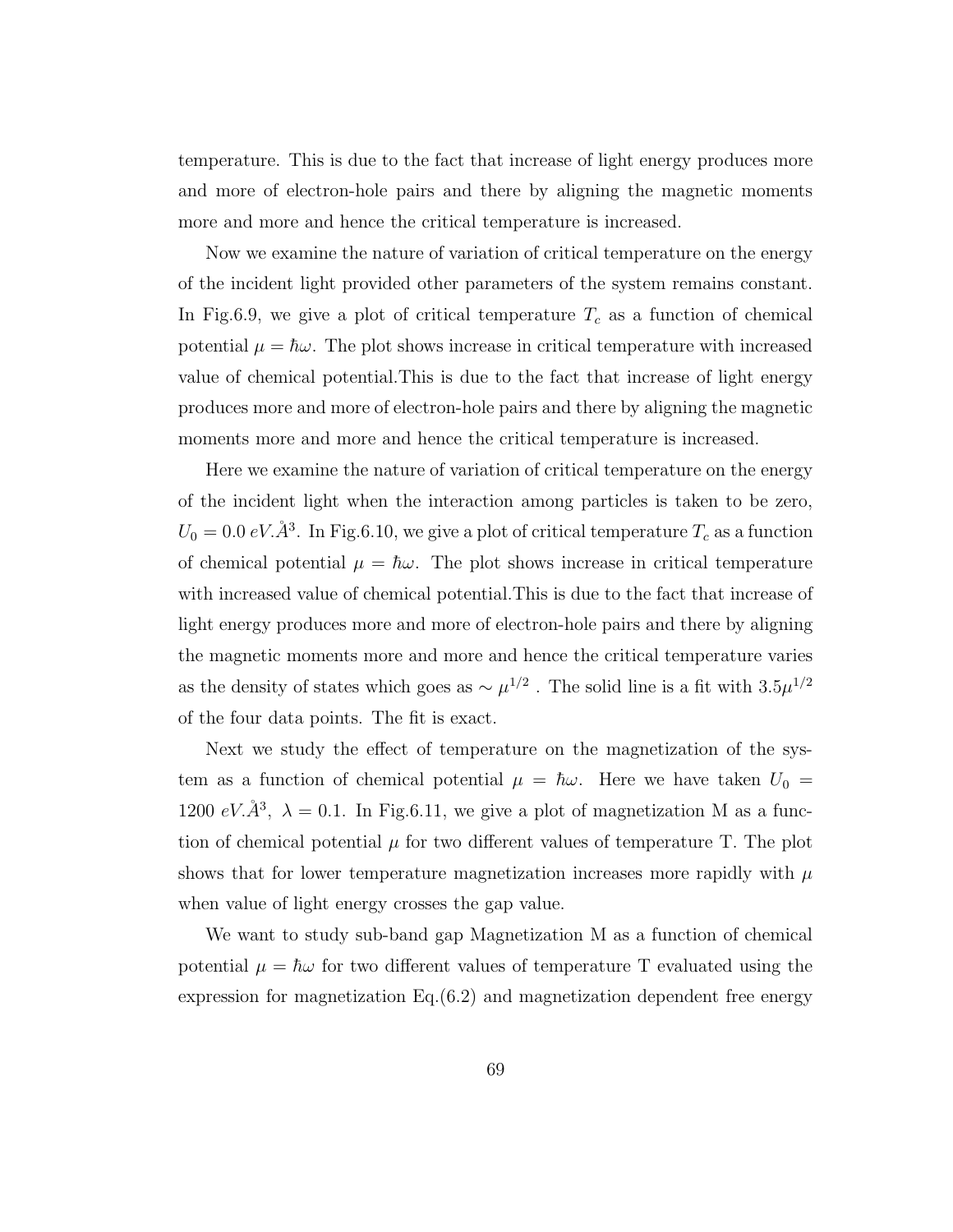Eqs.(4.56-62). The parameters are  $U_0 = 1200 \text{ eV} \cdot \AA^3$ ,  $\lambda = 0.1 \text{ eV}$  and broken line and solid line are for temperature 0.005K and 0.008K respectively. The Fig.6.12 shows that there is finite magnetization for photon energy bellow the band gap value. The band gap is at  $\mu = 0.0$  on the x-axis. This clearly indicates that even if energy of the light is below the band gap, there is small but finite magnetization. This is due to the virtual electron-hole pair excitation.

We study the effect of k-dependence of light coupling  $\rho_k$  on the critical temperature for two different light coupling strengths  $\lambda_0$  provided other parameters of the system remain unchanged. In Fig.6.13, we give a plot of magnetization  $M(T)$  as a function of temperature T for different values of light coupling  $\lambda$  as solved self consistently using Eq.(6.2). Here we have taken  $U_0 = 1200 \text{ eV} \cdot \AA^3$ and  $\rho_k = 1$  for the solid line and  $\rho_k = \frac{1}{(1 + \rho_k)^2}$  $\frac{1}{(1+(a_{ex}k)^2)^2}$  for the broken line. Other parameters are given in Eq.(6.3).The plot shows phase transition temperature is decreased with the k-dependent coupling.

We examine in Fig.6.14 occupation of pair-particles as a function of energy. The left lines are for up-electron and down-hole and right lines are for downelectron and up-hole pairs. Energy supplied to the system is 1.1 eV. One can see that the two theta functions are zero at  $E = 1.1 - J < M$  > and  $E =$  $1.1 + J < M$  > where  $J = 0.067$  and  $M = 5/2$ . As light coupling is included with  $\lambda = 0.1$  the functions deviate from theta functions. These are all calculated at zero temperature.

In Fig.6.15 we plot amplitude of occupation of pair-particles as a function of energy. The solid line is  $u$  for down-electron and up-hole pair and broken line is for amplitude v for the same pair. We find that  $u^2 + v^2 = 1$ , as it should be.

We want to study the dependence of critical temperature  $T_c$  on the net antiferromagnetic coupling strength  $J = J_e - J_h$  of particles to the magnetic moment. The parameters are  $U_0 = 1200 \ eV \AA^3$ ,  $\lambda = 0.1 eV$ . In Fig. 6.16, we give a plot of critical temperature  $T_c$  as a function of  $J^2 = (J_e - J_h)^2$ . We see a linear be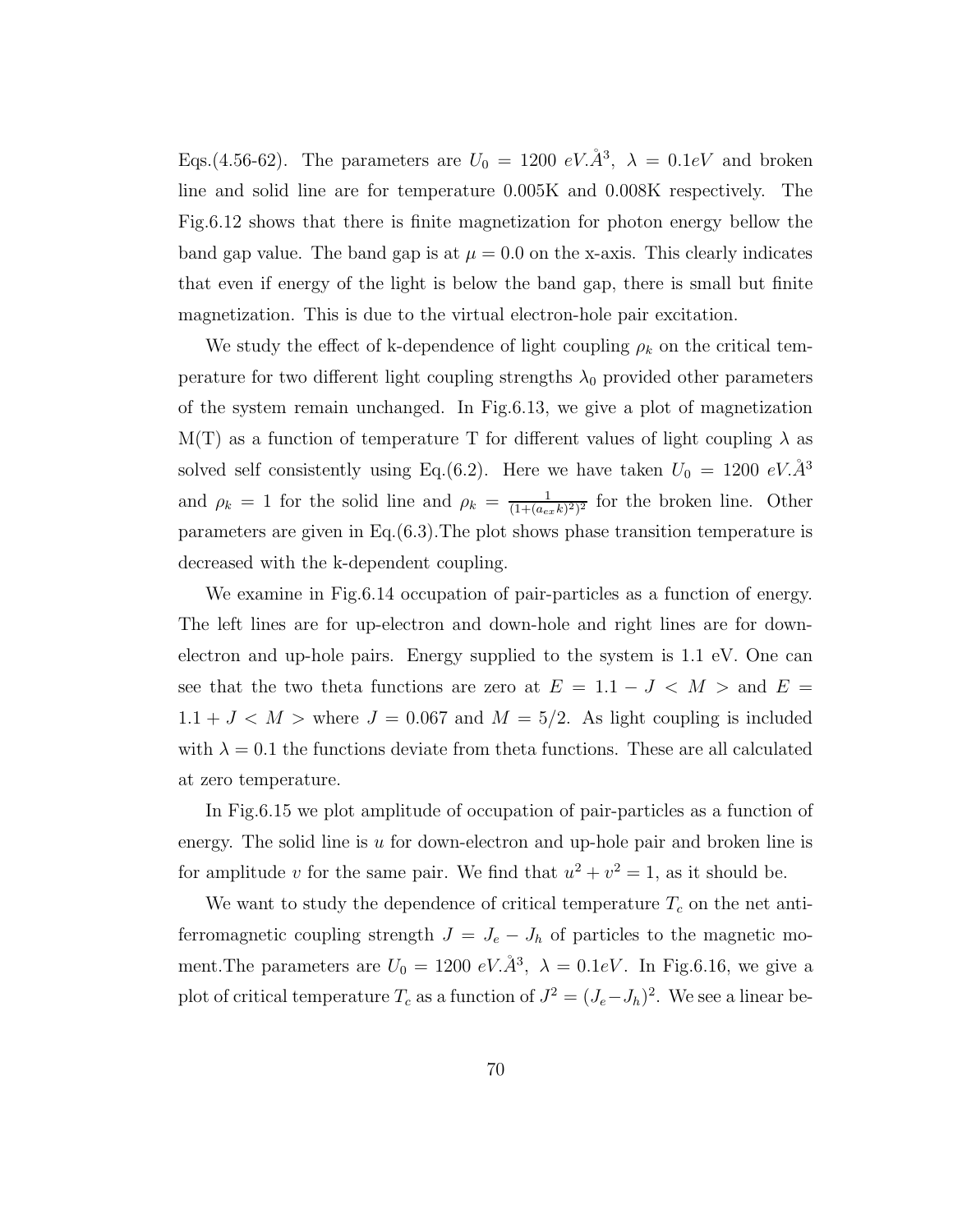havior. This is expected. Since the basic origin of exchange Hamiltonian goes as  $H = JS.s\delta(r)$ , so the effective exchange between magnetic moments is  $J_{eff} = J^2$ and according to Heisenberg model critical temperature  $T_c \sim J_{eff} \sim J^2$ . This linear behavior has been predicted by Piermarochhi et al [7] based on a diagrammatic calculation of a mechanism of coupling of spins localized in neighboring quantum dots by virtual excitation of delocalized exciton states in the host material by light field. This is termed as ORKKY interaction.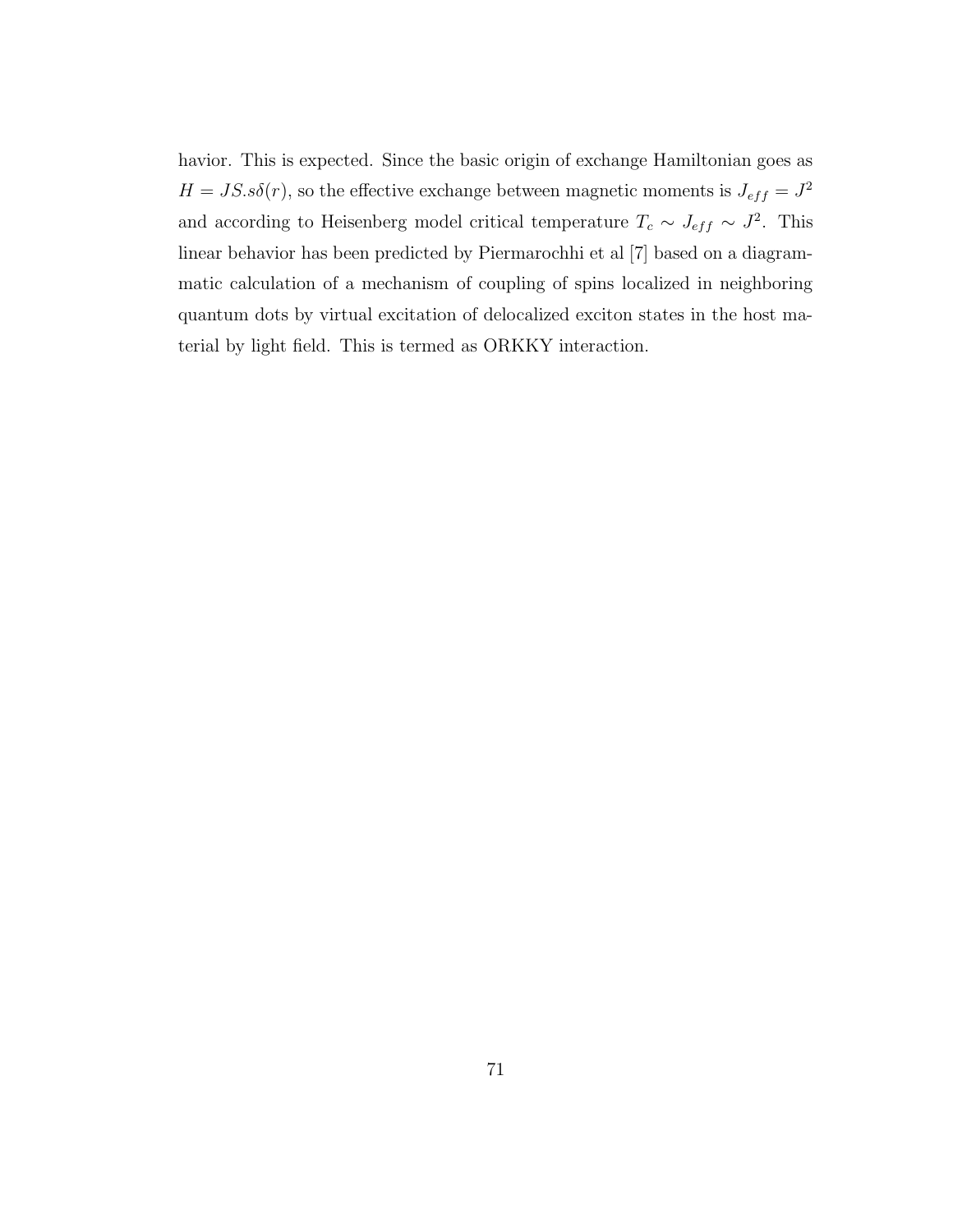

Figure 6.7: Magnetization and number of pairs of spin up electrons and spin down holes  $n<sub>†</sub>$  and spin down electrons and spin up holes  $n<sub>⊥</sub>$  as a function of temperature T evaluated using the expression for magnetization Eq.(6.2) and magnetization dependent free energy Eqs.(4.56-62). Here we have taken  $U_0 =$ 1200 eV. $A^3$ ,  $\mu' = 0.1eV$   $\lambda = 0.1$ . Other parameters are given in Eq.(6.3). In Fig.6.7, we give plot of variation magnetization with temperature in the upper panel and how at that temperatures the number of spin up electron and spin down hole pairs  $n_{\uparrow}$  and spin down electron and spin up hole pairs  $n_{\uparrow}$  vary in the lower panel. This clearly shows that below the critical temperature the number of spin up electron and down hole pairs  $n_{\uparrow}$  is different than the number of spin down electron and spin up holes  $n_{\perp}$ . This shows the onset of ferromagnetic phase.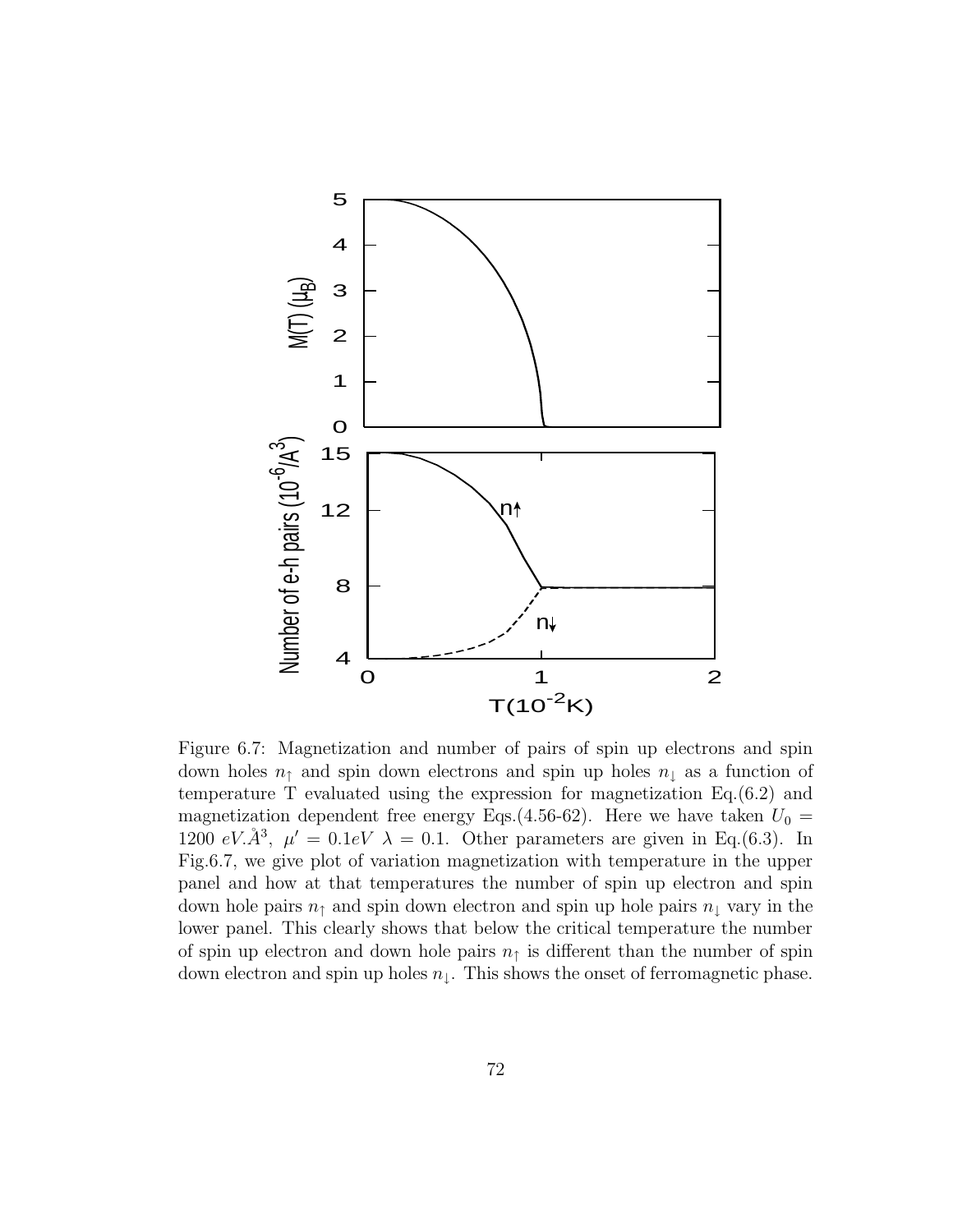

Figure 6.8: Magnetization  $M(T)$  as a function of temperature T for different values of  $\mu$  for a given value of light coupling  $\lambda$  evaluated using the expression for magnetization Eq.(6.2) and magnetization dependent free energy Eqs.(4.56-62). The parameters are  $U_0 = 1200 \text{ eV} \AA^3$ ,  $\lambda = 0.1$ . Other parameters are given in Eq.(6.3). The plot shows a phase transition from paramagnetic to ferromagnetic state as temperature is decreased. With increase in the value of the light energy  $\mu = \hbar \omega$ , there is an increase in the value of the critical temperature. This is due to the fact that increase value of light energy produces more and more of electron-hole pairs and there by aligning the magnetic moments more and more and hence the critical temperature is increased.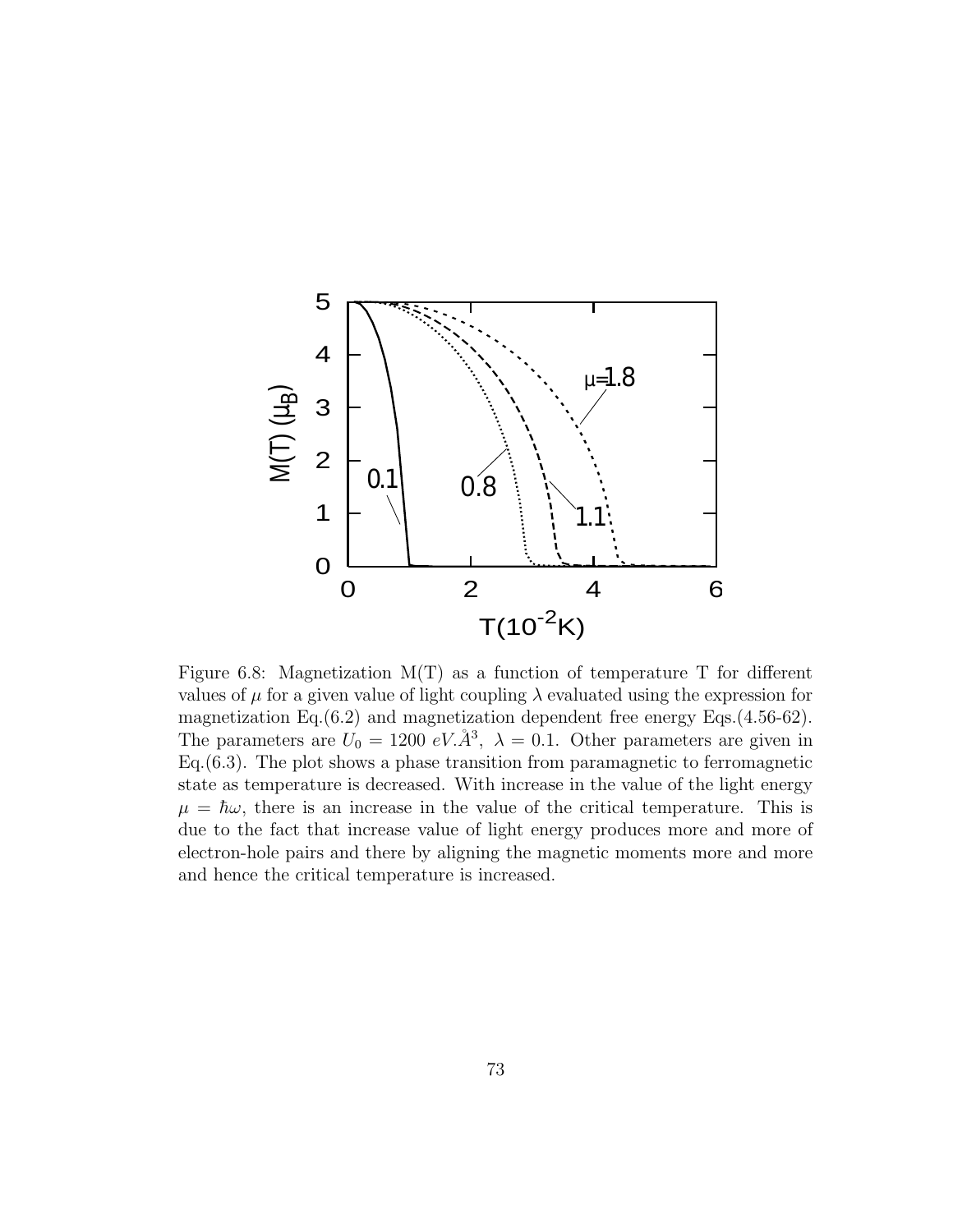

Figure 6.9: Critical temperature  $T_c$  as a function of chemical potential  $\mu = \hbar \omega$ . The parameters are  $U_0 = 1200 \text{ eV} \AA^3$ ,  $\lambda = 0.1$ . Other parameters are given in Eq.(6.3). The plot shows increase in critical temperature with increased value of chemical potential. This is due to the fact that increase in light energy produces more and more of electron-hole pairs and there by aligning the magnetic moments more and more and hence the critical temperature is increased.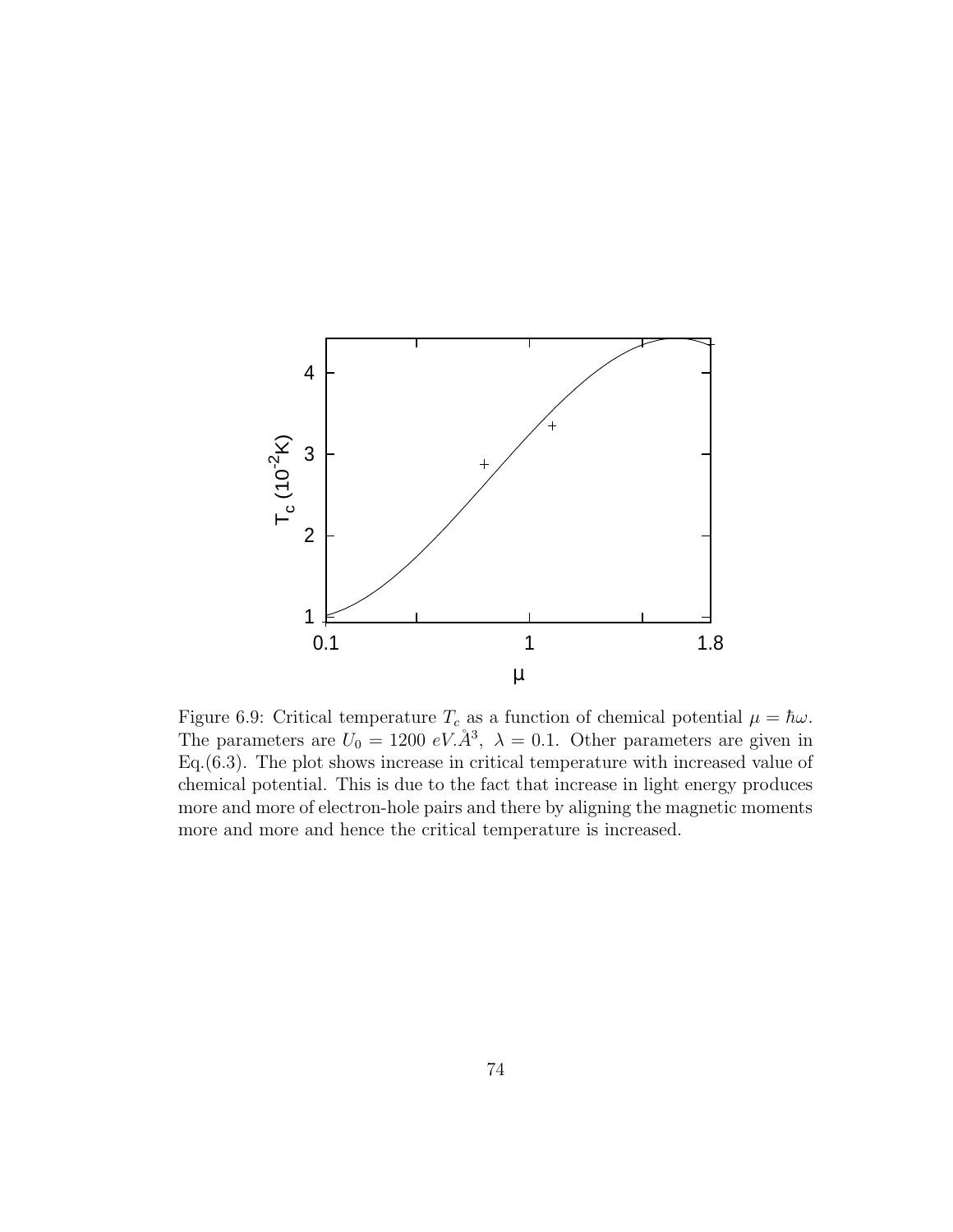

Figure 6.10: Critical temperature  $T_c$  as a function of chemical potential  $\mu = \hbar \omega$ . The parameters are  $U_0 = 0.0 \text{ eV} \cdot \AA^3$ ,  $\lambda = 0.1$ . Other parameters are given in Eq.(6.3). The plot shows increase in critical temperature with increased value of chemical potential. This is due to the fact that increase in light energy produces more and more of electron-hole pairs and there by aligning the magnetic moments more and more and hence the critical temperature varies as the density of states which goes as  $\sim \mu^{1/2}$ . The solid line is a fit with  $3.5\mu^{1/2}$  of the four data points. The fit is exact.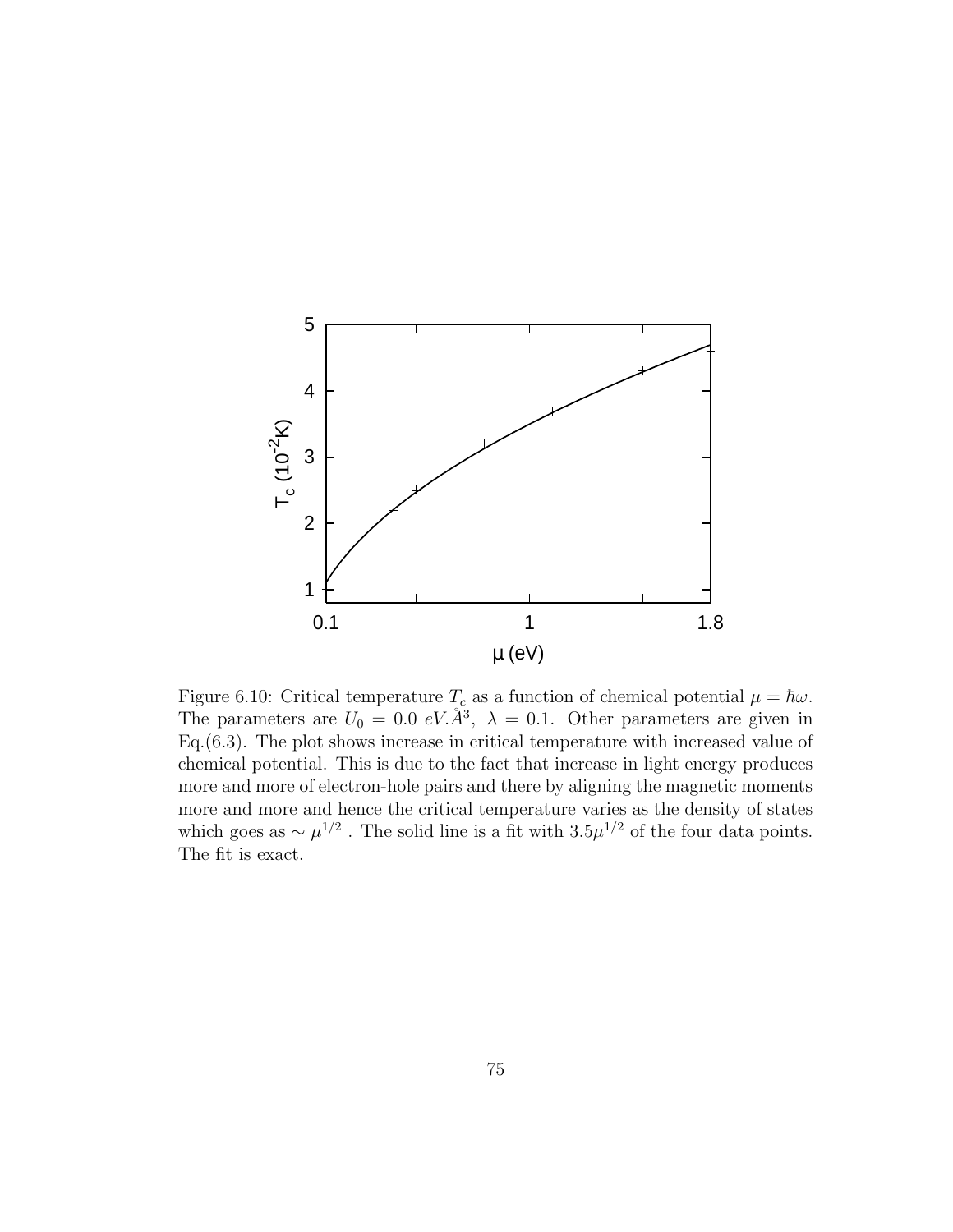

Figure 6.11: Magnetization M as a function of chemical potential  $\mu = \hbar \omega$  for two different values of temperature T evaluated using the expression for magnetization Eq.(6.2) and magnetization dependent free energy Eqs.(4.56-62). The parameters are  $U_0 = 1200 eV \hat{A}^3$ ,  $\lambda = 0.1$ . Other parameters are given in Eq.(6.3). The plot shows that for lower temperature magnetization increases more rapidly with  $\mu$  when value of light energy crosses the band-gap. The band gap is at zero of the x-axis.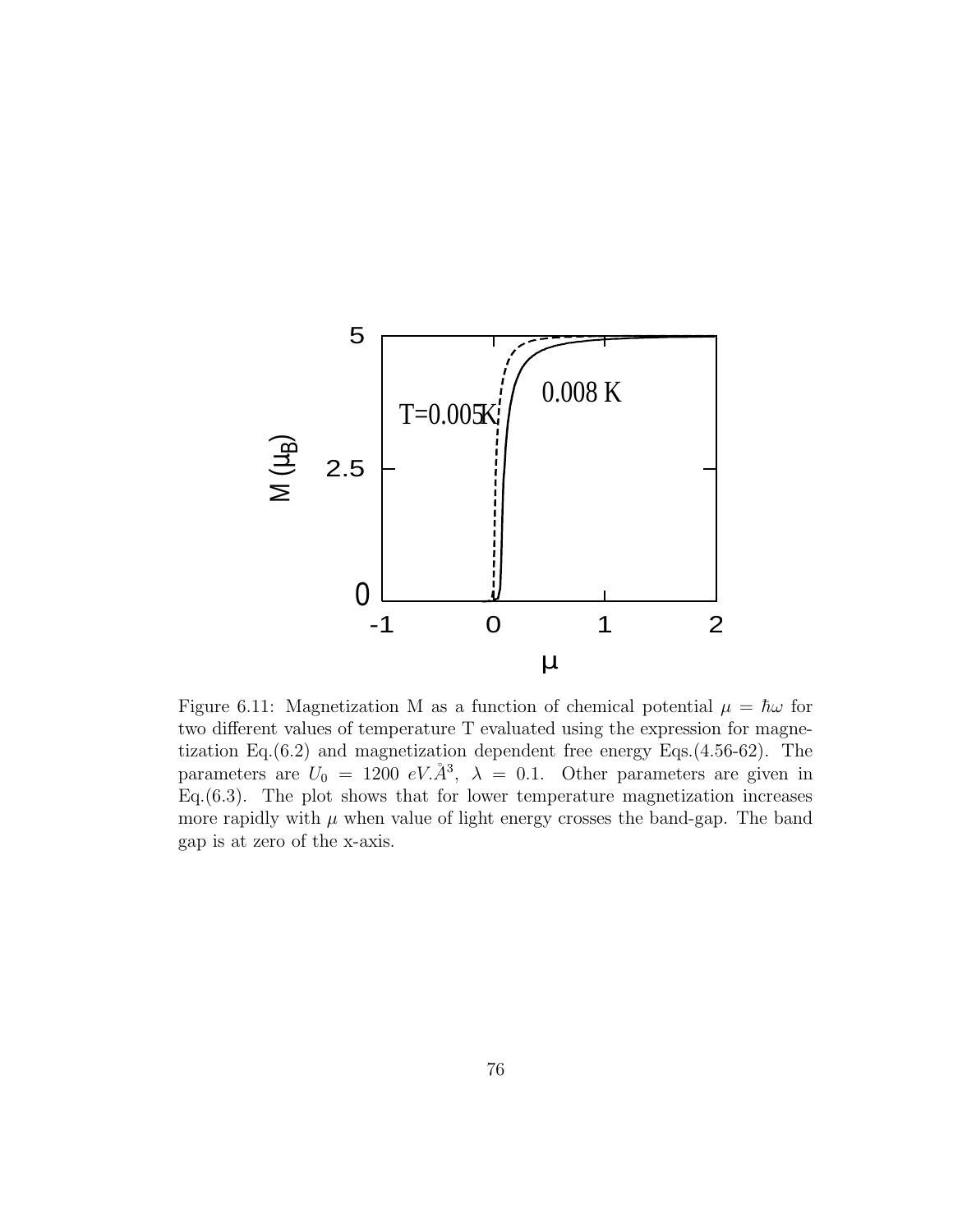

Figure 6.12: Sub-band gap Magnetization M as a function of chemical potential  $\mu = \hbar \omega$  for two different values of temperature T evaluated using the expression for magnetization Eq.(6.2) and magnetization dependent free energy Eqs.(4.56- 62). The parameters are  $U_0 = 1200 \text{ eV} \cdot \AA^3$ ,  $\lambda = 0.1$ . Other parameters are given in Eq.(6.3). Broken line and solid line are for temperature 0.005K and 0.008K respectively. The plot shows that there is finite magnetization for photon energy bellow the band gap value. The band gap is at  $\mu = 0.0$  on the x-axis. This clearly indicates that even if energy of the light is below the band gap, there is small but finite magnetization. This is due to the virtual electron-hole pair excitations.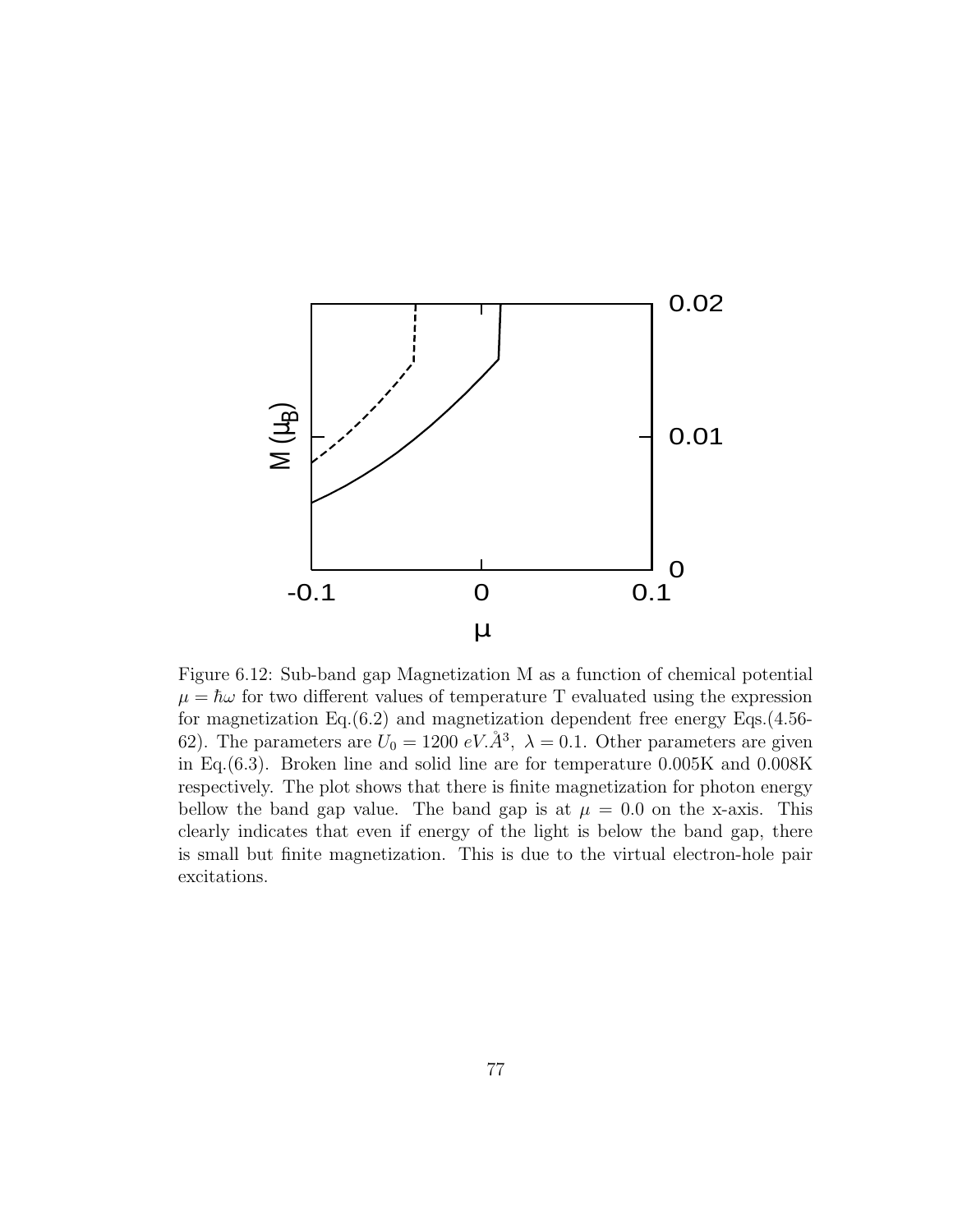

Figure 6.13: Magnetization  $M(T)$  as a function of temperature T for different values of light coupling  $\lambda$  as given by Eq.(6.2) and magnetization dependent free energy Eqs.(4.56-62). Here we have taken  $U_0 = 1200 \text{ eV} \cdot \AA^3$  and  $\rho_k = 1$  for the solid line and  $\rho_k = \frac{1}{(1 + (a_{\alpha_k}))}$  $\frac{1}{(1+(a_{ex}k)^2)^2}$  for the broken line. Other parameters are given in Eq.(6.3). The plot shows phase transition temperature is decreased with the k-dependent coupling.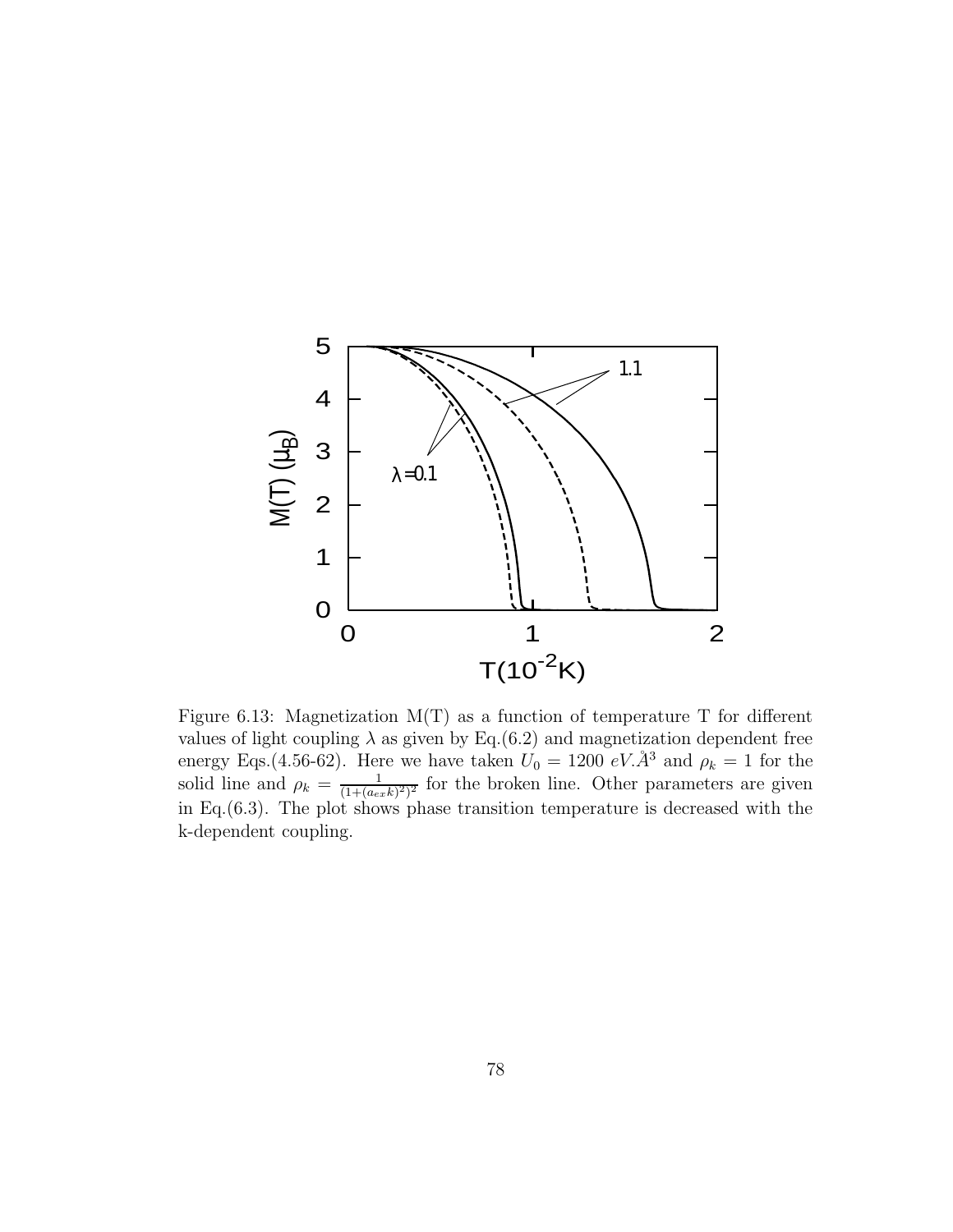

Figure 6.14: Occupation of pair-particles as a function of energy  $\xi^+$  or  $\xi^-$  using Eqs. $(4.56-62)$  and Eq. $(6.2)$ . The left lines are for up-electron and down-hole and right lines are for down-electron and up-hole pairs. Energy supplied to the system is 1.1 eV. Other parameters are given in Eq.(6.3). One can see that the two theta functions are zero at  $E = 1.1 - J < M >$  and  $E = 1.1 + J < M >$  where  $J = 0.067$  and  $M = 5/2$ . As light coupling is included with  $\lambda = 0.1$  the functions deviate from theta functions. These are all calculated at zero temperature.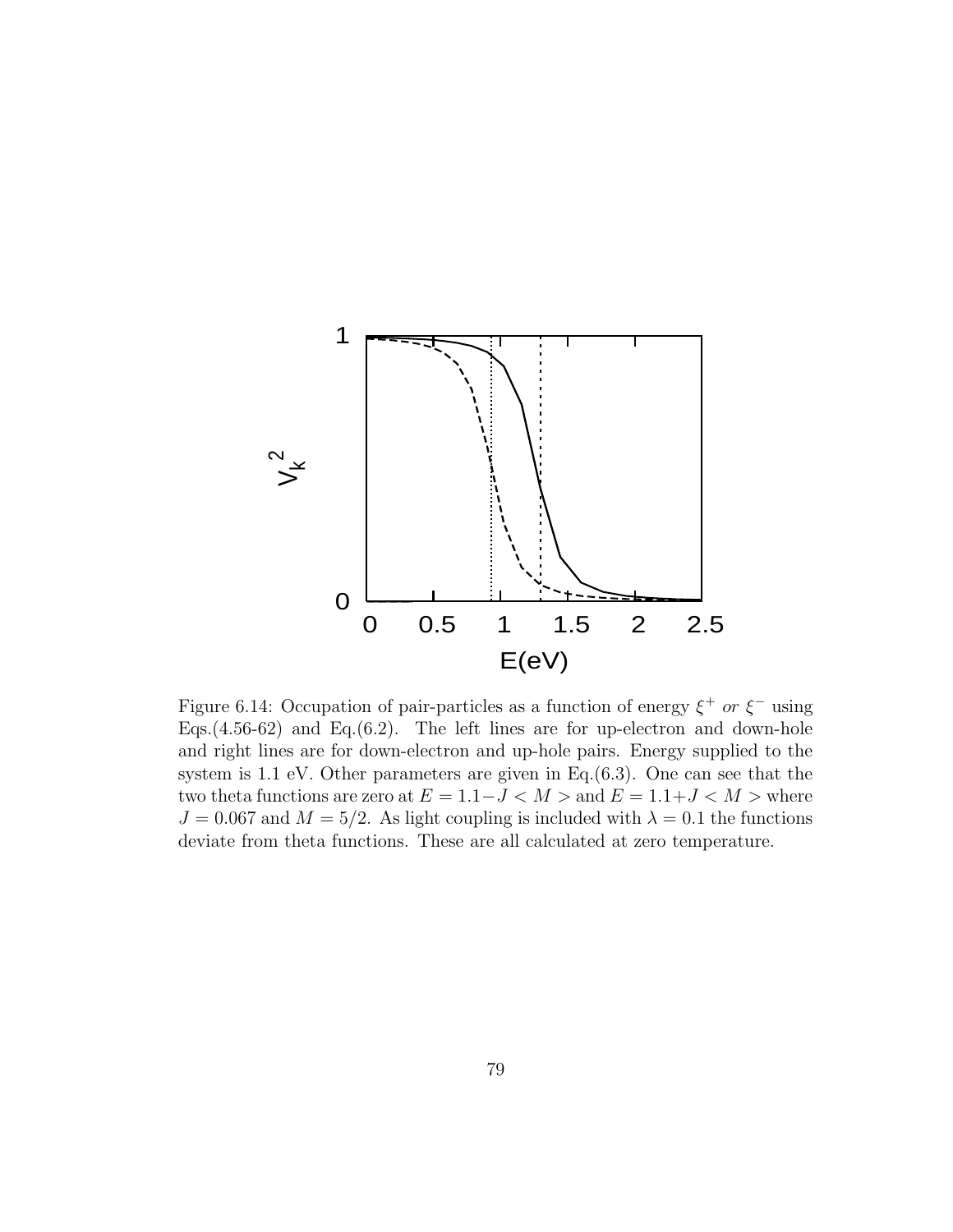

Figure 6.15: Amplitude of occupation of pair-particles as a function of energy using Eqs. $(4.56-62)$  and Eq. $(6.2)$ . Parameters are given in Eq. $(6.3)$ . The solid line is  $u$  for down-electron and up-hole pair and broken line is for amplitude  $v$ for the same pair.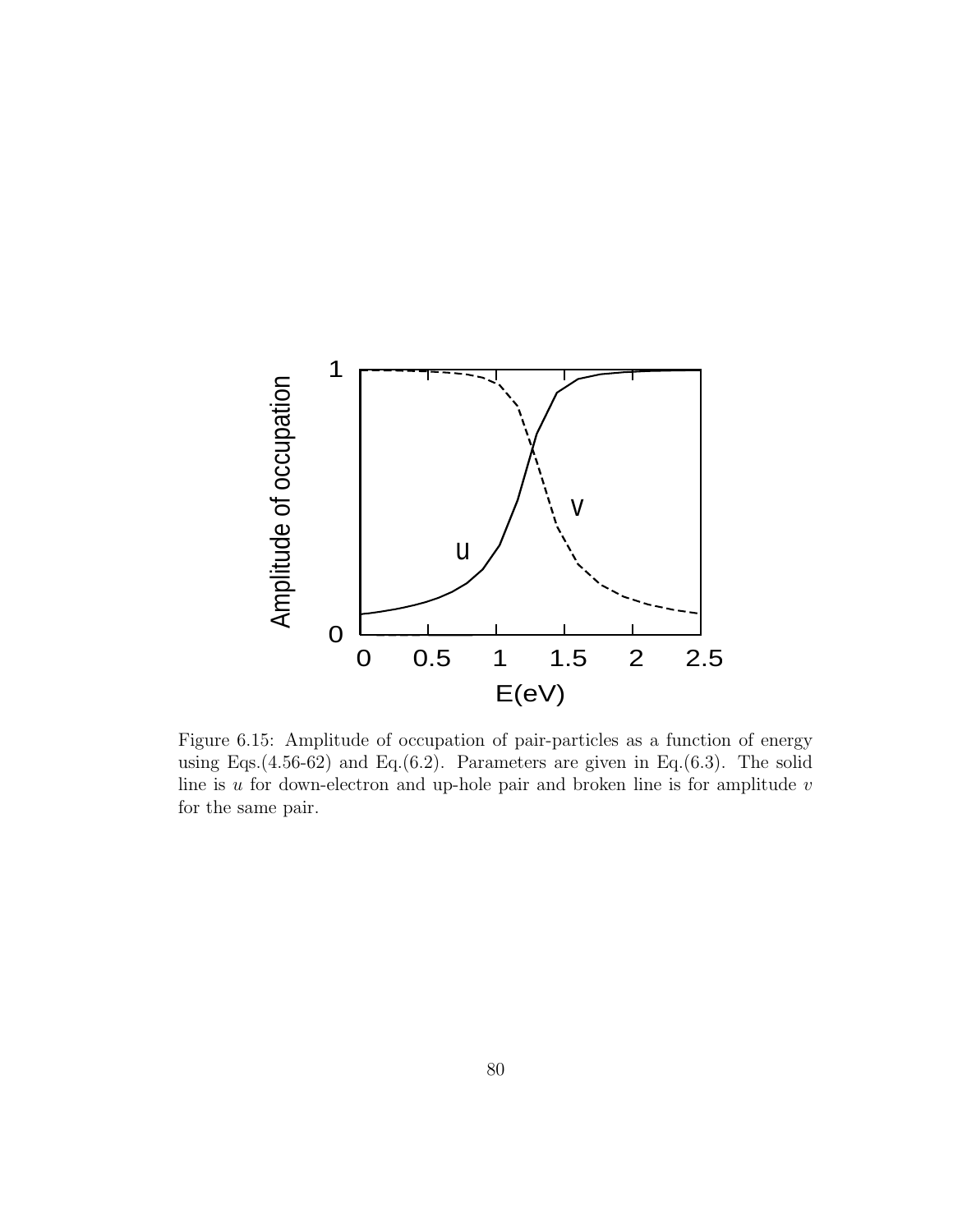

Figure 6.16: Critical temperature  $T_c$  as a function of  $J^2 = (J_e - J_h)^2$ . The parameters are  $U_0 = 1200 eV \hat{A}^3$ ,  $\lambda = 0.1$ . Other parameters are given in Eq.(6.3). We give a plot of critical temperature  $T_c$  using Eq.(6.2) and Eqs.(4.56-62) as a function of  $J^2 = (J_e - J_h)^2$ . We see a linear behavior. This is expected. Since the basic origin of exchange Hamiltonian goes as  $H = JS. s\delta(r)$ , so the effective exchange between magnetic moments is  $J_{eff} = J^2$  and according to Heisenberg model critical temperature  $T_c \sim J_{eff} \sim J^2$ .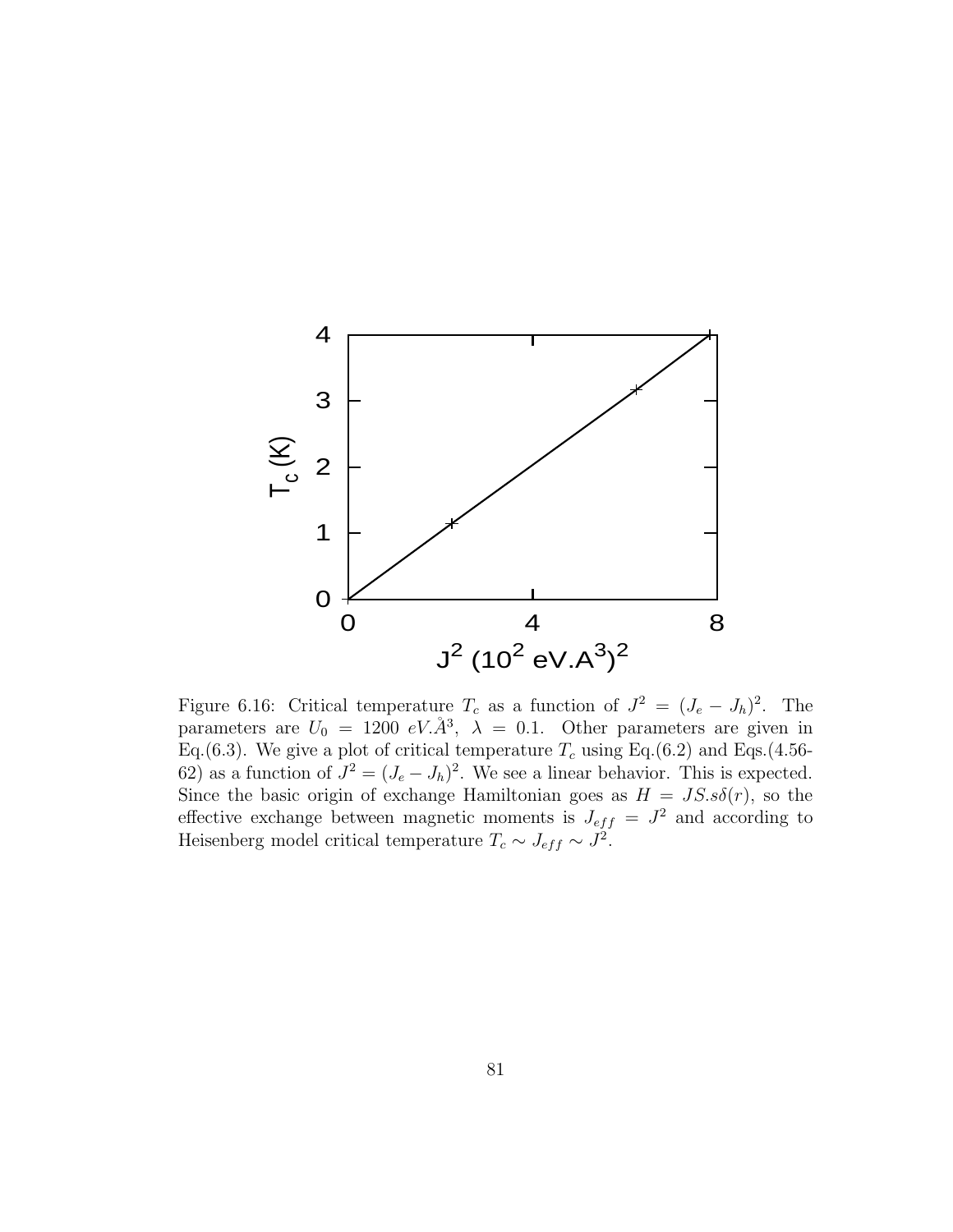### Bibliography

- [1] H. Bruss & K. Flensberg, Many-Body Quantum Theory in Condensed Matter Physics (Oxford, New York, 2004) p.67.
- [2] R. Kubo, Statistical Mechanics (North-Holland, Amsterdam, 1993), p.51.
- [3] G. Rickayzen,Green's Functions and Condensed Matter (Academic Press, New York, 1980) p.268.
- [4] J. Fernandez-Rossier, C. Piermarocchi, P. Chen, A. H. MacDonald and L. J. Sham, Phys. Rev. Lett. 93, 127201 (2004).
- [5] G. D. Mahan, Many-Particle Physics,(Kluwer Academic, 3rd Ed. New York,,2000) p.607.
- [6] P. Gosdzinsky and R. Tarrach, Am. J. Phys. 59, 70 (1991).
- [7] C. Peirmarocchi, P. Chen, L. J. Sham and D. G. Steel, Phys. Rev. Lett. 89, 167402-1 (2002).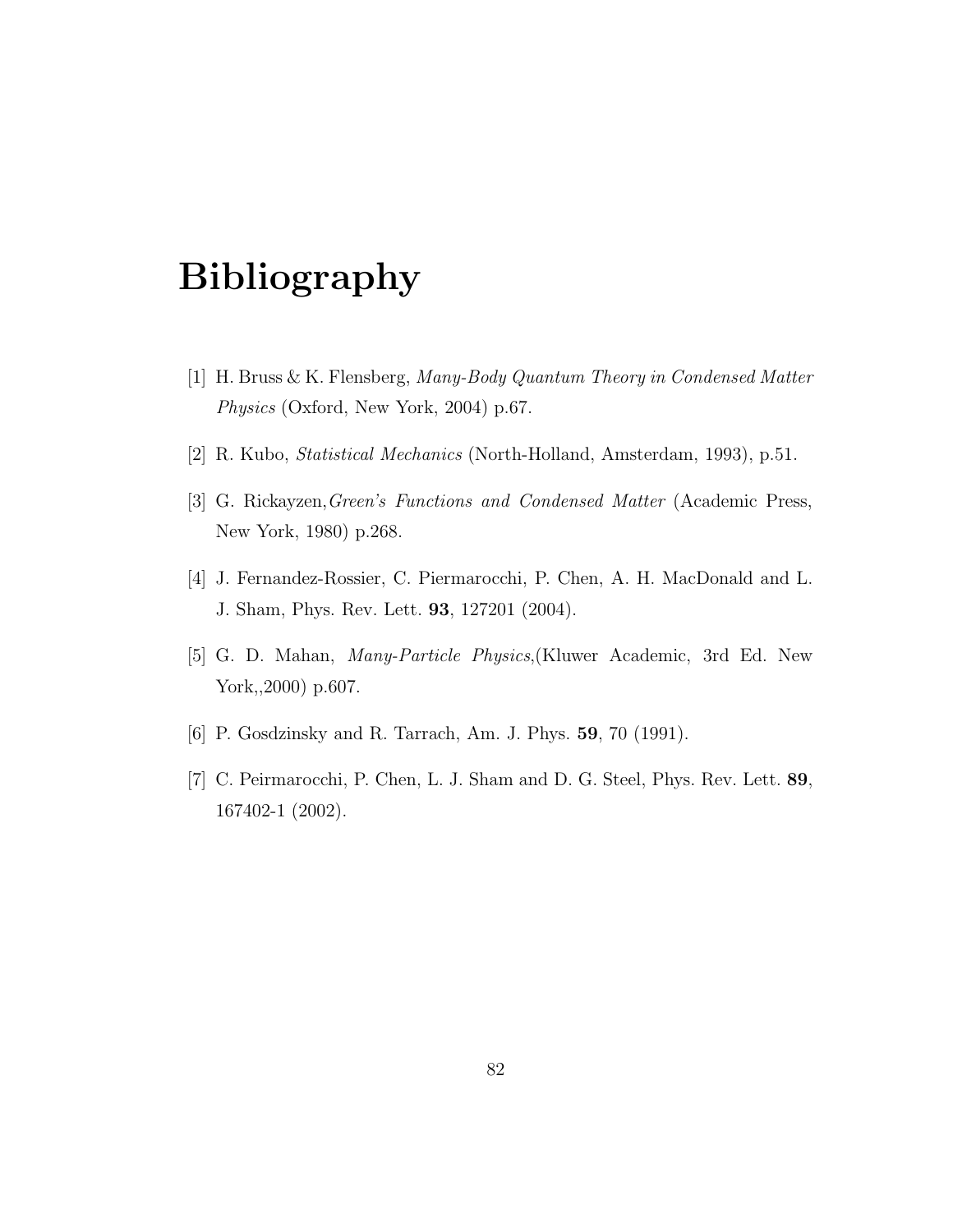# Chapter 7 Summary and Conclusions

We developed a model many-body theory for the para to ferro-magnetic transition in Dilute Magnetic Semiconductors when light signs on it. When light is incident on these systems, electron and holes are created across the band gap. These particles interact with the impurity magnetic moments and mediate ferro-magnetism when temperature is lowered. This is a situation similar to the famous Rabi problem of a two state system coupled to time-dependent oscillating electric field. Ours is a multi-state system with electrons and holes coupled to an oscillating electric field. This is a generalization of the Rabi problem which shows also a phase transition from para to ferromagnetic state.

We first studied some model one and two state systems including the Rabi problem. We showed by performing appropriate unitary transformations, it is possible to eliminate the time from the time-dependent Hamiltonian and get the eigen energies. Since our system of electron and holes in contact with the photon bath is in a steady state, we calculated the free energy of the system. We studied the problem of phase transition in two different ways , one by constructing Bogoliubov-Valatin quasi particles and the other by BCS wave function approach as in the low-temperature superconducting phenomenon.

Our time-independent Hamiltonian was transformed by the B-V transformations. We got the ground state energy and the excitations also. We then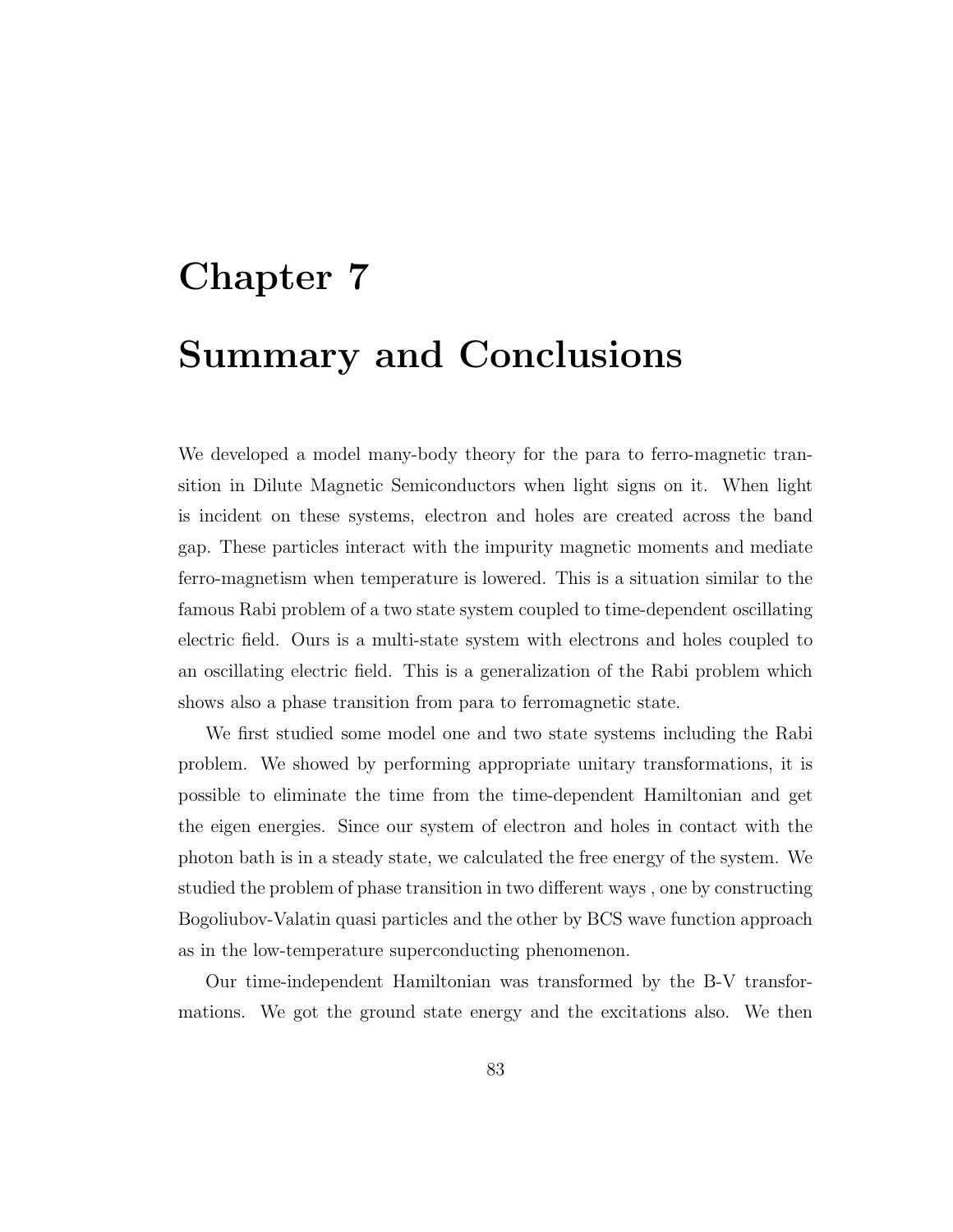constructed a BCS-type wave function and calculated the expectation value of the time-independent Hamiltonian. In this procedure we get the ground state energy of the system identical to the energy calculated in BV way without the excitations. This also establishes that BCS and BV approaches are equivalent mean-field methods.

We then use a mean-field way of calculating the partition function and hence the ensemble average of a magnetic moment which gives the magnetization of the system. The magnetization and thereby the critical temperature is dependent on the photon energy incident on the system. By increasing the light coupling  $\lambda$  to the particles the transition temperature increases. Also by increasing the frequency of the light, the transition temperature is increased. Since more and more of the electron and holes are created, these carriers mediate more with the magnetic moment and flip their moments into the ferro-magnetic state. It was also found that even when light energy is below the band-gap there is still magnetization and a ferro-magnetic state is still possible. The effect of Coulomb interaction was found to be not much. It was interesting to find a linear dependence of critical temperature  $T_c$  on the coupling  $J^2$ .

In our system prior to the signing of light there are no extra electrons or holes. It will be interesting to include extra particles into the system by modifying the Hamiltonian and BCS wave function.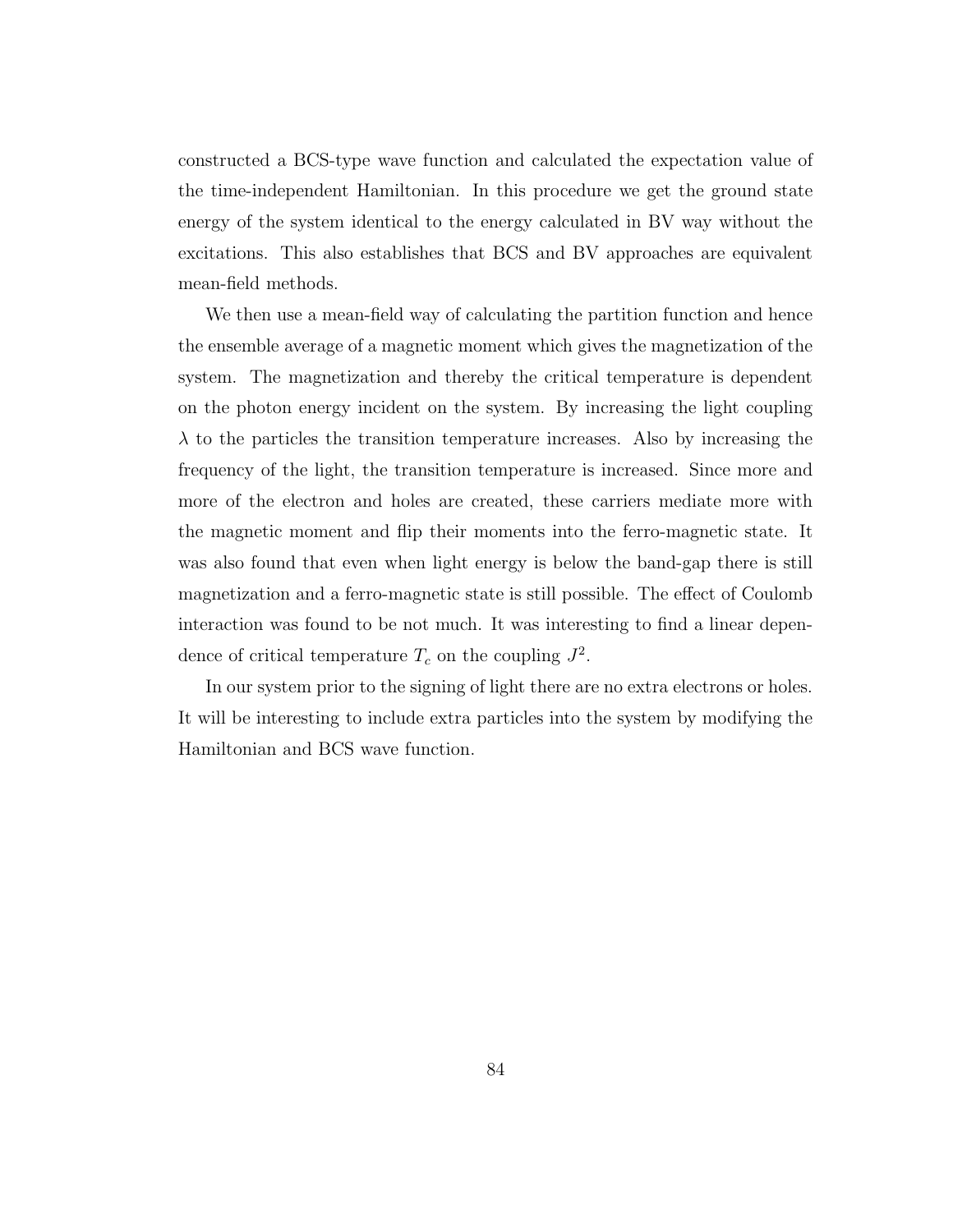## Appendix A

## Bogoliubov-Valatin transformation

In this appendix we perform the Bogoliubov-Valatin transformation on our timeindependent total Hamiltonian Eq.(3.119). The Hamiltonian is given as

$$
\tilde{H} = H_{kin} + H_c + \tilde{H}_L \tag{A.1}
$$

where

$$
H_{kin} = \sum_{\vec{k},\sigma} (\epsilon_{c\vec{k}\sigma} c^{\dagger}_{\vec{k}\sigma} c_{\vec{k}\sigma} + \epsilon_{v\vec{k}\sigma} d^{\dagger}_{\vec{k}\sigma} d_{\vec{k}\sigma})
$$
(A.2)

$$
H_c = H_{ee} + H_{hh} + H_{eh}
$$
  

$$
H_{ee} = \frac{1}{2} \sum_{\vec{k}, \vec{k}', \vec{q}, \sigma, \sigma'} V_{\vec{q}} c_{\vec{k} + \vec{q}\sigma}^{\dagger} c_{\vec{k}' - \vec{q}\sigma'}^{\dagger} c_{\vec{k}'\sigma'}^{\dagger} c_{\vec{k}\sigma} \tag{A.3}
$$

$$
H_{hh} = \frac{1}{2} \sum_{\vec{k}, \vec{k}', \vec{q}, \sigma, \sigma'} V_{\vec{q}} d_{\vec{k} + \vec{q}\sigma}^{\dagger} d_{\vec{k}' - \vec{q}\sigma'}^{\dagger} d_{\vec{k}'\sigma'} d_{\vec{k}\sigma} \tag{A.4}
$$

$$
H_{eh} = -\sum_{\vec{k}, \vec{k}', \vec{q}, \sigma, \sigma'} V_{\vec{q}} c^{\dagger}_{\vec{k} + \vec{q}\sigma} d^{\dagger}_{\vec{k}' - \vec{q}\sigma'} d_{\vec{k}'\sigma'} c_{\vec{k}\sigma}
$$
(A.5)

$$
\tilde{H}_L = \lambda \sum_{\vec{k}} \rho_k \left[ (c_{\vec{k}\uparrow}^\dagger d_{-\vec{k}\downarrow}^\dagger + c_{\vec{k}\downarrow}^\dagger d_{-\vec{k}\uparrow}^\dagger) + h.c. \right] \tag{A.6}
$$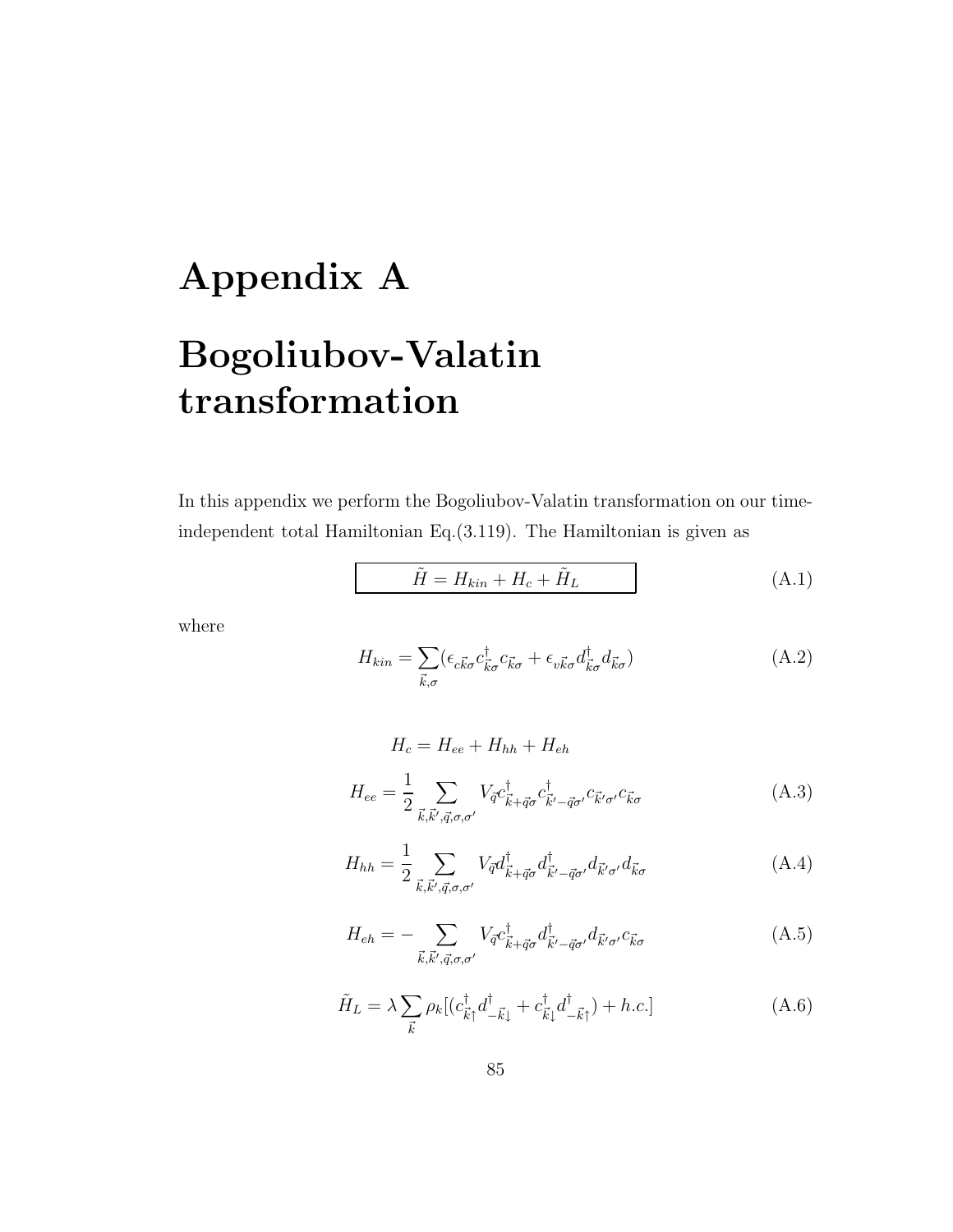$$
H_{ee} = \sum_{\vec{k}, \vec{k}', \vec{q}, \sigma, \sigma'} V_{\vec{q}} c_{\vec{k}+\vec{q}\sigma}^{\dagger} c_{\vec{k}'-\vec{q}\sigma'}^{\dagger} c_{\vec{k}'\sigma'} c_{\vec{k}\sigma} \n= \sum_{\vec{k}, \vec{k}', \vec{q}} V_{\vec{q}} (c_{\vec{k}+\vec{q}, \uparrow}^{\dagger} c_{\vec{k}'-\vec{q}\uparrow}^{\dagger} c_{\vec{k}'\uparrow} c_{\vec{k}\uparrow} \n+ \sum_{\vec{k}, \vec{k}', \vec{q}} V_{\vec{q}} (c_{\vec{k}+\vec{q}, \uparrow}^{\dagger} c_{\vec{k}'-\vec{q}\downarrow}^{\dagger} c_{\vec{k}'\downarrow} c_{\vec{k}\uparrow} \n+ \sum_{\vec{k}, \vec{k}', \vec{q}} V_{\vec{q}} (c_{\vec{k}+\vec{q}, \downarrow}^{\dagger} c_{\vec{k}'-\vec{q}\uparrow}^{\dagger} c_{\vec{k}'\uparrow} c_{\vec{k}\downarrow} \n+ \sum_{\vec{k}, \vec{k}', \vec{q}} V_{\vec{q}} (c_{\vec{k}+\vec{q}, \downarrow}^{\dagger} c_{\vec{k}'-\vec{q}\downarrow}^{\dagger} c_{\vec{k}'\downarrow} c_{\vec{k}\downarrow})
$$
\n(A.7)

We have

$$
c_{k+q,\uparrow} = u_{k+q} \alpha_{k+q} - v_{k+q} \delta_{-k-q}^{\dagger}
$$
\n(A.8)

$$
c_{k+q,\uparrow}^{\dagger} = u_{k+q} \alpha_{k+q}^{\dagger} - v_{k+q} \delta_{-k-q}
$$
\n(A.9)

$$
c_{k'-q,\uparrow}^{\dagger} = u_{k'-q} \alpha_{k'-q}^{\dagger} - v_{k'-q} \delta_{-k'+q} \tag{A.10}
$$

$$
c_{k',\uparrow} = u_{k'} \alpha_{k'} - v_{k'} \delta_{-k'}^{\dagger} \tag{A.11}
$$

$$
c_{k,\uparrow} = u_k \alpha_k - v_k \delta_{-k}^{\dagger} \tag{A.12}
$$

After substituting the above creation and annhilation operators, the  $1^{st}$  term of  $\mathcal{H}_{ee}$  is given as

$$
1^{st} = \sum_{kk'q} V_q (u_{k+q} \alpha_{k+q}^\dagger - v_{k+q} \delta_{-k-q})
$$
  
 
$$
\times (u_{k'-q} \alpha_{k'-q}^\dagger - v_{k'-q} \delta_{-k'+q})
$$
  
 
$$
\times (u_{k'} \alpha_{k'} - v_{k'} \delta_{-k'}^\dagger)
$$
  
 
$$
\times (u_k \alpha_k - v_k \delta_{-k}^\dagger)
$$
 (A.13)

$$
= \sum_{kk'q} V_q(u_{k+q}u_{k'-q}\alpha^{\dagger}_{k+q}\alpha^{\dagger}_{k'-q} + v_{k+q}v_{k'-q}\delta_{-k-q}\delta_{-k'+q}
$$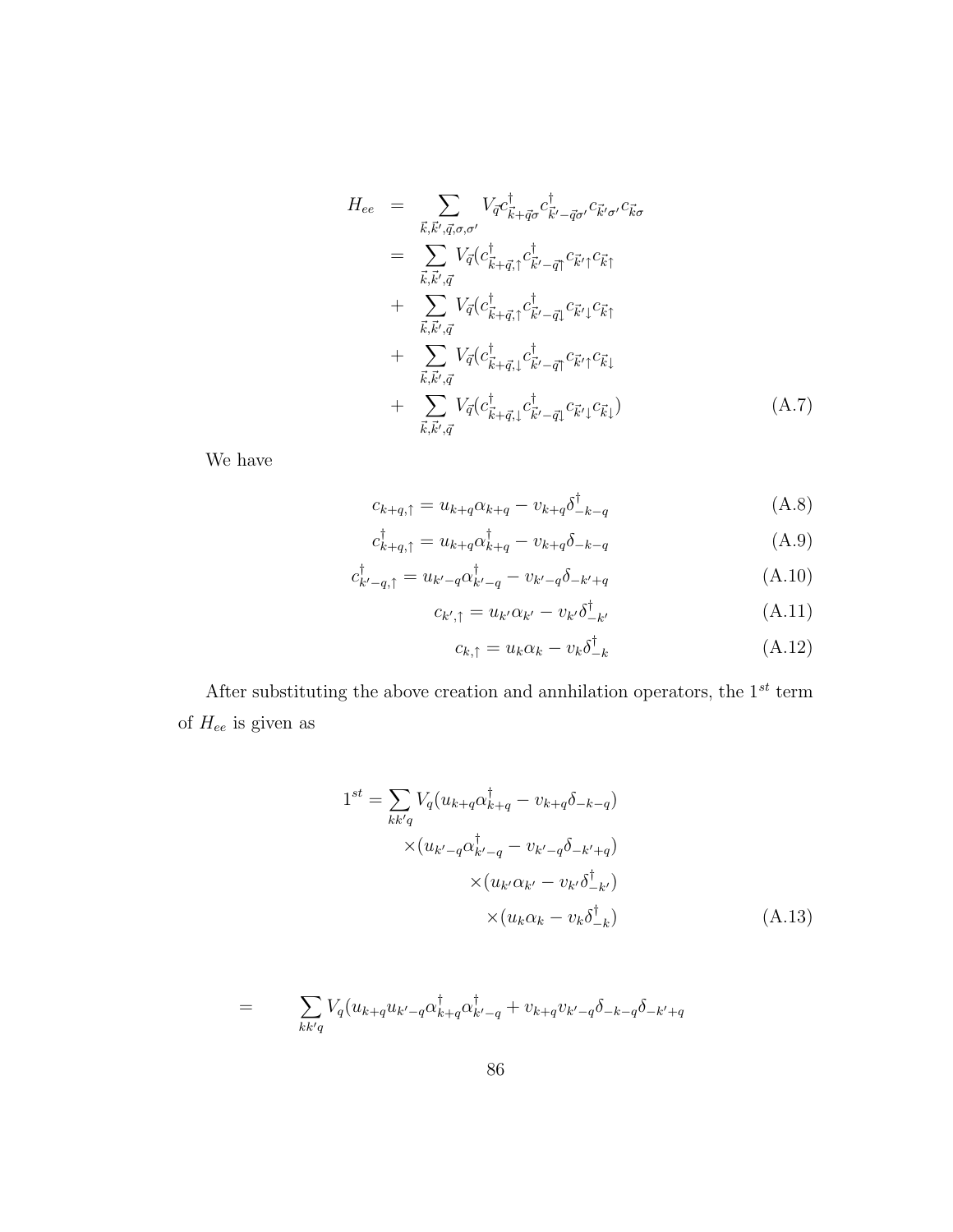$$
- u_{k'-q}v_{k+q}\delta_{-k-q}\alpha^{\dagger}_{k'-q} - u_{k+q}v_{k'-q}\alpha^{\dagger}_{k+q}\delta_{-k'+q})
$$
  
 
$$
\times (u_{k'}u_k\alpha_{k'}\alpha_k + v_{k'}v_k\delta^{\dagger}_{-k'}\delta^{\dagger}_{-k} - u_{k'}v_k\alpha_{k'}\delta^{\dagger}_{-k} - v_{k'}u_k\delta^{\dagger}_{-k'}\alpha_k) (A.14)
$$

$$
= \sum_{kk'q} V_q\{[u_{k+q}u_{k'-q}u_{k'}u_{k}\alpha^{\dagger}_{k+q}\alpha^{\dagger}_{k'-q}\alpha_{k'}\alpha_{k} 1 + u_{k+q}u_{k'-q}v_{k'}v_{k}\alpha^{\dagger}_{k+q}\alpha^{\dagger}_{k'-q}\alpha^{\dagger}_{k'}\alpha^{\dagger}_{k'-q}\alpha^{\dagger}_{k'}\alpha^{\dagger}_{k} 2 - u_{k+q}u_{k'-q}u_{k'}v_{k}\alpha^{\dagger}_{k+q}\alpha^{\dagger}_{k'-q}\alpha_{k'}\delta^{\dagger}_{-k} 3 - u_{k+q}u_{k'-q}v_{k'}u_{k}\alpha^{\dagger}_{k+q}\alpha^{\dagger}_{k'-q}\delta^{\dagger}_{-k'}\alpha_{k} 1 4 + [v_{k+q}v_{k'-q}u_{k'}u_{k}\delta_{-k-q}\delta_{-k'+q}\alpha^{\dagger}_{k'}\alpha_{k} 5 + v_{k+q}v_{k'-q}u_{k'}v_{k}\delta_{-k-q}\delta_{-k'+q}\delta^{\dagger}_{-k'}\delta^{\dagger}_{-k} 6 - v_{k+q}v_{k'-q}v_{k'}v_{k}\delta_{-k-q}\delta_{-k'+q}\alpha^{\dagger}_{k'}\delta^{\dagger}_{-k} 7 - v_{k+q}v_{k'-q}u_{k'}v_{k}\delta_{-k-q}\delta_{-k'+q}\alpha^{\dagger}_{k'}\alpha_{k} 8 + [-u_{k'-q}v_{k+q}u_{k'}u_{k}\delta_{-k-q}\delta^{\dagger}_{k'-q}\alpha^{\dagger}_{k'}\alpha_{k} 9 - u_{k'-q}v_{k+q}u_{k'}u_{k}\delta_{-k-q}\alpha^{\dagger}_{k'-q}\alpha^{\dagger}_{k'}\alpha_{k} 9 - u_{k'-q}v_{k+q}v_{k'}v_{k}\delta_{-k-q}\alpha^{\dagger}_{k'-q}\delta^{\dagger}_{-k'}\alpha_{k} 11 + u_{k'-q}v_{k+q}u_{k'}v_{k}\delta_{-k-q}\alpha^{\dagger}_{k'-q}\alpha^{\dagger}_{k'}\alpha_{k} 1 1 + u_{k'-q}v_{k+q}v_{k'}u_{k}\delta_{-k-q}\alpha^{\dagger}_{k'-q}\alpha^{\dagger}_{k'}\alpha_{k} 1 1 <
$$

It can be easily seen that terms 7=8, 10=14,11=16,12=15. These terms along with term 6 are non zero. Other terms trivially give zero contribution. So

$$
1^{st} = 2 \sum_{kk'q} V_q \{ u_{k'-q} v_{k+q} u_{k'} v_k \delta_{-k-q} \alpha_{k'-q}^{\dagger} \alpha_{k'} \delta_{-k}^{\dagger} \quad 11 = 16
$$
  
+  $u_{k'-q} v_{k+q} v_{k'} u_k \delta_{-k-q} \alpha_{k'-q}^{\dagger} \delta_{-k'}^{\dagger} \alpha_k \quad 12 = 15$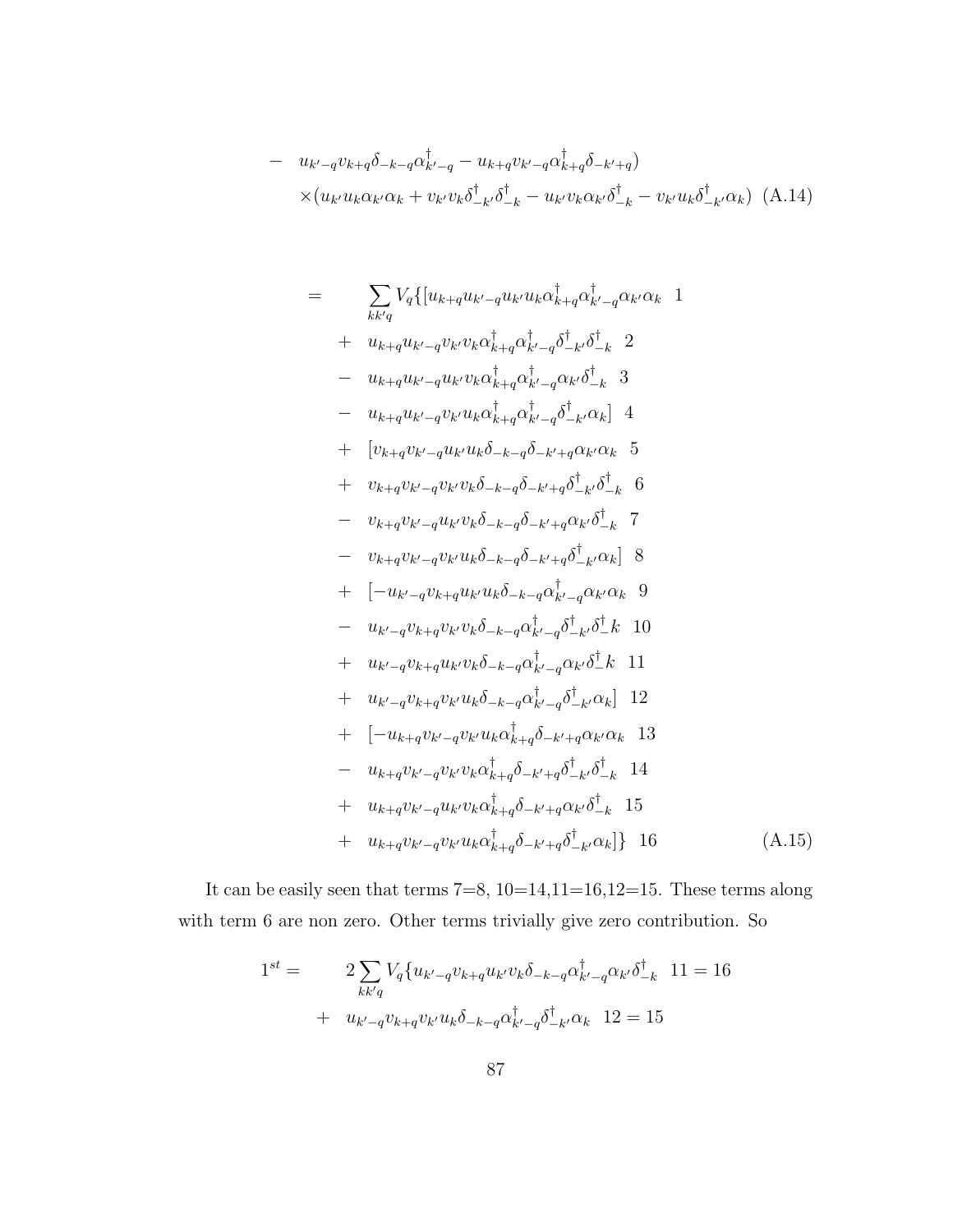$$
- u_{k'-q}v_{k+q}v_{k'}v_{k}\delta_{-k-q}\alpha_{k'-q}^{\dagger}\delta_{-k'}^{\dagger}\delta_{-k}^{\dagger} \quad 10 = 14
$$
  
\n
$$
- v_{k+q}v_{k'-q}v_{k'}u_{k}\delta_{-k-q}\delta_{-k'+q}\delta_{-k'}^{\dagger}\alpha_{k} \quad 7 = 8
$$
  
\n
$$
+ \frac{1}{2}v_{k+q}v_{k'-q}v_{k'}v_{k}\delta_{-k-q}\delta_{-k'+q}\delta_{-k'}^{\dagger}\delta_{-k}^{\dagger} \quad 6
$$
  
\n
$$
= 2 \sum_{kk'q} V_{q}\{u_{k'-q}u_{k'}v_{k+q}v_{k}\delta_{-k-q}\delta_{-k}^{\dagger}\alpha_{k'-q}^{\dagger}\alpha_{k'}\alpha_{k'-q}\alpha_{k'}\}
$$
  
\n
$$
- u_{k'-q}u_{k}v_{k+q}v_{k'}\delta_{-k-q}\delta_{-k'}^{\dagger}\alpha_{k'-q}^{\dagger}\alpha_{k}
$$
  
\n
$$
- v_{k+q}v_{k'-q}v_{k'}u_{k}\delta_{-k-q}\alpha_{k'+q}^{\dagger}\delta_{-k'}^{\dagger}\alpha_{k}
$$
  
\n
$$
+ \frac{1}{2}v_{k+q}v_{k'-q}v_{k'}v_{k}\delta_{-k-q}\delta_{-k'+q}\delta_{-k'}^{\dagger}\delta_{-k'}^{\dagger}\delta_{-k}^{\dagger} \quad (A.16)
$$

$$
= 2 \sum_{kk'q} V_q \{ u_{k'-q} u_{k'} v_{k+q} v_k (\delta_{k,k+q} - \delta_{-k}^{\dagger} \delta_{-k-q}) \alpha_{k'-q}^{\dagger} \alpha_{k'} - u_{k'-q} u_k v_{k+q} v_{k'} (\delta_{k',k+q} - \delta_{-k'}^{\dagger} \delta_{-k-q}) \alpha_{k'-q}^{\dagger} \alpha_k + u_{k'-q} v_{k+q} v_{k'} v_k \alpha_{k'-q}^{\dagger} (\delta_{-k-q,-k'} - \delta_{-k'}^{\dagger} \delta_{-k-q}) \delta_{-k}^{\dagger} - v_{k+q} v_{k'-q} v_{k'} u_k \delta_{-k-q} (\delta_{k',k'-q} - \delta_{-k'}^{\dagger} \delta_{-k'+q}) \alpha_k + \frac{1}{2} v_{k+q} v_{k'-q} v_{k'} v_k \delta_{-k-q} (\delta_{-k'+q,-k'-k'} - \delta_{-k'}^{\dagger} \delta_{-k'+q}) \delta_{-k}^{\dagger} \}
$$
(A.17)

First we simplify the first two terms. Then we simplify other three terms individually and then add them together. Then

$$
1^{st} = 2(\sum_{kk'q} V_q \{u_{k'-q}u_{k'}v_{k+q}v_k\alpha_{k'-q}^{\dagger}\alpha_{k'}\delta_{k,k+q}\n- u_{k'-q}u_{k}v_{k+q}v_{k'}\alpha_{k'-q}^{\dagger}\alpha_{k}\delta_{k',k+q}\n+ \sum_{kk'q} V_q \{-u_{k'-q}u_{k'}v_{k+q}v_k\delta^{\dagger}_{-k}\delta_{-k-q}\alpha^{\dagger}_{k'-q}\alpha_{k'}\n+ u_{k'-q}u_{k}v_{k+q}v_{k'}\delta^{\dagger}_{-k'}\delta_{-k-q}\alpha^{\dagger}_{k'-q}\alpha_{k}\n+ Term3 + Term4 + \frac{1}{2}Term5\})\n= 2\sum_{kk'} \{V_0u_{k'}^2v_{k}^2\alpha^{\dagger}_{k'}\alpha_{k'}
$$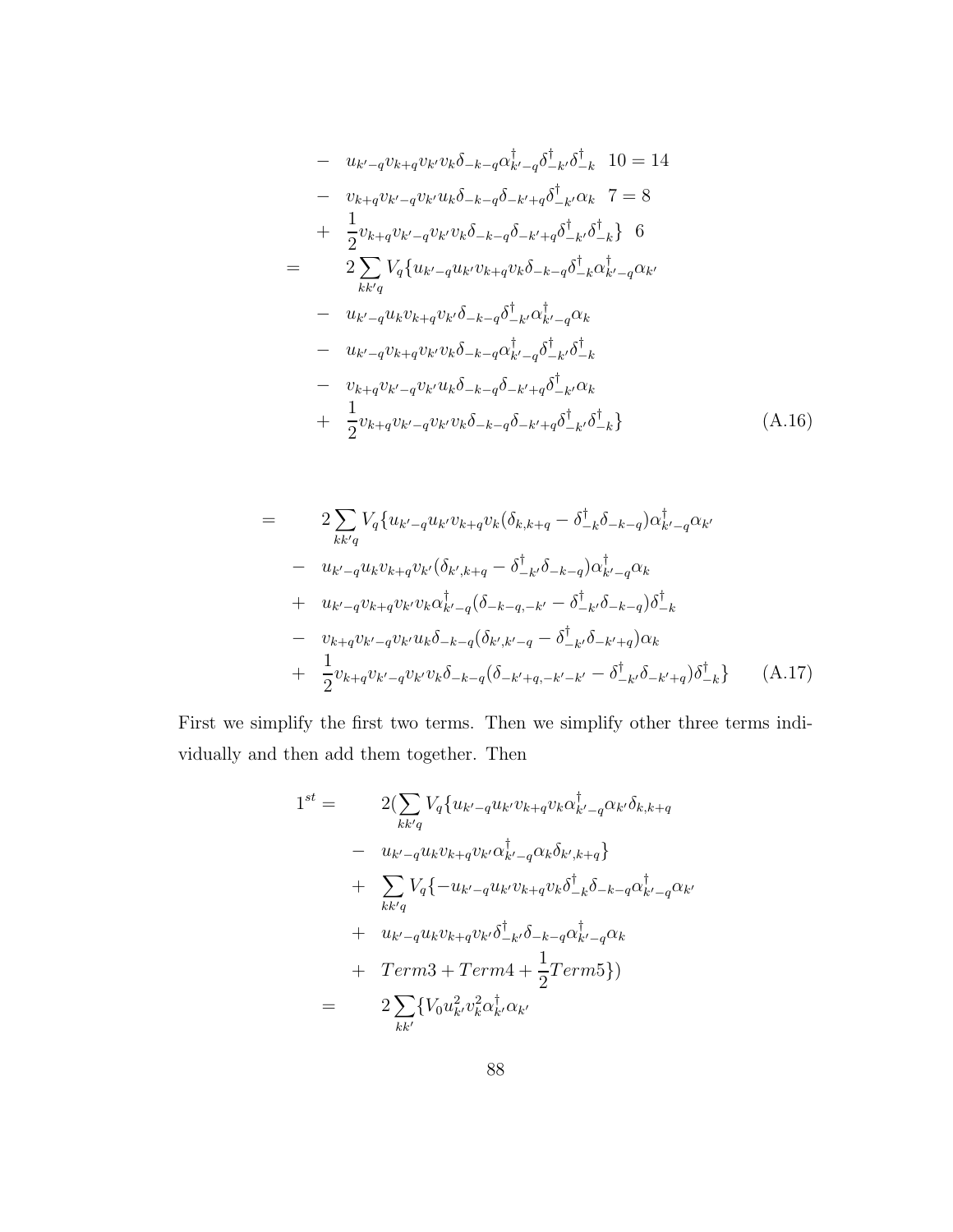- 
$$
V_{k'-k}u_k^2v_{k'}^2\alpha_k^{\dagger}\alpha_k
$$
  
\n+  $Term3 + Term4 + \frac{1}{2}Term5$ }  
\n=  $2\sum_{kk'}\{V_0u_k^2v_{k'}^2\alpha_k^{\dagger}\alpha_k$   
\n-  $V_{k'-k}u_k^2v_{k'}^2\alpha_k^{\dagger}\alpha_k$   
\n+  $Term3 + Term4 + \frac{1}{2}Term5$ }  
\n=  $2(\sum_{kk'}(V_0 - V_{k'-k})\alpha_k^{\dagger}\alpha_ku_k^2v_{k'}^2$   
\n+  $Term3 + Term4 + \frac{1}{2}Term5)$  (A.18)

$$
Term3 = 2 \sum_{kk'q} V_{q} u_{k'-q} v_{k+q} v_{k'} v_{k} \alpha_{k'-q}^{\dagger} (\delta_{-k-q,-k'} - \delta_{-k'}^{\dagger} \delta_{-k-q}) \delta_{-k}^{\dagger}
$$
  
\n
$$
= 2 \sum_{kk'q} V_{q} \{ u_{k} v_{k'} v_{k'} v_{k} \alpha_{k}^{\dagger} \delta_{-k}^{\dagger}
$$
  
\n
$$
+ u_{k'-q} v_{k+q} v_{k'} v_{k} \alpha_{k'-q}^{\dagger} \delta_{-k'}^{\dagger} (\delta_{-k-q,-k} - \delta_{-k}^{\dagger} \delta_{-k-q}) \}
$$
  
\n
$$
= 2 \{ \sum_{kk'q} V_{q} v_{k'}^{2} u_{k} v_{k} \alpha_{k}^{\dagger} \delta_{-k}^{\dagger} + \sum_{kk'} V_{0} u_{k'} v_{k} v_{k'} v_{k} \alpha_{k'}^{\dagger} \delta_{-k'}^{\dagger} \}
$$
  
\n
$$
= 2 \sum_{kk'q} V_{q} v_{k'}^{2} u_{k} v_{k} \alpha_{k}^{\dagger} \delta_{-k}^{\dagger}
$$
  
\n(A.19)

$$
Term4 = -2 \sum_{kk'q} V_q v_{k+q} v_{k'-q} v_{k'} u_k \{ \delta_{-k-q} (\delta_{k',k'-q} - \delta_{-k'}^{\dagger} \delta_{-k'+q}) \alpha_k \}
$$
  
\n
$$
= 2 \sum_{kk'q} V_q v_{k+q} v_{k'-q} v_{k'} u_k \{ -\delta_{-k-q} \alpha_k \delta_{k',k'-q} + \delta_{-k-q} \delta_{-k'}^{\dagger} \delta_{-k'+q} \alpha_k \}
$$
  
\n
$$
= -2 \sum_{kk'} V_0 v_{k'}^2 u_k v_k \delta_{-k} \alpha_k
$$
  
\n
$$
+ 2 \sum_{kk'q} V_q v_{k+q} v_{k'-q} v_{k'} u_k (\delta_{k',k+q} - \delta_{-k'}^{\dagger} \delta_{-k-q}) \delta_{-k'+q} \alpha_k
$$
  
\n
$$
= -2 \sum_{kk'} V_0 v_{k'}^2 u_k v_k \delta_{-k} \alpha_k
$$
  
\n
$$
+ 2 \sum_{kk'q} V_{k,k'} v_{k'}^2 u_k v_k \delta_{-k} \alpha_k
$$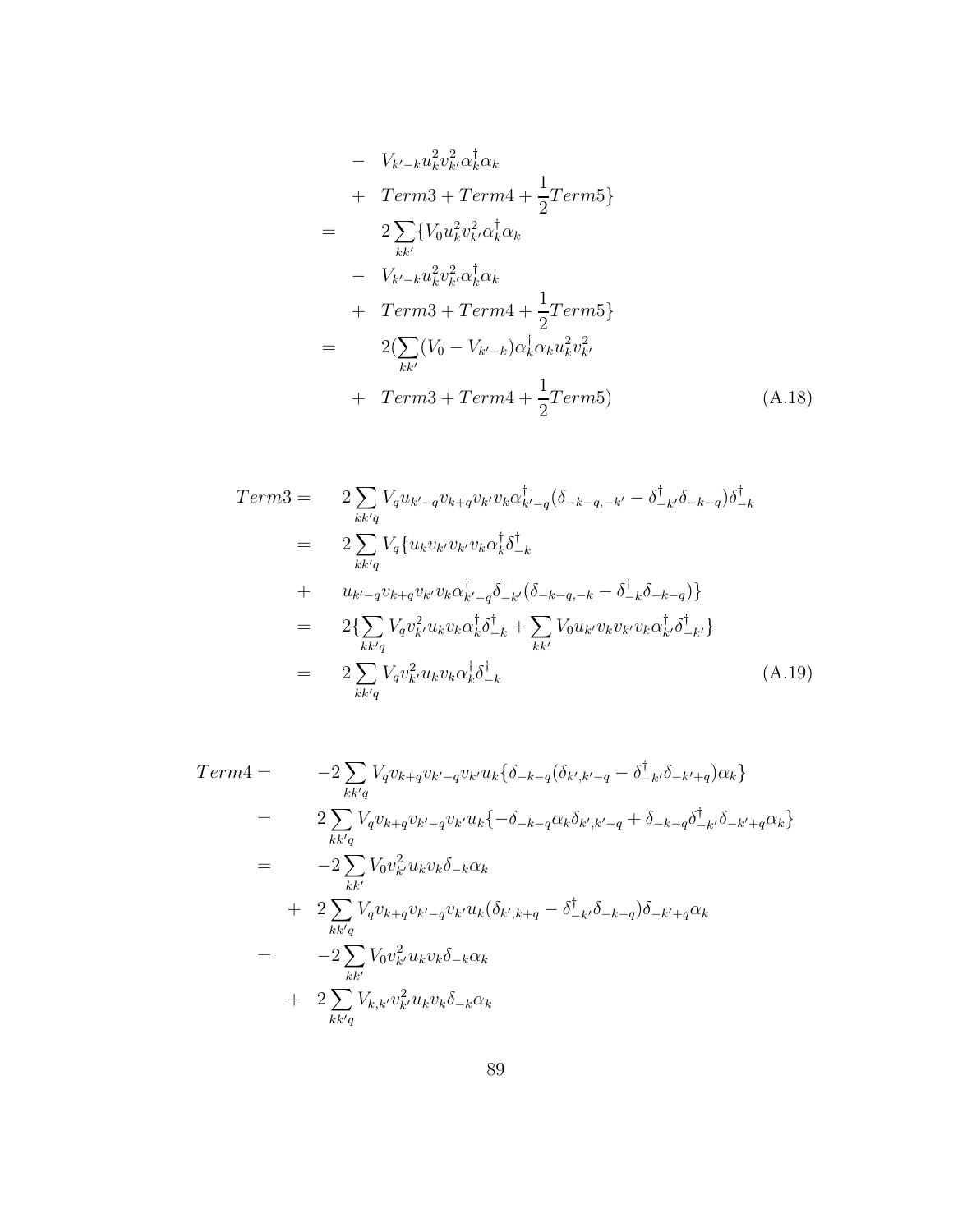$$
- 2 \sum_{kk'q} V_q v_{k+q} v_{k'-q} v_{k'} u_k \delta_{-k'}^{\dagger} \delta_{-k-q} \delta_{-k'-q} \alpha_k
$$
  

$$
= 2 \sum_{kk'} V_{k,k'} v_{k'}^2 u_{k} v_{k} \delta_{-k} \alpha_k
$$
 (A.20)

$$
Term5 = \sum_{kk'q} V_q v_{k+q} v_{k'} - q v_{k'} v_k \delta_{-k-q} \delta_{-k'+q} \delta_{-k'}^{\dagger} \delta_{-k'}^{\dagger} \delta_{-k}^{\dagger}
$$
\n
$$
= \sum_{kk'q} V_q v_{k+q} v_{k'-q} v_{k'} v_k \delta_{-k-q} (\delta_{-k'+q,-k'} - \delta_{-k'}^{\dagger} \delta_{-k'+q}) \delta_{-k}^{\dagger}
$$
\n
$$
= \sum_{kk'q} V_0 v_k^2 v_{k'}^2 \delta_{-k} \delta_{-k}^{\dagger}
$$
\n
$$
- \sum_{kk'q} V_q v_{k+q} v_{k'-q} v_{k'} v_k \delta_{-k-q} \delta_{-k'}^{\dagger} \delta_{-k'+q} \delta_{-k}^{\dagger}
$$
\n
$$
- \sum_{kk'q} V_0 v_k^2 v_{k'}^2 \delta_{-k} \delta_{-k}^{\dagger}
$$
\n
$$
- \sum_{kk'q} V_q v_{k+q} v_{k'-q} v_{k'} v_k (\delta_{-k-q,k'} - \delta_{-k'}^{\dagger} \delta_{-k-q}) \delta_{-k'+q} \delta_{-k}^{\dagger}
$$
\n
$$
= \sum_{kk'q} V_0 v_k^2 v_{k'}^2 \delta_{-k} \delta_{-k}^{\dagger}
$$
\n
$$
+ \sum_{kk'q} V_q v_{k+q} v_{k'-q} v_{k'} v_k \delta_{-k'}^{\dagger} \delta_{-k-q} \delta_{-k'+q} \delta_{-k}^{\dagger}
$$
\n
$$
+ \sum_{kk'q} V_q v_{k+q} v_{k'-q} v_{k'} v_k \delta_{-k'}^{\dagger} \delta_{-k-q} \delta_{-k'+q} \delta_{-k'-q}^{\dagger}
$$
\n
$$
+ \sum_{kk'} V_{k,k'} v_{k'}^2 v_k^2 \delta_{-k} \delta_{-k}^{\dagger}
$$
\n
$$
+ \sum_{kk'} V_{k,k'} v_{k+q}^2 v_{k'} \delta_{-k}^{\dagger}
$$
\n
$$
+ \sum_{kk'} V_k v_k v_k^2 v_k^2 \delta_{-k} \delta_{-k'}^{\dagger}
$$
\n
$$
- \sum_{kk
$$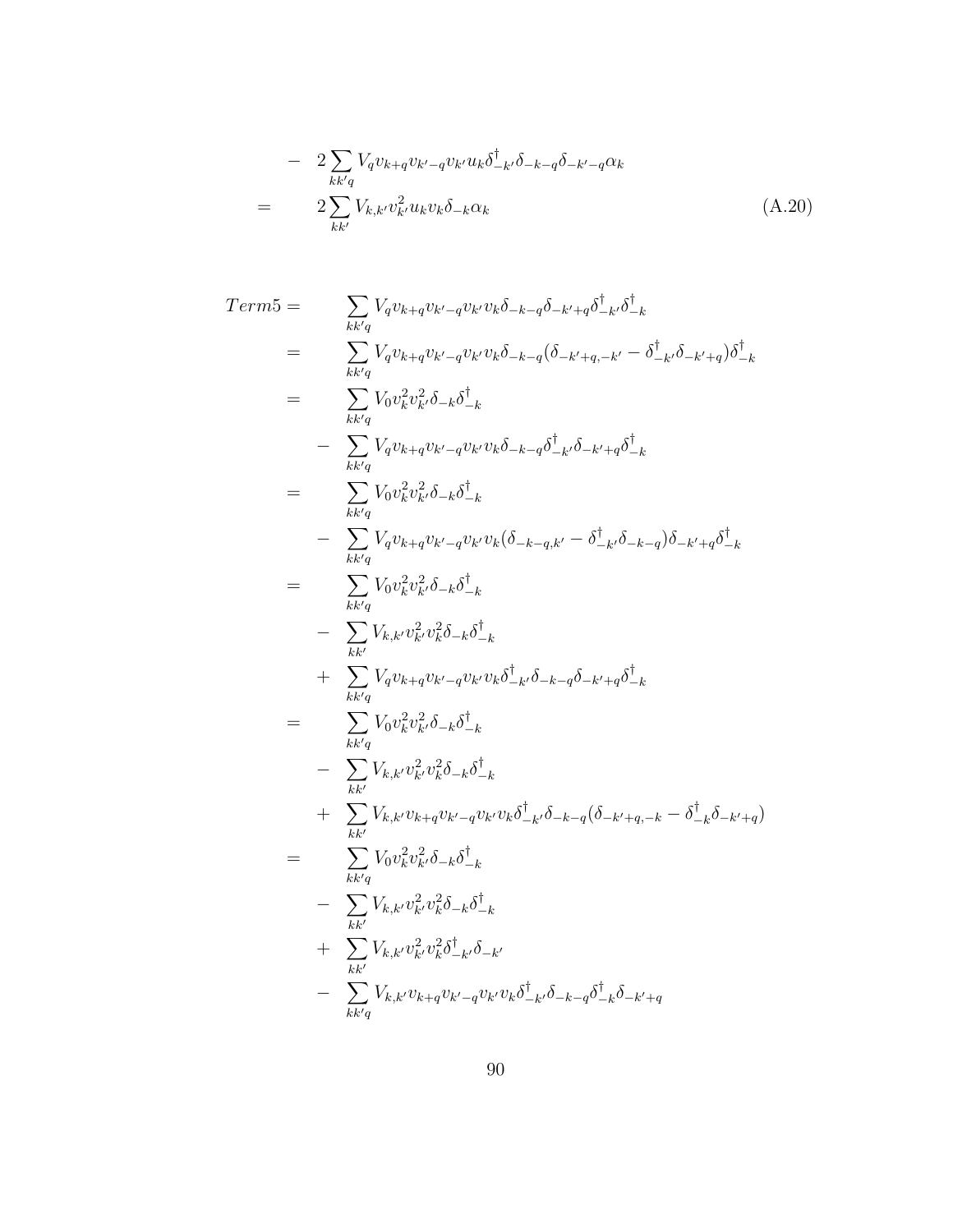$$
= \sum_{kk'q} V_0 v_k^2 v_{k'}^2 \delta_{-k} \delta_{-k}^{\dagger} \n- \sum_{kk'} V_{k,k'} v_{k'}^2 v_k^2 \delta_{-k} \delta_{-k}^{\dagger} \n+ \sum_{kk'} V_{k,k'} v_{k'}^2 v_k^2 \delta_{-k'}^{\dagger} \delta_{-k'} \n- \sum_{kk'q} V_{k,k'} v_{k+q} v_{k'-q} v_{k'} v_k \delta_{-k'}^{\dagger} (\delta_{-k-q,-k} - \delta_{-k}^{\dagger} \delta_{-k-q}) \delta_{-k'+q} \n= \sum_{kk'q} V_0 v_k^2 v_{k'}^2 \delta_{-k} \delta_{-k}^{\dagger} \n- \sum_{kk'} V_{k,k'} v_{k'}^2 v_k^2 (1 - \delta_{-k}^{\dagger} \delta_{-k}) \n+ \sum_{kk'} V_{k,k'} v_{k'}^2 v_k^2 \delta_{-k}^{\dagger} \delta_{-k} \n- \sum_{kk'q} V_0 v_k^2 v_{k'}^2 \delta_{-k'}^{\dagger} \delta_{-k'} \n+ \sum_{kk'q} V_{k,k'} v_{k+q} v_{k'-q} v_{k'} v_k \delta_{-k'}^{\dagger} \delta_{-k} \delta_{-k-q} \delta_{-k'+q} \n= - \sum_{kk'q} V_{k,k'} v_{k}^2 v_{k'}^2 \{1 - 2\delta_{-k}^{\dagger} \delta_{-k}\} \qquad (A.21)
$$

Therefore adding the terms we get

$$
1^{st} = -\sum_{kk'} V_{k,k'} \{v_k^2 v_{k'}^2 + 2(u_k^2 v_{k'}^2 \alpha_k^{\dagger} \alpha_k - v_k^2 v_{k'}^2 \delta_k^{\dagger} \delta_k - v_{k'}^2 u_k v_k \alpha_k^{\dagger} \delta_{-k}^{\dagger} - v_{k'}^2 u_k v_k \delta_{-k} \alpha_k)\}
$$
(A.22)

We do not write the  $V_0$  terms. Since all the  $V(q = 0)$  terms cancel each other. In our calculation we also do not write explicitely the four operator product terms when they are of the form  $\alpha^{\dagger} \beta^{\dagger} \gamma \delta$  which we neglect.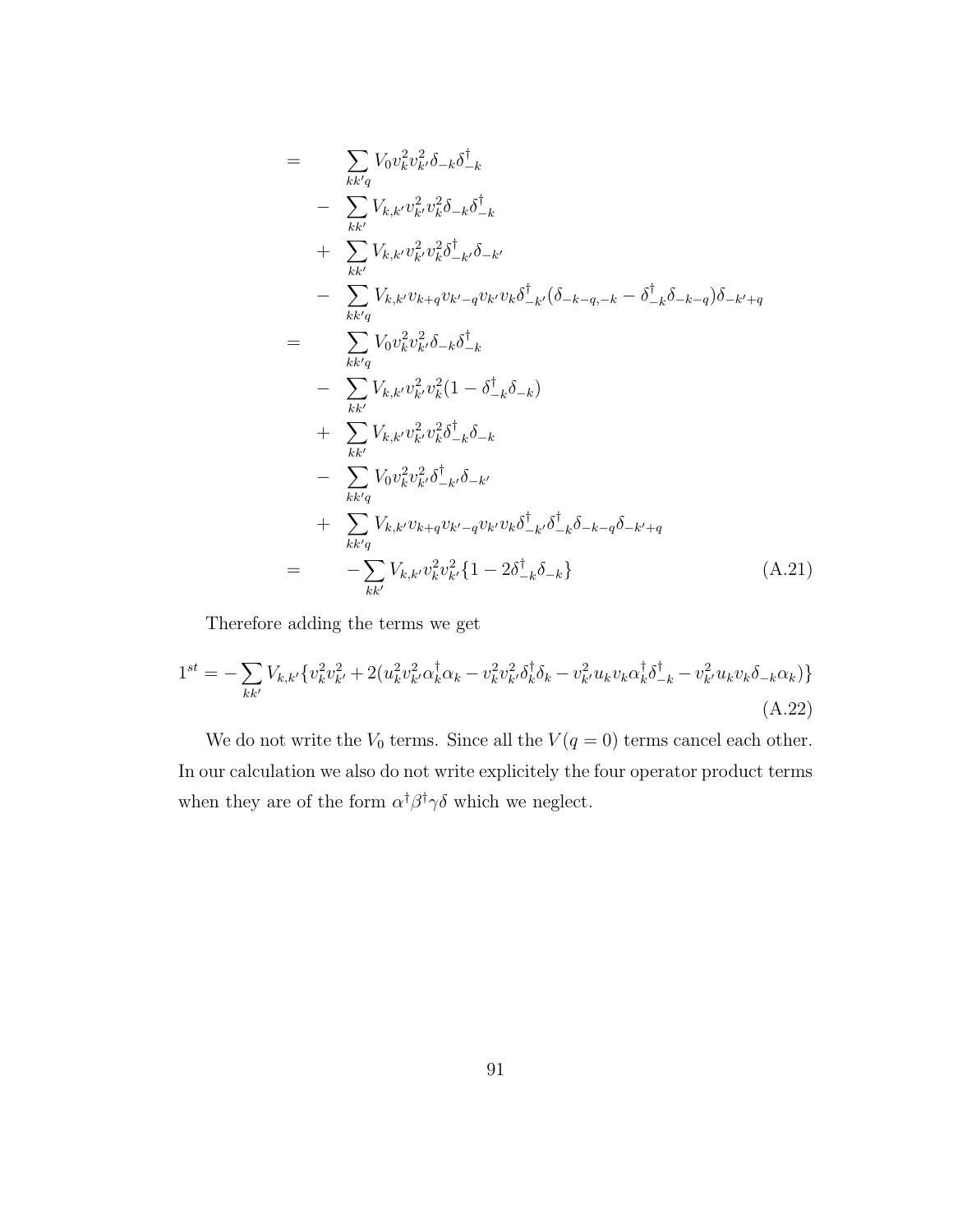We have

$$
c_{k+q,\uparrow} = u_{k+q} \alpha_{k+q} - v_{k+q} \delta_{-k-q}^{\dagger}
$$
\n(A.23)

$$
c_{k+q,\uparrow}^{\dagger} = u_{k+q} \alpha_{k+q}^{\dagger} - v_{k+q} \delta_{-k-q}
$$
\n(A.24)

$$
c_{k'-q,\downarrow} = \bar{u}_{k'-q} \gamma_{k'-q} - \bar{v}_{k'-q} \beta_{-k'+q}^{\dagger} \tag{A.25}
$$

$$
c_{k'-q,\downarrow}^{\dagger} = \bar{u}_{k'-q} \gamma_{k'-q}^{\dagger} - \bar{v}_{k'-q} \beta_{-k'+q} \tag{A.26}
$$

$$
c_{k',\downarrow} = \bar{u}_{k'} \gamma_{k'} - \bar{v}_{k'} \beta_{-k'}^{\dagger} \tag{A.27}
$$

$$
c_{k,\uparrow} = u_k \alpha_k - v_k \delta_{-k}^{\dagger} \tag{A.28}
$$

The  $2^{nd}$  term of  $H_{ee}$  is given as

$$
2^{nd} = \sum_{kk'q} V_q (u_{k+q} \alpha_{k+q}^\dagger - v_{k+q} \delta_{-k-q})
$$
  
 
$$
\times (\bar{u}_{k'-q} \gamma_{k'-q}^\dagger - \bar{v}_{k'-q} \beta_{-k'+q})
$$
  
 
$$
\times (\bar{u}_{k'} \gamma_{k'} - \bar{v}_{k'} \beta_{-k'}^\dagger)
$$
  
 
$$
\times (u_k \alpha_k - v_k \delta_{-k}^\dagger)
$$
 (A.29)

$$
= \sum_{kk'q} V_q(u_{k+q}\bar{u}_{k'-q}\alpha^{\dagger}_{k+q}\gamma^{\dagger}_{k'-q} + v_{k+q}\bar{v}_{k'-q}\delta_{-k-q}\beta_{-k'+q}
$$
  

$$
- u_{k+q}\bar{v}_{k'-q}\alpha^{\dagger}_{k+q}\beta_{-k'+q} - \bar{u}_{k'-q}v_{k+q}\delta_{-k-q}\gamma^{\dagger}_{k'-q})
$$
  

$$
(\bar{u}_{k'}u_k\gamma_{k'}\alpha_k + \bar{v}_{k'}v_k\beta^{\dagger}_{-k'}\delta^{\dagger}_{-k} - \bar{u}_{k'}v_k\gamma_{k'}\delta^{\dagger}_{-k} - u_k\bar{v}_{k'}\beta^{\dagger}_{-k'}\alpha_k) \quad (A.30)
$$

$$
= \sum_{kk'q} V_q \{ [u_{k+q}\bar{u}_{k'-q}\bar{u}_{k'}u_k \alpha^{\dagger}_{k+q} \gamma^{\dagger}_{k'-q} \gamma_{k'} \alpha_k
$$
  
+  $u_{k+q}\bar{u}_{k'-q}\bar{v}_{k'}v_k \alpha^{\dagger}_{k+q} \gamma^{\dagger}_{k'-q} \beta^{\dagger}_{-k'} \delta^{\dagger}_{-k}$   
-  $u_{k+q}\bar{u}_{k'-q}\bar{u}_{k'}v_k \alpha^{\dagger}_{k+q} \gamma^{\dagger}_{k'-q} \gamma_{k'} \delta^{\dagger}_{-k}$   
-  $u_{k+q}\bar{u}_{k'-q}u_k \bar{v}_{k'} \alpha^{\dagger}_{k+q} \gamma^{\dagger}_{k'-q} \beta^{\dagger}_{-k'} \alpha_k ]$   
+  $[v_{k+q}\bar{v}_{k'-q}\bar{u}_{k'}u_k \delta_{-k-q} \beta_{-k'+q} \gamma_{k'} \alpha_k]$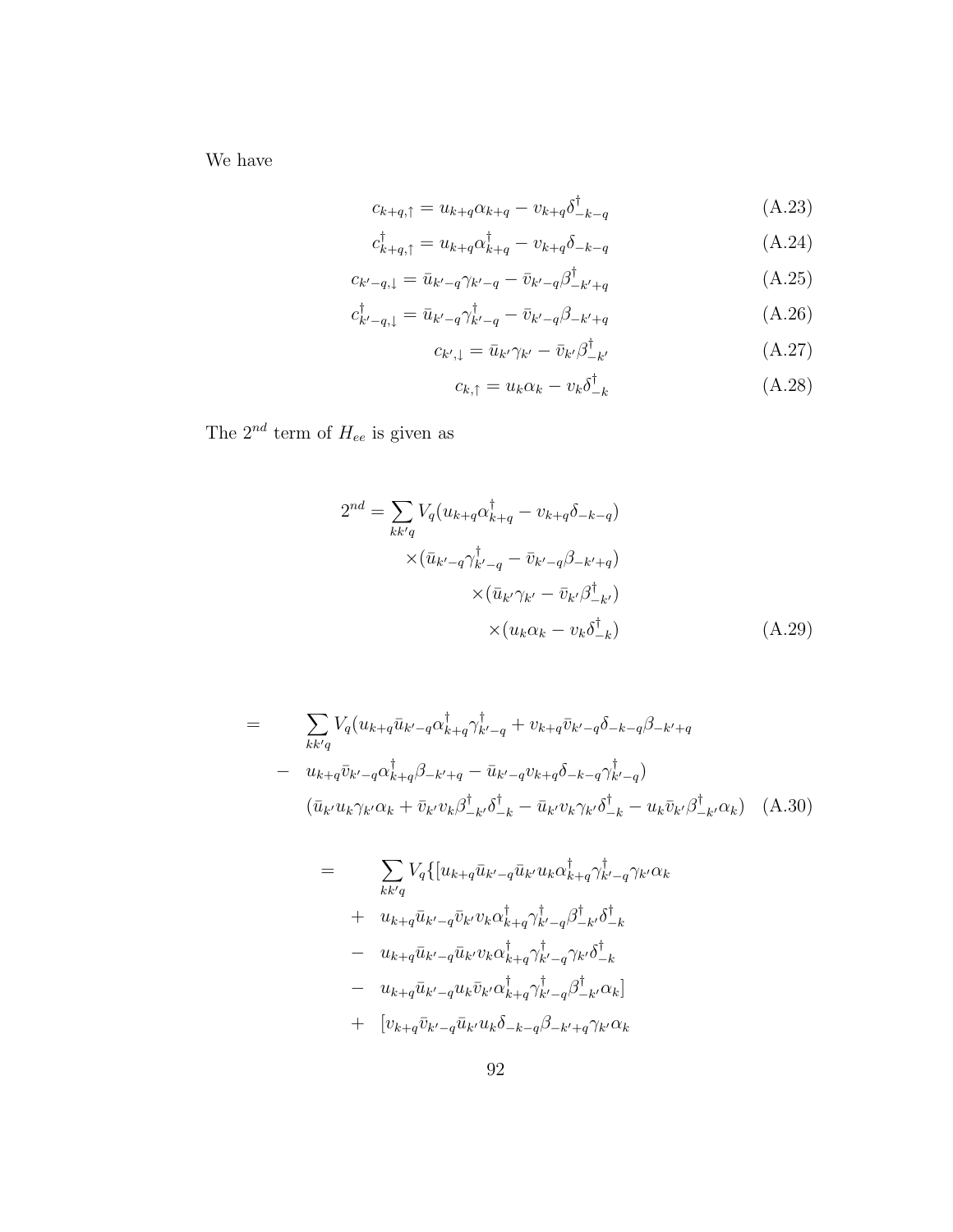+ 
$$
v_{k+q}\bar{v}_{k'-q}\bar{v}_{k'}v_{k}\delta_{-k-q}\beta_{-k'+q}\beta_{-k'}^{\dagger}\delta_{-k}^{\dagger}
$$
  
\n-  $v_{k+q}\bar{v}_{k'-q}\bar{u}_{k'}v_{k}\delta_{-k-q}\beta_{-k'+q}\gamma_{k'}\delta_{-k}^{\dagger}$   
\n-  $v_{k+q}\bar{v}_{k'-q}u_{k}\bar{v}_{k'}\delta_{-k-q}\beta_{-k'+q}\beta_{-k'}^{\dagger}\alpha_{k}$   
\n+  $[-u_{k+q}\bar{v}_{k'-q}\bar{u}_{k'}u_{k}\alpha_{k+q}^{\dagger}\beta_{-k'+q}\gamma_{k'}\alpha_{k}$   
\n-  $u_{k+q}\bar{v}_{k'-q}\bar{v}_{k'}v_{k}\alpha_{k+q}^{\dagger}\beta_{-k'+q}\beta_{-k'}^{\dagger}\delta_{-k}^{\dagger}$   
\n+  $u_{k+q}\bar{v}_{k'-q}\bar{u}_{k'}v_{k}\alpha_{k+q}^{\dagger}\beta_{-k'+q}\gamma_{k'}\delta_{-k}^{\dagger}$   
\n+  $u_{k+q}\bar{v}_{k'-q}u_{k}\bar{v}_{k'}\alpha_{k+q}^{\dagger}\beta_{-k'+q}\beta_{-k'}^{\dagger}\alpha_{k}$   
\n+  $[-\bar{u}_{k'-q}v_{k+q}\bar{u}_{k'}u_{k}\delta_{-k-q}\gamma_{k'-q}^{\dagger}\gamma_{k'}\alpha_{k}$   
\n-  $\bar{u}_{k'-q}v_{k+q}\bar{v}_{k'}v_{k}\delta_{-k-q}\gamma_{k'-q}^{\dagger}\beta_{-k'}^{\dagger}\delta_{-k}^{\dagger}$   
\n+  $\bar{u}_{k'-q}v_{k+q}\bar{u}_{k'}v_{k}\delta_{-k-q}\gamma_{k'-q}^{\dagger}\gamma_{k'}\delta_{-k}^{\dagger}$   
\n+  $\bar{u}_{k'-q}v_{k+q}\bar{u}_{k'}v_{k}\delta_{-k-q}\gamma_{k'-q}^{\dagger}\gamma_{k'}\alpha_{k}$  (A.31)

$$
= \sum_{kk'q} V_q[v_{k+q}\bar{v}_{k'-q}\bar{v}_{k'}v_k\delta_{-k-q}\beta_{-k'+q}\beta_{-k'}^{\dagger}\delta_{-k}^{\dagger}\n\n- v_{k+q}\bar{v}_{k'-q}\bar{u}_{k'}v_k\delta_{-k-q}\beta_{-k'+q}\gamma_{k'}\delta_{-k}^{\dagger}\n\n- v_{k+q}\bar{v}_{k'-q}u_k\bar{v}_{k'}\delta_{-k-q}\beta_{-k'+q}\beta_{-k'}^{\dagger}\alpha_k\n\n- u_{k+q}\bar{v}_{k'-q}\bar{v}_{k'}v_k\alpha_{k+q}^{\dagger}\beta_{-k'+q}\beta_{-k'}^{\dagger}\delta_{-k}^{\dagger}\n\n+ u_{k+q}\bar{v}_{k'-q}u_k\bar{v}_{k'}\alpha_{k+q}^{\dagger}\beta_{-k'+q}\beta_{-k'}^{\dagger}\alpha_k\n\n- \bar{u}_{k'-q}v_{k+q}\bar{v}_{k'}v_k\delta_{-k-q}\gamma_{k'-q}^{\dagger}\beta_{-k'}^{\dagger}\delta_{-k}^{\dagger}\n\n+ \bar{u}_{k'-q}v_{k+q}\bar{u}_{k'}v_k\delta_{-k-q}\gamma_{k'-q}^{\dagger}\gamma_{k'}\delta_{-k}^{\dagger} ] \n(A.32)
$$

$$
= \sum_{kk'q} V_q[v_{k+q}\bar{v}_{k'-q}\bar{v}_{k'}v_k(\delta_{-k-q,-k} - \delta_{-k}^{\dagger}\delta_{-k-q})(\delta_{-k'+q,-k'} - \beta_{-k'}^{\dagger}\beta_{-k'+q})
$$
  
\n
$$
- v_{k+q}\bar{v}_{k'-q}\bar{u}_{k'}v_k(\delta_{-k-q,-k} - \delta_{-k}^{\dagger}\delta_{-k-q})\beta_{-k'+q}\gamma_{k'}
$$
  
\n
$$
- v_{k+q}\bar{v}_{k'-q}u_k\bar{v}_{k'}(\delta_{-k'+q,-k'} - \beta_{-k'}^{\dagger}\beta_{-k'+q})\delta_{-k-q}\alpha_k
$$
  
\n
$$
- u_{k+q}\bar{v}_{k'-q}\bar{v}_{k'}v_k(\delta_{-k'+q,-k'} - \beta_{-k'}^{\dagger}\beta_{-k'+q})\alpha_{k+q}^{\dagger}\delta_{-k}^{\dagger}
$$
  
\n
$$
+ u_{k+q}\bar{v}_{k'-q}u_k\bar{v}_{k'}(\delta_{-k'+q,-k'} - \beta_{-k'}^{\dagger}\beta_{-k'+q})\alpha_{k+q}^{\dagger}\alpha_k
$$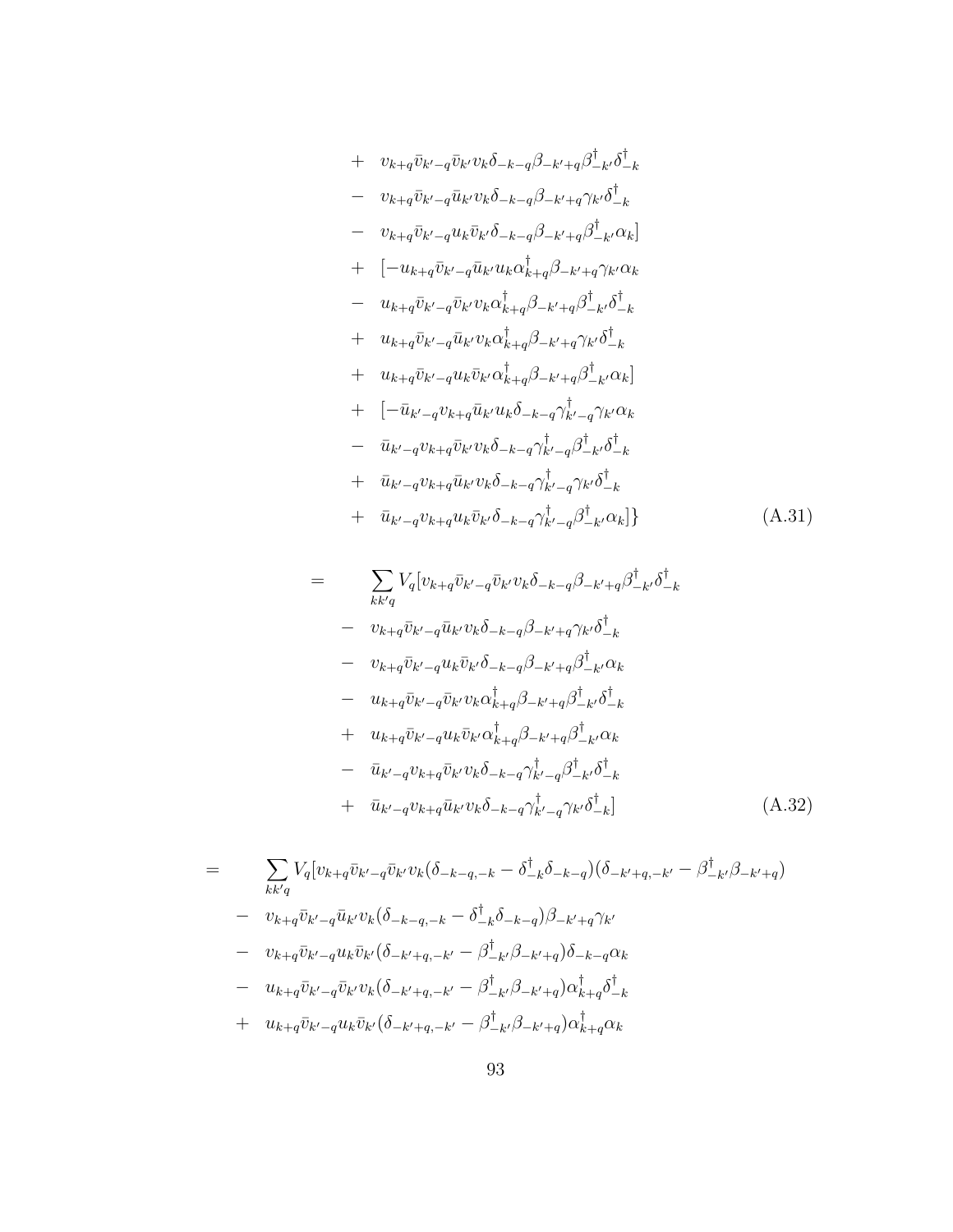$$
- \bar{u}_{k'-q} v_{k+q} \bar{v}_{k'} v_k (\delta_{-k-q,-k} - \delta_{-k}^{\dagger} \delta_{-k-q}) \gamma_{k'-q}^{\dagger} \beta_{-k'}^{\dagger} + \bar{u}_{k'-q} v_{k+q} \bar{u}_{k'} v_k (\delta_{-k-q,-k} - \delta_{-k}^{\dagger} \delta_{-k-q}) \gamma_{k'-q}^{\dagger} \gamma_{k'}]
$$
(A.33)

We can easily see that all these terms contribute terms with  $V_{q=0}$ . We do not include these terms.

Since the  $3^{rd}$  term in  $H_{ee}$  is structurally similar to the  $2^{nd}$  term this will also contribute terms with  $V_{q=0}$ . We again do not include these terms.

The  $4^{th}$  term in  $H_{ee}$  is given as

$$
\sum_{kk'q} V(q)c_{k+q,\downarrow}^{\dagger} c_{k'-q,\downarrow}^{\dagger} c_{k',\downarrow} c_{k,\downarrow}
$$
\n(A.34)

where

$$
c_{k+q,\downarrow}^{\dagger} = \bar{u}_{k+q} \gamma_{k+q}^{\dagger} - \bar{v}_{k+q} \beta_{-k-q}
$$
\n(A.35)

$$
c_{k'-q,\downarrow}^{\dagger} = \bar{u}_{k'-q} \gamma_{k'-q}^{\dagger} - \bar{v}_{k'-q} \beta_{-k'+q} \tag{A.36}
$$

$$
c_{k',\downarrow} = \bar{u}_{k'} \gamma_{k'} - \bar{v}_{k'} \beta_{-k'}^{\dagger} \tag{A.37}
$$

$$
c_{k,\downarrow} = \bar{u}_k \gamma_k - \bar{v}_k \beta_{-k}^{\dagger} \tag{A.38}
$$

If we compare with the  $1^{st}$  term of the  $H_{ee}$  interaction we will see that in the above equation the structure is same. To get the transformed terms , we have to identify  $u \to \bar{u}$ ,  $v \to \bar{v}$ ,  $\alpha \to \gamma$ , and  $\delta \to \beta$ . Then it is easy to write down the transformed  $4^{th}$  term as

$$
4^{th} = -\sum_{kk'} V_{k,k'} \{ \bar{v}_k^2 \bar{v}_{k'}^2 + 2(\bar{u}_k^2 \bar{v}_{k'}^2 \gamma_k^{\dagger} \gamma_k - \bar{v}_k^2 \bar{v}_{k'}^2 \beta_k^{\dagger} \beta_k - \bar{v}_{k'}^2 \bar{u}_k \bar{v}_k \gamma_k^{\dagger} \beta_{-k}^{\dagger} - \bar{v}_{k'}^2 \bar{u}_k \bar{v}_k \beta_{-k} \gamma_k) \}
$$
\n(A.39)

Now adding all the  $H_{ee}$  terms, that is the 1<sup>st</sup> term and 4<sup>th</sup> term we get

$$
H_{ee}^{T} = -\sum_{kk'} V_{k,k'} \{v_{k'}^{2}v_{k'}^{2} + 2(u_{k}^{2}v_{k'}^{2}\alpha_{k}^{\dagger}\alpha_{k} - v_{k}^{2}v_{k'}^{2}\delta_{k}^{\dagger}\delta_{k} - v_{k'}^{2}u_{k}v_{k}\alpha_{k}^{\dagger}\delta_{-k}^{\dagger} - v_{k'}^{2}u_{k}v_{k}\delta_{-k}\alpha_{k})\}-\sum_{kk'} V_{k,k'} \{\bar{v}_{k}^{2}\bar{v}_{k'}^{2} + 2(\bar{u}_{k}^{2}\bar{v}_{k'}^{2}\gamma_{k}^{\dagger}\gamma_{k} - \bar{v}_{k}^{2}\bar{v}_{k'}^{2}\beta_{k}^{\dagger}\beta_{k} - \bar{v}_{k'}^{2}\bar{u}_{k}\bar{v}_{k}\gamma_{k}^{\dagger}\beta_{-k}^{\dagger} - \bar{v}_{k'}^{2}\bar{u}_{k}\bar{v}_{k}\beta_{-k}\gamma_{k})\}
$$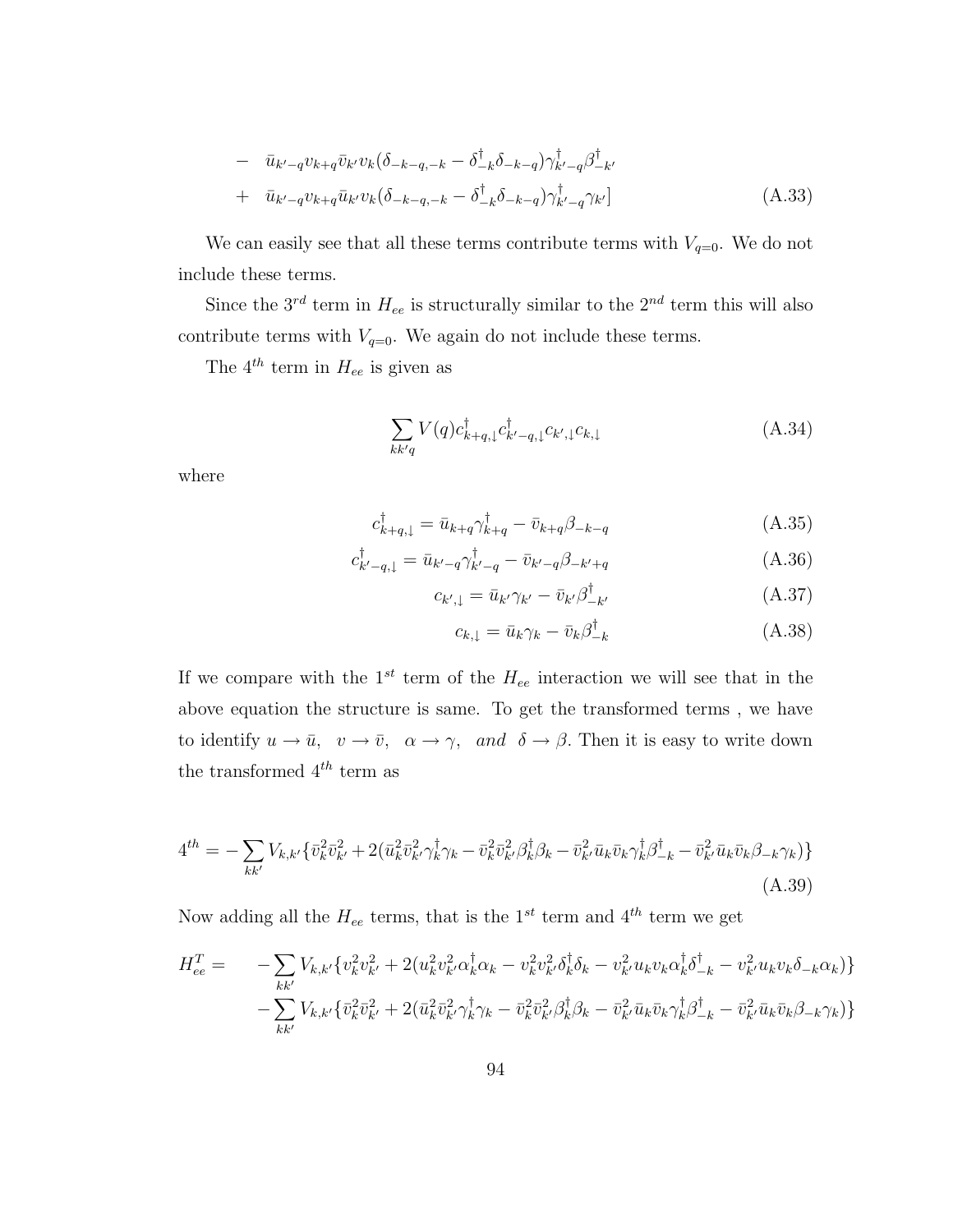$$
= -2 \sum_{kk'} V_{k,k'} \{ \frac{1}{2} (v_k^2 v_{k'}^2 + \bar{v}_k^2 \bar{v}_{k'}^2) + u_k^2 v_{k'}^2 \alpha_k^{\dagger} \alpha_k + \bar{u}_k^2 \bar{v}_{k'}^2 \gamma_k^{\dagger} \gamma_k - v_k^2 v_{k'}^2 \delta_k^{\dagger} \delta_k - \bar{v}_k^2 \bar{v}_{k'}^2 \beta_k^{\dagger} \beta_k - v_{k'}^2 u_k v_k (\delta_{-k} \alpha_k + \alpha_k^{\dagger} \delta_{-k}^{\dagger}) - \bar{v}_{k'}^2 \bar{u}_k \bar{v}_k (\beta_{-k} \gamma_k + \gamma_k^{\dagger} \beta_{-k}^{\dagger}) \} \tag{A.40}
$$

Now the hole-hole interaction part of Hamiltonian is given as

$$
H_{hh} = \sum_{\vec{k}, \vec{k}', \vec{q}, \sigma, \sigma'} V_{\vec{q}} d_{\vec{k}+\vec{q}\sigma}^{\dagger} d_{\vec{k}'-\vec{q}\sigma'} d_{\vec{k}'\sigma'} d_{\vec{k}\sigma}
$$
  
\n
$$
= \sum_{\vec{k}, \vec{k}', \vec{q}} V_{\vec{q}} (d_{\vec{k}+\vec{q},\uparrow}^{\dagger} d_{\vec{k}'-\vec{q}\uparrow}^{\dagger} d_{\vec{k}'\uparrow} d_{\vec{k}\uparrow}
$$
  
\n
$$
+ \sum_{\vec{k}, \vec{k}', \vec{q}} V_{\vec{q}} (d_{\vec{k}+\vec{q},\uparrow}^{\dagger} d_{\vec{k}'-\vec{q}\downarrow}^{\dagger} d_{\vec{k}'\downarrow} d_{\vec{k}\uparrow}
$$
  
\n
$$
+ \sum_{\vec{k}, \vec{k}', \vec{q}} V_{\vec{q}} (d_{\vec{k}+\vec{q},\downarrow}^{\dagger} d_{\vec{k}'-\vec{q}\uparrow}^{\dagger} d_{\vec{k}'\uparrow} d_{\vec{k}\downarrow}
$$
  
\n
$$
+ \sum_{\vec{k}, \vec{k}', \vec{q}} V_{\vec{q}} (d_{\vec{k}+\vec{q},\downarrow}^{\dagger} d_{\vec{k}'-\vec{q}\downarrow}^{\dagger} d_{\vec{k}'\downarrow} c_{\vec{k}\downarrow})
$$
(A.41)

Let us now transform the first term of  $H_{hh}$  interaction. We have

$$
d_{k+q,\uparrow} = \bar{u}_{k+q}\beta_{k+q} + \bar{v}_{k+q}\gamma_{-k-q}^{\dagger}
$$
\n(A.42)

$$
d_{k+q,\uparrow}^{\dagger} = \bar{u}_{k+q} \beta_{k+q}^{\dagger} + \bar{v}_{k+q} \gamma_{-k-q}
$$
\n(A.43)

$$
d_{k'-q,\uparrow}^{\dagger} = \bar{u}_{k'-q} \beta_{k'-q}^{\dagger} + \bar{v}_{k'-q} \gamma_{-k'+q} \tag{A.44}
$$

$$
d_{k',\uparrow} = \bar{u}_{k'}\beta_{k'} + \bar{v}_{k'}\gamma^{\dagger}_{-k'} \tag{A.45}
$$

$$
d_{k,\uparrow} = \bar{u}_k \beta_k + \bar{v}_k \gamma_{-k}^{\dagger} \tag{A.46}
$$

If we compare with the  $1^{st}$  term of the  $H_{ee}$  interaction we will see that in the above equation the structure is same. To get the transfromed terms , we have to identify  $u \to \bar{u}$ ,  $v \to -\bar{v}$ ,  $\alpha \to \beta$ , and  $\delta \to \gamma$ . Then it is easy to write down the transformed  $1^{st}$  term as

$$
1^{st} = -\sum_{kk'} V_{k,k'} \{ \bar{v}_k^2 \bar{v}_{k'}^2 + 2(\bar{u}_k^2 \bar{v}_{k'}^2 \beta_k^{\dagger} \beta_k - \bar{v}_k^2 \bar{v}_{k'}^2 \gamma_k^{\dagger} \gamma_k + \bar{v}_{k'}^2 \bar{u}_k \bar{v}_k \beta_k^{\dagger} \gamma_{-k}^{\dagger} + \bar{v}_{k'}^2 \bar{u}_k \bar{v}_k \gamma_{-k} \beta_k) \}
$$
\n(A.47)

As in the electron-electron part here in the hole-hole part the second and third terms will give  $V_{q=0}$  terms which we will discard.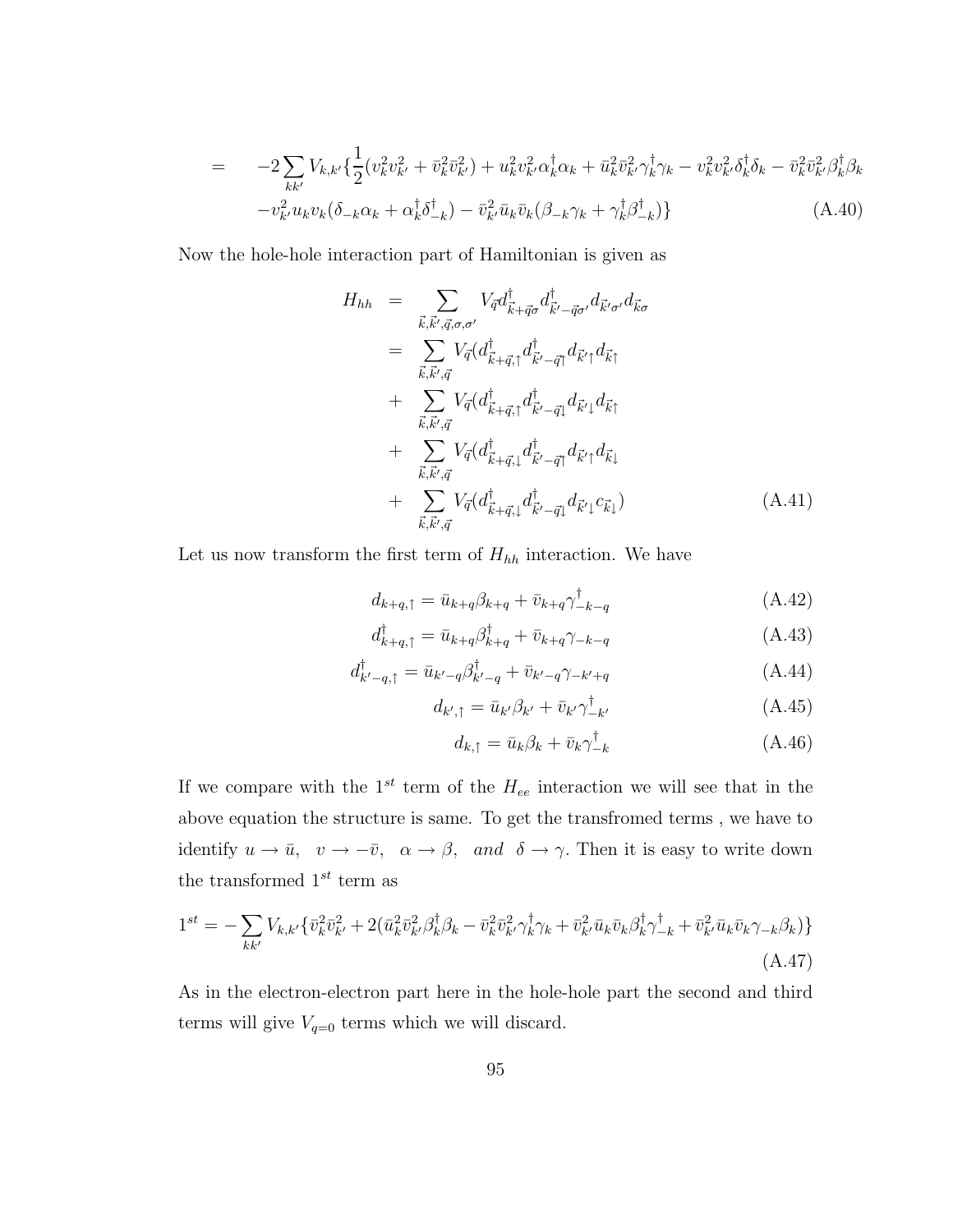Let us now transform the  $4^{th}$  term of  $H_{hh}$  interaction. We have

$$
d_{k+q,\downarrow} = u_{k+q} \delta_{k+q} + v_{k+q} \alpha_{-k-q}^{\dagger}
$$
 (A.48)

$$
d_{k+q, \downarrow}^{\dagger} = u_{k+q} \delta_{k+q}^{\dagger} + v_{k+q} \alpha_{-k-q}
$$
 (A.49)

$$
d_{k'-q,\downarrow}^{\dagger} = u_{k'-q} \delta_{k'-q}^{\dagger} + v_{k'-q} \alpha_{-k'+q} \tag{A.50}
$$

$$
d_{k',\downarrow} = u_{k'}\delta_{k'} + v_{k'}\alpha_{-k'}^{\dagger} \tag{A.51}
$$

$$
d_{k,\downarrow} = u_k \delta_k + v_k \alpha_{-k}^{\dagger} \tag{A.52}
$$

If we compare with the  $4^{th}$  term of the  $H_{ee}$  interaction we will see that in the above equation the structure is same. To get the transformed terms , we have to identify  $\bar{u} \to u$ ,  $\bar{v} \to -v$ ,  $\gamma \to \delta$ , and  $\beta \to \alpha$ . Then it is easy to write down the transformed  $4^{th}$  term as

$$
4^{th} = -\sum_{kk'} V_{k,k'} \{v_k^2 v_{k'}^2 + 2(u_k^2 v_{k'}^2 \delta_k^{\dagger} \delta_k - v_k^2 v_{k'}^2 \alpha_k^{\dagger} \alpha_k + v_{k'}^2 u_k v_k \delta_k^{\dagger} \alpha_{-k}^{\dagger} + v_{k'}^2 u_k v_k \alpha_{-k} \delta_k)\}
$$
\n(A.53)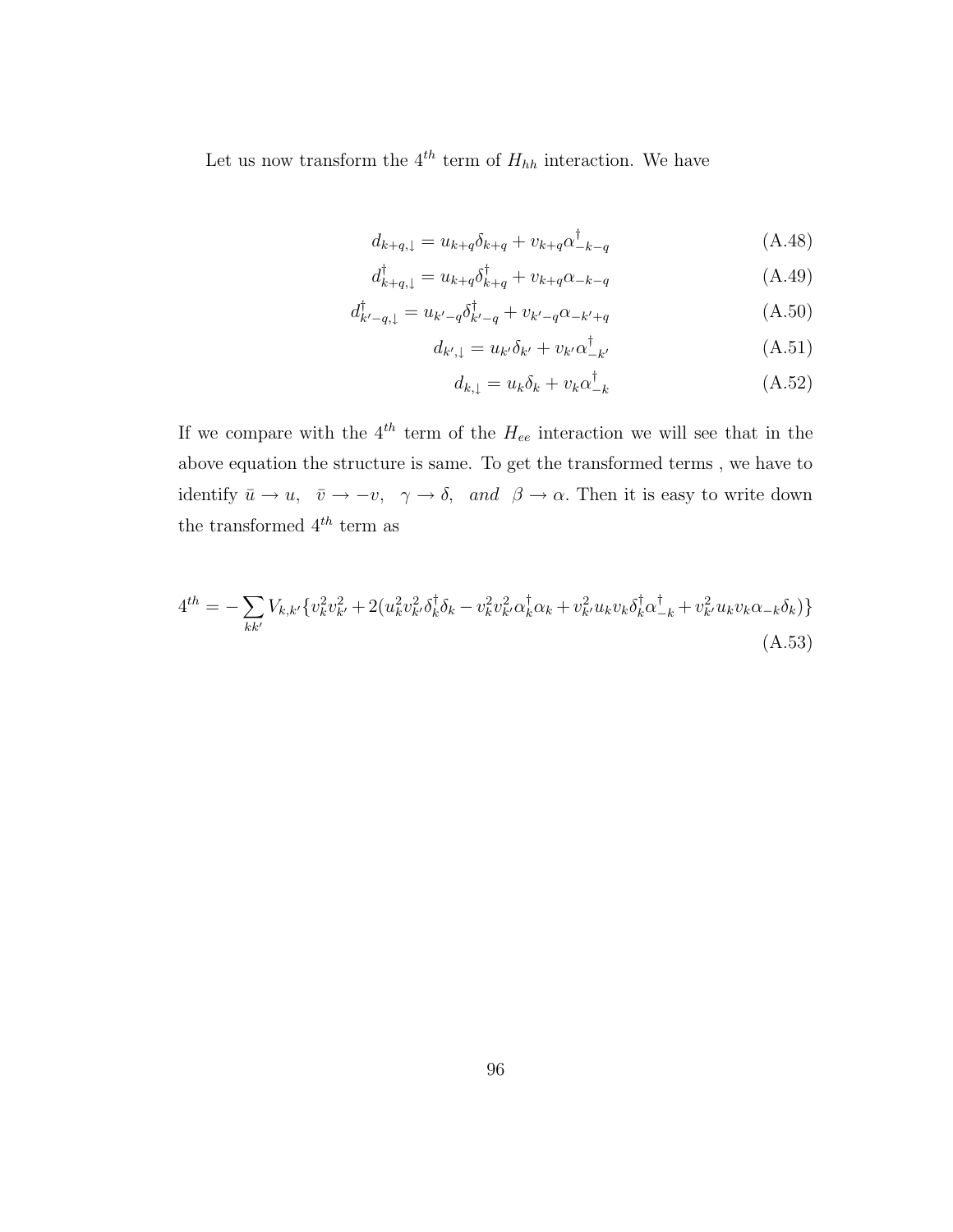Now adding all the  $H_{hh}$  terms, that is the  $I^{st}$  term and  $4^{th}$  term we get

$$
H_{hh}^{T} = -\sum_{kk'} V_{k,k'} \{ \bar{v}_{k}^{2} \bar{v}_{k'}^{2} + 2(\bar{u}_{k}^{2} \bar{v}_{k'}^{2} \beta_{k}^{\dagger} \beta_{k} - \bar{v}_{k}^{2} \bar{v}_{k'}^{2} \gamma_{k}^{\dagger} \gamma_{k} + \bar{v}_{k'}^{2} \bar{u}_{k} \bar{v}_{k} \beta_{k}^{\dagger} \gamma_{-k}^{\dagger} + \bar{v}_{k'}^{2} \bar{u}_{k} \bar{v}_{k} \gamma_{-k} \beta_{k}) \}
$$
\n
$$
- \sum_{kk'} V_{k,k'} \{ v_{k}^{2} v_{k'}^{2} + 2(u_{k}^{2} v_{k'}^{2} \delta_{k}^{\dagger} \delta_{k} - v_{k}^{2} v_{k'}^{2} \alpha_{k}^{\dagger} \alpha_{k} + v_{k'}^{2} u_{k} v_{k} \delta_{k}^{\dagger} \alpha_{-k}^{\dagger} + v_{k'}^{2} u_{k} v_{k} \alpha_{-k} \delta_{k}) \}
$$
\n
$$
= -2 \sum_{kk'} V_{k,k'} \{ \frac{1}{2} (\bar{v}_{k}^{2} \bar{v}_{k'}^{2} + v_{k}^{2} v_{k'}^{2}) + \bar{u}_{k}^{2} \bar{v}_{k'}^{2} \beta_{k}^{\dagger} \beta_{k} + u_{k}^{2} v_{k'}^{2} \delta_{k}^{\dagger} \delta_{k} - \bar{v}_{k}^{2} \bar{v}_{k'}^{2} \gamma_{k}^{\dagger} \gamma_{k} - v_{k}^{2} v_{k'}^{2} \alpha_{k}^{\dagger} \alpha_{k} + \bar{v}_{k'}^{2} \bar{u}_{k} \bar{v}_{k} (\beta_{k}^{\dagger} \gamma_{-k}^{\dagger} + \gamma_{-k} \beta_{k}) + v_{k'}^{2} u_{k} v_{k} (\delta_{k}^{\dagger} \alpha_{-k}^{\dagger} + \alpha_{-k} \delta_{k}) \}
$$
\n(A.54)

Now let us write down the electron-hole part of the interaction. It is given as

$$
H_{eh} = -2 \sum_{kk'q,\sigma\sigma'} V_q c_{k+q,\sigma}^{\dagger} d_{k'-q,\sigma'}^{\dagger} d_{k',\sigma'} c_{k\sigma}
$$
  
= 
$$
-2 \sum_{kk'q,\sigma\sigma'} V_q \{c_{k+q,\uparrow}^{\dagger} d_{k'-q,\downarrow}^{\dagger} d_{k'\downarrow} c_{k\uparrow} + c_{k+q,\downarrow}^{\dagger} d_{k'-q,\uparrow}^{\dagger} d_{k'\uparrow} c_{k\downarrow} \} (A.55)
$$

We know that

$$
c_{k+q,\uparrow}^{\dagger} = u_{k+q} \alpha_{k+q}^{\dagger} - v_{k+q} \delta_{-k-q}
$$
\n(A.56)

$$
d_{k'-q,\downarrow}^{\dagger} = u_{k'-q} \delta_{k'-q}^{\dagger} + v_{k'-q} \alpha_{-k'+q} \tag{A.57}
$$

$$
d_{k',\downarrow} = u_{k'} \delta_{k'}^{\dagger} + v_{k'} \alpha_{-k'}
$$
\n(A.58)

$$
c_{k,\uparrow} = u_k \alpha_k - v_k \delta_{-k}^{\dagger} \tag{A.59}
$$

Let us transform the  $1^{st}$  term of the electron-hole part of interaction.

$$
1^{st} = \sum_{kk'q,\sigma\sigma'} V_q c_{k+q,\uparrow}^{\dagger} d_{k'-q,\downarrow}^{\dagger} d_{k'\downarrow} c_{k\uparrow}
$$
  
\n
$$
= \sum_{kk'q} V_q (u_{k+q} \alpha_{k+q}^{\dagger} - v_{k+q} \delta_{-k-q})
$$
  
\n
$$
\times (u_{k'-q} \delta_{k'-q}^{\dagger} + v_{k'-q} \alpha_{-k'+q})
$$
  
\n
$$
\times (u_{k'} \delta_{k'} + v_{k'} \alpha_{-k'}^{\dagger})
$$
  
\n
$$
\times (u_k \alpha_k - v_k \delta_{-k}^{\dagger})
$$
  
\n
$$
(A.60)
$$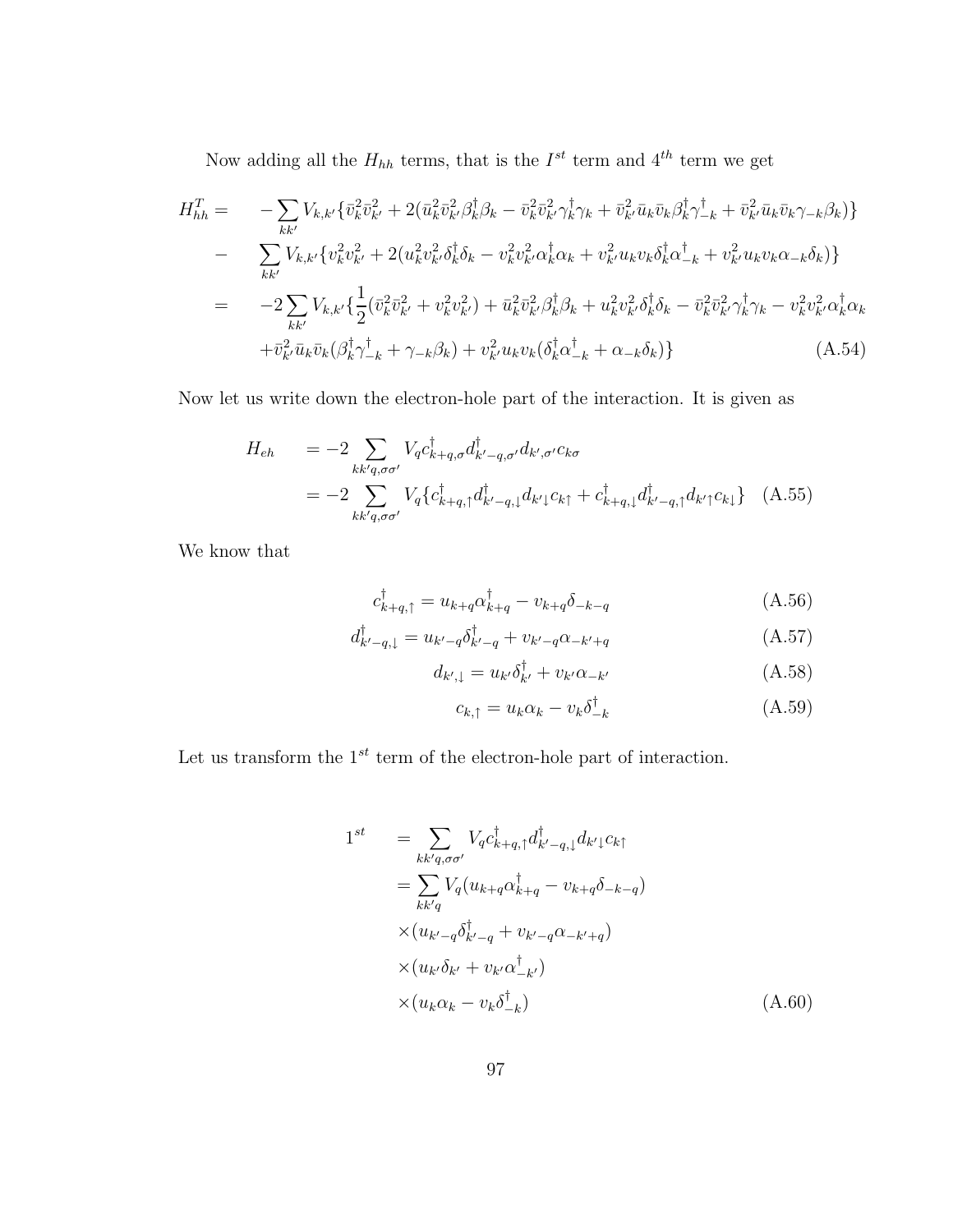$$
= \sum_{kk'q} V_q(u_{k+q}u_{k'-q}\alpha_{k+q}^{\dagger}\delta_{k'-q}^{\dagger} - v_{k+q}v_{k'-q}\delta_{-k-q}\alpha_{-k'+q} -u_{k'-q}v_{k+q}\delta_{-k-q}\delta_{k'-q}^{\dagger} + u_{k+q}v_{k'-q}\alpha_{k+q}^{\dagger}\alpha_{-k'+q}) \times (u_ku_{k'}\delta_{k'}\alpha_k - v_kv_{k'}\alpha_{-k'}^{\dagger}\delta_{-k}^{\dagger} + u_kv_{k'}\alpha_{-k'}^{\dagger}\alpha_k - u_{k'}v_k\delta_{k'}\delta_{-k}^{\dagger}) \quad (A.61)
$$

$$
= \sum_{kk'q} V_q\{[u_{k+q}u_{k'-q}u_{k}u_{k'}\alpha^{\dagger}_{k+q}\delta^{\dagger}_{k'-q}\delta^{\dagger}_{k'}\alpha_{k}^{k}\}\right.\n-u_{k+q}u_{k'-q}v_{k}v_{k'}\alpha^{\dagger}_{k+q}\delta^{\dagger}_{k'-q}\alpha^{\dagger}_{-k'}\delta^{\dagger}_{-k}\n+u_{k+q}u_{k'-q}u_{k}v_{k'}\alpha^{\dagger}_{k+q}\delta^{\dagger}_{k'-q}\alpha^{\dagger}_{-k'}\alpha_{k}\n- u_{k+q}u_{k'-q}u_{k'}v_{k}\alpha^{\dagger}_{k+q}\delta^{\dagger}_{k'-q}\delta^{\dagger}_{k'}\alpha_{k}\n+[-v_{k+q}v_{k'-q}u_{k'}u_{k'}\delta_{-k-q}\alpha_{-k'+q}\delta_{k'}\alpha^{\dagger}_{k}\n+[-v_{k+q}v_{k'-q}u_{k}u_{k'}\delta_{-k-q}\alpha_{-k'+q}\delta^{\dagger}_{k'}\alpha_{k}\n+v_{k+q}v_{k'-q}u_{k}v_{k'}\delta_{-k-q}\alpha_{-k'+q}\alpha^{\dagger}_{-k'}\delta^{\dagger}_{-k}\n- v_{k+q}v_{k'-q}u_{k'}v_{k}\delta_{-k-q}\alpha_{-k'+q}\delta^{\dagger}_{k'}\alpha_{k}\n+[-u_{k'-q}v_{k+q}u_{k'}\alpha_{k}\alpha_{k-q}\alpha_{-k'+q}\delta^{\dagger}_{k'}\alpha_{k}\n+[-u_{k'-q}v_{k+q}u_{k'}\alpha_{k}\alpha_{k-q}\alpha_{-k'+q}\delta^{\dagger}_{k'}\alpha_{k}\n+u_{k'-q}v_{k+q}u_{k'}\alpha_{k'}\alpha_{k-q}\delta^{\dagger}_{k'-q}\alpha^{\dagger}_{k'}\alpha_{k}\n+u_{k'-q}v_{k+q}u_{k'}v_{k}\delta_{-k-q}\delta^{\dagger}_{k'-q}\alpha^{\dagger}_{-k'}\alpha_{k}\n+u_{k'-q}v_{k+q}u_{k'}v_{k}\delta_{-k-q}\delta^{\dagger}_{k'-q}\alpha^{\dagger}_{-k'}\alpha_{k}\n+[-u_{k+q}v_{k'-q}u_{k}v_{k}\alpha_{k-q}\alpha_{k'+q}\alpha_{-k'+q}\delta_{k'}\alpha_{k}\n+u_{
$$

$$
= \sum_{kk'q} V_q(-u_{k+q}u_{k'-q}u_{k'}v_k\alpha_{k+q}^\dagger \delta_{k'-q}^\dagger \delta_{k'}\delta_{-k}^\dagger
$$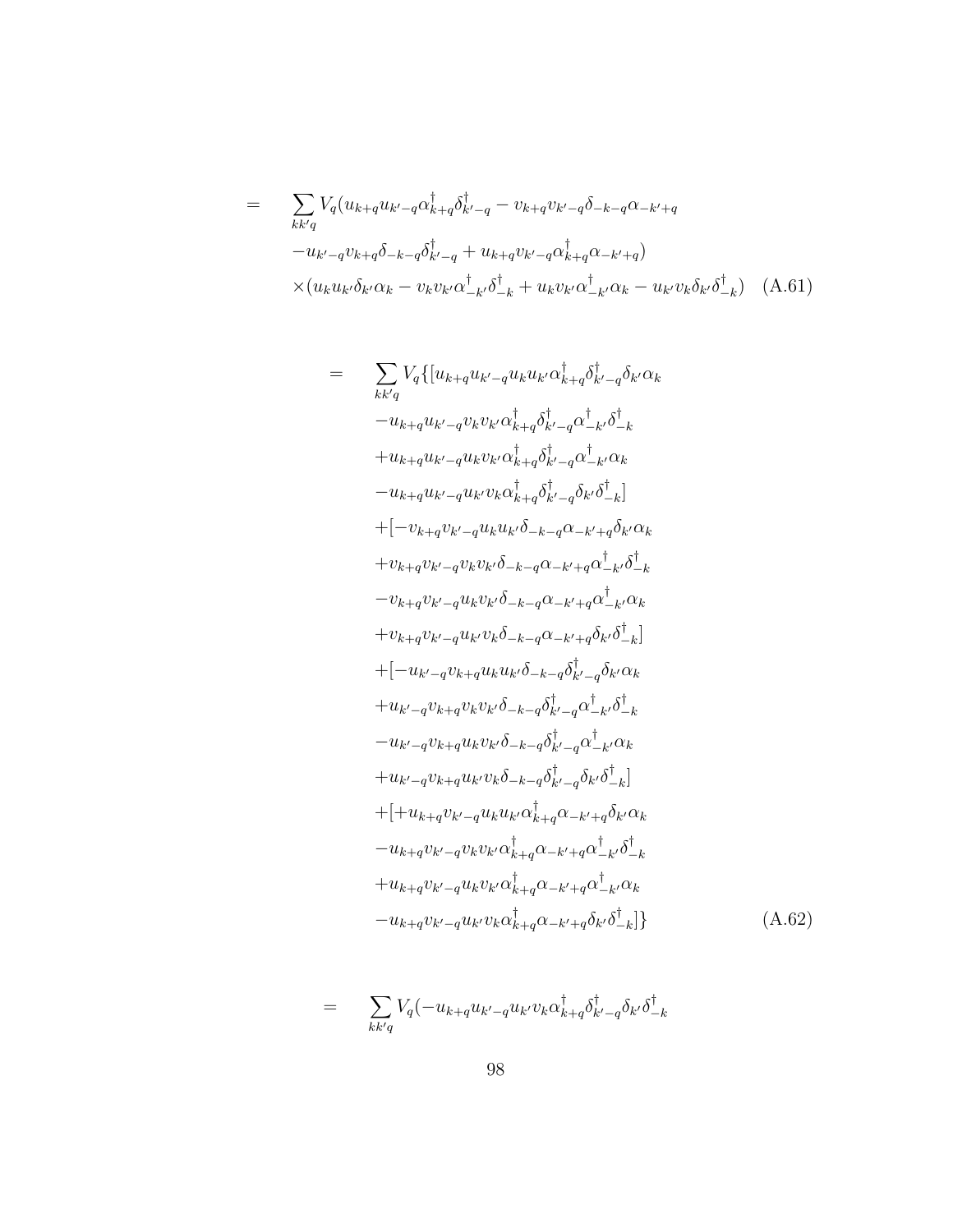$$
+v_{k+q}v_{k'-q}v_kv_{k'}\delta_{-k-q}\alpha_{-k'+q}\alpha_{-k'}^{\dagger}\delta_{-k}^{\dagger}
$$
  
\n
$$
+v_{k+q}v_{k'-q}u_{k'}v_{k}\delta_{-k-q}\alpha_{-k'+q}\delta_{k'}\delta_{-k}^{\dagger}
$$
  
\n
$$
-u_{k'-q}v_{k+q}u_{k}u_{k'}\delta_{-k-q}\delta_{k'-q}^{\dagger}\delta_{k'}\alpha_{k}
$$
  
\n
$$
+u_{k'-q}v_{k+q}v_{k}v_{k'}\delta_{-k-q}\delta_{k'-q}^{\dagger}\alpha_{-k'}^{\dagger}\delta_{-k}^{\dagger}
$$
  
\n
$$
-u_{k'-q}v_{k+q}u_{k}v_{k'}\delta_{-k-q}\delta_{k'-q}^{\dagger}\alpha_{-k'}^{\dagger}\alpha_{k}
$$
  
\n
$$
+u_{k'-q}v_{k+q}u_{k'}v_{k}\delta_{-k-q}\delta_{k'-q}^{\dagger}\delta_{k'}\delta_{-k}^{\dagger}
$$
  
\n
$$
-u_{k+q}v_{k'-q}u_{k'}v_{k}\alpha_{k+q}^{\dagger}\alpha_{-k'+q}\delta_{k'}\delta_{-k}^{\dagger})
$$
 (A.63)

$$
= \sum_{kk'q} V_q \{-u_{k+q}u_{k'-q}u_{k'}v_k\alpha_{k+q}^{\dagger}\delta_{k'-q}^{\dagger}(\delta_{k',-k} - \delta_{-k}^{\dagger}\delta_{k'})
$$
  
\n
$$
+v_{k+q}v_{k'-q}v_{k}v_{k'}\delta_{-k-q}\delta_{-k}^{\dagger}\alpha_{-k'+q}\alpha_{-k'}^{\dagger}
$$
  
\n
$$
+v_{k+q}v_{k'-q}u_{k'}v_k\delta_{-k-q}\alpha_{-k'+q}(\delta_{k',-k} - \delta_{-k}^{\dagger}\delta_{k'})
$$
  
\n
$$
-u_{k'-q}v_{k+q}u_{k}u_{k'}(\delta_{-k,k'} - \delta_{k'-q}^{\dagger}\delta_{-k-q})\delta_{k'}\alpha_{k}
$$
  
\n
$$
+u_{k'-q}v_{k+q}v_{k}v_{k'}(\delta_{-k,k'} - \delta_{k'-q}^{\dagger}\delta_{-k-q})(-\delta_{-k}^{\dagger}\alpha_{-k'}^{\dagger})
$$
  
\n
$$
-u_{k'-q}v_{k+q}u_{k}v_{k'}(\delta_{-k,k'} - \delta_{k'-q}^{\dagger}\delta_{-k-q})\alpha_{-k'}^{\dagger}\alpha_{k}
$$
  
\n
$$
+u_{k'-q}v_{k+q}u_{k'}v_{k}(\delta_{-k,k'} - \delta_{k'-q}^{\dagger}\delta_{-k-q})\delta_{k'}\delta_{-k}^{\dagger}
$$
  
\n
$$
-u_{k+q}v_{k'-q}u_{k'}v_{k}\alpha_{k+q}^{\dagger}\alpha_{-k'+q}(\delta_{-k,k'} - \delta_{k'}^{\dagger}\delta_{-k})
$$
  
\n(A.64)

Now let us simplify term by term individually,

$$
Term1 = -\sum_{kk'q} V_{q} u_{k+q} u_{k'-q} u_{k'} v_{k} \alpha_{k+q}^{\dagger} \delta_{k'-q}^{\dagger} (\delta_{k',-k} - \delta_{-k}^{\dagger} \delta_{k'})
$$
  
= 
$$
-\sum_{kk'q} V_{q} u_{k+q} u_{k'-q} u_{-k} v_{k} \alpha_{k+q}^{\dagger} \delta_{k'-q}^{\dagger}
$$
(A.65)

Now let us take  $q = k' - k$ , then

$$
Term1 = -\sum_{kk'q} V_q u_{k'} u_{-k'} u_{-k} v_k \alpha_{k'}^{\dagger} \delta_{-k'}^{\dagger}
$$
 (A.66)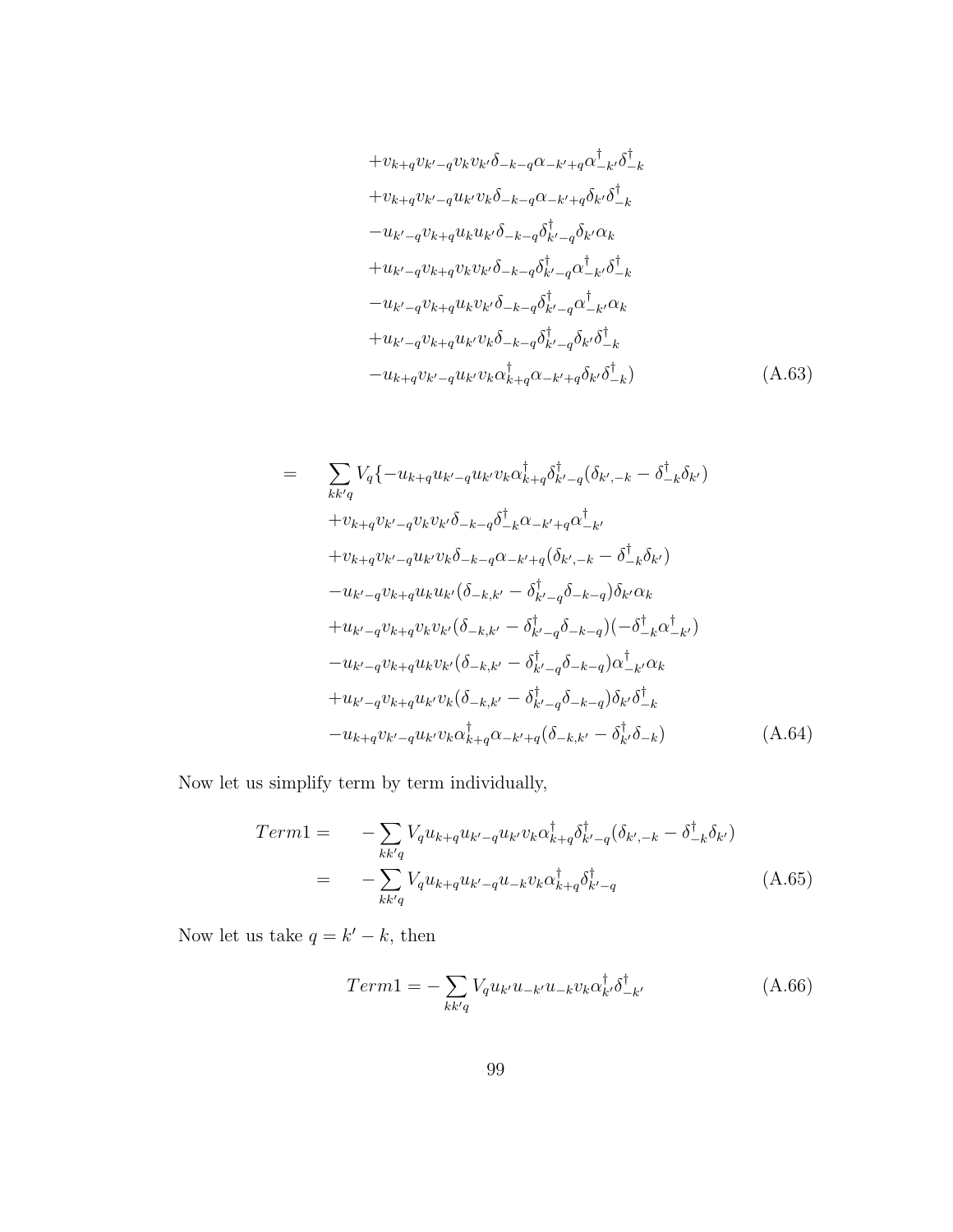Now we take  $k \to k'$  and  $k' \to k$ 

$$
Term1 = -\sum_{kk'q} V_q u_k u_{-k} u_{-k'} v_{k'} \alpha_k^{\dagger} \delta_{-k}^{\dagger}
$$
 (A.67)

The Term2 is given as

$$
Term2 = \sum_{kk'q} V_{q}v_{k+q}v_{k'-q}v_{k}v_{k'}\delta_{-k-q}\delta_{-k}^{\dagger}\alpha_{-k'+q}\alpha_{-k'}^{\dagger}
$$
  
\n
$$
= \sum_{kk'q} V_{q}v_{k+q}v_{k'-q}v_{k}v_{k'}(\delta_{-k-q,-k} - \delta_{k}^{\dagger}\delta_{-k-q})(\delta_{-k'+q,-k'}\alpha_{-k'}^{\dagger}\alpha_{-k'+q})
$$
  
\n
$$
= \sum_{kk'q} V_{q}v_{k+q}v_{k'-q}v_{k}v_{k'}(\delta_{-k-q,-k}\delta_{-k'+q,-k'} - \alpha_{-k'}^{\dagger}\alpha_{-k'+q}\delta_{-k-q,-k}
$$
  
\n
$$
- \delta_{k}^{\dagger}\delta_{-k-q}\delta_{-k'+q,-k'})
$$
  
\n
$$
= \sum_{kk'q} V_{0}(v_{k}v_{k'}v_{k'} - v_{k}v_{k'}v_{k}v_{k'}\alpha_{-k'}^{\dagger}\alpha_{-k'} - \delta_{-k}^{\dagger}\delta_{-k})
$$
 (A.68)

The Term3 is given as

$$
Term3 = \sum_{kk'q} V_q v_{k+q} v_{k'-q} u_{k'} v_k \delta_{-k-q} \alpha_{-k'+q} (\delta_{k',-k} - \delta_{-k}^{\dagger} \delta_{k'})
$$
  
\n
$$
= \sum_{kk'q} V_q v_{k+q} v_{-k-q} u_{-k} v_k \delta_{-k-q} \alpha_{k+q}
$$
  
\n
$$
- \sum_{kk'q} V_q v_{k+q} v_{k'-q} u_{k'} v_k \delta_{-k-q} \delta_{-k}^{\dagger} \delta_{k'} \alpha_{-k'+q}
$$
  
\n
$$
= \sum_{kk'} V_{k-k'} v_k v_{-k'} u_{k'} v_k \delta_{-k} \alpha_k
$$
  
\n
$$
- \sum_{kk'q} V_q v_{k+q} v_{k'-q} u_{k'} v_k (\delta_{-k-q,-k} - \delta_{-k}^{\dagger} \delta_{-k-q}) \delta_{k'} \alpha_{-k'+q}
$$
  
\n
$$
= \sum_{kk'q} V_{k-k'} v_k v_{-k} u_{-k'} v_{k'} \delta_{-k} \alpha_k
$$
  
\n
$$
+ V_0 \text{ term} \qquad (A.69)
$$

Let us now evaluate the  $Term4$ .

$$
Term4 = -\sum_{kk'q} V_q u_{k'-q} v_{k+q} u_k u_{k'} (\delta_{-k,k'} - \delta_{k'-q}^{\dagger} \delta_{-k-q}) \delta_{k'} \alpha_k
$$
  

$$
= -\sum_{kk'q} V_q u_{-k-q} v_{k+q} u_k u_{-k} \delta_{-k} \alpha_k
$$
  

$$
= -\sum_{kk'q} V_q u_{-k'} v_{k'} u_k u_{-k} \delta_{-k} \alpha_k
$$
(A.70)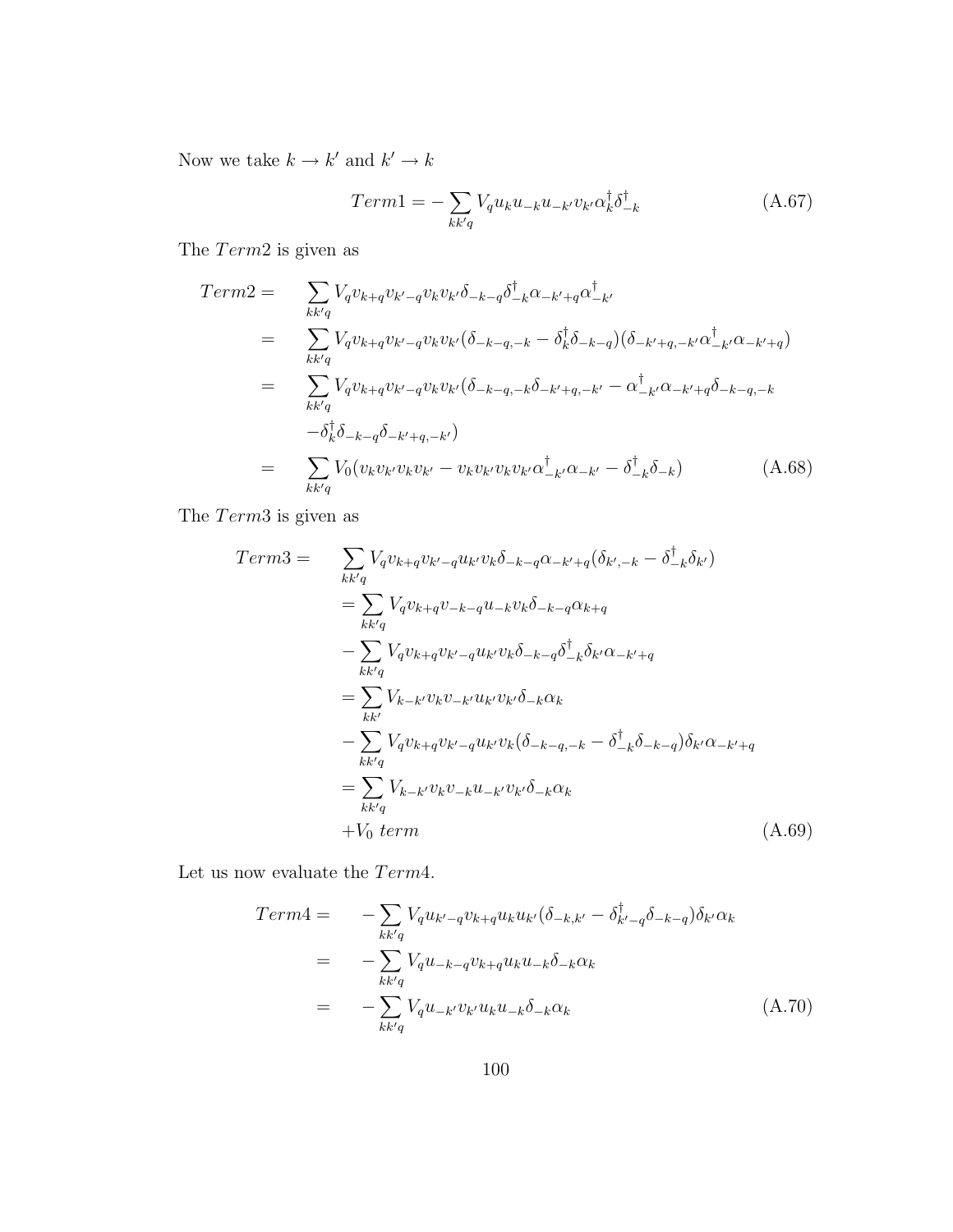Let us evaluate the  $Term 5.$ 

$$
Term5 = \sum_{kk'q} V_{q} u_{k'-q} v_{k+q} v_{k} v_{k'} (\delta_{-k,k'} - \delta_{k'-q}^{\dagger} \delta_{-k-q}) (-\delta_{-k}^{\dagger} \alpha_{-k'}^{\dagger})
$$
  
\n
$$
= -\sum_{kk'q} V_{q} u_{-k-q} v_{k+q} v_{k} v_{-k} \delta_{-k}^{\dagger} \alpha_{k}^{\dagger}
$$
  
\n
$$
+ \sum_{kk'q} V_{q} u_{k'-q} v_{k+q} v_{k} v_{k'} \delta_{k'-q}^{\dagger} (\delta_{-k,k'} - \delta_{-k}^{\dagger} \delta_{-k-q}) \alpha_{-k'}^{\dagger}
$$
  
\n
$$
= -\sum_{kk'} V_{k-k'} u_{-k'} v_{k'} v_{k} v_{-k} \delta_{-k}^{\dagger} \alpha_{k}^{\dagger}
$$
  
\n
$$
+ V_{0} \text{ term} \qquad (A.71)
$$

Let us now evaluate the  $Term6$ .

$$
Term6 = -\sum_{kk'q} V_q u_{k'-q} v_{k+q} u_k v_{k'} (\delta_{-k,k'} - \delta_{k'-q}^{\dagger} \delta_{-k-q}) \alpha_{-k'}^{\dagger} \alpha_k
$$
  

$$
= -\sum_{kk'q} V_q u_{-k-q} v_{k+q} u_k v_{-k} \alpha_k^{\dagger} \alpha_k
$$
  

$$
= -\sum_{kk'} V_{k'-k} u_{-k'} v_{k'} u_k v_{-k} \alpha_k^{\dagger} \alpha_k
$$
(A.72)

Let us now evaluate the  $Term 7.$ 

$$
Term7 = \sum_{kk'q} V_q u_{k'-q} v_{k+q} u_{k'} v_k (\delta_{-k,k'} - \delta_{k'-q}^{\dagger} \delta_{-k-q}) \delta_{k'} \delta_{-k}^{\dagger}
$$
  
\n
$$
= \sum_{kk'q} V_q u_{-k-q} v_{k+q} u_{-k} v_k \delta_{-k} \delta_{-k}^{\dagger}
$$
  
\n
$$
- \sum_{kk'q} V_q u_{k'-q} v_{k+q} u_{k'} v_k \delta_{k'-q}^{\dagger} \delta_{-k-q} \delta_{k'} \delta_{-k}^{\dagger}
$$
  
\n
$$
= \sum_{kk'} V_{k'-k} u_{-k'} v_{k'} u_{-k} v_k \delta_{-k} \delta_{-k}^{\dagger}
$$
  
\n
$$
- \sum_{kk'q} V_q u_{k'-q} v_{k+q} u_{k'} v_k \delta_{k'-q}^{\dagger} \delta_{-k-q} (\delta_{-k,k'} - \delta_{-k}^{\dagger} \delta_{k'})
$$
  
\n
$$
= \sum_{kk'} V_{k'-k} u_{-k'} v_{k'} u_{-k} v_k \delta_{-k} \delta_{-k}^{\dagger}
$$
  
\n
$$
- \sum_{kk'q} V_q u_{-k-q} v_{k+q} u_{-k} v_k \delta_{k'-q}^{\dagger} \delta_{-k-q}
$$
  
\n
$$
+ \sum_{kk'q} V_q u_{k'-q} v_{k+q} u_{k'} v_k \delta_{k'-q}^{\dagger} \delta_{-k-q} \delta_{-k}^{\dagger} \delta_{k'})
$$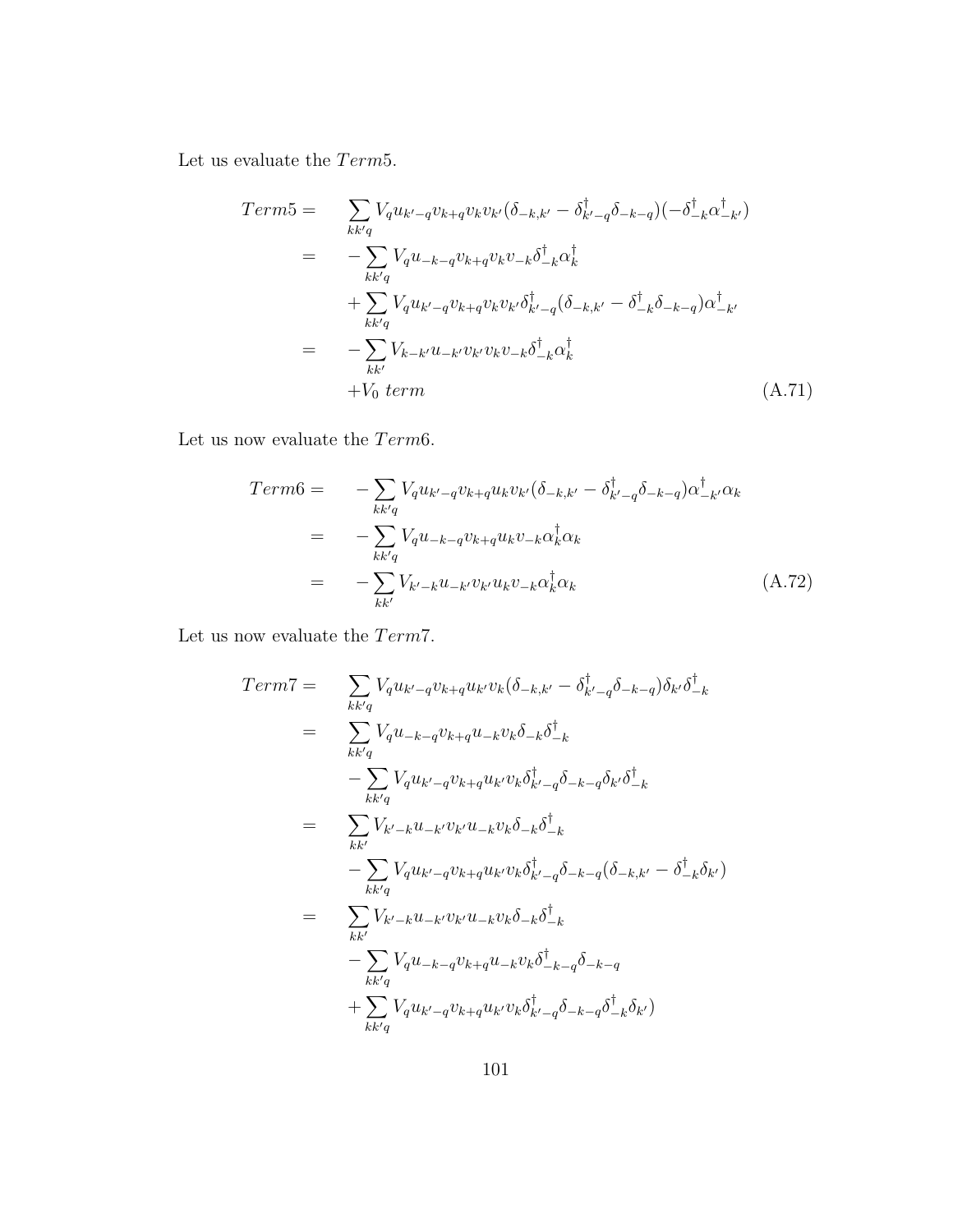$$
= \sum_{kk'} V_{k'-k} u_{-k'} v_{k'} u_{-k} v_k \delta_{-k} \delta_{-k}^{\dagger} \n- \sum_{kk'} V_{k'-k} u_{-k'} v_{k'} u_{-k} v_k \delta_{-k'}^{\dagger} \delta_{-k'} \n- \sum_{kk'q} V_q u_{k'-q} v_{k+q} u_{k'} v_k \delta_{k'-q}^{\dagger} (\delta_{-k-q,-k} - \delta_{-k}^{\dagger} \delta_{-k-q}) \delta_{k'} \n= \sum_{kk'} V_{k'-k} u_{-k'} v_{k'} u_{-k} v_k (1 - \delta_{-k}^{\dagger} \delta_{-k}) \n- \sum_{kk'} V_{k'-k} u_{-k'} v_{k'} u_{-k} v_k \delta_{-k}^{\dagger} \delta_{-k} \n- V_0 \text{ term} \n= \sum_{kk'} V_{k'-k} u_{-k'} v_{k'} u_{-k} v_k
$$
\n
$$
- 2 \sum_{kk'} V_{k'-k} u_{-k'} v_{k'} u_{-k} v_k \delta_{-k}^{\dagger} \delta_{-k}
$$
\n(A.73)

Let us now evaluate the  $Term8.$ 

$$
Term8 = -\sum_{kk'q} V_{q} u_{k+q} v_{k'-q} u_{k'} v_{k} \alpha_{k+q}^{\dagger} \alpha_{-k'+q} (\delta_{-k,k'} - \delta_{k'}^{\dagger} \delta_{-k})
$$
  

$$
= -\sum_{kk'q} V_{q} u_{k+q} v_{-k-q} u_{-k} v_{k} \alpha_{k+q}^{\dagger} \alpha_{k+q}
$$
(A.74)

Now if we have  $q = k' - k$ , then

$$
Term8 = -\sum_{kk'} V_{k'-k} u_{k'} v_{-k'} u_{-k'} v_{k'} \alpha_{k'}^{\dagger} \alpha_{k'} \tag{A.75}
$$

Now if we have  $k \to k'$  and  $k' \to k$ 

$$
Term8 = -\sum_{kk'} V_{k'-k} u_k v_{-k} u_{-k'} v_{k'} \alpha_k^{\dagger} \alpha_k
$$
  

$$
= -\sum_{kk'} V_{k'-k} u_k v_k u_{k'} v_{k'} \alpha_k^{\dagger} \alpha_k
$$
(A.76)

We have used the fact that  $v_{-k} = v_k$ . Now we add all the eight terms evaluated term by term above.

$$
1^{st} = \sum_{kk'q} V_{k'-k}[-u_k u_{-k} u_{-k'} v_{k'} \alpha_k^{\dagger} \delta_{-k}^{\dagger}
$$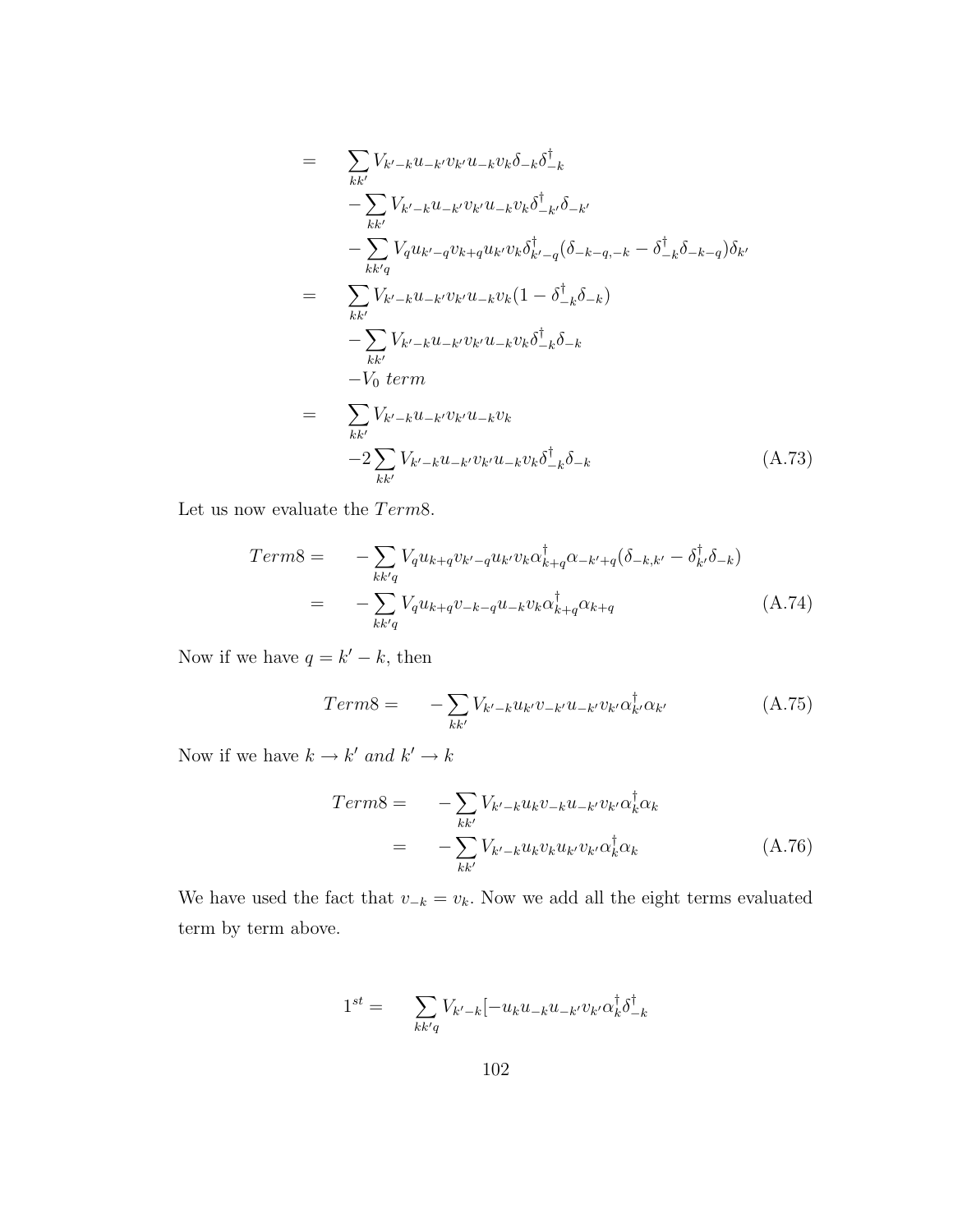+ 
$$
v_k v_{-k} u_{-k'} v_{k'} \delta_{-k} \alpha_k
$$
  
\n-  $u_{-k'} v_{k'} u_k u_{-k} \delta_{-k} \alpha_k$   
\n-  $u_{-k'} v_{k'} v_k v_{-k} \delta_{-k}^{\dagger} \alpha_k^{\dagger}$   
\n-  $u_{-k'} v_{k'} u_k v_{-k} \alpha_k^{\dagger} \alpha_k$   
\n+  $u_{-k'} v_{k'} u_{-k} v_k$   
\n-  $2u_{-k'} v_{k'} u_{-k} v_k \delta_{-k}^{\dagger} \delta_{-k}$   
\n-  $u_k v_k u_{k'} v_{k'} \alpha_k^{\dagger} \alpha_k$  (A.77)

$$
1^{st} = \sum_{kk'q} V_{k'-k}[-u_{k}^{2}u_{-k'}v_{k'}\alpha_{k}^{\dagger}\delta_{-k}^{\dagger}+v_{k}^{2}u_{k'}v_{k'}\delta_{-k}\alpha_{k}-u_{k}^{2}u_{k}v_{k'}\delta_{-k}\alpha_{k}-u_{k}^{2}u_{k'}v_{k'}\delta_{-k}\alpha_{k}-v_{k}^{2}u_{k'}v_{k'}\delta_{-k}^{\dagger}\alpha_{k}+u_{k}v_{k}u_{k'}v_{k'}-2u_{-k'}v_{k'}u_{-k}v_{k}\delta_{-k}^{\dagger}\delta_{-k}-2u_{k}v_{k}u_{k'}v_{k'}\alpha_{k}^{\dagger}\alpha_{k}]= \sum_{kk'q} V_{k'-k}[u_{k}v_{k}u_{k'}v_{k'}-2u_{k}v_{k}u_{k'}v_{k'}(\alpha_{k}^{\dagger}\alpha_{k}+\delta_{-k}^{\dagger}\delta_{-k})-u_{-k'}v_{k'}(u_{k}^{2}\alpha_{k}^{\dagger}\delta_{-k}^{\dagger}+v_{k}^{2}\delta_{-k}^{\dagger}\alpha_{k}^{\dagger})-u_{k}v_{k'}(u_{k}^{2}\delta_{-k}\alpha_{k}-v_{k}^{2}\delta_{-k}\alpha_{k})]= \sum_{kk'q} V_{k'-k}[u_{k}v_{k}u_{k'}v_{k'}-2u_{k}v_{k}u_{k'}v_{k'}(\alpha_{k}^{\dagger}\alpha_{k}+\delta_{-k}^{\dagger}\delta_{-k})-u_{-k'}v_{k'}(u_{k}^{2}-v_{k}^{2})\alpha_{k}^{\dagger}\delta_{-k}^{\dagger}-u_{k}v_{k'}(u_{k}^{2}-v_{k}^{2})\delta_{-k}\alpha_{k}]
$$
(A.78)

The  $2^{nd}$  term in the electron-hole part of the Hamiltonian is given as

$$
2^{nd} = \sum_{kk'q} V_q c_{k+q,1}^\dagger d_{k'-q,1}^\dagger d_{k' \uparrow} c_{k \downarrow}
$$
 (A.79)

We know that

$$
c_{k+q,\downarrow}^{\dagger} = \bar{u}_{k+q} \gamma_{k+q}^{\dagger} - \bar{v}_{k+q} \beta_{-k-q}
$$
\n(A.80)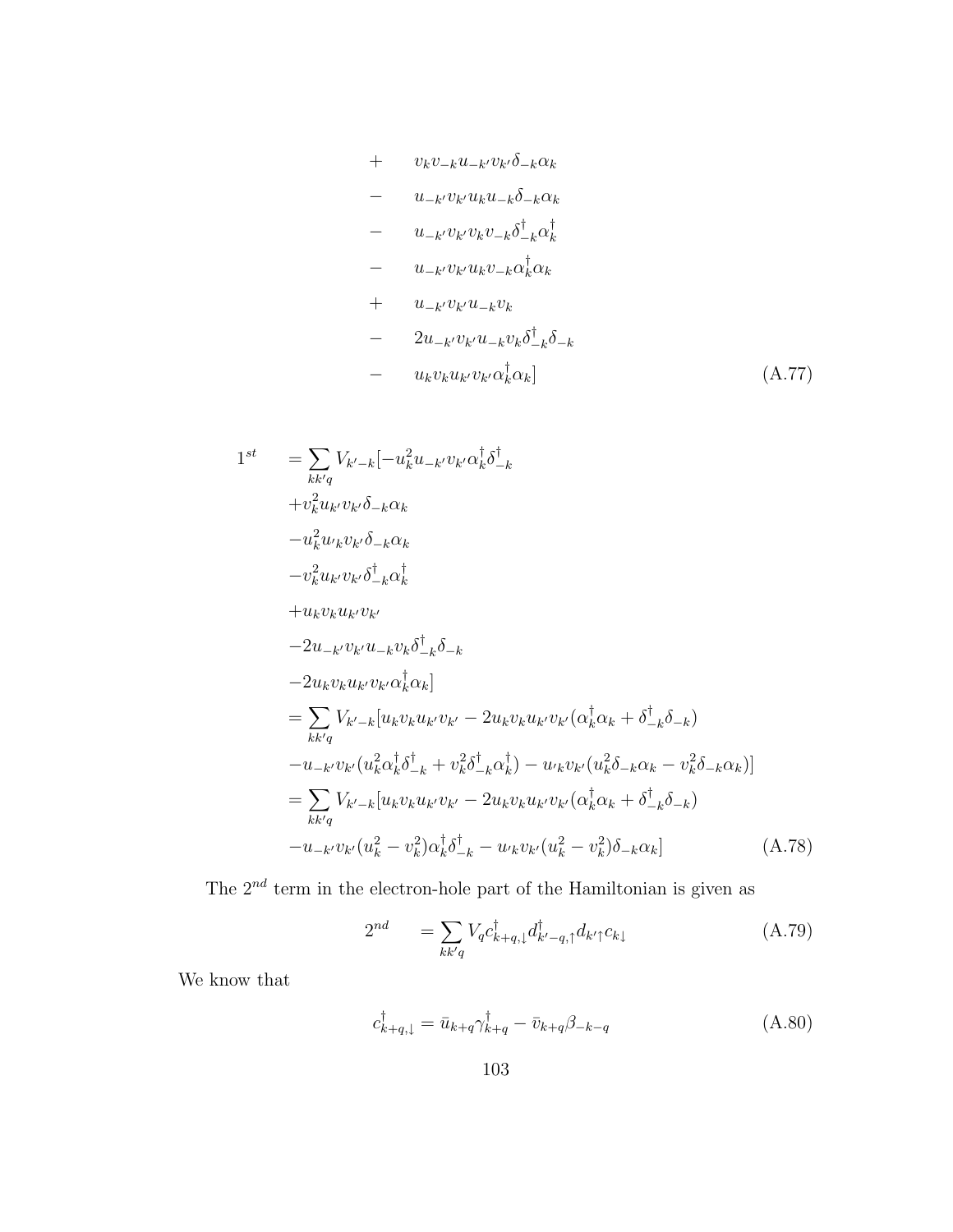$$
d_{k'-q,\uparrow}^{\dagger} = \bar{u}_{k'-q} \beta_{k'-q}^{\dagger} + \bar{v}_{k'-q} \gamma_{-k'+q} \tag{A.81}
$$

$$
d_{k',\uparrow} = \bar{u}_{k'}\beta_{k'} + \bar{v}_{k'}\gamma^{\dagger}_{-k'} \tag{A.82}
$$

$$
c_{k,\downarrow} = \bar{u}_k \gamma_k - \bar{v}_k \beta_{-k}^{\dagger} \tag{A.83}
$$

Let us transform the  $2^{nd}$  term of the electron-hole part of interaction. The  $2^{nd}$ term of the electron-hole part of interaction is structurally similar to the  $1^{st}$  part if we identify  $\alpha \to \gamma$ ,  $\delta \to \beta$ ,  $u \to \bar{u}$  and  $v \to \bar{v}$ . Then we can easily write down the  $2^{nd}$  part as

$$
2^{nd} = \sum_{kk'q} V_{k'-k} [\bar{u}_k \bar{v}_k \bar{u}_{k'} \bar{v}_{k'} - 2 \bar{u}_k \bar{v}_k \bar{u}_{k'} \bar{v}_{k'} (\gamma_k^{\dagger} \gamma_k + \beta_{-k}^{\dagger} \beta_{-k})
$$

$$
- \bar{u}_{k'} \bar{v}_{k'} (\bar{u}_k^2 - \bar{v}_k^2) \gamma_k^{\dagger} \beta_{-k}^{\dagger} - \bar{u}_k \bar{v}_{k'} (\bar{u}_k^2 - \bar{v}_k^2) \beta_{-k} \gamma_k]
$$
(A.84)

Therefore the total transformed electron-hole part of the transformed Hamiltonian is given as

$$
H_{eh}^{T} = -\sum_{kk'} V_{k-k'} [(u_{k}v_{k}u_{k'}v_{k'} - 2u_{k}v_{k}u_{k'}v_{k'}(\alpha_{k}^{\dagger}\alpha_{k} + \delta_{-k}^{\dagger}\delta_{-k})
$$
  

$$
-u_{-k'}v_{k'}(u_{k}^{2} - v_{k}^{2})\alpha_{k}^{\dagger}\delta_{-k}^{\dagger} - u_{k}v_{k'}(u_{k}^{2} - v_{k}^{2})\delta_{-k}\alpha_{k})
$$
  

$$
+ (\bar{u}_{k}\bar{v}_{k}\bar{u}_{k'}\bar{v}_{k'} - 2\bar{u}_{k}\bar{v}_{k}\bar{u}_{k'}\bar{v}_{k'}(\gamma_{k}^{\dagger}\gamma_{k} + \beta_{-k}^{\dagger}\beta_{-k})
$$
  

$$
- \bar{u}_{k'}\bar{v}_{k'}(\bar{u}_{k}^{2} - \bar{v}_{k}^{2})\gamma_{k}^{\dagger}\beta_{-k}^{\dagger} - \bar{u}_{k}\bar{v}_{k'}(\bar{u}_{k}^{2} - \bar{v}_{k}^{2})\beta_{-k}\gamma_{k})]
$$
(A.85)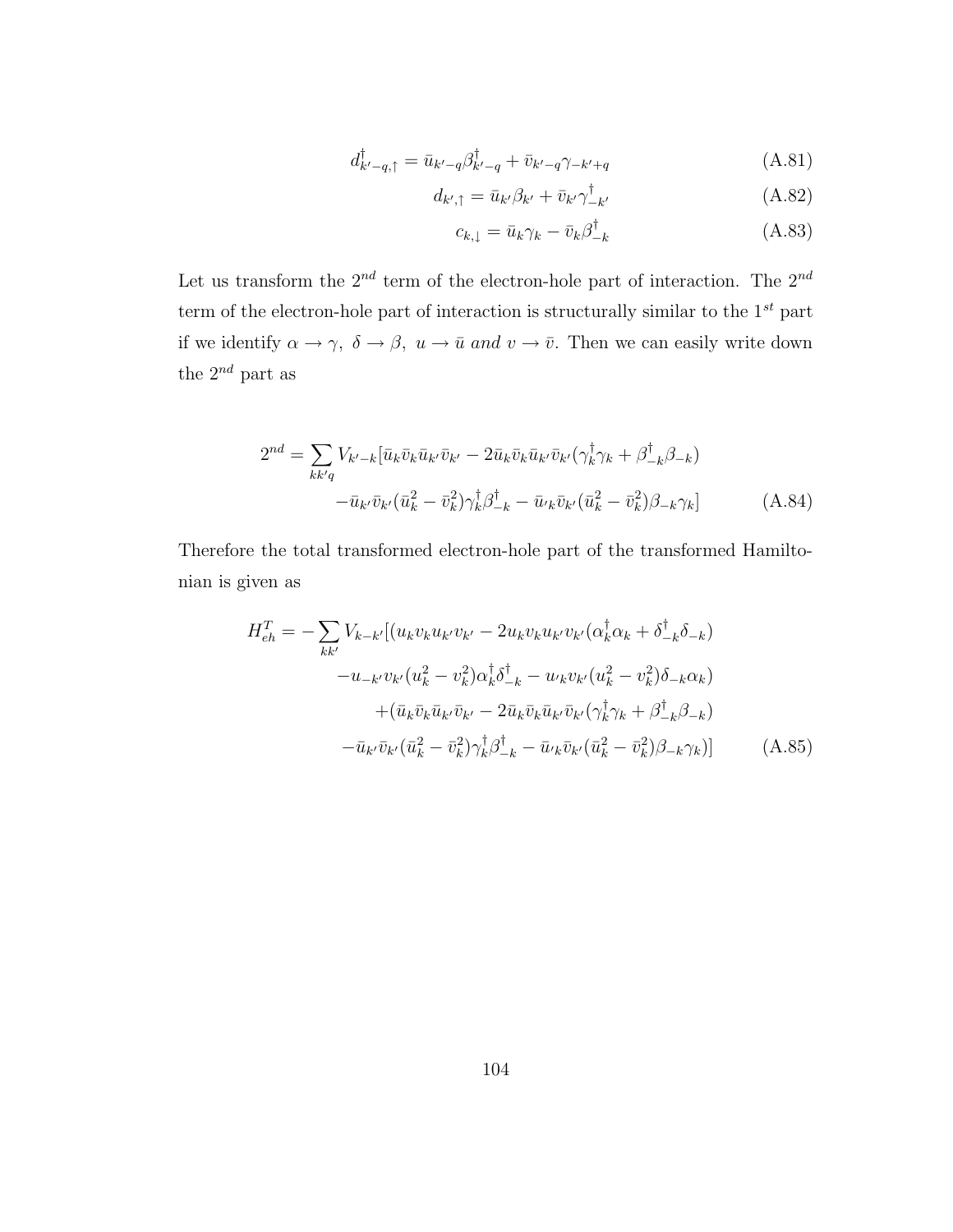Now adding the  $H_{ee}^T$ ,  $H_{hh}^T$ , and  $H_{eh}^T$  terms together, we get,

$$
H_{ee}^{T} + H_{hh}^{T} + H_{eh}^{T} = \sum_{kk'} V_{k-k'}[-(v_{k}^{2}v_{k'}^{2} + \bar{v}_{k}^{2}\bar{v}_{k'}^{2})
$$
  
\n
$$
- \{(u_{k}^{2}v_{k'}^{2} - v_{k}^{2}v_{k'}^{2})(\alpha_{k}^{\dagger}\alpha + \delta_{-k}^{\dagger}\delta_{-k})
$$
  
\n
$$
+ (\bar{u}_{k}^{2}\bar{v}_{k'}^{2} - \bar{v}_{k}^{2}\bar{v}_{k'}^{2})(\beta_{k}^{\dagger}\beta_{k} + \gamma_{-k}^{\dagger}\gamma_{k})
$$
  
\n
$$
+ v_{k'}^{2}u_{k}v_{k}(\alpha_{-k}\delta_{k} - \delta_{-k}\alpha_{k}) + \bar{v}_{k'}^{2}\bar{u}_{k}\bar{v}_{k}(\gamma_{-k}\beta_{k} - \beta_{-k}\gamma_{k})
$$
  
\n
$$
+ v_{k'}^{2}u_{k}v_{k}(\delta_{k}^{\dagger}\alpha_{-k}^{\dagger} - \alpha_{k}^{\dagger}\delta_{-k}) + \bar{v}_{k'}^{2}\bar{u}_{k}\bar{v}_{k}(\beta_{k}^{\dagger}\gamma_{-k}^{\dagger} - \gamma_{k}^{\dagger}\beta_{-k}^{\dagger})\}
$$
  
\n
$$
- \{(u_{k}v_{k}u_{k'}v_{k'} + \bar{u}_{k}\bar{v}_{k}\bar{u}_{k'}\bar{v}_{k'})
$$
  
\n
$$
-2u_{k}v_{k}u_{k'}v_{k'}(\alpha_{k}^{\dagger}\alpha + \delta_{-k}^{\dagger}\delta_{-k}) - 2\bar{u}_{k}\bar{v}_{k}\bar{u}_{k'}\bar{v}_{k'}(\beta_{k}^{\dagger}\beta_{k} + \gamma_{-k}^{\dagger}\gamma_{k})
$$
  
\n
$$
-u_{k'}v_{k'}(u_{k}^{2} - v_{k}^{2})(\alpha_{k}^{\dagger}\delta_{-k}^{\dagger} + \delta_{-k}\alpha_{k}) - \bar{u}_{k'}\bar{v}_{k'}(\bar{u}_{k}^{2} - \bar{v}_{k}^{2})(\gamma_{k}^{\dagger}\beta_{-k}^{\dagger} + \beta_{-k}\gamma_{k})\}
$$

$$
= \sum_{kk'} V_{k-k'}[-(v_{k}^{2}v_{k'}^{2} + \bar{v}_{k}^{2}\bar{v}_{k'}^{2}) - \{(u_{k}^{2}v_{k'}^{2} - v_{k}^{2}v_{k'}^{2})(\alpha_{k}^{\dagger}\alpha + \delta_{-k}^{\dagger}\delta_{-k}) + (\bar{u}_{k}^{2}\bar{v}_{k'}^{2} - \bar{v}_{k}^{2}\bar{v}_{k'}^{2})(\beta_{k}^{\dagger}\beta_{k} + \gamma_{-k}^{\dagger}\gamma_{k}) - v_{k'}^{2}u_{k}v_{k}2\delta_{-k}\alpha_{k} - \bar{v}_{k'}^{2}\bar{u}_{k}\bar{v}_{k}2\beta_{-k}\gamma_{k} - v_{k'}^{2}u_{k}v_{k}2\alpha_{k}^{\dagger}\delta_{-k}^{\dagger} - \bar{v}_{k'}^{2}\bar{u}_{k}\bar{v}_{k}2\gamma_{k}^{\dagger}\beta_{-k}^{\dagger} - \{(u_{k}v_{k}u_{k'}v_{k'} + \bar{u}_{k}\bar{v}_{k}\bar{u}_{k'}\bar{v}_{k'}) - 2u_{k}v_{k}u_{k'}v_{k'}(\alpha_{k}^{\dagger}\alpha + \delta_{-k}^{\dagger}\delta_{-k}) - 2\bar{u}_{k}\bar{v}_{k}\bar{u}_{k'}\bar{v}_{k'}(\beta_{k}^{\dagger}\beta_{k} + \gamma_{-k}^{\dagger}\gamma_{k}) - u_{k'}v_{k'}(u_{k}^{2} - v_{k}^{2})(\alpha_{k}^{\dagger}\delta_{-k}^{\dagger} + \delta_{-k}\alpha_{k}) - \bar{u}_{k'}\bar{v}_{k'}(\bar{u}_{k}^{2} - \bar{v}_{k}^{2})(\gamma_{k}^{\dagger}\beta_{-k}^{\dagger} + \beta_{-k}\gamma_{k})\}\n(A.87)
$$

The light part of the Hamiltonian is given as

$$
\tilde{H}_L = \lambda \sum_k \rho_k (c_{k\uparrow}^\dagger d_{-k\downarrow}^\dagger + c_{k\downarrow}^\dagger d_{-k\uparrow}^\dagger + d_{-k\downarrow} c_{k\uparrow} + d_{-k\uparrow} c_{k\downarrow})
$$
\n(A.88)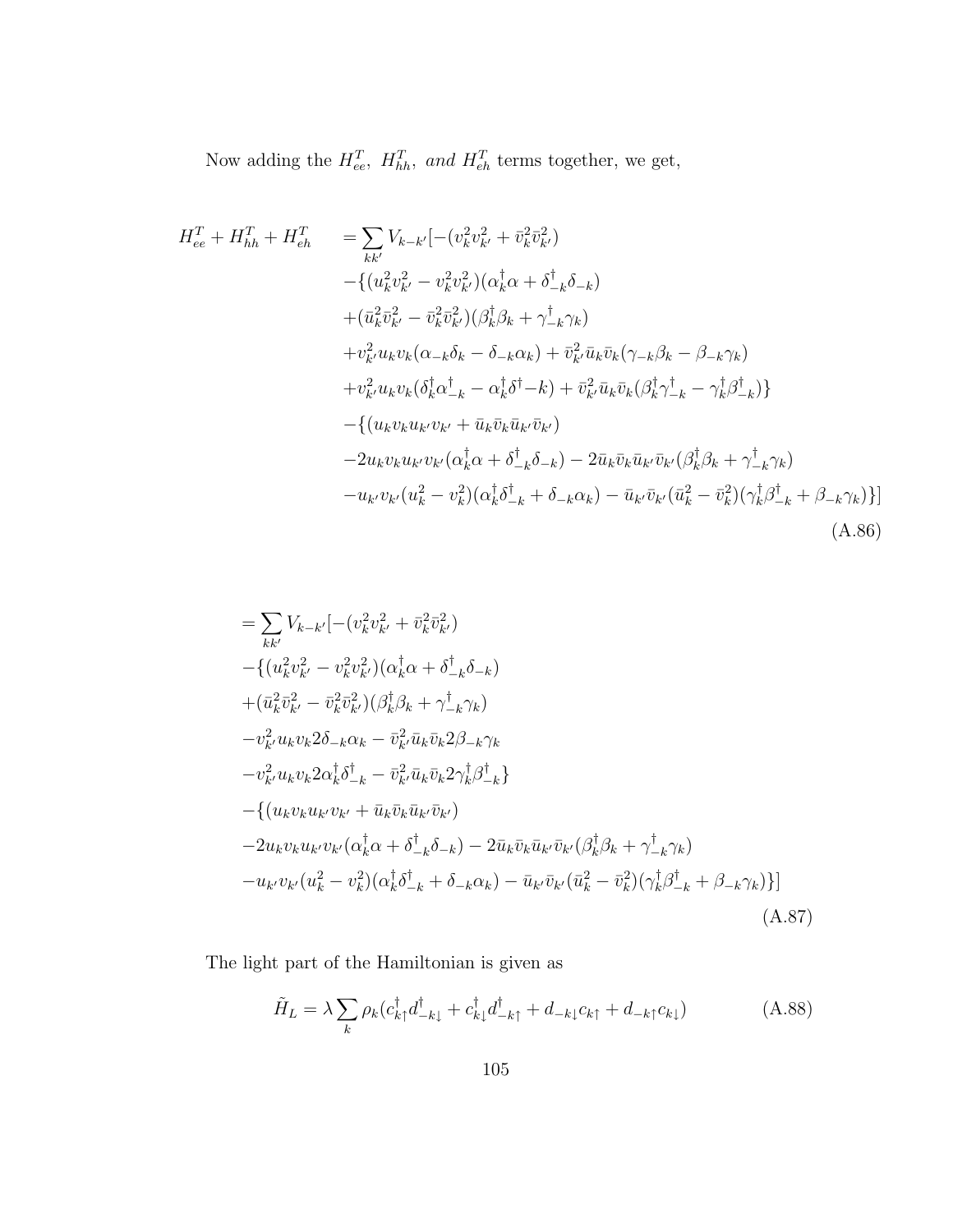Substituting B-V transformations, we have

$$
\tilde{H}_L = \lambda \sum_k \rho_k [(u_k \alpha_k^{\dagger} - v_k \delta_{-k})(u_k \delta_{-k}^{\dagger} + v_k \alpha_k) + (\bar{u}_k \gamma_k^{\dagger} - \bar{v} \beta_{-k})(\bar{u}_k \beta_{-k}^{\dagger} + \bar{v}_k \gamma_k) \n+ (u_k \delta_{-k} + v_k \alpha_k^{\dagger})(u_k \alpha_k - v_k \delta_{-k}^{\dagger}) + (\bar{u}_k \beta_{-k} + \bar{v}_k \gamma_k^{\dagger})(\bar{u}_k \gamma_k - \bar{v}_k \beta_k^{\dagger}) \mathbf{A}.
$$
89)

$$
= \lambda \sum_{k} \rho_k \left[ -2u_k v_k - 2\bar{u}_k \bar{v}_k + 2u_k v_k (\alpha_k^{\dagger} \alpha_k + \delta_k^{\dagger} \delta_k) + 2\bar{u}_k \bar{v}_k (\gamma_k^{\dagger} \gamma_k + \beta_k^{\dagger} \beta_k) \right. \\ \left. + (u_k^2 - v_k^2)(\alpha_k^{\dagger} \delta_{-k}^{\dagger} + \delta_{-k} \alpha_k) + (\bar{u}_k^2 - \bar{v}_k^2)(\gamma_k^{\dagger} \beta_{-k}^{\dagger} + \beta_{-k} \gamma_k) \right] (A.90)
$$

Now adding the  $H_{ee}^T$ ,  $H_{hh}^T$ ,  $H_{eh}^T$ ,  $\tilde{H}_L$ , we get the total transformed Hamiltonian without the kinetic energy part as:

$$
H_{ee,hh,eh,L}^{T} = \sum_{kk'} V_{k-k'}[-(v_{k}^{2}v_{k'}^{2} + \bar{v}_{k}^{2}\bar{v}_{k'}^{2})
$$
  
\n
$$
-\{(u_{k}^{2}v_{k'}^{2} - v_{k}^{2}v_{k'}^{2})(\alpha_{k}^{\dagger}\alpha + \delta_{-k}^{\dagger}\delta_{-k})
$$
  
\n
$$
+(\bar{u}_{k}^{2}\bar{v}_{k'}^{2} - \bar{v}_{k}^{2}\bar{v}_{k'}^{2})(\beta_{k}^{\dagger}\beta_{k} + \gamma_{-k}^{\dagger}\gamma_{k})
$$
  
\n
$$
-v_{k'}^{2}u_{k}v_{k}2\delta_{-k}\alpha_{k} - \bar{v}_{k'}^{2}\bar{u}_{k}\bar{v}_{k}2\beta_{-k}\gamma_{k}
$$
  
\n
$$
-v_{k'}^{2}u_{k}v_{k}2\alpha_{k}^{\dagger}\delta_{-k}^{\dagger} - \bar{v}_{k'}^{2}\bar{u}_{k}\bar{v}_{k}2\gamma_{k}^{\dagger}\beta_{-k}^{\dagger}\}
$$
  
\n
$$
-\{(u_{k}v_{k}u_{k'}v_{k'} + \bar{u}_{k}\bar{v}_{k}\bar{u}_{k'}\bar{v}_{k'})
$$
  
\n
$$
-2u_{k}v_{k}u_{k'}v_{k'}(\alpha_{k}^{\dagger}\alpha + \delta_{-k}^{\dagger}\delta_{-k}) - 2\bar{u}_{k}\bar{v}_{k}\bar{u}_{k'}\bar{v}_{k'}(\beta_{k}^{\dagger}\beta_{k} + \gamma_{-k}^{\dagger}\gamma_{k})
$$
  
\n
$$
-u_{k'}v_{k'}(u_{k}^{2} - v_{k}^{2})(\alpha_{k}^{\dagger}\delta_{-k}^{\dagger} + \delta_{-k}\alpha_{k}) - \bar{u}_{k'}\bar{v}_{k'}(\bar{u}_{k}^{2} - \bar{v}_{k}^{2})(\gamma_{k}^{\dagger}\beta_{-k}^{\dagger} + \beta_{-k}\gamma_{k})\}
$$
  
\n
$$
+ \lambda \sum_{k} \rho_{k}[-2u_{k}v_{k} - 2\bar{u}_{k}\bar{v}_{k} + 2u_{k}v_{k}(\alpha_{k}^{\dagger}\alpha
$$

The kinetic energy part of the Hamiltonian with the photon energy is given as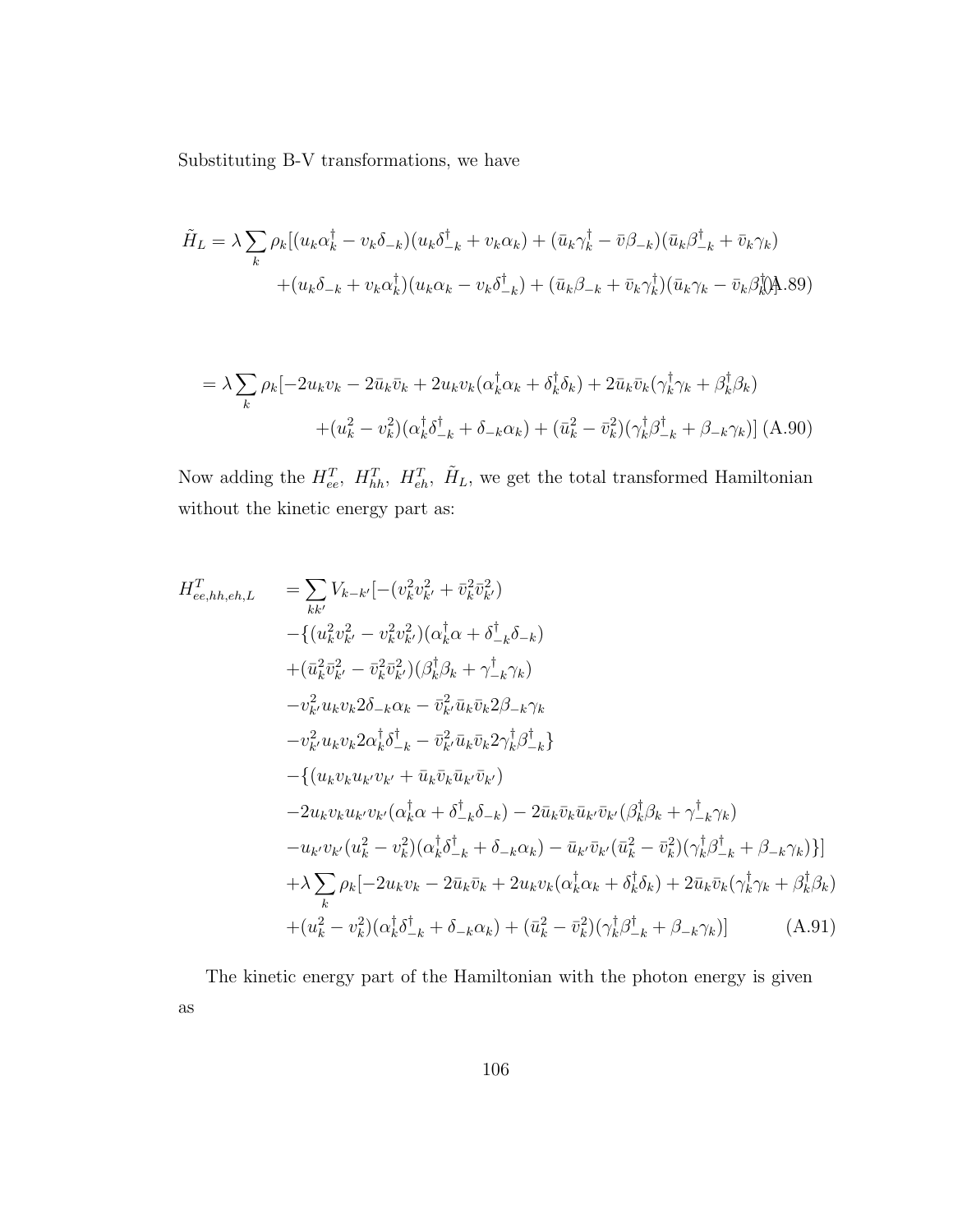$$
H_{ke} = \sum_{k\sigma} ((\epsilon_{ck\sigma} - \frac{\hbar\omega}{2})c_{k\sigma}^{\dagger} c_{k\sigma} + (\epsilon_{vk\sigma} - \frac{\hbar\omega}{2})d_{k\sigma}^{\dagger} d_{k\sigma})
$$
  

$$
= \sum_{k\uparrow\downarrow} ((\epsilon_{ck\uparrow} - \frac{\hbar\omega}{2})c_{k\uparrow}^{\dagger} c_{k\uparrow} + (\epsilon_{ck\downarrow} - \frac{\hbar\omega}{2}))c_{k\downarrow}^{\dagger} c_{k\downarrow}
$$
  

$$
+ (\epsilon_{vk\uparrow} - \frac{\hbar\omega}{2})d_{k\uparrow}^{\dagger} d_{k\uparrow} + + (\epsilon_{vk\downarrow} - \frac{\hbar\omega}{2})d_{k\downarrow}^{\dagger} d_{k\downarrow})
$$
(A.92)

Using the B-V transformations, we get

$$
H_{ke} = \sum_{k\uparrow} (\epsilon_{ck\uparrow} - \frac{\hbar\omega}{2}) (u_k^2 \alpha_k^{\dagger} \alpha_k + v_k^2 \delta_{-k} \delta_{-k}^{\dagger} - u_k v_{-k} \alpha_k^{\dagger} \delta_{-k}^{\dagger} - u_k v_k \delta_{-k} \alpha_k)
$$
  
+ 
$$
\sum_{k\downarrow} (\epsilon_{ck\downarrow} - \frac{\hbar\omega}{2}) (\bar{u}_k^2 \gamma_k^{\dagger} \gamma_k + \bar{v}_k^2 \beta_{-k} \beta_{-k}^{\dagger} - \bar{u}_k \bar{v}_{-k} \gamma_k^{\dagger} \beta_{-k}^{\dagger} - \bar{u}_k \bar{v}_k \beta_{-k} \gamma_k)
$$
  
+ 
$$
\sum_{k\uparrow} (\epsilon_{vk\uparrow} - \frac{\hbar\omega}{2}) (\bar{u}_k^2 \beta_k^{\dagger} \beta_k + \bar{v}_k^2 \gamma_k \gamma_k^{\dagger} + \bar{u}_k \bar{v}_k \beta_k^{\dagger} \gamma_{-k}^{\dagger} + \bar{u}_k \bar{v}_k \gamma_{-k} \beta_k)
$$
  
+ 
$$
\sum_{k\downarrow} (\epsilon_{vk\downarrow} - \frac{\hbar\omega}{2}) (u_k^2 \delta_k^{\dagger} \delta_k + v_k^2 \alpha_k \alpha_{-k}^{\dagger} + u_k v_k \delta_k^{\dagger} \alpha_{-k}^{\dagger} + u_k v_k \alpha_{-k} \delta_k) \quad (A.93)
$$

Now using the fact that  $u_k^2 = 1 - v_k^2$  and  $\eta \eta^{\dagger} = 1 - \eta^{\dagger} \eta$  and rearranging the terms, we get,

$$
H_{ke} = \sum_{k} [(\epsilon_{ckw\uparrow}v_{k}^{2} + \epsilon_{ckw\downarrow}\bar{v}_{k}^{2} + \epsilon_{vkw\uparrow}\bar{v}_{k}^{2} + \epsilon_{vkw\downarrow}v_{k}^{2})
$$

$$
+(\epsilon_{ckw\uparrow}(1 - v_{k}^{2}) - \epsilon_{vkw\downarrow}v_{k}^{2})\alpha_{k}^{\dagger}\alpha_{k} + (\epsilon_{ckw\downarrow}(1 - \bar{v}_{k}^{2}) - \epsilon_{vkw\uparrow}\bar{v}_{k}^{2})\gamma_{k}^{\dagger}\gamma_{k}
$$

$$
(\epsilon_{vkw\uparrow}(1 - \bar{v}_{k}^{2}) - \epsilon_{ckw\downarrow}\bar{v}^{2})\beta_{k}^{\dagger}\beta_{k} + (\epsilon_{vkw\downarrow}(1 - v_{k}^{2}) - \epsilon_{ckw\uparrow}v^{2})\delta_{k}^{\dagger}\delta_{k}
$$

$$
+ u_{k}v_{k}(\epsilon_{ckw\uparrow} + \epsilon_{vkw\downarrow})(\alpha_{k}^{\dagger}\delta_{-k}^{\dagger} + \delta_{-k}\alpha_{k})
$$

$$
+ \bar{u}_{k}\bar{v}_{k}(\epsilon_{ckw\downarrow} + \epsilon_{vkw\uparrow})(\gamma_{k}^{\dagger}\beta_{-k}^{\dagger} + \beta_{-k}\gamma_{k})] \qquad (A.94)
$$

$$
H_{ke} = \sum_{k} [(\epsilon_{ck\omega\uparrow} + \epsilon_{vk\omega\downarrow})v_k^2 + (\epsilon_{ck\omega\downarrow} + \epsilon_{vk\omega\uparrow})\bar{v}_k^2
$$

$$
\{(\epsilon_{ck\omega} + J_e < M > -v_k^2(\xi_{kw}^0 + (J_e - J_h) < M >))\alpha_k^\dagger \alpha_k\}
$$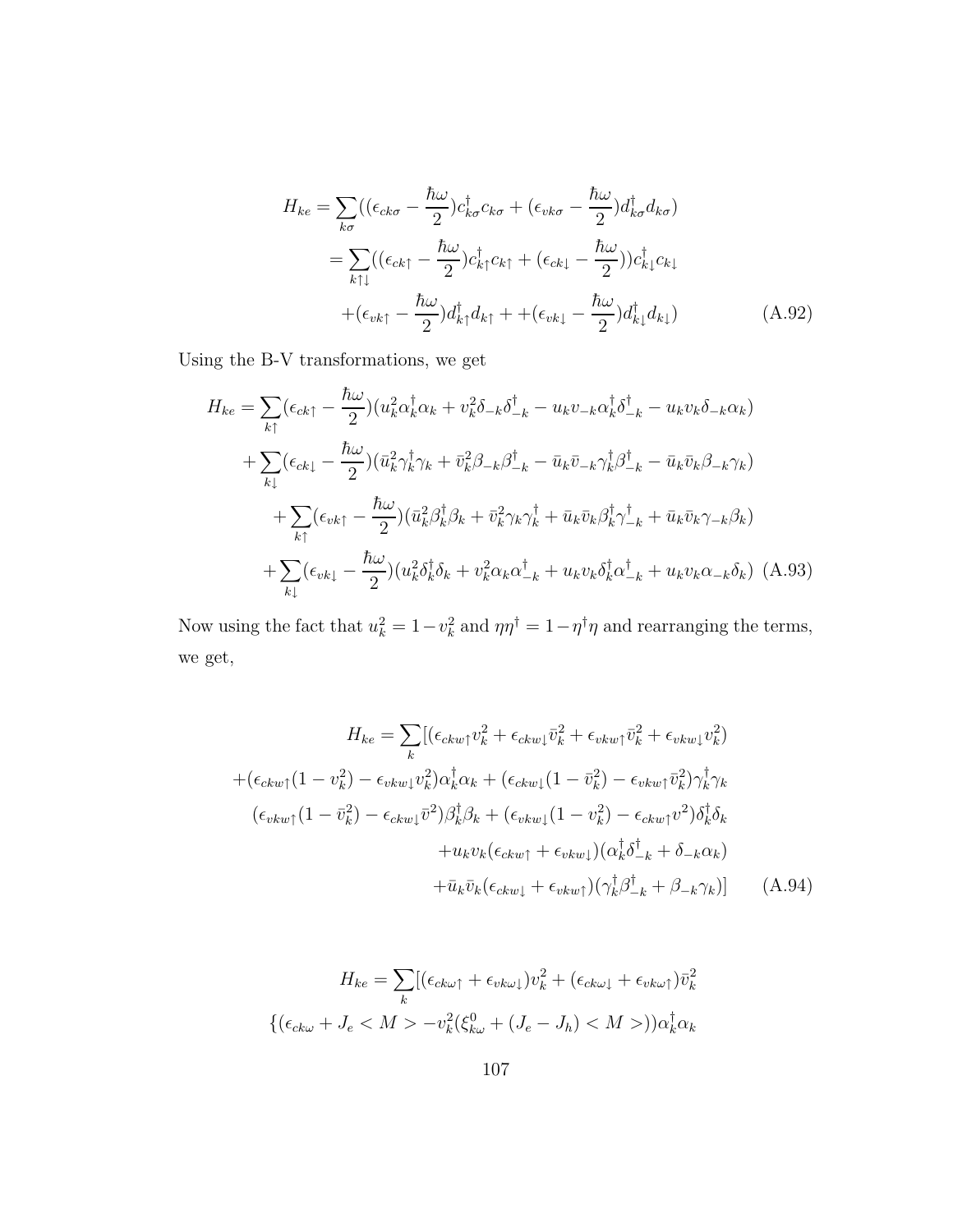$$
+(\epsilon_{ck\omega} - J_e < M > -\bar{v}_k^2 (\xi_{k\omega}^0 - (J_e - J_h) < M >)) \gamma_k^{\dagger} \gamma_k
$$
\n
$$
+(\epsilon_{vk\omega} + J_h < M > -\bar{v}_k^2 (\xi_{k\omega}^0 - (J_e - J_h) < M >)) \beta_k^{\dagger} \beta_k
$$
\n
$$
+(\epsilon_{vk\omega} - J_h < M > -v_k^2 (\xi_{k\omega}^0 + (J_e - J_h) < M >)) \delta_k^{\dagger} \delta \}
$$
\n
$$
-u_k v_k (\xi_{k\omega}^0 + (J_e - J_h) < M >)(\alpha_k^{\dagger} \delta_{-k}^{\dagger} + \delta_{-k} \alpha_k)
$$
\n
$$
+\bar{u}_k \bar{v}_k (\xi_{k\omega}^0 - (J_e - J_h) < M >) \gamma_k^{\dagger} \beta_{-k}^{\dagger} + \beta_{-k} \gamma_k)] \tag{A.95}
$$

$$
H_{ke} = \sum_{k} \left[ \xi_{k}^{+} v_{k}^{2} + \xi_{k}^{-} \bar{v}_{k}^{2} \right]
$$

$$
+ (\epsilon_{ck\omega} + J_{e} < M > -\xi_{k}^{+} v_{k}^{2}) \alpha_{k}^{\dagger} \alpha_{k}
$$

$$
+ (\epsilon_{ck\omega} - J_{e} < M > -\xi_{k}^{-} \bar{v}_{k}^{2}) \gamma_{k}^{\dagger} \gamma_{k}
$$

$$
+ (\epsilon_{vk\omega} + J_{h} < M > -\xi_{k}^{-} \bar{v}_{k}^{2}) \beta_{k}^{\dagger} \beta_{k}
$$

$$
+ (\epsilon_{vk\omega} - J_{h} < M > -\xi_{k}^{+} v_{k}^{2}) \delta_{k}^{\dagger} \delta_{k}
$$

$$
-u_{k} v_{k} \xi_{k}^{+} (\alpha_{k}^{\dagger} \delta_{-k}^{\dagger} + \delta_{-k} \alpha_{k})
$$

$$
+ \bar{u}_{k} \bar{v}_{k} \xi_{k}^{-} \gamma_{k}^{\dagger} \beta_{-k}^{\dagger} + \beta_{-k} \gamma_{k}) ] \tag{A.96}
$$

where

$$
\epsilon_{ck\omega} = E_g + \frac{\hbar^2 k^2}{2m_e} - \frac{\hbar \omega}{2}
$$
\n(A.97)

$$
\epsilon_{ck\omega} = \frac{\hbar^2 k^2}{2m_h} - \frac{\hbar \omega}{2} \tag{A.98}
$$

$$
\xi_{k\omega}^{0} = E_g + \frac{\hbar^2 k^2}{2m_e} + \frac{\hbar^2 k^2}{2m_h} - \hbar\omega
$$
 (A.99)

$$
\xi_k^{\pm} = \xi_{k\omega}^0 \pm (J_e - J_h) < M > \tag{A.100}
$$

$$
\epsilon_{ck\omega\uparrow(\downarrow)} = \epsilon_{ck\omega} + (-)J_e < M > \tag{A.101}
$$

$$
\epsilon_{vk\omega\uparrow(\downarrow)} = \epsilon_{vk\omega} + (-)J_h < M > \tag{A.102}
$$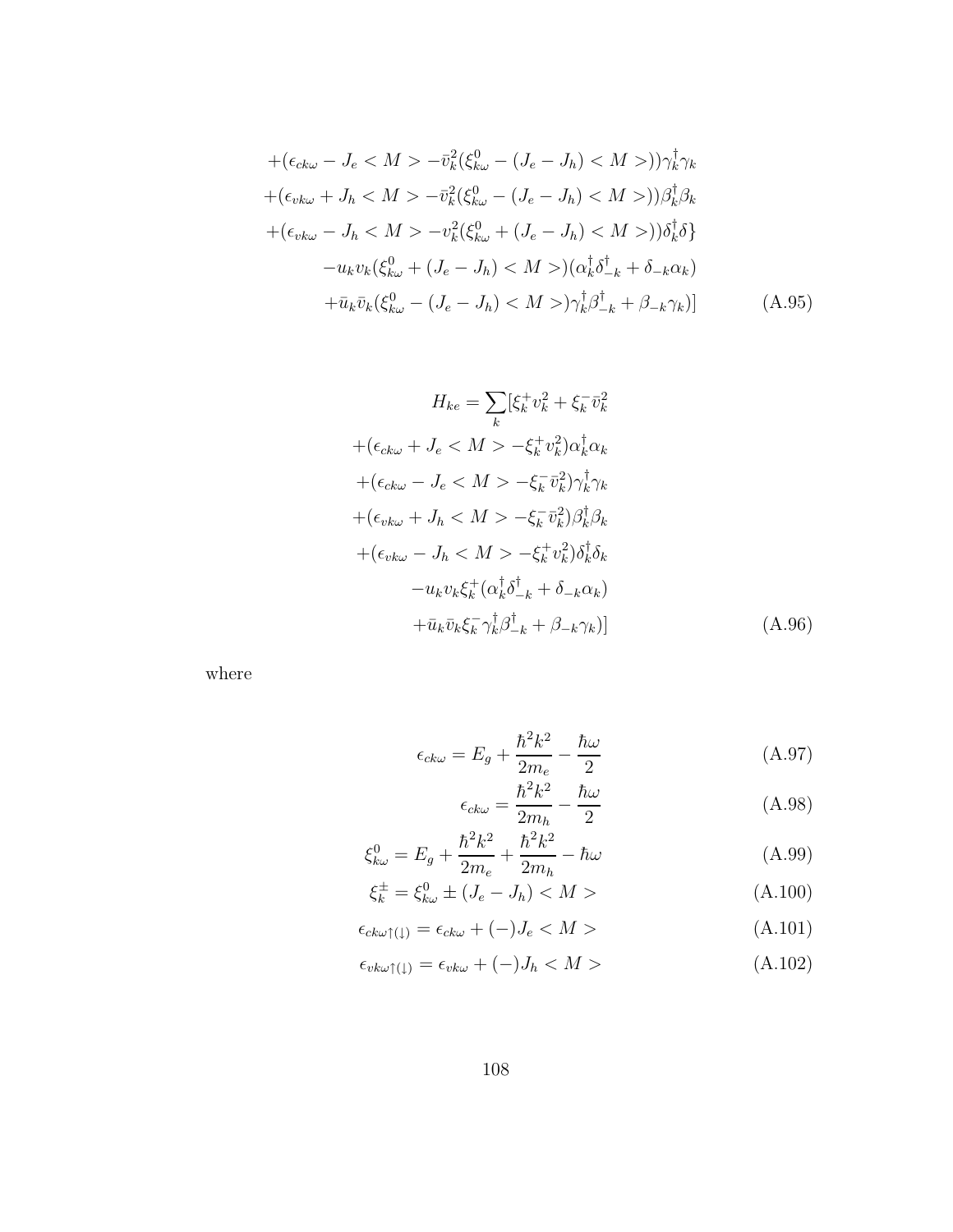Adding the kinetic part (with the photon energy) of the Hamiltonian to the  $H_{ee, hh, eh,L}^{T}$ , we get the Free energy as,

$$
F_{T} = \sum_{k} [\xi_{k}^{+} v_{k}^{2} + \xi_{k}^{-} \bar{v}_{k}^{2} + (\epsilon_{ck\omega} + J_{e} < M > -\xi_{k}^{+} v_{k}^{2}) \alpha_{k}^{\dagger} \alpha_{k} + (\epsilon_{ck\omega} - J_{e} < M > -\xi_{k}^{-} \bar{v}_{k}^{2}) \gamma_{k}^{\dagger} \gamma_{k} + (\epsilon_{vk\omega} + J_{h} < M > -\xi_{k}^{-} \bar{v}_{k}^{2}) \beta_{k}^{\dagger} \beta_{k} + (\epsilon_{vk\omega} - J_{h} < M > -\xi_{k}^{+} v_{k}^{2}) \delta_{k}^{\dagger} \delta_{k} - u_{k} v_{k} \xi_{k}^{\dagger} (\alpha_{k}^{\dagger} \delta_{-k}^{\dagger} + \delta_{-k} \alpha_{k}) + \bar{u}_{k} \bar{v}_{k} \xi_{k\omega}^{\dagger} \gamma_{k}^{\dagger} \beta_{-k}^{\dagger} + \beta_{-k} \gamma_{k})] + \sum_{kk'} V_{k-k'} [-(v_{k}^{2} v_{k'}^{2} + \bar{v}_{k}^{2} \bar{v}_{k'}^{2}) - \{ (u_{k}^{2} v_{k'}^{2} - v_{k}^{2} v_{k'}^{2}) (\alpha_{k}^{\dagger} \alpha + \delta_{-k}^{\dagger} \delta_{-k}) + (\bar{u}_{k}^{2} \bar{v}_{k'}^{2} - \bar{v}_{k}^{2} \bar{v}_{k'}^{2}) (\alpha_{k}^{\dagger} \alpha + \delta_{-k}^{\dagger} \delta_{-k}) + (u_{k}^{2} v_{k'}^{2} - \bar{v}_{k}^{2} \bar{v}_{k'}^{2}) (\beta_{k}^{\dagger} \beta_{k} + \gamma_{-k}^{\dagger} \gamma_{k}) - v_{k'}^{2} u_{k} v_{k} 2 \delta_{-k} \alpha_{k} - \bar{v}_{k'}^{2} \bar{u}_{k} \bar{v}_{k} 2 \beta_{-k} \gamma_{k} - v_{k'}^{2} u_{k} v_{k} 2 \delta_{-k} \alpha_{k} - \bar{v}_{k'}^{2} \bar{u}_{k} \bar{v}_{k} 2 \beta_{-k} \gamma_{k} <
$$

We define:

$$
\Omega_k = -2 \sum_{k'} V_{k-k'} v_{k'}^2 \tag{A.104}
$$

$$
\bar{\Omega}_k = -2 \sum_{k'}^{\infty} V_{k-k'} \bar{v}_{k'}^2
$$
\n(A.105)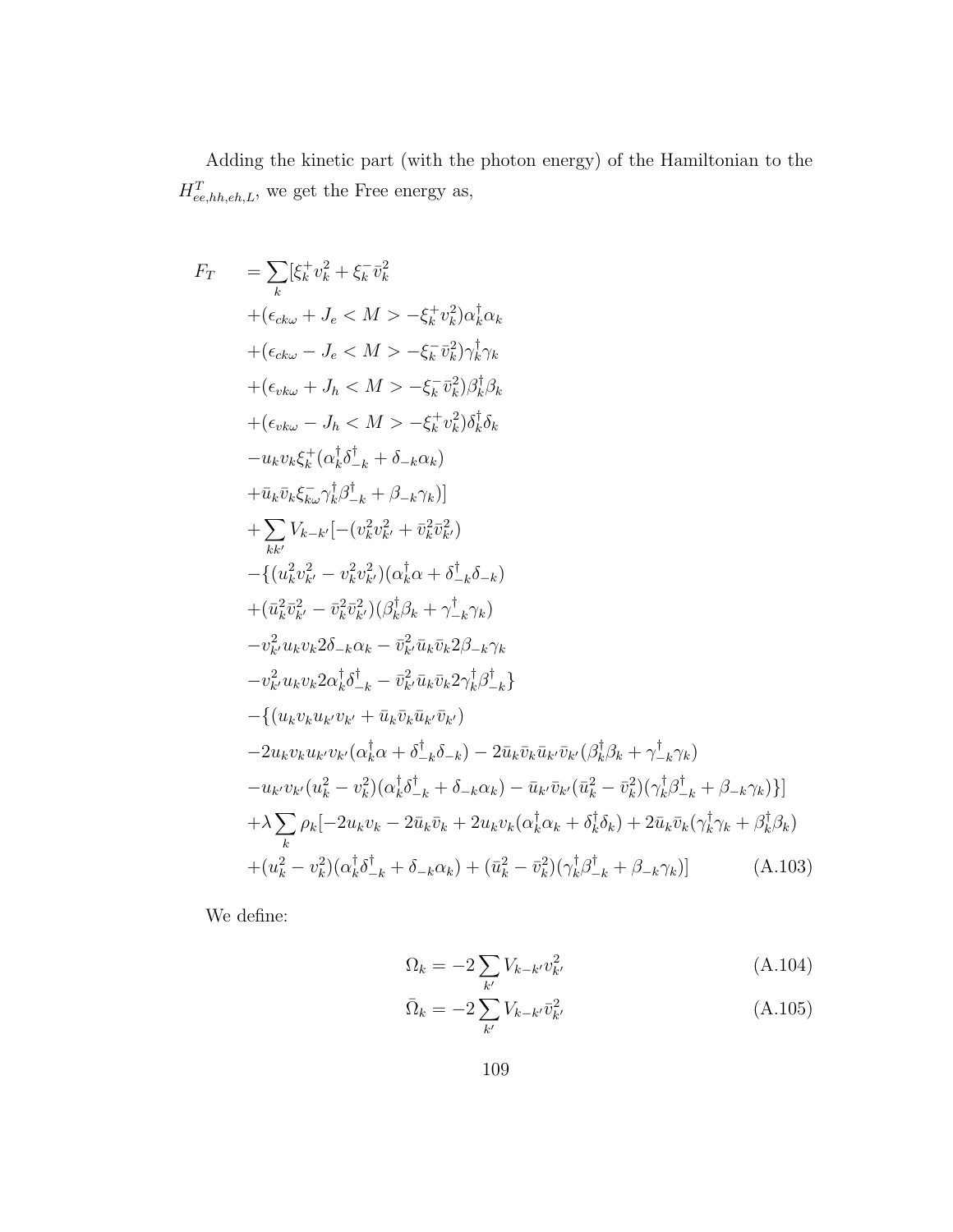$$
\Delta_k^0 = 2 \sum_{k'} V_{k-k'} u_{k'} v_{k'} \tag{A.106}
$$

$$
\Delta_k = 2\lambda_k \rho_k + \Delta_k^0 \tag{A.107}
$$

$$
\bar{\Delta}_k^0 = 2 \sum_{k'} V_{k-k'} \bar{u}_{k'} \bar{v}_{k'} \tag{A.108}
$$

$$
\bar{\Delta}_k = 2\lambda_k \rho_k + \bar{\Delta}_k^0 \tag{A.109}
$$

We can write the total Free energy as

$$
F_T = \sum_{k} [\xi_k^+ v_k^2 + \xi_k^- \bar{v}_k^2 + \xi_k^- \bar{v}_k^2] \Delta_k^{\dagger} \Delta_k
$$
  
+  $(\epsilon_{ck\omega} - J_e < M > -\xi_k^+ \bar{v}_k^2) \Delta_k^{\dagger} \Delta_k$   
+  $(\epsilon_{ck\omega} - J_e < M > -\xi_k^- \bar{v}_k^2) \beta_k^{\dagger} \beta_k$   
+  $(\epsilon_{vk\omega} - J_h < M > -\xi_k^+ \bar{v}_k^2) \beta_k^{\dagger} \beta_k$   
+  $(\epsilon_{vk\omega} - J_h < M > -\xi_k^+ \bar{v}_k^2) \delta_k^{\dagger} \delta_k$   
-  $u_k v_k \xi_k^{\dagger} (\alpha_k^{\dagger} \delta_{-k}^{\dagger} + \delta_{-k} \alpha_k)$   
+  $\bar{u}_k \bar{v}_k \xi_{k\omega} \gamma_k^{\dagger} \beta_{-k}^{\dagger} + \beta_{-k} \gamma_k)$ ]  
+  $\sum_{kk'} V_{k-k'} (-(v_k^2 v_{k'}^2 + \bar{v}_k^2 \bar{v}_{k'}^2))$   
+  $\{\sum_k \frac{\Omega_k}{2} (1 - 2v_k^2) (\alpha_k^{\dagger} \alpha + \delta_{-k}^{\dagger} \delta_{-k})$   
+  $\sum_k \frac{\Omega_k}{2} (1 - 2\bar{v}_k^2) (\beta_k^{\dagger} \beta_k + \gamma_{-k}^{\dagger} \gamma_k)$   
-  $\sum_k \Omega_k u_k v_k (\alpha_k^{\dagger} \delta_{-k}^{\dagger} + \delta_{-k} \alpha_k) - \sum_k \Omega_k \bar{u}_k \bar{v}_k (\gamma_k^{\dagger} \beta_{-k}^{\dagger} + \beta_{-k} \gamma_k)$   
-  $\sum_k V_{k-k'} (u_k v_k u_{k'} v_{k'} + \bar{u}_k \bar{v}_k \bar{u}_{k'} \bar{v}_{k'})$   
+  $\{\sum_k \Delta_k^0 u_k v_k (\alpha_k^{\dagger} \alpha + \delta_{-k}^{\dagger} \delta_{-k}) + \sum_k \bar{\Delta}_k^0 \bar{u}_k \bar{v}_k (\beta_k^{\dagger} \beta_k + \gamma_{-k}^{\dagger} \gamma_k$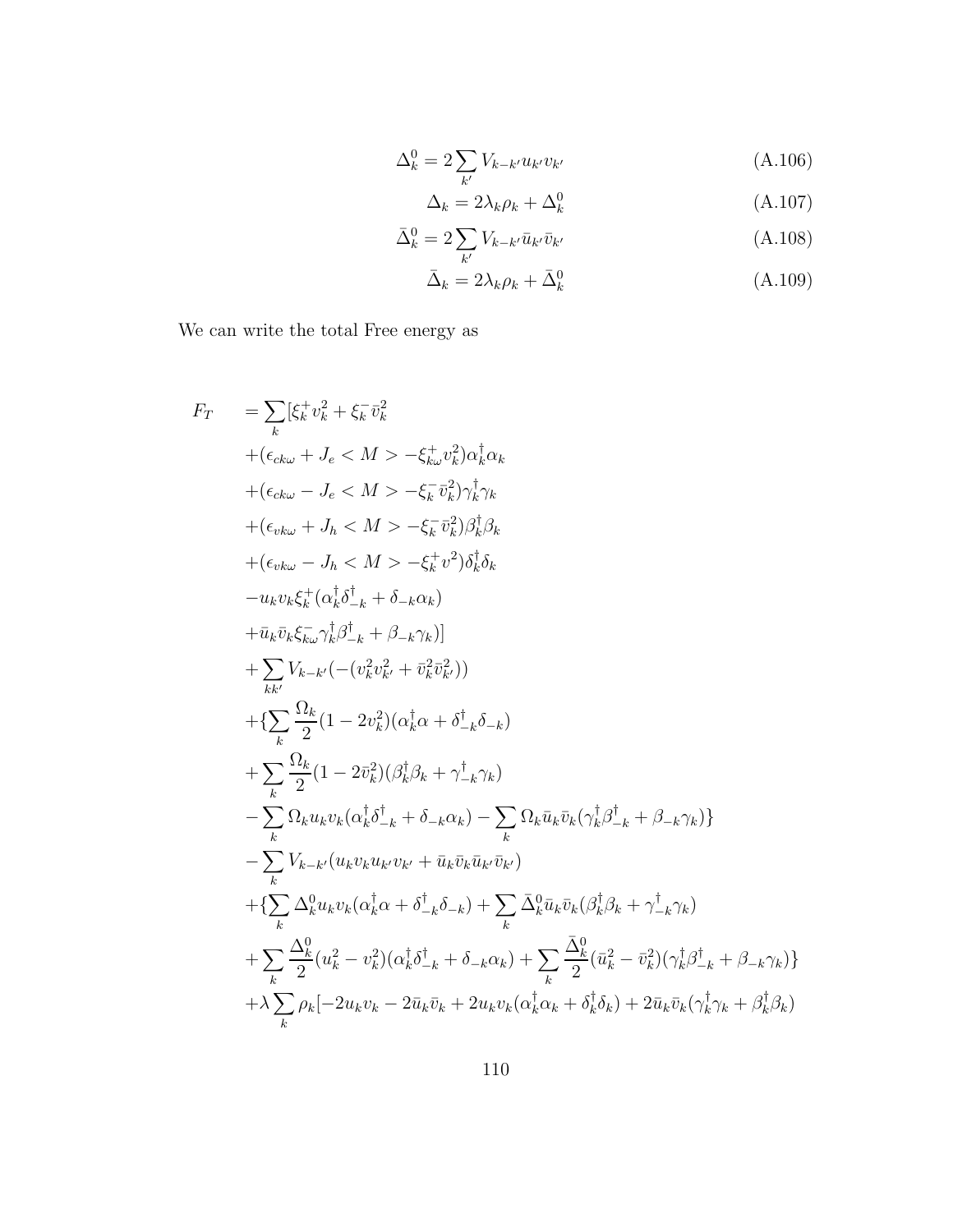$$
+(u_k^2 - v_k^2)(\alpha_k^{\dagger} \delta_{-k}^{\dagger} + \delta_{-k} \alpha_k) + (\bar{u}_k^2 - \bar{v}_k^2)(\gamma_k^{\dagger} \beta_{-k}^{\dagger} + \beta_{-k} \gamma_k)] \tag{A.110}
$$

Now rearranging the terms we finally have,

$$
F_{T} = \sum_{k} [\xi_{k}^{+} v_{k}^{2} + \xi_{k}^{-} \bar{v}_{k}^{2}]
$$
  
\n
$$
- \sum_{kk'} V_{k-k'} (v_{k}^{2} v_{k'}^{2} + \bar{v}_{k}^{2} \bar{v}_{k'}^{2} + u_{k} v_{k} u_{k'} v_{k'} + \bar{u}_{k} \bar{v}_{k} \bar{u}_{k'} \bar{v}_{k'})
$$
  
\n
$$
- 2 \sum_{k} \lambda \rho_{k} (u_{k} v_{k} + \bar{u}_{k} \bar{v}_{k})
$$
  
\n
$$
+ \sum_{k} [ \{ \epsilon_{ck\omega} + J_{e} < M > + \frac{\Omega_{k}}{2} - (\xi_{k}^{+} + \Omega_{k}) v_{k}^{2} + (\Delta_{k}^{0} + 2 \lambda_{k} \rho_{k}) u_{k} v_{k} \} \alpha_{k}^{\dagger} \alpha_{k}
$$
  
\n
$$
+ \{ \epsilon_{vk\omega} - J_{h} < M > + \frac{\Omega_{k}}{2} - (\xi_{k}^{+} + \Omega_{k}) v_{k}^{2} + (\Delta_{k}^{0} + 2 \lambda_{k} \rho_{k}) u_{k} v_{k} \} \delta_{k}^{\dagger} \delta_{k}
$$
  
\n
$$
+ \{ \epsilon_{ck\omega} - J_{e} < M > + \frac{\bar{\Omega}_{k}}{2} - (\xi_{k}^{-} + \bar{\Omega}_{k}) \bar{v}_{k}^{2} + (\bar{\Delta}_{k}^{0} + 2 \lambda_{k} \rho_{k}) \bar{u}_{k} \bar{v}_{k} \} \gamma_{k}^{\dagger} \gamma_{k}
$$
  
\n
$$
+ \{ \epsilon_{vk\omega} + J_{h} < M > + \frac{\bar{\Omega}_{k}}{2} - (\xi_{k}^{+} + \bar{\Omega}_{k}) \bar{v}_{k}^{2} + (\bar{\Delta}_{k}^{0} + 2 \lambda_{k} \rho_{k}) \bar{u}_{k} \bar{v}_{k} \} \beta_{k}^{\dagger} \beta_{k}
$$
  
\n
$$
+ \{ (\frac{\Delta_{k}^{0}}{2} + \lambda_{k} \rho_{k}) (u_{k}^{2} - v_{k}^{2}) - (\xi_{k}^{+} + \Omega_{k}) u_{k} v_{k} \} (\alpha_{k}^{\dagger
$$

$$
F_T = \sum_{k} \left[ \xi_k^+ v_k^2 + \xi_k^- \bar{v}_k^2 \right]
$$
  
\n
$$
- \sum_{kk'} V_{k-k'} (v_k^2 v_{k'}^2 + \bar{v}_k^2 \bar{v}_{k'}^2 + u_k v_k u_{k'} v_{k'} + \bar{u}_k \bar{v}_k \bar{u}_{k'} \bar{v}_{k'})
$$
  
\n
$$
- 2 \sum_{k} \lambda \rho_k (u_k v_k + \bar{u}_k \bar{v}_k)
$$
  
\n
$$
+ \sum_{k} \left[ \{ \epsilon_{ck\omega} + J_e < M > + \frac{\Omega_k}{2} - (\xi_k^+ + \Omega_k) v_k^2 + \Delta_k u_k v_k \} \alpha_k^\dagger \alpha_k \right]
$$
  
\n
$$
+ \{ \epsilon_{vk\omega} - J_h < M > + \frac{\Omega_k}{2} - (\xi_k^+ + \Omega_k) v_k^2 + \Delta_k u_k v_k \} \delta_k^\dagger \delta_k
$$
  
\n
$$
+ \{ \epsilon_{ck\omega} - J_e < M > + \frac{\bar{\Omega}_k}{2} - (\xi_k^- + \bar{\Omega}_k) \bar{v}_k^2 + \bar{\Delta}_k \bar{u}_k \bar{v}_k \} \gamma_k^\dagger \gamma_k
$$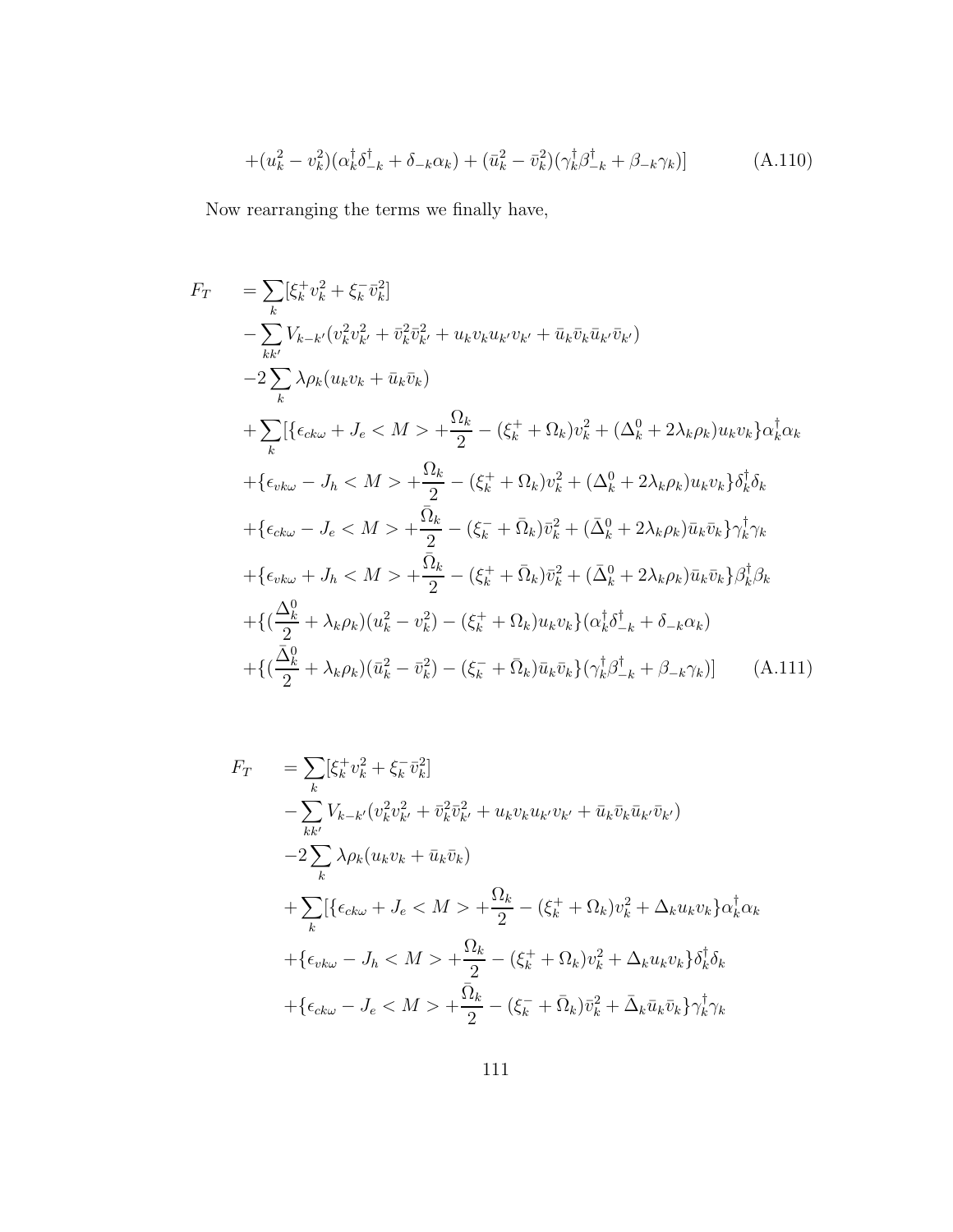$$
+\{\epsilon_{vk\omega} + J_h < M > +\frac{\bar{\Omega}_k}{2} - (\xi_k^+ + \bar{\Omega}_k)\bar{v}_k^2 + \bar{\Delta}_k\bar{u}_k\bar{v}_k\}\beta_k^\dagger\beta_k
$$
\n
$$
+\{\frac{\Delta_k}{2}(u_k^2 - v_k^2) - (\xi_k^+ + \Omega_k)u_kv_k\}(\alpha_k^\dagger\delta_{-k}^\dagger + \delta_{-k}\alpha_k)
$$
\n
$$
+\{\frac{\bar{\Delta}_k}{2}(\bar{u}_k^2 - \bar{v}_k^2) - (\xi_k^- + \bar{\Omega}_k)\bar{u}_k\bar{v}_k\}(\gamma_k^\dagger\beta_{-k}^\dagger + \beta_{-k}\gamma_k)]
$$
\n(A.112)

We rewrite the above expression for  ${\cal F}_T$  as

$$
F_T = \sum_{k} [\xi_k^+ v_k^2 + \xi_k^- \bar{v}_k^2]
$$
  
\n
$$
- \sum_{kk'} V_{k-k'} (v_k^2 v_{k'}^2 + \bar{v}_k^2 \bar{v}_{k'}^2 + u_k v_k u_{k'} v_{k'} + \bar{u}_k \bar{v}_k \bar{u}_{k'} \bar{v}_{k'})
$$
  
\n
$$
- 2 \sum_{k} \lambda \rho_k (u_k v_k + \bar{u}_k \bar{v}_k)
$$
  
\n
$$
+ \sum_{k} [\{\epsilon_{ck\omega} + J_e < M > + A_k\} \alpha_k^{\dagger} \alpha_k
$$
  
\n
$$
+ \{\epsilon_{vk\omega} - J_h < M > + A_k\} \delta_k^{\dagger} \delta_k
$$
  
\n
$$
+ \{\epsilon_{ck\omega} - J_e < M > \bar{A}_k\} \gamma_k^{\dagger} \gamma_k
$$
  
\n
$$
+ \{\epsilon_{vk\omega} + J_h < M > + \bar{A}_k\} \beta_k^{\dagger} \beta_k
$$
  
\n
$$
+ B_k (\alpha_k^{\dagger} \delta_{-k}^{\dagger} + \delta_{-k} \alpha_k)
$$
  
\n
$$
+ \bar{B}_k (\gamma_k^{\dagger} \beta_{-k}^{\dagger} + \beta_{-k} \gamma_k)]
$$
  
\n
$$
+ O(\alpha_k^{\dagger} \beta_k^{\dagger} \gamma_k^{\dagger} \delta_k^{\dagger} + ...)
$$
  
\n
$$
= E_0 + H_2 + H_4
$$
 (A.113)

where

$$
A_k = \frac{\Omega_k}{2} - (\xi_k^+ + \Omega_k)v_k^2 + \Delta_k u_k v_k
$$
 (A.114)

$$
B_k = \frac{\Delta_k}{2} (u_k^2 - v_k^2) - (\xi_k^+ + \Omega_k) u_k v_k
$$
 (A.115)

This expression (A.113) is finally the transformed free energy we get by performing B-V transformation.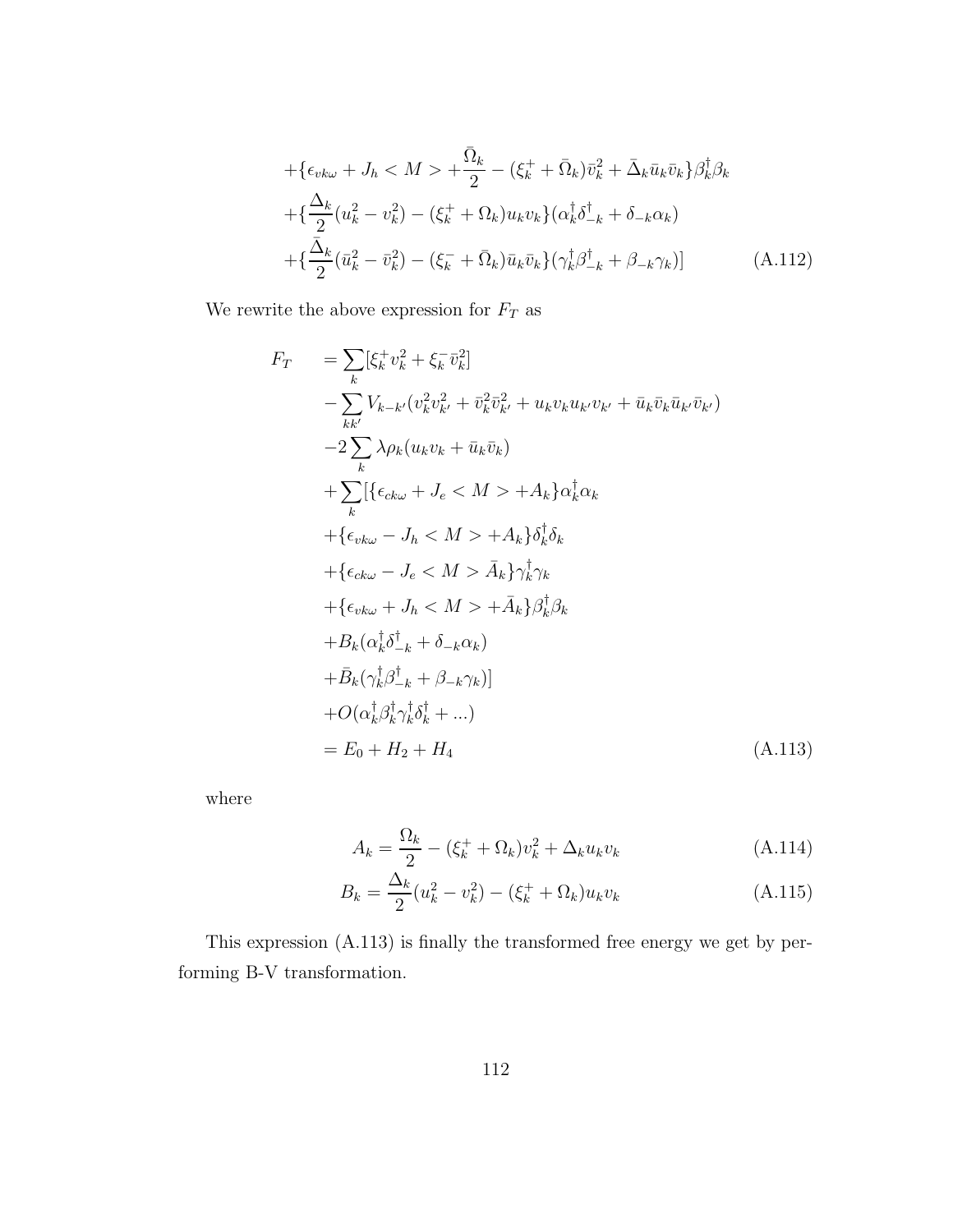## Appendix B Some Expectation Values

Let us evaluate expectation values of some opeartors over the state  $|\Psi\rangle$ . We use the fact that  $\eta$  annihilates the BCS-ground state  $|\Psi>$ , i.e.,  $\eta|\Psi>=0$ , where  $\eta=\alpha,~\beta,~\gamma,~\delta~$  are Bogoliubov operators.

$$
c_{\vec{k}\uparrow} = u_{\vec{k}} \alpha_{\vec{k}} - v_{\vec{k}} \delta^{\dagger}_{-\vec{k}} \tag{B.1}
$$

$$
c_{\vec{k}\downarrow} = \bar{u}_{\vec{k}} \gamma_{\vec{k}} - \bar{v}_{\vec{k}} \beta^{\dagger}_{-\vec{k}} \tag{B.2}
$$

$$
d_{\vec{k}\uparrow} = \bar{u}_{\vec{k}} \beta_{\vec{k}} + \bar{v}_{\vec{k}} \gamma^{\dagger}_{-\vec{k}} \tag{B.3}
$$

$$
d_{\vec{k}\downarrow} = u_{\vec{k}} \delta_{\vec{k}} + v_{\vec{k}} \alpha_{-\vec{k}}^{\dagger} \tag{B.4}
$$

We now evaluate some matrix elements which we will use in Section (5.1).

$$
\langle \Psi | c_{k1\uparrow}^{\dagger} c_{k2\uparrow} | \Psi \rangle = \langle |\Psi | u_{k1} \alpha_{k1}^{\dagger} - v_{k1} \delta_{-k1} ) (u_{k2} \alpha_{k2} - v_{k2} \delta_{-k2}^{\dagger}) | \Psi \rangle
$$
  
=\langle \Psi | v\_{k1} v\_{k2} \delta\_{-k1} \delta\_{-k2}^{\dagger} | \Psi \rangle  
= v\_{k1} v\_{k2} \delta\_{k1,k2} \tag{B.5}

$$
\langle \Psi | c_{k1\uparrow}^{\dagger} d_{k2\downarrow}^{\dagger} | \Psi \rangle = \langle \Psi | u_{k1} \alpha_{k1}^{\dagger} - v_{k1} \delta_{-k1} (u_{k2} \delta_{k2}^{\dagger} + v_{k2} \alpha_{-k2} | \Psi \rangle
$$
  
=\langle \Psi | - v\_{k1} u\_{k2} \delta\_{-k1} \delta\_{k2}^{\dagger} | \Psi \rangle  
= -v\_{k1} u\_{k2} \delta\_{-k1,k2} (B.6)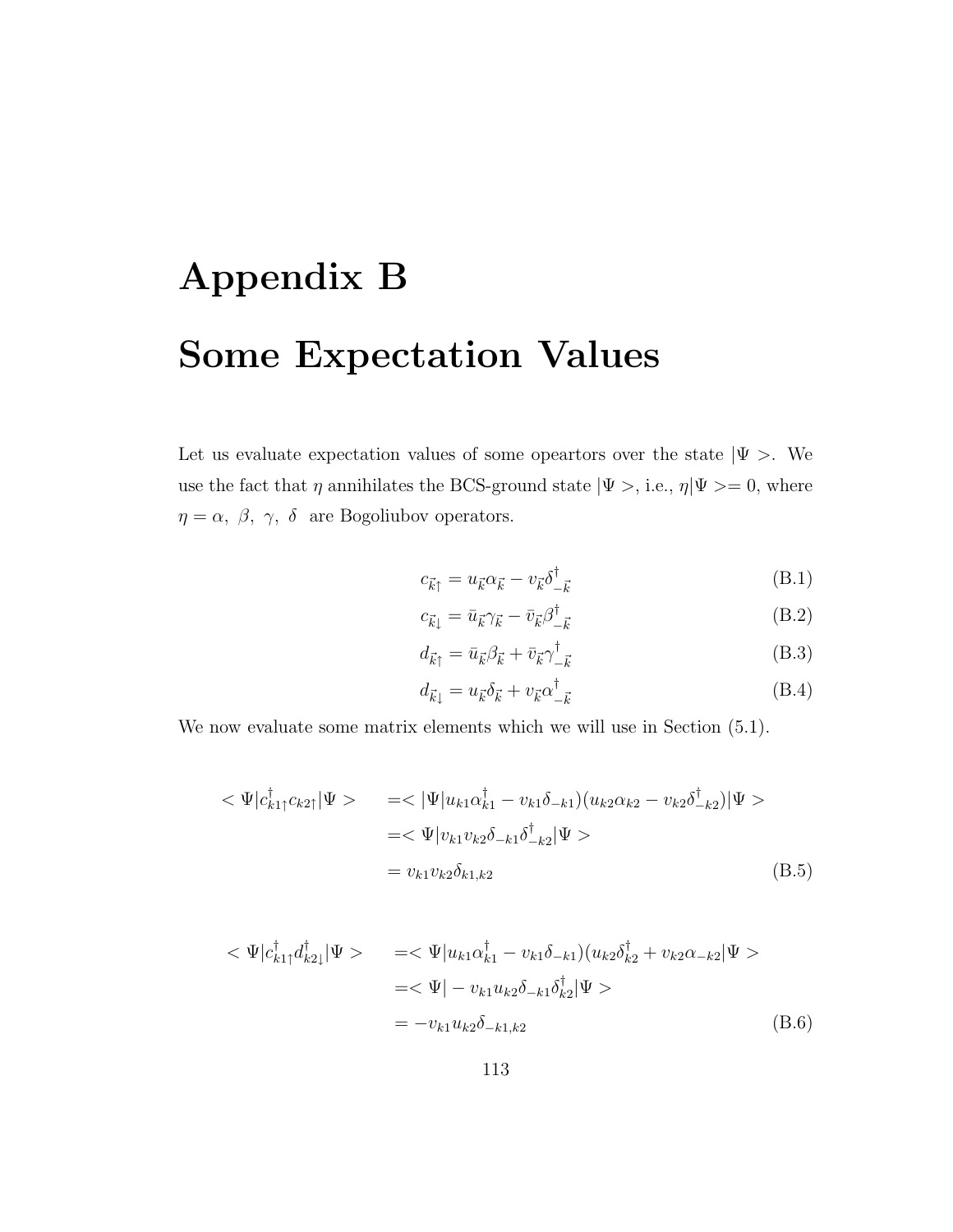$$
\langle \Psi | c_{k1\uparrow}^{\dagger} d_{k2\downarrow} | \Psi \rangle = \langle \Psi | u_{k1} \alpha_{k1}^{\dagger} - v_{k1} \delta_{-k1} ) (u_{k2} \delta_{k2} + v_{k2} \alpha_{-k2}^{\dagger}) | \Psi \rangle
$$
  
= 0 (B.7)

$$
\langle \Psi | d_{k2} c_{k1\uparrow} | \Psi \rangle = \langle \Psi | (u_{k2} \delta_{k2} + v_{k2} \alpha_{-k2}^{\dagger}) (u_{k1} \alpha_{k1} - v_{k1} \delta_{-k1}^{\dagger}) | \Psi \rangle
$$
  
=\langle \Psi | - u\_{k2} v\_{k1} \delta\_{k2} \delta\_{-k1}^{\dagger} | \Psi \rangle  
= -u\_{k2} v\_{k1} \delta\_{k2, -k1} (B.8)

$$
\langle \Psi | c_{k1\uparrow}^{\dagger} c_{k2\downarrow}^{\dagger} | \Psi \rangle = \langle \Psi | u_{k1} \alpha_{k1}^{\dagger} - v_{k1} \delta_{-k1} ) (\bar{u}_{k2} \gamma_{k2}^{\dagger} - \bar{v}_{k2} \beta_{-k2} ) | \Psi \rangle
$$
  
= 0 (B.9)

$$
<\Psi|c_{k1}c_{k2\uparrow}|\Psi> = <\Psi|(\bar{u}_{k1}\gamma_{k1} - \bar{v}_{k1}\beta^{\dagger}_{-k1})(u_{k2}\alpha_{k2} - v_{k2}\delta^{\dagger}_{-k2})|\Psi>
$$
  
= 0 (B.10)

$$
\langle \Psi | c_{k1}^{\dagger} c_{k2\downarrow} | \Psi \rangle = \langle |\Psi| u_{k1} \alpha_{k1}^{\dagger} - v_{k1} \delta_{-k1} ( \bar{u}_{k2} \gamma_{k2} - \bar{v}_{k2} \beta_{-k2}^{\dagger} ) | \Psi \rangle
$$
  
= 0 (B.11)

$$
<\Psi|c_{k1\uparrow}^{\dagger}c_{k2\uparrow}^{\dagger}|\Psi> = <|\Psi|u_{k1}\alpha_{k1}^{\dagger} - v_{k1}\delta_{-k1})(u_{k2}\alpha_{k2}^{\dagger} - v_{k2}\delta_{-k2})|\Psi>
$$
  
= 0 (B.12)

$$
\langle \Psi | c_{k1\uparrow} c_{k2\uparrow} | \Psi \rangle = \langle \langle \Psi | c_{k2\uparrow}^{\dagger} c_{k1\uparrow}^{\dagger} | \Psi \rangle \rangle^{\dagger} = 0 \tag{B.13}
$$